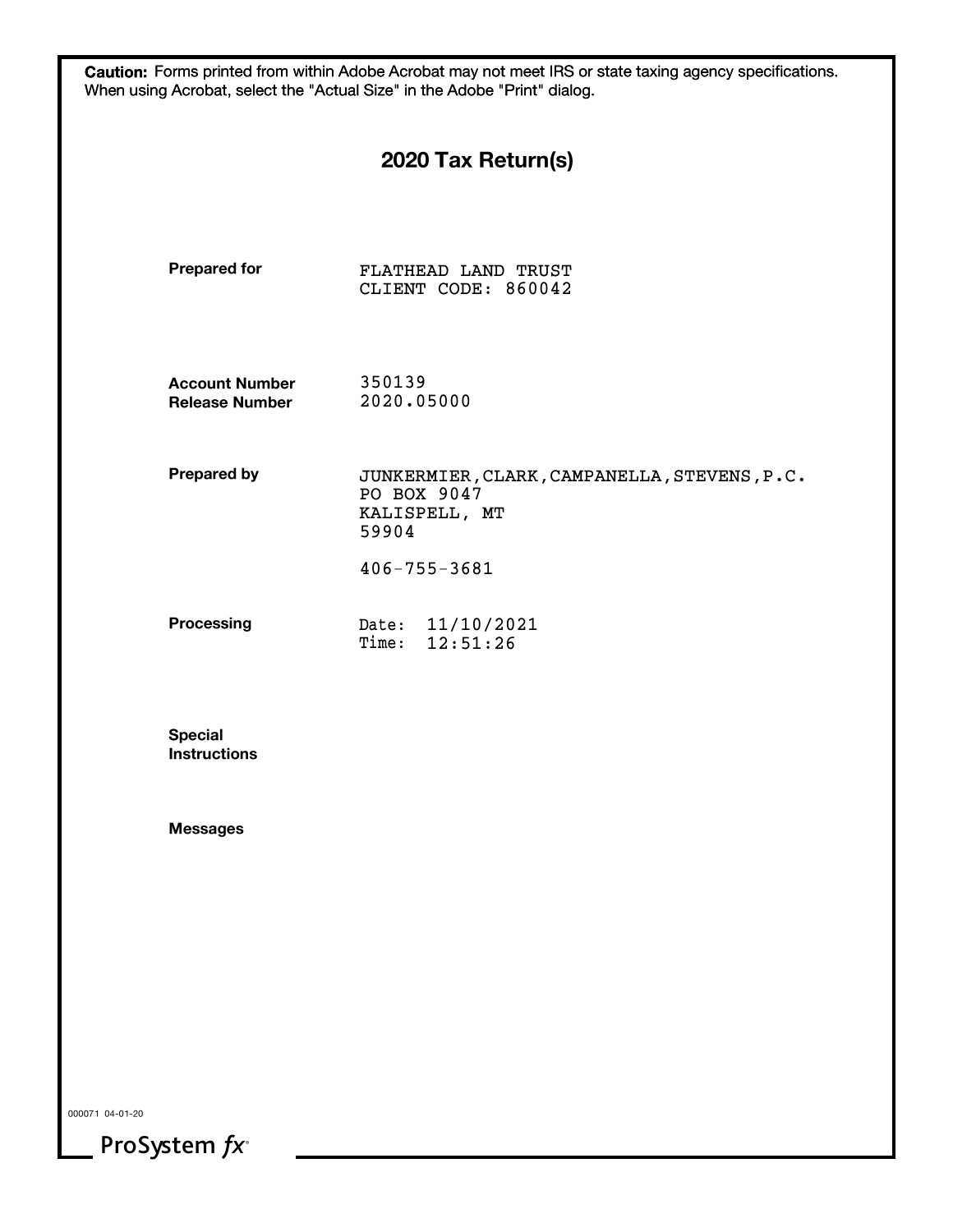### **Return Information**

INFORMATIONAL

Form 8868 Extension Information. The extended due date has been printed at the top of Form 990. This may be suppressed by making an entry on the Return Options worksheet, Miscellaneous Print Options section, Suppress "Extended to" messages at top of form field. (35202)

Signed-off by cstone at 11/08/2021 11:50:19AM

Form 990. Page 6, Part VI, line 17. No information has been entered on the Basic Data worksheet, List of States and Other Information section, List of states fields, to complete line 17 regarding the states to which the organization must report. Consequently, the notation "None" has printed on line 17. If this is not correct, use the Basic Data worksheet, List of States and Other Information section, List of states fields, to enter the appropriate information. (30080)

Signed-off by cstone at 11/08/2021 11:51:27AM

Form 990, Page 11, Line 11b. If the organization is reporting publicly traded stock for which the organization holds 5% or more of the outstanding shares of the same class or publicly traded stock in a corporation that comprises more than 5% of the organization's total assets it should be reported on line 12 of the balance sheet as "Other Securities". (32999) Signed-off by cstone at 11/08/2021 11:51:09AM

Form 990. Page 12, Part XII, line 2b. This question has been answered as "Yes," to indicate that the organization's financial statements were audited by an independent accountant. If these financial statements contained a footnote regarding the organization's liability for uncertain tax positions under FIN 48 a statement must be included on Schedule D, Part XIV providing the text of this footnote. Use the corresponding field on the Form 990 worksheet, Liabilities section to prepare this statement. Refer to the official instructions for Schedule D (Form 990), Part X for specific reporting requirements. (34659)

Signed-off by cstone at 11/08/2021 11:51:19AM

Form 990. Schedule D, Page 3, Part IX. The amount of Other Assets on Form 990, Page 11, Part X, line 15 does not equal or exceed 5 percent of the total assets on Form 990, Page 11, Part X, line 16, column b. Consequently, in accordance with IRS instructions Schedule D, Part IX has been left blank. (36035) Signed-off by cstone at 11/08/2021 11:51:21AM

{ Electronic Filing. Form 8868 has been prepared for Form 990 for electronic filing. The filing due date (05/17/21) for Form 8868 has passed. Note that the IRS will not accept an extension that is filed after the due date (including the 5-day perfection period, if applicable). (36358)

Signed-off by cstone at 11/08/2021 11:49:29AM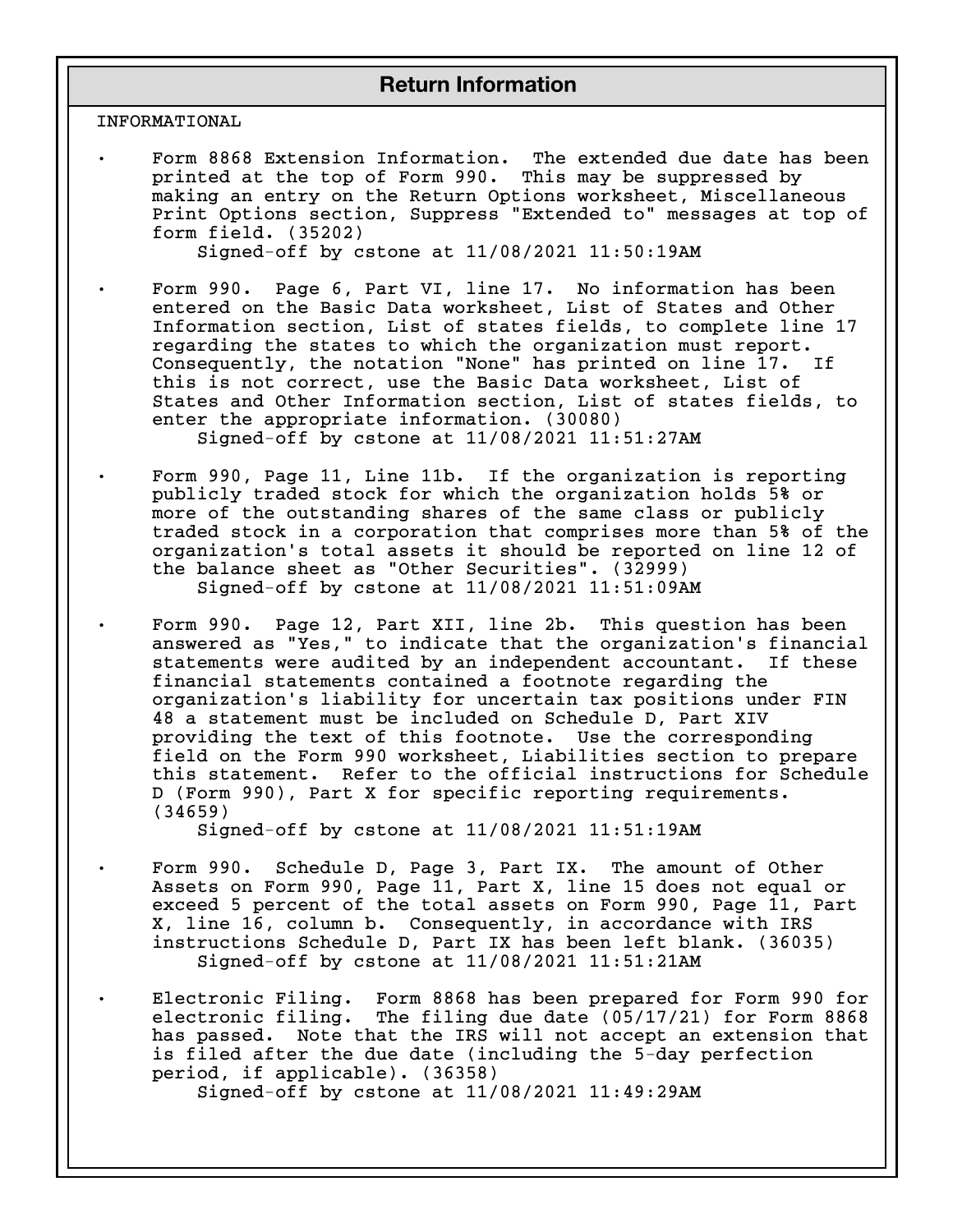### **Return Information**

{ Electronic Filing. The signing officer's social security number has not been entered. Nothing is required to be entered. If nothing is entered, "999009999" will be sent in the electronic file. If the signing partner or member is foreign and does not have a SSN/ITIN, please enter "888008888". The signing officer's ID can be entered on the Electronic Filing worksheet; Electronic Signatures section; Signing Officer's ID field. (36255)

Signed-off by cstone at 11/08/2021 12:02:53PM

Electronic Filing. The following EFIN 810448 is being used to electronically file Form 990. Be sure that this EFIN is listed in the IRS database and is in accepted status for processing of Exempt Organization returns. The IRS Ogden help desk (866 255-0654) may be contacted to update this EFIN for electronic filing of Exempt Organization returns if necessary. (37015) Signed-off by cstone at 11/08/2021 12:02:55PM

Electronic Filing. The following Name Control FLAT has been computed and is being used to electronically file Form 990 for FLATHEAD LAND TRUST. This Name Control is used to match the organization's Name and EIN with the IRS e-File database. If this information does not match the IRS database the return will be rejected and must be corrected before being resubmitted. The IRS help desk (800 829-4933) may be contacted to verify the information in the e-File database. If the Name Control cannot be computed correctly because the organization's name shown on Form 990 does not match the IRS database it can be overridden on the Electronic Filing worksheet, General Information section, Organization name control - override field. (37026)

Signed-off by cstone at 11/08/2021 12:02:57PM

Electronic Filing. The option to be notified if Form 8879 has not been received within a certain time frame has been selected in this return. You will receive an email reminder in 30 day(s) at gpeck@jccscpa.com if the "Signature Form-Received" column on the ELF status has not been filled out. (37611)

Signed-off by cstone at 11/08/2021 12:02:58PM

Electronic Filing Extension. Form 8868 for Form 990 has been selected for electronic filing. Since there is no balance due with the electronically filed automatic extension, Form 8879-EO is not required for signature authorization. The preparation of Form 8879-EO for Form 8868 will be suppressed. (39480) Signed-off by cstone at 11/08/2021 11:49:13AM

Electronic Filing Extension. Form 8868 for Form 990 has been selected for electronic filing. If a printed copy of the return is generated and electronic processing of the return is completed, do not mail the printed copy of the return to the IRS. (39485)

Signed-off by cstone at 11/08/2021 11:49:10AM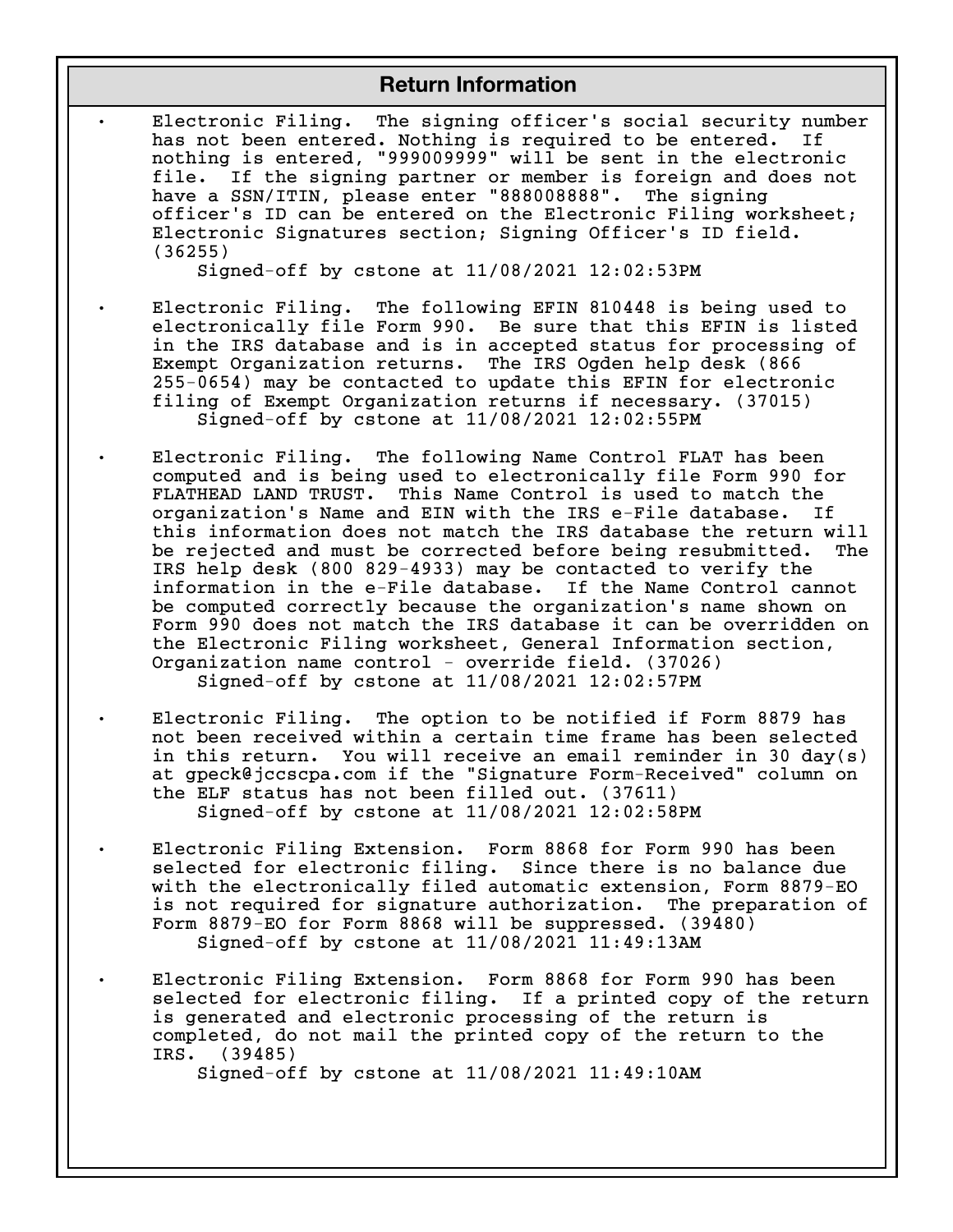### **Return Information**

{ Electronic Filing. Form 990 has been selected for electronic filing. If a printed copy of the return is generated and electronic processing of the return is completed, do not mail the printed copy of the return to the IRS. Form 8879-EO must be retained by the electronic return originator for three years. (39494)

Signed-off by cstone at 11/08/2021 12:02:59PM

Form 8868 Extension Information. Form 990 is allowed one 6-month extension. The extension for Form 990 is automatic and must be requested by filing Form 8868 on or before May 17, 2021. (34477)

Signed-off by cstone at 11/08/2021 11:49:08AM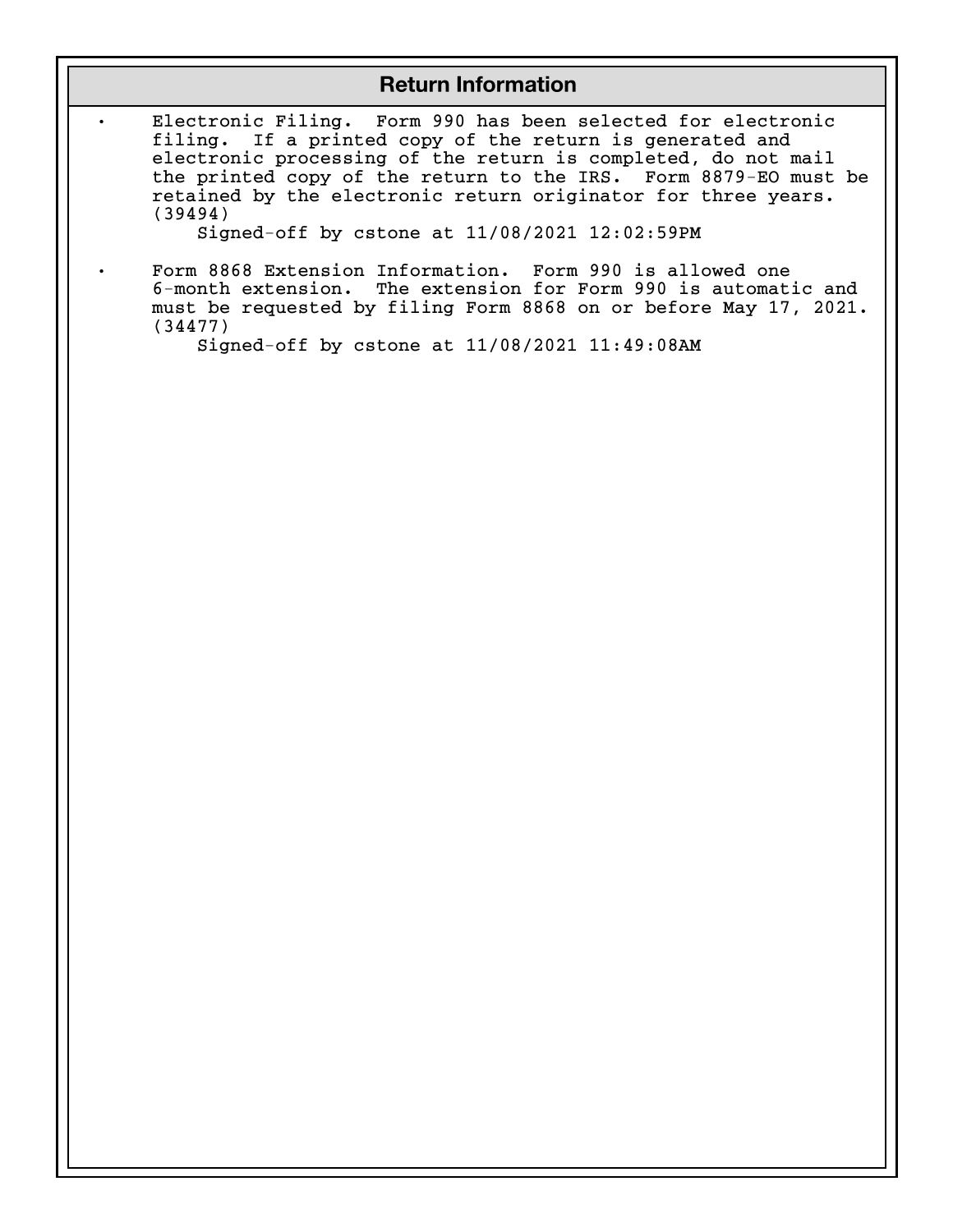#### ELECTRONIC FILING STATUS REPORT

| <b>RETURN STATUS</b>   | ELECTRONIC FILING STATUS | <b>DATE EXPORTED</b>         |
|------------------------|--------------------------|------------------------------|
| QUALIFIED<br>QUALIFIED | <b>ACCEPTED</b>          | 11/10/2021<br>05/14/2021     |
|                        |                          |                              |
|                        |                          |                              |
|                        |                          |                              |
|                        |                          |                              |
|                        |                          |                              |
|                        |                          |                              |
|                        |                          |                              |
|                        |                          |                              |
|                        |                          |                              |
|                        |                          |                              |
|                        |                          |                              |
|                        |                          |                              |
|                        |                          |                              |
|                        |                          |                              |
|                        |                          |                              |
|                        |                          | READY TO RELEASE BY CUSTOMER |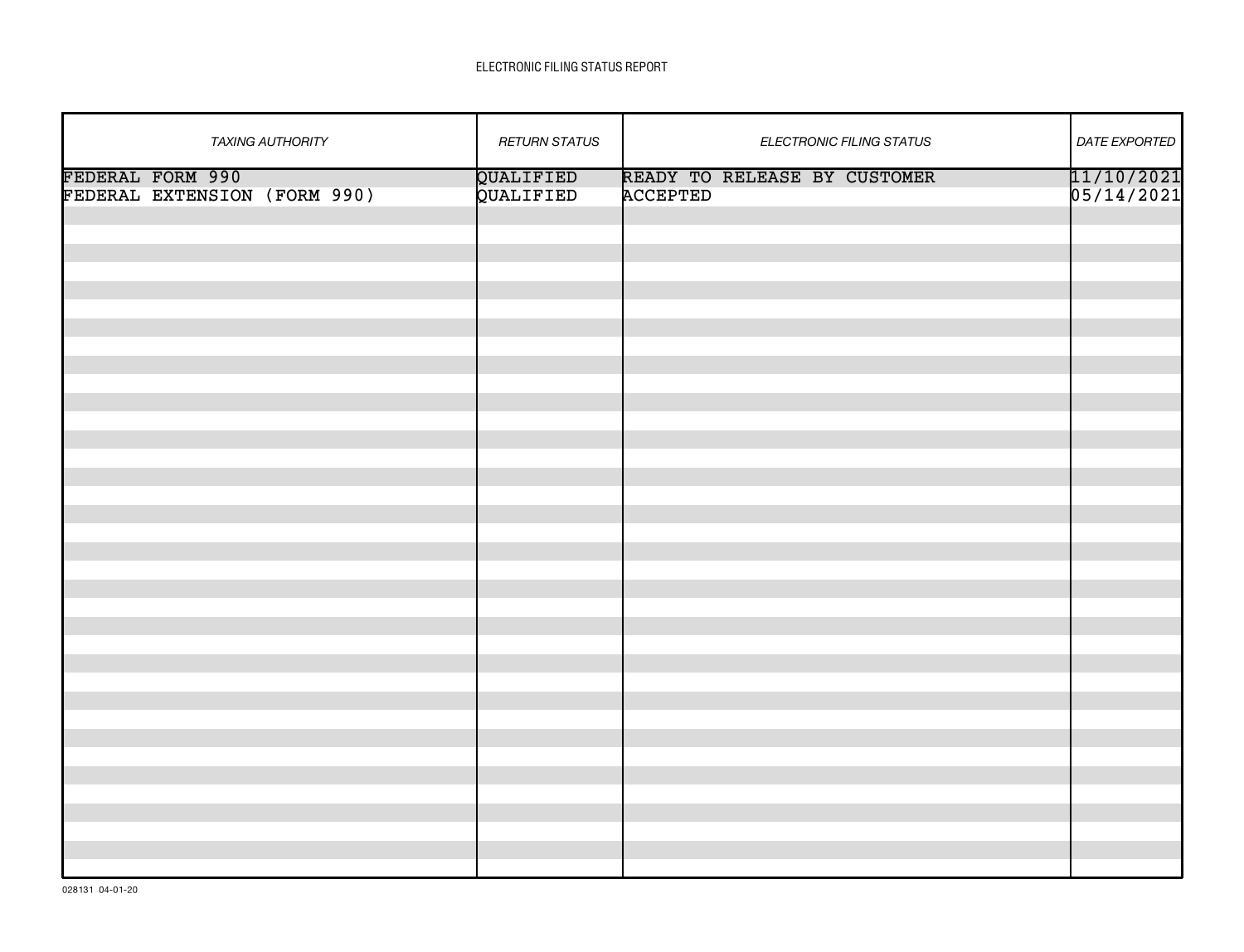## **Electronic Filing History and Return Results**

| Taxing Authority FEDERAL |              |                       |
|--------------------------|--------------|-----------------------|
| Form                     | Prior Export | <b>Current Export</b> |
| Date                     |              |                       |
| Time                     | : 45: 48     |                       |
| Release Number           | 2020.05000   |                       |
| Taxable Income           |              |                       |
| Tax                      |              |                       |
| Refund / Balance Due     |              |                       |

| Taxing               |              |                       |
|----------------------|--------------|-----------------------|
| Form                 | Prior Export | <b>Current Export</b> |
| Date<br>             |              |                       |
| Time                 |              |                       |
| Release Number       |              |                       |
| Taxable Income<br>   |              |                       |
| Tax                  |              |                       |
| Refund / Balance Due |              |                       |

| <b>Taxing Authority</b> |              |                       |
|-------------------------|--------------|-----------------------|
| Form                    | Prior Export | <b>Current Export</b> |
| Date                    |              |                       |
| Time                    |              |                       |
| Release Number          |              |                       |
| Taxable Income          |              |                       |
| Tax                     |              |                       |
| Refund / Balance Due    |              |                       |

| Taxing Authority     |              |                       |
|----------------------|--------------|-----------------------|
| Form                 | Prior Export | <b>Current Export</b> |
| Date                 |              |                       |
| Time                 |              |                       |
| Release Number       |              |                       |
| Taxable Income       |              |                       |
| Tax                  |              |                       |
| Refund / Balance Due |              |                       |

| <b>Taxing Authority</b> |              |                       |
|-------------------------|--------------|-----------------------|
| Form                    | Prior Export | <b>Current Export</b> |
| Date<br>                |              |                       |
| Time                    |              |                       |
| Release Number          |              |                       |
| Taxable Income          |              |                       |
| Tax                     |              |                       |
| Refund / Balance Due    |              |                       |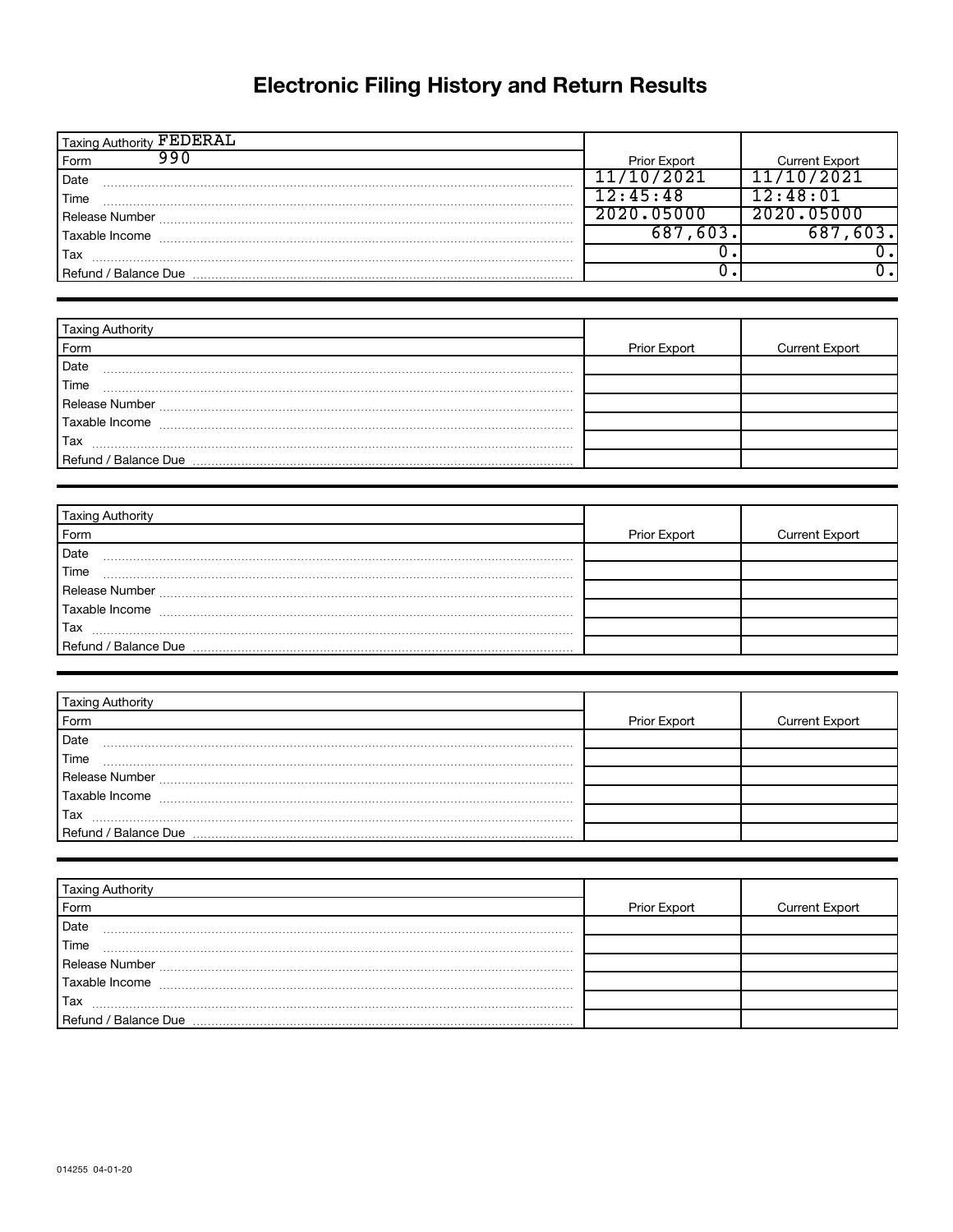| Worksheet: Form 990 Return of Organization Exempt from Income Tax |  |
|-------------------------------------------------------------------|--|
| Section: Prior Year Revenue                                       |  |
|                                                                   |  |
| Section: Prior Year Expenses                                      |  |
|                                                                   |  |
| Section: Statement of Functional Expenses                         |  |
|                                                                   |  |
|                                                                   |  |
|                                                                   |  |
|                                                                   |  |
|                                                                   |  |
|                                                                   |  |
|                                                                   |  |
| Worksheet: Schedule D - Supplemental Financial Statements         |  |
| Section: Endowment Funds                                          |  |
|                                                                   |  |
|                                                                   |  |
|                                                                   |  |
|                                                                   |  |
|                                                                   |  |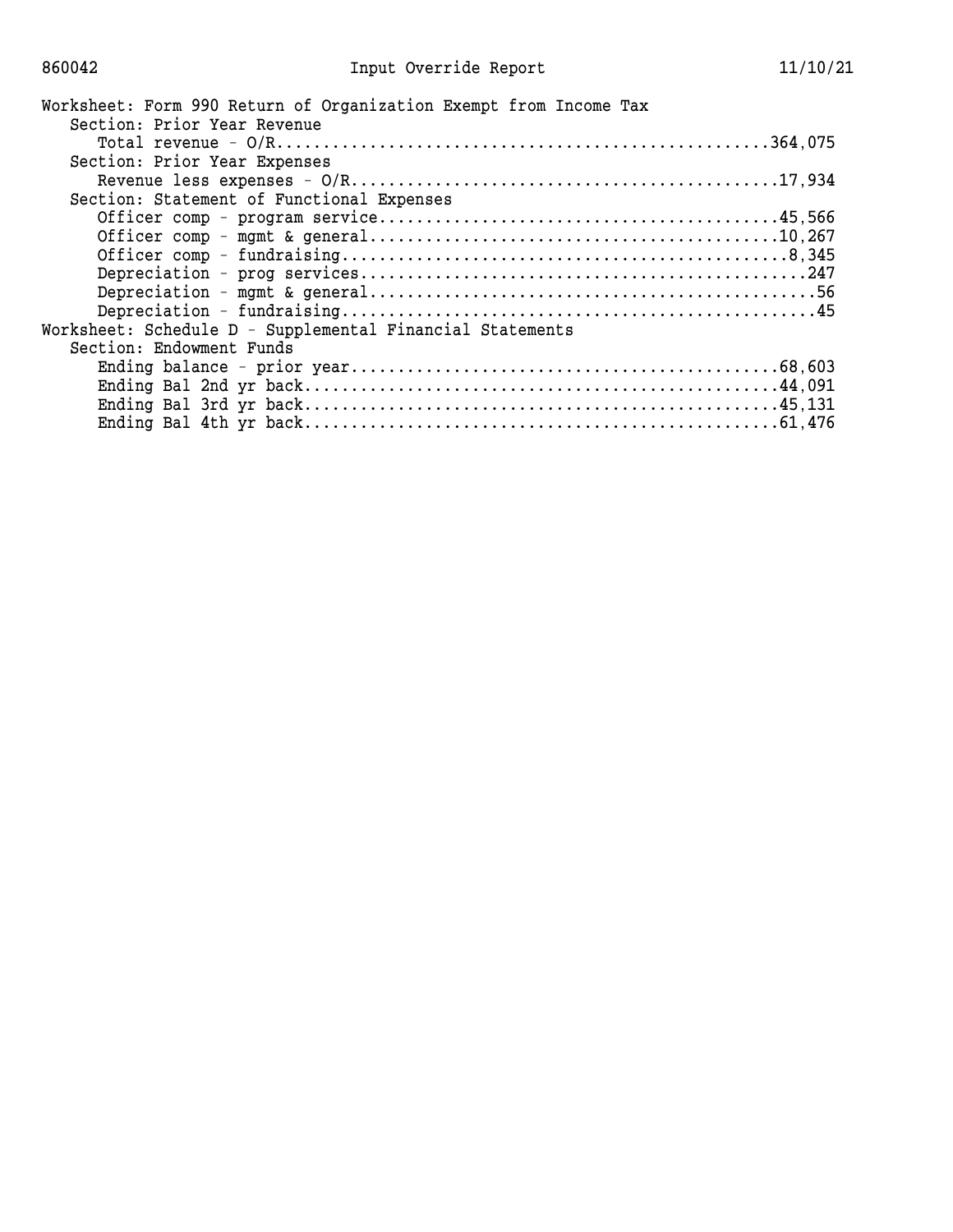| CSTONE - 11/05/21 11:55AM WORKSHEET FORM 990 |                                          |                     |
|----------------------------------------------|------------------------------------------|---------------------|
|                                              | 1637394.00<br>$-8,793.00$<br>$-6,835.00$ |                     |
|                                              | 1,621,766.00                             |                     |
| CSTONE - 11/05/21 12:15PM WORKSHEET FORM 990 |                                          |                     |
| PER GL DETAIL                                | 9,221.00<br>$-519.00$                    |                     |
|                                              | 8,702.00                                 |                     |
| CSTONE - 11/05/21 12:19PM WORKSHEET FORM 990 |                                          |                     |
|                                              | 1,319.00<br>44, 247.00                   |                     |
|                                              | 45,566.00                                |                     |
| CSTONE - 11/05/21 12:19PM WORKSHEET FORM 990 |                                          |                     |
|                                              | 298.00<br>9,969.00                       |                     |
|                                              | 10,267.00                                |                     |
| CSTONE - 11/05/21 12:20PM WORKSHEET FORM 990 |                                          |                     |
|                                              | 241.00<br>8,104.00                       |                     |
|                                              | 8,345.00                                 |                     |
| CSTONE - 10/05/20 11:22AM WORKSHEET FORM 990 |                                          |                     |
|                                              |                                          | 32,747.00<br>250.00 |
|                                              |                                          | 32,997.00           |
| CSTONE - 10/05/20 11:22AM WORKSHEET FORM 990 |                                          |                     |

101,811.00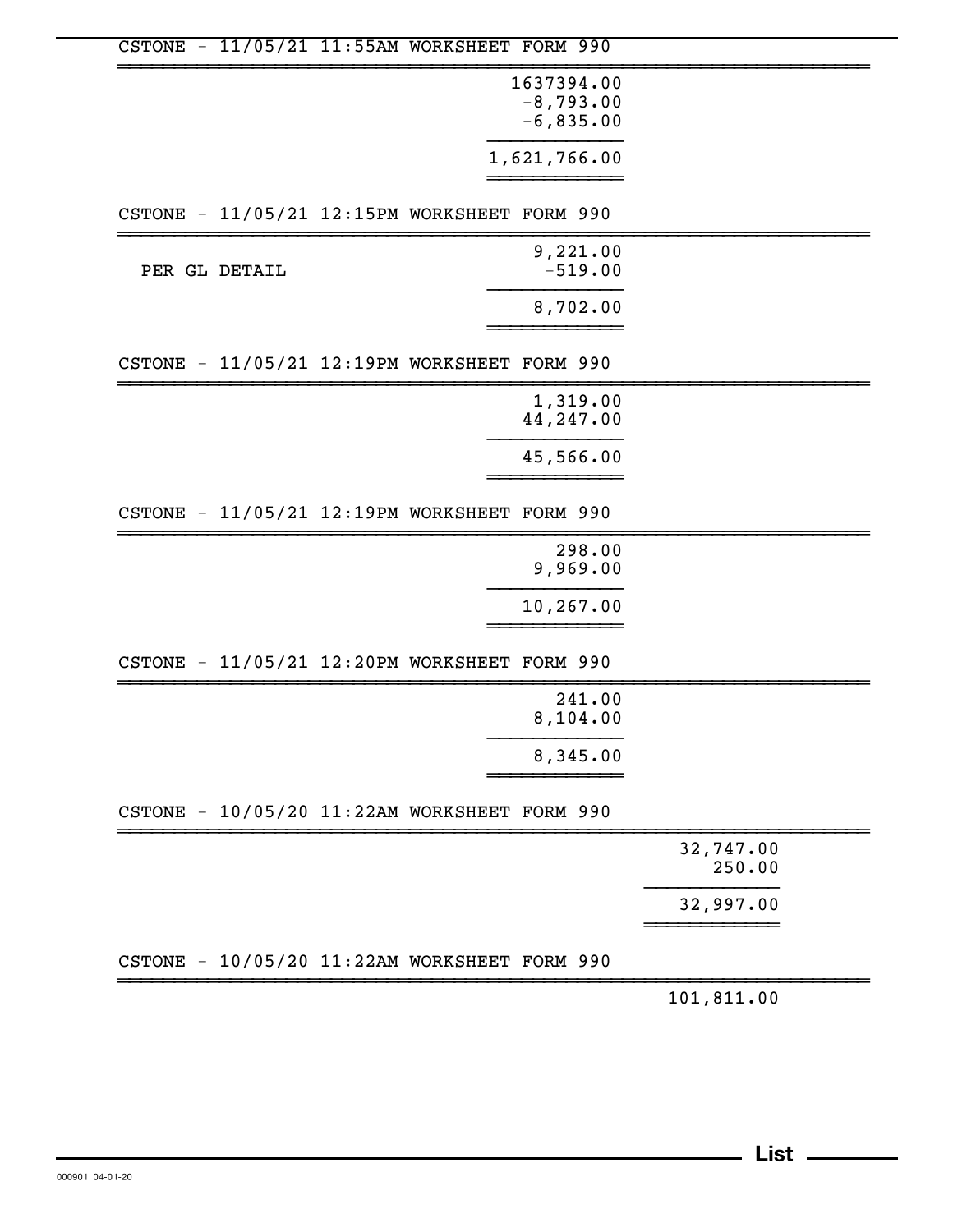|                                              |                             | $-32,997.00$          |  |
|----------------------------------------------|-----------------------------|-----------------------|--|
|                                              |                             | 68,814.00             |  |
| CSTONE - 10/05/20 11:24AM WORKSHEET FORM 990 |                             |                       |  |
|                                              |                             | 3,482.00<br>8,834.00  |  |
|                                              |                             | 12,316.00             |  |
| CSTONE - 10/05/20 11:24AM WORKSHEET FORM 990 |                             |                       |  |
|                                              |                             | 94,613.00<br>6,046.00 |  |
|                                              |                             | 100,659.00            |  |
| CSTONE - 11/05/21 12:42PM WORKSHEET FORM 990 |                             |                       |  |
|                                              | 173,705.00<br>$-84, 399.00$ |                       |  |
|                                              | 89,306.00                   |                       |  |
| CSTONE - 11/05/21 12:43PM WORKSHEET FORM 990 |                             |                       |  |
|                                              | 172,834.00<br>6,412.00      |                       |  |
|                                              | 179,246.00                  |                       |  |

CSTONE - 11/05/21 12:43PM WORKSHEET FORM 990

| 4,724.00  |
|-----------|
| 14,495.00 |
| 19,219.00 |
|           |

~~~~~~~~~~~~

CSTONE - 10/05/20 12:26PM WORKSHEET SCHEDULE G

| TOTAL | 6,568.00<br>$-2,011.00$ |
|-------|-------------------------|
|       | 4,557.00                |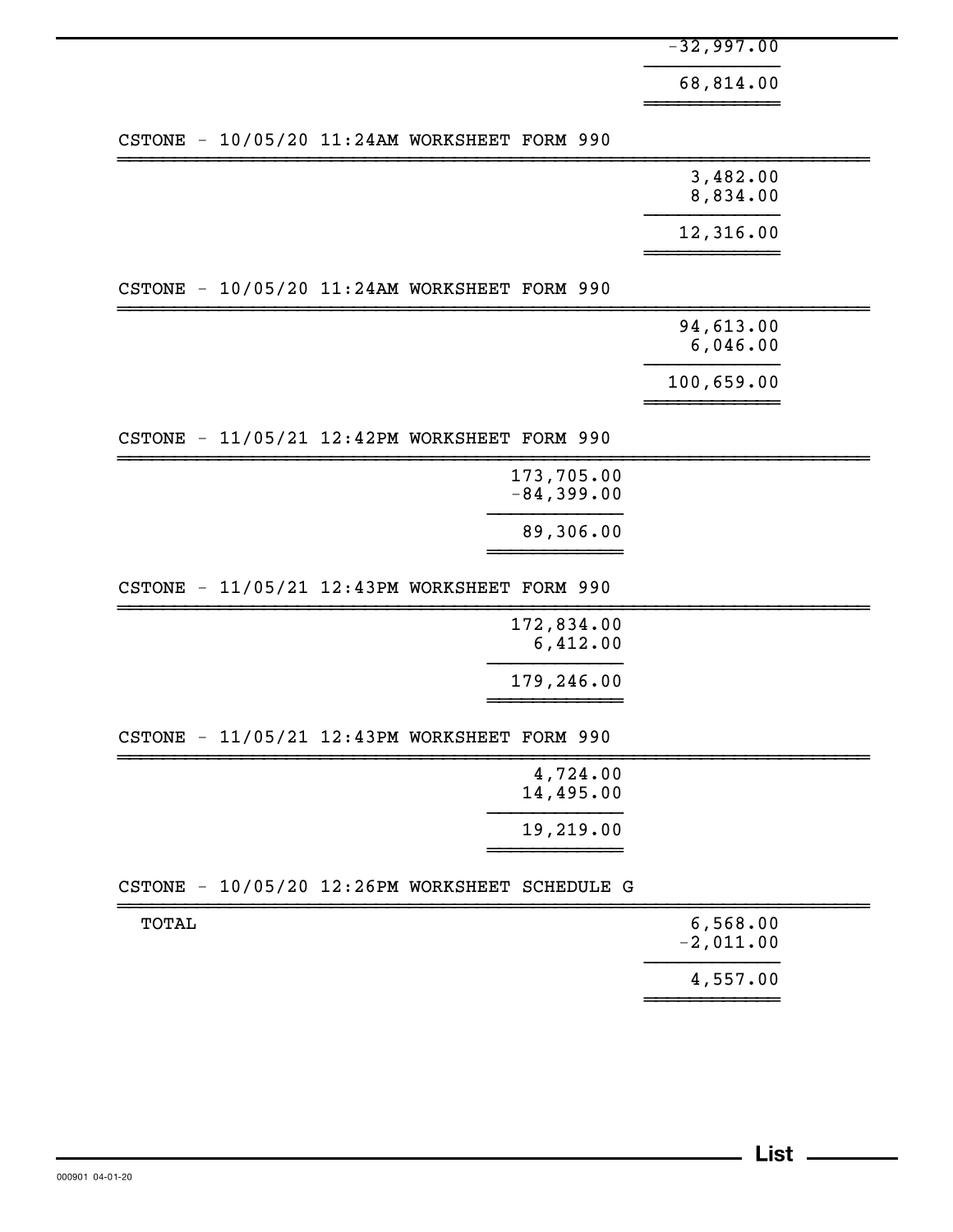|  |  | CSTONE - 10/05/20 12:27PM WORKSHEET SCHEDULE G |               |  |
|--|--|------------------------------------------------|---------------|--|
|  |  |                                                | 8.00<br>79.00 |  |
|  |  |                                                | 87.00         |  |
|  |  |                                                |               |  |

CSTONE - 10/05/20 12:27PM WORKSHEET SCHEDULE G

| 1,172.00<br>$-87.00$ |  |
|----------------------|--|
| 1,085.00             |  |
|                      |  |

CSTONE - 11/08/21 11:15AM WORKSHEET SCHEDULE B

| 7,080.00<br>4,000.00 |  |
|----------------------|--|
| 11,080.00            |  |
|                      |  |

}}}}}}}}}}}}

}}}}}}}}}}}}

~~~~~~~~~~~~

}}}}}}}}}}}}

~~~~~~~~~~~~

~~~~~~~~~~~~

SHANSEN - 08/18/16 02:32PM WORKSHEET LIST OF OFFICERS, ETC

~~~~~~~~~~~~~~~~~~~~~~~~~~~~~~~~~~~~~~~~~~~~~~~~~~~~~~~~~~~~~~~~~~~

~~~~~~~~~~~~~~~~~~~~~~~~~~~~~~~~~~~~~~~~~~~~~~~~~~~~~~~~~~~~~~~~~~~

~~~~~~~~~~~~~~~~~~~~~~~~~~~~~~~~~~~~~~~~~~~~~~~~~~~~~~~~~~~~~~~~~~~

WAGES BENEFITS

SHANSEN - 08/18/16 02:32PM WORKSHEET LIST OF OFFICERS, ETC

WAGES BENEFITS

SHANSEN - 08/18/16 02:32PM WORKSHEET LIST OF OFFICERS, ETC

WAGES BENEFITS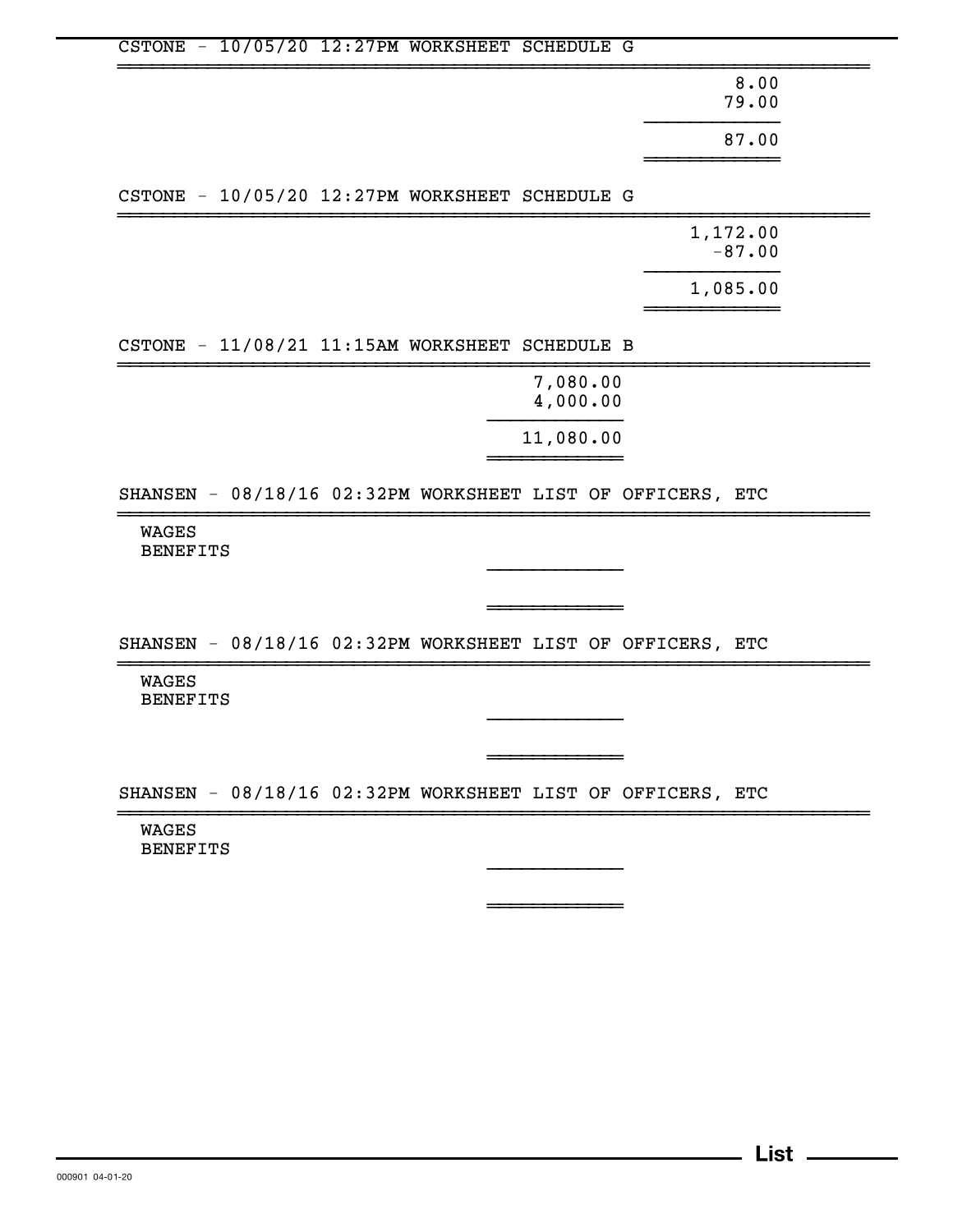## **2020 Return Summary**

| FLATHEAD LAND TRUST                                                                                                                                      | 36-3479966                                                              |
|----------------------------------------------------------------------------------------------------------------------------------------------------------|-------------------------------------------------------------------------|
| <b>FORM 990:</b>                                                                                                                                         |                                                                         |
| <b>TOTAL REVENUE</b><br><b>TOTAL EXPENSES</b><br>EXCESS <deficit><br/>BEGINNING NET ASSETS<br/>CHANGES IN NET ASSETS<br/>ENDING NET ASSETS (1)</deficit> | 1,859,146.<br>1,710,218.<br>148,928.<br>501,667.<br>37,008.<br>687,603. |
| BALANCE SHEET ANALYSIS<br>ENDING<br>TOTAL ASSETS<br>TOTAL LIABILITIES<br>ENDING<br>TOTAL NET ASSETS OR FUND BALANCES (2)<br>ENDING                       | 706,822.<br>19,219.<br>687,603.                                         |
| TOTAL ASSETS MINUS LIABILITIES AND<br>NET<br>ENDING<br>ASSETS<br>NET ASSETS DIFFERENCE BETWEEN<br>ITEMS<br>(1)<br>AND<br>ENDING<br>(2)                   | 0.<br>0.                                                                |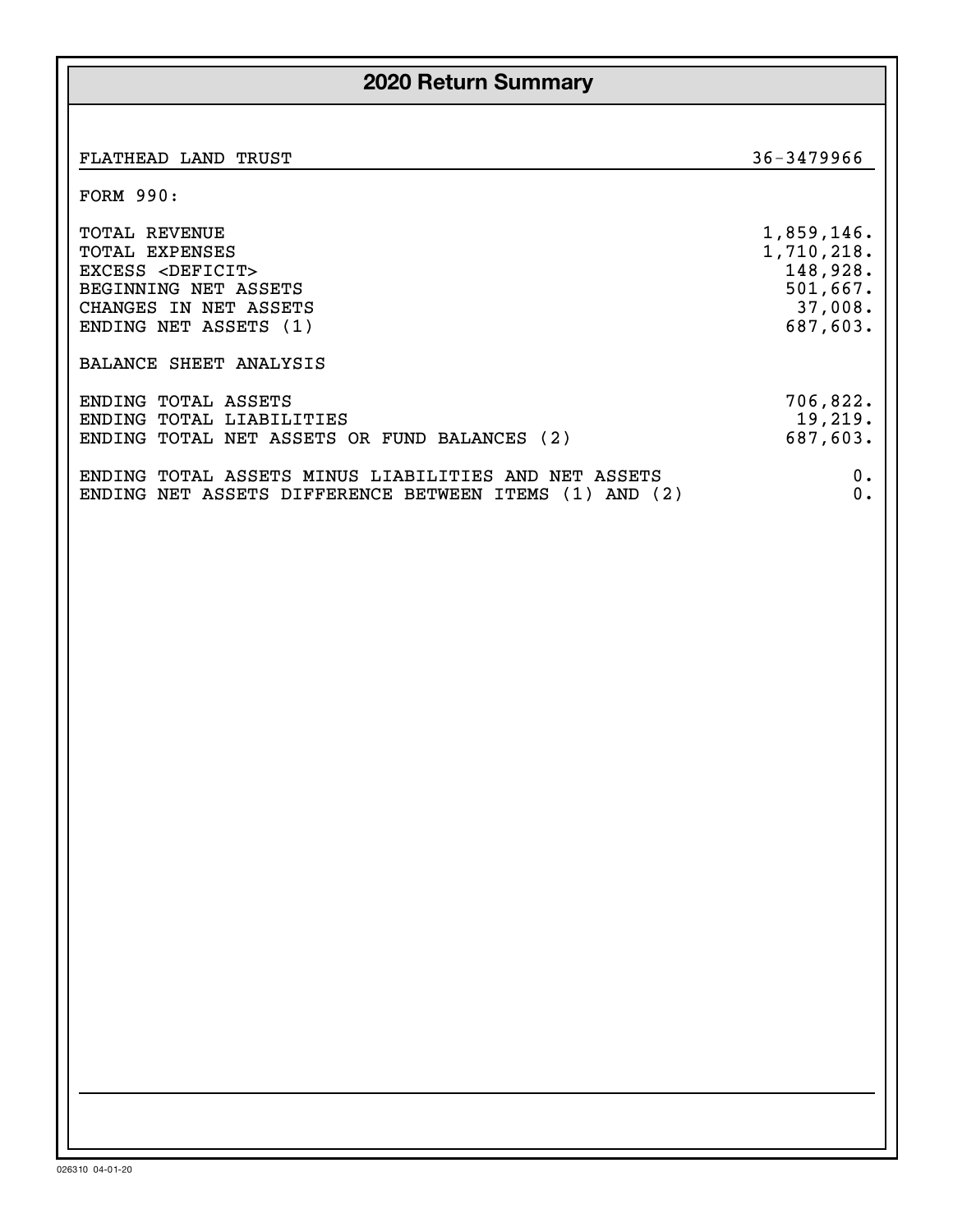## **2020 Return Summary**

| FLATHEAD LAND TRUST   |            | 36-3479966 |
|-----------------------|------------|------------|
|                       |            |            |
|                       | FEDERAL    | 990 EXTN   |
| <b>FORM NAME</b>      | 990        | 8868       |
| E-FILE REQUESTED      | YES        | YES        |
| <b>DUE DATE</b>       | 05/17/21   | 05/17/21   |
| EXTENDED DUE DATE     | 11/15/21   | 11/15/21   |
| DIRECT DEPOSIT        | N/A        | N/A        |
| ELECTRONIC WITHDRAWAL | N/A        | N/A        |
| DATE CALCULATED       | 11/10/21   | 11/10/21   |
| TIME CALCULATED       | 12:47:47   | 12:47:47   |
| RELEASE VERSION       | 2020.05000 | 2020.05000 |
| DATE EXPORTED         | 11/10/21   | 05/14/21   |
| TIME EXPORTED         | 12:48:01   | 14:41:38   |
| <b>EXPORT VERSION</b> | 2020.05000 | 2020.05000 |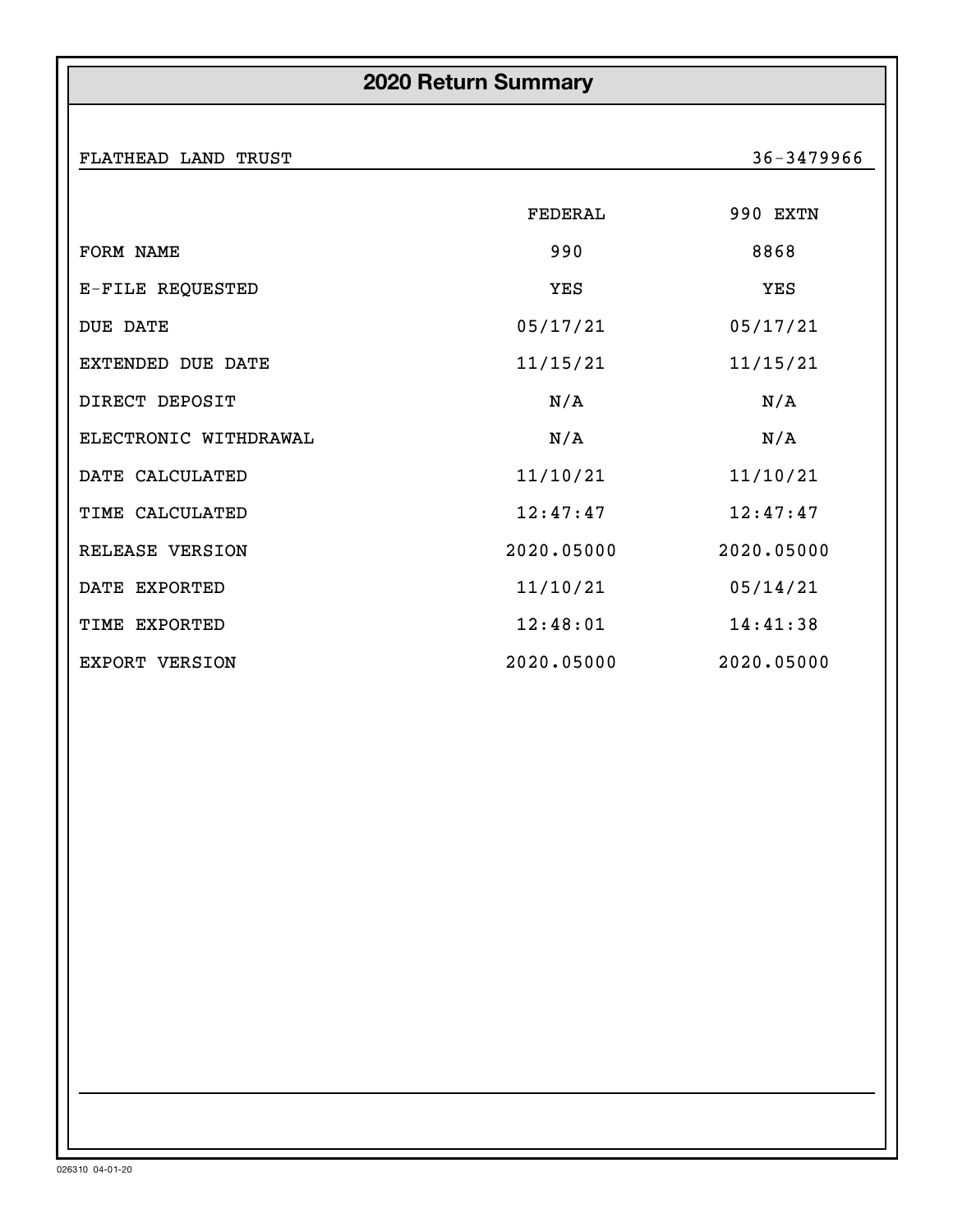Junkermier,Clark,Campanella,Stevens PC Certified Public Accountants & Business Advisors 35 Three Mile Dr. Ste. 101, PO Box 9047 Kalispell, MT 59904

November 10, 2021

Flathead Land Trust Po Box 1913 Kalispell, MT 59903

Flathead Land Trust:

Enclosed are the original and one copy of the 2020 Exempt Organization return, as follows...

2020 Form 990

Each original should be dated, signed and filed in accordance with the filing instructions. The copy should be retained for your files.

Very truly yours,

Gregory Peck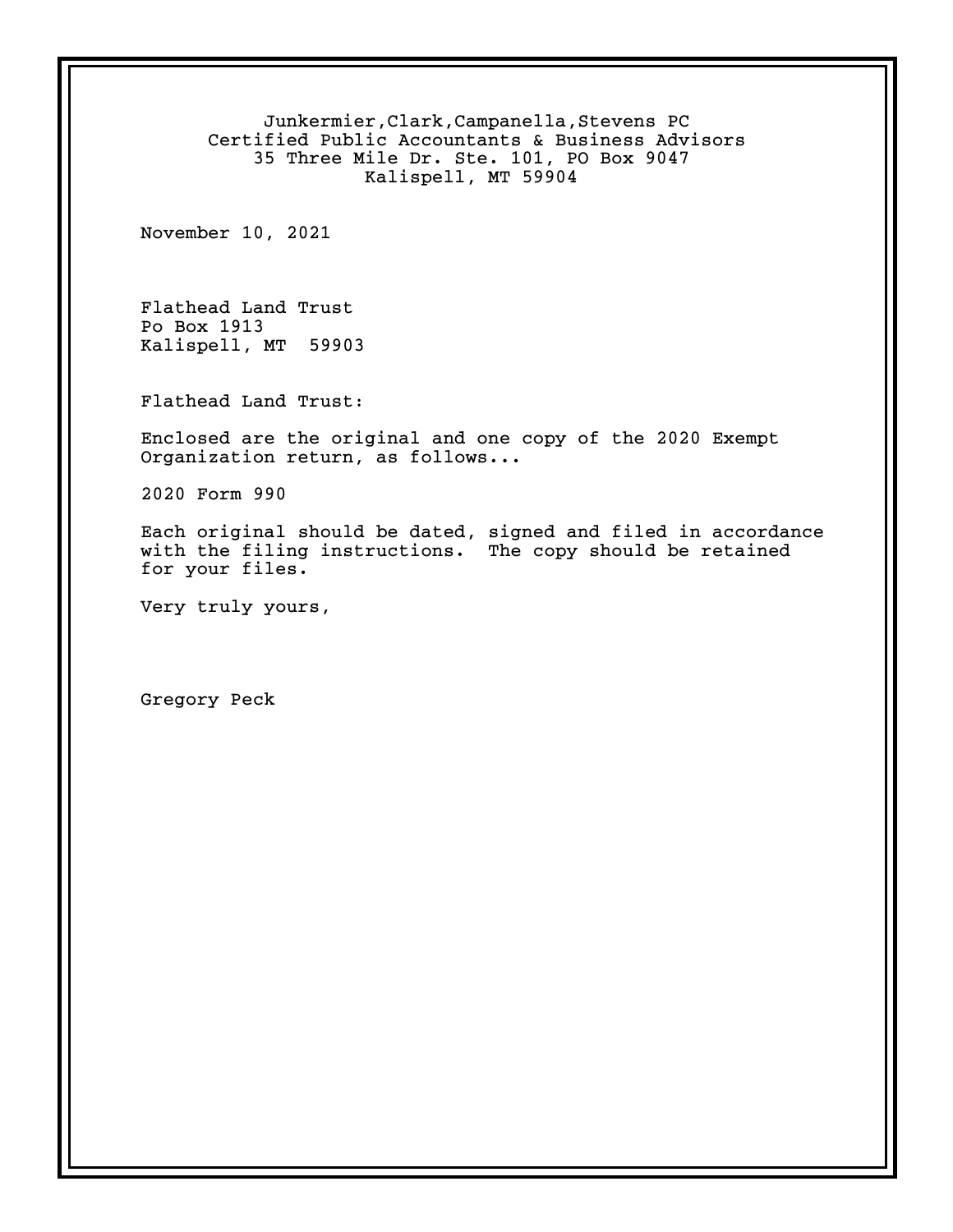| <b>Prepared for:</b> | <b>Prepared by:</b>                       |
|----------------------|-------------------------------------------|
| FLATHEAD LAND TRUST  | JUNKERMIER, CLARK, CAMPANELLA, STEVENS, P |
| PO BOX 1913          | PO BOX 9047                               |
| 59903                | 59904                                     |
| KALISPELL, MT        | KALISPELL, MT                             |

2020 FORM 990

Electronic Filing:

This return has been prepared for electronic filing. If you wish to have it transmitted electronically to the IRS, please sign, date, and return Form 8879-EO to our office. We will then submit the electronic return to the IRS. Do not mail a paper copy of the return to the IRS.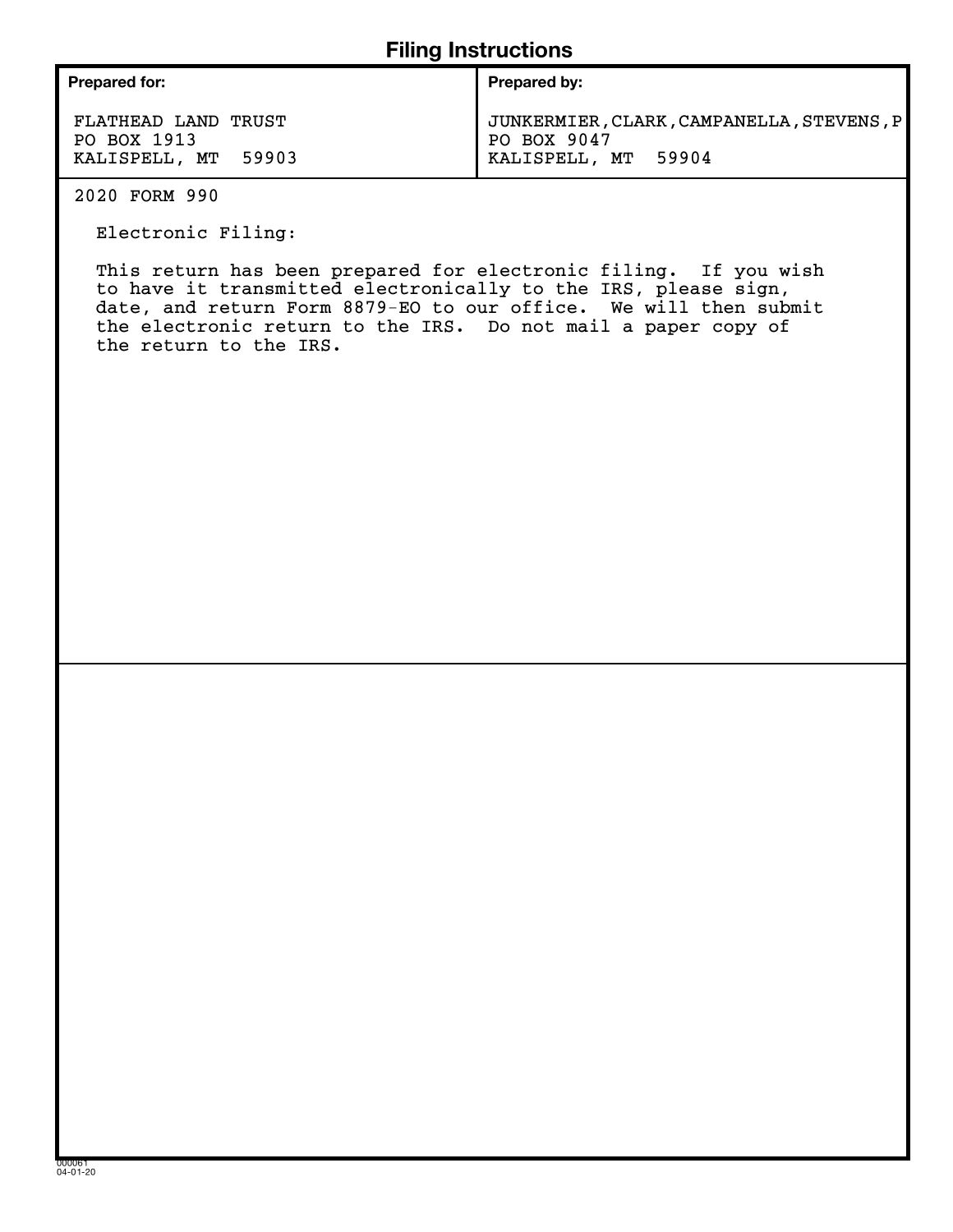| 023051 11-03-20 |
|-----------------|

| FLATHEAD LAND TRUST                                                                                                                                                                                                                                                                                                                                                                                                                                                                                                                                                                                                                                                                                                                                                                                                                                                                                                                                                                                                                                                                                                                                                                                                                                                                                                                                                                                                                                                                                                                                                                                | 36-3479966                                                                                                           |
|----------------------------------------------------------------------------------------------------------------------------------------------------------------------------------------------------------------------------------------------------------------------------------------------------------------------------------------------------------------------------------------------------------------------------------------------------------------------------------------------------------------------------------------------------------------------------------------------------------------------------------------------------------------------------------------------------------------------------------------------------------------------------------------------------------------------------------------------------------------------------------------------------------------------------------------------------------------------------------------------------------------------------------------------------------------------------------------------------------------------------------------------------------------------------------------------------------------------------------------------------------------------------------------------------------------------------------------------------------------------------------------------------------------------------------------------------------------------------------------------------------------------------------------------------------------------------------------------------|----------------------------------------------------------------------------------------------------------------------|
| Name and title of officer or person subject to tax<br>BILL CORWIN<br>PRESIDENT                                                                                                                                                                                                                                                                                                                                                                                                                                                                                                                                                                                                                                                                                                                                                                                                                                                                                                                                                                                                                                                                                                                                                                                                                                                                                                                                                                                                                                                                                                                     |                                                                                                                      |
| Part I<br>Type of Return and Return Information (Whole Dollars Only)                                                                                                                                                                                                                                                                                                                                                                                                                                                                                                                                                                                                                                                                                                                                                                                                                                                                                                                                                                                                                                                                                                                                                                                                                                                                                                                                                                                                                                                                                                                               |                                                                                                                      |
| Check the box for the return for which you are using this Form 8879-EO and enter the applicable amount, if any, from the return. If you<br>check the box on line 1a, 2a, 3a, 4a, 5a, 6a, or 7a below, and the amount on that line for the return being filed with this form was<br>blank, then leave line 1b, 2b, 3b, 4b, 5b, 6b, or 7b, whichever is applicable, blank (do not enter -0-). But, if you entered -0- on the<br>return, then enter -0- on the applicable line below. Do not complete more than one line in Part I.                                                                                                                                                                                                                                                                                                                                                                                                                                                                                                                                                                                                                                                                                                                                                                                                                                                                                                                                                                                                                                                                   |                                                                                                                      |
| 1a Form 990 check here $\blacktriangleright \lfloor \underline{X} \rfloor$                                                                                                                                                                                                                                                                                                                                                                                                                                                                                                                                                                                                                                                                                                                                                                                                                                                                                                                                                                                                                                                                                                                                                                                                                                                                                                                                                                                                                                                                                                                         | <b>b</b> Total revenue, if any (Form 990, Part VIII, column (A), line 12) <b>Example 20</b> 1 1 1 2 1 2 5 9 1 $46$ . |
| 2a Form 990-EZ check here $\blacktriangleright$                                                                                                                                                                                                                                                                                                                                                                                                                                                                                                                                                                                                                                                                                                                                                                                                                                                                                                                                                                                                                                                                                                                                                                                                                                                                                                                                                                                                                                                                                                                                                    |                                                                                                                      |
| 3a Form 1120-POL check here<br>▶                                                                                                                                                                                                                                                                                                                                                                                                                                                                                                                                                                                                                                                                                                                                                                                                                                                                                                                                                                                                                                                                                                                                                                                                                                                                                                                                                                                                                                                                                                                                                                   |                                                                                                                      |
| b Tax based on investment income (Form 990-PF, Part VI, line 5)  4b<br>4a Form 990-PF check here<br>▶                                                                                                                                                                                                                                                                                                                                                                                                                                                                                                                                                                                                                                                                                                                                                                                                                                                                                                                                                                                                                                                                                                                                                                                                                                                                                                                                                                                                                                                                                              |                                                                                                                      |
| 5a Form 8868 check here<br><b>b</b> Balance due (Form 8868, line 3c) <b>manually contained</b> the state of the state of the state of the state of the state of the state of the state of the state of the state of the state of the state of the state of the stat                                                                                                                                                                                                                                                                                                                                                                                                                                                                                                                                                                                                                                                                                                                                                                                                                                                                                                                                                                                                                                                                                                                                                                                                                                                                                                                                |                                                                                                                      |
| 6a Form 990-T check here                                                                                                                                                                                                                                                                                                                                                                                                                                                                                                                                                                                                                                                                                                                                                                                                                                                                                                                                                                                                                                                                                                                                                                                                                                                                                                                                                                                                                                                                                                                                                                           | <u> The Communication of the Communication</u>                                                                       |
| 7a Form 4720 check here                                                                                                                                                                                                                                                                                                                                                                                                                                                                                                                                                                                                                                                                                                                                                                                                                                                                                                                                                                                                                                                                                                                                                                                                                                                                                                                                                                                                                                                                                                                                                                            |                                                                                                                      |
| Declaration and Signature Authorization of Officer or Person Subject to Tax<br>Part II                                                                                                                                                                                                                                                                                                                                                                                                                                                                                                                                                                                                                                                                                                                                                                                                                                                                                                                                                                                                                                                                                                                                                                                                                                                                                                                                                                                                                                                                                                             |                                                                                                                      |
| Under penalties of perjury, I declare that $ X $ I am an officer of the above organization or $\Box$ I am a person subject to tax with respect to<br>(name of organization)                                                                                                                                                                                                                                                                                                                                                                                                                                                                                                                                                                                                                                                                                                                                                                                                                                                                                                                                                                                                                                                                                                                                                                                                                                                                                                                                                                                                                        |                                                                                                                      |
| I consent to allow my intermediate service provider, transmitter, or electronic return originator (ERO) to send the return to the IRS and<br>to receive from the IRS (a) an acknowledgement of receipt or reason for rejection of the transmission, (b) the reason for any delay in<br>processing the return or refund, and (c) the date of any refund. If applicable, I authorize the U.S. Treasury and its designated Financial<br>Agent to initiate an electronic funds withdrawal (direct debit) entry to the financial institution account indicated in the tax preparation<br>software for payment of the federal taxes owed on this return, and the financial institution to debit the entry to this account. To revoke<br>a payment, I must contact the U.S. Treasury Financial Agent at 1-888-353-4537 no later than 2 business days prior to the payment<br>(settlement) date. I also authorize the financial institutions involved in the processing of the electronic payment of taxes to receive<br>confidential information necessary to answer inquiries and resolve issues related to the payment. I have selected a personal<br>identification number (PIN) as my signature for the electronic return and, if applicable, the consent to electronic funds withdrawal.<br>PIN: check one box only<br>$\boxed{\text{X}}$   authorize JUNKERMIER, CLARK, CAMPANELLA, STEVENS, P.C. to enter my PIN<br><b>ERO</b> firm name<br>as my signature on the tax year 2020 electronically filed return. If I have indicated within this return that a copy of the return is being filed with | 10400<br>Enter five numbers, but<br>do not enter all zeros                                                           |
| a state agency(ies) regulating charities as part of the IRS Fed/State program, I also authorize the aforementioned ERO to enter my<br>PIN on the return's disclosure consent screen.                                                                                                                                                                                                                                                                                                                                                                                                                                                                                                                                                                                                                                                                                                                                                                                                                                                                                                                                                                                                                                                                                                                                                                                                                                                                                                                                                                                                               |                                                                                                                      |
| As an officer or person subject to tax with respect to the organization, I will enter my PIN as my signature on the tax year 2020<br>electronically filed return. If I have indicated within this return that a copy of the return is being filed with a state agency(ies)<br>regulating charities as part of the IRS Fed/State program, I will enter my PIN on the return's disclosure consent screen.                                                                                                                                                                                                                                                                                                                                                                                                                                                                                                                                                                                                                                                                                                                                                                                                                                                                                                                                                                                                                                                                                                                                                                                            |                                                                                                                      |
| Signature of officer or person subject to tax<br><b>Certification and Authentication</b><br><b>Part III</b>                                                                                                                                                                                                                                                                                                                                                                                                                                                                                                                                                                                                                                                                                                                                                                                                                                                                                                                                                                                                                                                                                                                                                                                                                                                                                                                                                                                                                                                                                        | Date $\triangleright$                                                                                                |
| ERO's EFIN/PIN. Enter your six-digit electronic filing identification                                                                                                                                                                                                                                                                                                                                                                                                                                                                                                                                                                                                                                                                                                                                                                                                                                                                                                                                                                                                                                                                                                                                                                                                                                                                                                                                                                                                                                                                                                                              |                                                                                                                      |
| number (EFIN) followed by your five-digit self-selected PIN.                                                                                                                                                                                                                                                                                                                                                                                                                                                                                                                                                                                                                                                                                                                                                                                                                                                                                                                                                                                                                                                                                                                                                                                                                                                                                                                                                                                                                                                                                                                                       | 81044810400<br>Do not enter all zeros                                                                                |
| I certify that the above numeric entry is my PIN, which is my signature on the 2020 electronically filed return indicated above. I confirm<br>that I am submitting this return in accordance with the requirements of Pub. 4163, Modernized e-File (MeF) Information for Authorized<br>IRS e-file Providers for Business Returns.                                                                                                                                                                                                                                                                                                                                                                                                                                                                                                                                                                                                                                                                                                                                                                                                                                                                                                                                                                                                                                                                                                                                                                                                                                                                  |                                                                                                                      |
| ERO's signature $\blacktriangleright$                                                                                                                                                                                                                                                                                                                                                                                                                                                                                                                                                                                                                                                                                                                                                                                                                                                                                                                                                                                                                                                                                                                                                                                                                                                                                                                                                                                                                                                                                                                                                              | Date $\blacktriangleright$ 11/10/21                                                                                  |
|                                                                                                                                                                                                                                                                                                                                                                                                                                                                                                                                                                                                                                                                                                                                                                                                                                                                                                                                                                                                                                                                                                                                                                                                                                                                                                                                                                                                                                                                                                                                                                                                    |                                                                                                                      |
| <b>ERO Must Retain This Form - See Instructions</b><br>Do Not Submit This Form to the IRS Unless Requested To Do So                                                                                                                                                                                                                                                                                                                                                                                                                                                                                                                                                                                                                                                                                                                                                                                                                                                                                                                                                                                                                                                                                                                                                                                                                                                                                                                                                                                                                                                                                |                                                                                                                      |

# **IRS e-file Signature Authorization for an Exempt Organization**

**| Do not send to the IRS. Keep for your records.**

For calendar year 2020, or fiscal year beginning 1990 100 2020, and ending 1990 100 300 400 500 500 500 500 50

OMB No. 1545-0047

**2020**

**| Go to www.irs.gov/Form8879EO for the latest information.**

Name of exempt organization or person subject to tax

## Internal Revenue Service

Form 8879-EO

Department of the Treasury

## **Do Not Submit This Form to the IRS Unless Requested To Do So**

**For Paperwork Reduction Act Notice, see instructions.** LHA



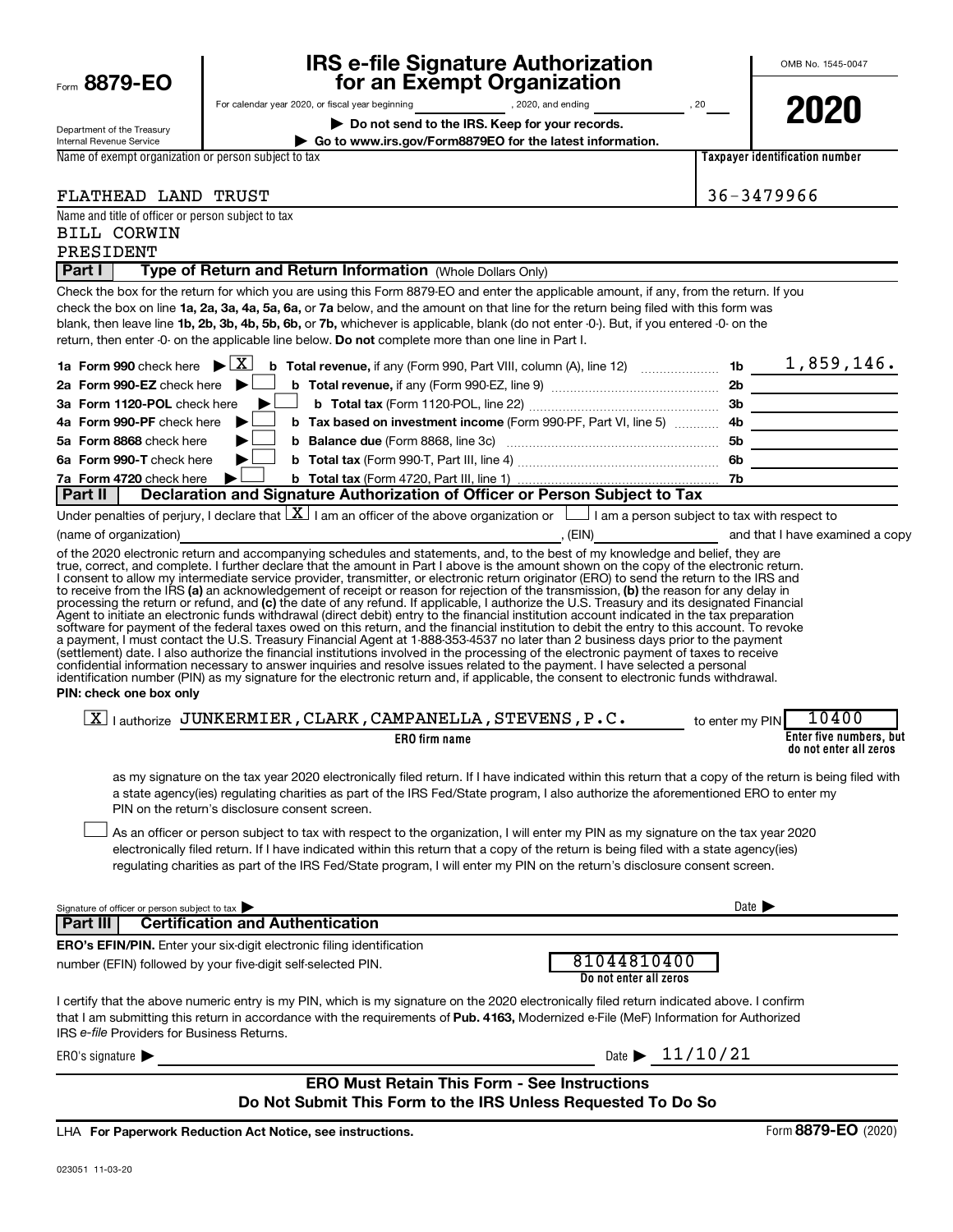## (Rev. January 2020) **Cxempt Organization Return** Manuary 2020) and the settern **Canadian Exempt Organization Return Form 8868 Application for Automatic Extension of Time To File an**<br>**Exempt Organization Return**

Department of the Treasury Internal Revenue Service

|  | File a separate application for each return. |  |  |
|--|----------------------------------------------|--|--|
|  |                                              |  |  |

**| Go to www.irs.gov/Form8868 for the latest information.**

**Electronic filing (e-file).** You can electronically file Form 8868 to request a 6-month automatic extension of time to file any of the filing of this form, visit www.irs.gov/e-file-providers/e-file-for-charities-and-non-profits. forms listed below with the exception of Form 8870, Information Return for Transfers Associated With Certain Personal Benefit Contracts, for which an extension request must be sent to the IRS in paper format (see instructions). For more details on the electronic

### **Automatic 6-Month Extension of Time.** Only submit original (no copies needed).

All corporations required to file an income tax return other than Form 990-T (including 1120-C filers), partnerships, REMICs, and trusts must use Form 7004 to request an extension of time to file income tax returns.

| Type or                                                                                                  | Name of exempt organization or other filer, see instructions.                                                                                                                                                                                                                                                                                                                                                                                                                                                                                                                          |        |                                                                                                                                                                                    |              | Taxpayer identification number (TIN) |                     |
|----------------------------------------------------------------------------------------------------------|----------------------------------------------------------------------------------------------------------------------------------------------------------------------------------------------------------------------------------------------------------------------------------------------------------------------------------------------------------------------------------------------------------------------------------------------------------------------------------------------------------------------------------------------------------------------------------------|--------|------------------------------------------------------------------------------------------------------------------------------------------------------------------------------------|--------------|--------------------------------------|---------------------|
| print                                                                                                    | FLATHEAD LAND TRUST                                                                                                                                                                                                                                                                                                                                                                                                                                                                                                                                                                    |        |                                                                                                                                                                                    |              | 36-3479966                           |                     |
| File by the<br>due date for<br>filing your                                                               | Number, street, and room or suite no. If a P.O. box, see instructions.<br>PO BOX 1913                                                                                                                                                                                                                                                                                                                                                                                                                                                                                                  |        |                                                                                                                                                                                    |              |                                      |                     |
| return. See<br>instructions.                                                                             | City, town or post office, state, and ZIP code. For a foreign address, see instructions.<br>KALISPELL, MT<br>59903                                                                                                                                                                                                                                                                                                                                                                                                                                                                     |        |                                                                                                                                                                                    |              |                                      |                     |
|                                                                                                          | Enter the Return Code for the return that this application is for (file a separate application for each return)                                                                                                                                                                                                                                                                                                                                                                                                                                                                        |        |                                                                                                                                                                                    |              |                                      | $\overline{0}$<br>1 |
| Application                                                                                              |                                                                                                                                                                                                                                                                                                                                                                                                                                                                                                                                                                                        | Return | Application                                                                                                                                                                        |              |                                      | Return              |
| Is For                                                                                                   |                                                                                                                                                                                                                                                                                                                                                                                                                                                                                                                                                                                        | Code   | Is For                                                                                                                                                                             |              |                                      | Code                |
|                                                                                                          | Form 990 or Form 990-EZ                                                                                                                                                                                                                                                                                                                                                                                                                                                                                                                                                                | 01     | Form 990-T (corporation)                                                                                                                                                           |              |                                      | 07                  |
| Form 990-BL                                                                                              |                                                                                                                                                                                                                                                                                                                                                                                                                                                                                                                                                                                        | 02     | Form 1041-A                                                                                                                                                                        |              |                                      | 08                  |
|                                                                                                          | Form 4720 (individual)                                                                                                                                                                                                                                                                                                                                                                                                                                                                                                                                                                 | 03     | Form 4720 (other than individual)                                                                                                                                                  |              |                                      | 09                  |
| Form 990-PF                                                                                              |                                                                                                                                                                                                                                                                                                                                                                                                                                                                                                                                                                                        | 04     | Form 5227                                                                                                                                                                          |              |                                      | 10                  |
|                                                                                                          | Form 990-T (sec. 401(a) or 408(a) trust)                                                                                                                                                                                                                                                                                                                                                                                                                                                                                                                                               | 05     | Form 6069                                                                                                                                                                          |              |                                      | 11                  |
|                                                                                                          | Form 990-T (trust other than above)<br>ECLIPSE TAX AND ACCOUNTING, INC                                                                                                                                                                                                                                                                                                                                                                                                                                                                                                                 | 06     | Form 8870                                                                                                                                                                          |              |                                      | 12                  |
| $box \blacktriangleright$<br>1<br>$\mathbf{2}$                                                           | If this is for a Group Return, enter the organization's four digit Group Exemption Number (GEN) [If this is for the whole group, check this<br>. If it is for part of the group, check this box $\blacktriangleright$ [<br>I request an automatic 6-month extension of time until<br>the organization named above. The extension is for the organization's return for:<br>$\blacktriangleright$ $\lfloor$ X $\rfloor$ calendar year 2020 or<br>$\Box$ tax year beginning<br>If the tax year entered in line 1 is for less than 12 months, check reason:<br>Change in accounting period |        | and attach a list with the names and TINs of all members the extension is for.<br>NOVEMBER 15, 2021 , to file the exempt organization return for<br>, and ending<br>Initial return | Final return |                                      |                     |
| За                                                                                                       | If this application is for Forms 990-BL, 990-PF, 990-T, 4720, or 6069, enter the tentative tax, less<br>any nonrefundable credits. See instructions.                                                                                                                                                                                                                                                                                                                                                                                                                                   |        |                                                                                                                                                                                    | За           | \$                                   | 0.                  |
| <b>b</b> If this application is for Forms 990-PF, 990-T, 4720, or 6069, enter any refundable credits and |                                                                                                                                                                                                                                                                                                                                                                                                                                                                                                                                                                                        |        |                                                                                                                                                                                    |              |                                      |                     |
|                                                                                                          | estimated tax payments made. Include any prior year overpayment allowed as a credit.                                                                                                                                                                                                                                                                                                                                                                                                                                                                                                   |        |                                                                                                                                                                                    | Зb           | \$                                   | 0.                  |
| c                                                                                                        | Balance due. Subtract line 3b from line 3a. Include your payment with this form, if required, by                                                                                                                                                                                                                                                                                                                                                                                                                                                                                       |        |                                                                                                                                                                                    |              |                                      |                     |
|                                                                                                          | using EFTPS (Electronic Federal Tax Payment System). See instructions.                                                                                                                                                                                                                                                                                                                                                                                                                                                                                                                 |        |                                                                                                                                                                                    | 3c           |                                      | о.                  |
| instructions.                                                                                            | Caution: If you are going to make an electronic funds withdrawal (direct debit) with this Form 8868, see Form 8453-EO and Form 8879-EO for payment                                                                                                                                                                                                                                                                                                                                                                                                                                     |        |                                                                                                                                                                                    |              |                                      |                     |

LHA For Privacy Act and Paperwork Reduction Act Notice, see instructions. **8868** CREV. 1-2020)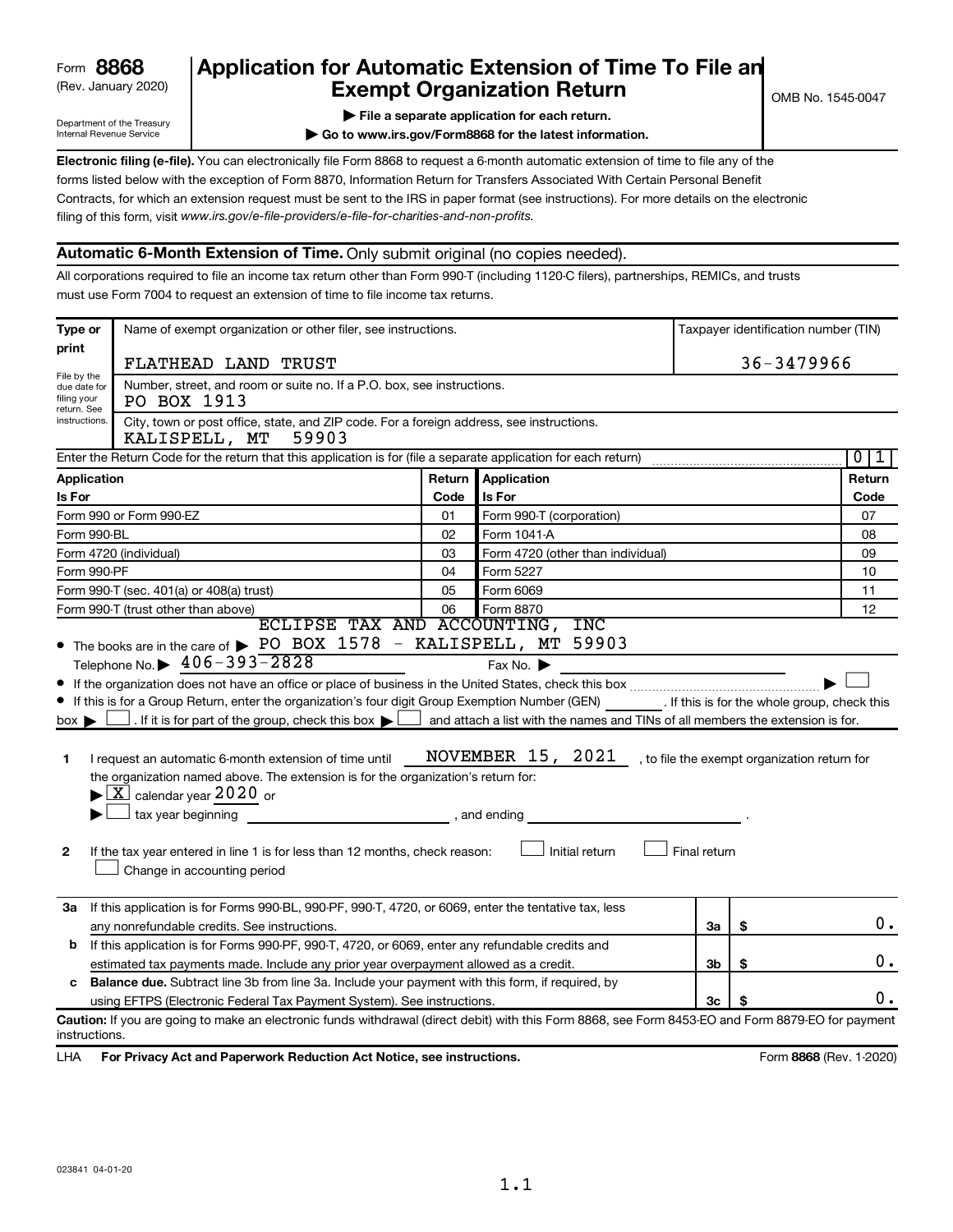| Form |  |  |
|------|--|--|

## EXTENDED TO NOVEMBER 15, 2021

**990** Return of Organization Exempt From Income Tax <br>
Under section 501(c), 527, or 4947(a)(1) of the Internal Revenue Code (except private foundations)<br> **PO20** 

**▶ Do not enter social security numbers on this form as it may be made public. Open to Public**<br>
inspection and the latest information. Inspection **| Go to www.irs.gov/Form990 for instructions and the latest information. Inspection**



Department of the Treasury Internal Revenue Service

|                                       |                                  | A For the 2020 calendar year, or tax year beginning                                                                                                                        | and ending |                                                     |                                                           |
|---------------------------------------|----------------------------------|----------------------------------------------------------------------------------------------------------------------------------------------------------------------------|------------|-----------------------------------------------------|-----------------------------------------------------------|
|                                       | <b>B</b> Check if<br>applicable: | C Name of organization                                                                                                                                                     |            | D Employer identification number                    |                                                           |
|                                       | Address<br> change               | FLATHEAD LAND TRUST                                                                                                                                                        |            |                                                     |                                                           |
|                                       | Name<br>change                   | Doing business as                                                                                                                                                          |            | 36-3479966                                          |                                                           |
|                                       | Initial<br>return<br>Final       | Number and street (or P.O. box if mail is not delivered to street address)<br>PO BOX 1913                                                                                  | Room/suite | E Telephone number<br>$406 - 752 - 8293$            |                                                           |
|                                       | return/<br>termin-<br>ated       | City or town, state or province, country, and ZIP or foreign postal code                                                                                                   |            | G Gross receipts \$                                 | 1,863,311.                                                |
|                                       | Amended                          | KALISPELL, MT<br>59903                                                                                                                                                     |            |                                                     |                                                           |
|                                       | return<br>Applica-               | F Name and address of principal officer: BILL CORWIN                                                                                                                       |            | H(a) Is this a group return                         | $\overline{\ }$ Yes $\overline{\ \text{X}}$ No            |
|                                       | pending                          | SAME AS C ABOVE                                                                                                                                                            |            | for subordinates?                                   |                                                           |
|                                       |                                  | Tax-exempt status: $X \mid 501(c)(3)$<br>$501(c)$ (<br>$4947(a)(1)$ or                                                                                                     | 527        | $H(b)$ Are all subordinates included? $\Box$ Yes    | No                                                        |
|                                       |                                  | $\sqrt{\bullet}$ (insert no.)<br>J Website: WWW.FLATHEADLANDTRUST.ORG                                                                                                      |            |                                                     | If "No," attach a list. See instructions                  |
|                                       |                                  | Other $\blacktriangleright$<br><b>K</b> Form of organization: $X$ Corporation<br>Trust<br>Association                                                                      |            | $H(c)$ Group exemption number $\blacktriangleright$ | L Year of formation: $1985$ M State of legal domicile: MT |
|                                       |                                  | Part I Summary                                                                                                                                                             |            |                                                     |                                                           |
|                                       |                                  | Briefly describe the organization's mission or most significant activities: FLATHEAD LAND TRUST IS DEDICATED                                                               |            |                                                     |                                                           |
|                                       | 1                                | TO THE CONSERVATION OF NORTHWEST MONTANA'S LAND AND WATER THROUGH                                                                                                          |            |                                                     |                                                           |
| Activities & Governance               |                                  |                                                                                                                                                                            |            |                                                     |                                                           |
|                                       | 2                                | Check this box $\blacktriangleright \Box$ if the organization discontinued its operations or disposed of more than 25% of its net assets.                                  |            |                                                     | 10                                                        |
|                                       | 3                                | Number of voting members of the governing body (Part VI, line 1a)                                                                                                          |            | $\mathbf 3$<br>$\overline{\mathbf{4}}$              | $\overline{10}$                                           |
|                                       | 4                                |                                                                                                                                                                            |            |                                                     | $\overline{3}$                                            |
|                                       | 5                                |                                                                                                                                                                            |            | 5                                                   | $\overline{15}$                                           |
|                                       | 6                                |                                                                                                                                                                            |            | 6                                                   | $\overline{0}$ .                                          |
|                                       |                                  |                                                                                                                                                                            |            | 7a                                                  | $\overline{\mathfrak{o}}$ .                               |
|                                       |                                  |                                                                                                                                                                            |            | 7b                                                  |                                                           |
|                                       |                                  |                                                                                                                                                                            |            | <b>Prior Year</b>                                   | <b>Current Year</b>                                       |
|                                       | 8                                |                                                                                                                                                                            |            | 323, 339.<br>3,000.                                 | 1,803,672.                                                |
| Revenue                               | 9                                |                                                                                                                                                                            |            |                                                     | 43,628.                                                   |
|                                       | 10                               |                                                                                                                                                                            |            | 16,946.<br>20,790.                                  | 9,221.<br>2,625.                                          |
|                                       | 11                               | Other revenue (Part VIII, column (A), lines 5, 6d, 8c, 9c, 10c, and 11e)                                                                                                   |            | 364,075.                                            |                                                           |
|                                       | 12                               | Total revenue - add lines 8 through 11 (must equal Part VIII, column (A), line 12)                                                                                         |            | 0.                                                  | 1,859,146.                                                |
|                                       | 13                               | Grants and similar amounts paid (Part IX, column (A), lines 1-3)                                                                                                           |            | 0.                                                  | 0.<br>$\overline{0}$ .                                    |
|                                       | 14                               |                                                                                                                                                                            |            | 155,492.                                            |                                                           |
| Expenses                              | 15                               | Salaries, other compensation, employee benefits (Part IX, column (A), lines 5-10)                                                                                          |            | 0.                                                  | 162, 553.<br>$\overline{0}$ .                             |
|                                       |                                  |                                                                                                                                                                            |            |                                                     |                                                           |
|                                       |                                  | <b>b</b> Total fundraising expenses (Part IX, column (D), line 25) $\bullet$ 26, 982.                                                                                      |            |                                                     |                                                           |
|                                       |                                  |                                                                                                                                                                            |            | 190, 649.                                           | 1,547,665.                                                |
|                                       | 18                               | Total expenses. Add lines 13-17 (must equal Part IX, column (A), line 25)                                                                                                  |            | 346,141.                                            | 1,710,218.                                                |
|                                       | 19                               | Revenue less expenses. Subtract line 18 from line 12                                                                                                                       |            | 17,934.                                             | 148,928.                                                  |
|                                       |                                  |                                                                                                                                                                            |            | <b>Beginning of Current Year</b>                    | <b>End of Year</b>                                        |
|                                       | 20                               | Total assets (Part X, line 16)                                                                                                                                             |            | 513,983.                                            | 706,822.                                                  |
| <b>Net Assets or</b><br>Fund Balances | 21                               | Total liabilities (Part X, line 26)                                                                                                                                        |            | 12,316.                                             | 19,219.                                                   |
|                                       | 22                               |                                                                                                                                                                            |            | 501,667.                                            | 687,603.                                                  |
|                                       | Part II                          | <b>Signature Block</b>                                                                                                                                                     |            |                                                     |                                                           |
|                                       |                                  | Under penalties of perjury, I declare that I have examined this return, including accompanying schedules and statements, and to the best of my knowledge and belief, it is |            |                                                     |                                                           |
|                                       |                                  | true, correct, and complete. Declaration of preparer (other than officer) is based on all information of which preparer has any knowledge.                                 |            |                                                     |                                                           |
|                                       |                                  |                                                                                                                                                                            |            |                                                     |                                                           |

| Sign<br>Here                                        | Signature of officer<br>BILL CORWIN,<br>PRESIDENT<br>Type or print name and title                            |                                              |      | Date                             |             |  |  |  |
|-----------------------------------------------------|--------------------------------------------------------------------------------------------------------------|----------------------------------------------|------|----------------------------------|-------------|--|--|--|
|                                                     | Print/Type preparer's name                                                                                   | Preparer's signature                         | Date | Check                            | <b>PTIN</b> |  |  |  |
| Paid                                                | <b>GREGORY PECK</b>                                                                                          |                                              |      | $11/10/21$ self-employed         | P00668992   |  |  |  |
| Preparer                                            | . Firm's name                                                                                                | JUNKERMIER, CLARK, CAMPANELLA, STEVENS, P.C. |      | $I$ Firm's EIN $\, 81 - 0348775$ |             |  |  |  |
| Use Only                                            | PO BOX 9047<br>Firm's address                                                                                |                                              |      |                                  |             |  |  |  |
| Phone no. $406 - 755 - 3681$<br>KALISPELL, MT 59904 |                                                                                                              |                                              |      |                                  |             |  |  |  |
|                                                     | X.<br>Yes<br><b>No</b><br>May the IRS discuss this return with the preparer shown above? See instructions    |                                              |      |                                  |             |  |  |  |
|                                                     | Form 990 (2020)<br>LHA For Paperwork Reduction Act Notice, see the separate instructions.<br>032001 12-23-20 |                                              |      |                                  |             |  |  |  |

SEE SCHEDULE O FOR ORGANIZATION MISSION STATEMENT CONTINUATION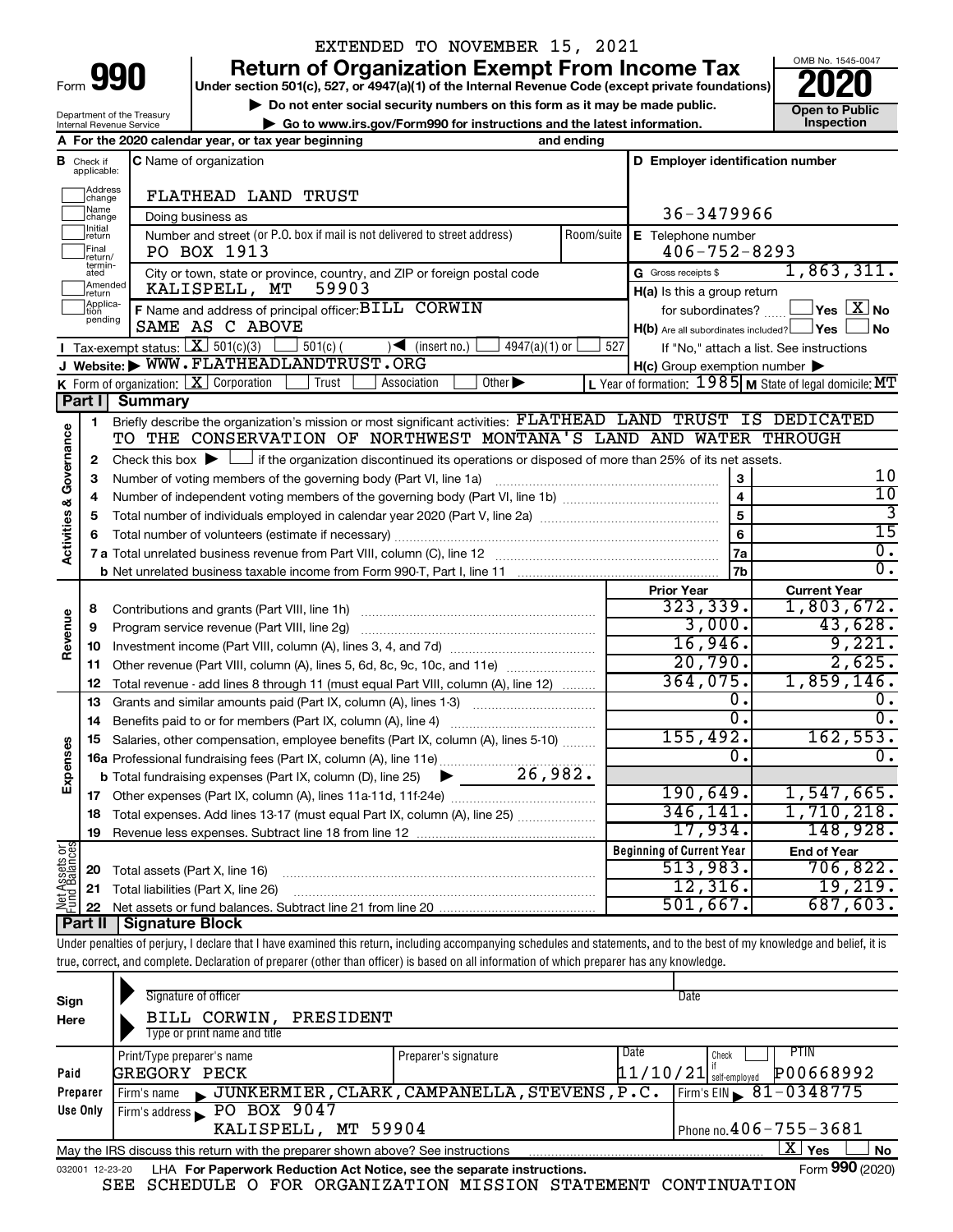|              | FLATHEAD LAND TRUST<br>Form 990 (2020)                                                                                                                  | 36-3479966               | Page 2                                                     |
|--------------|---------------------------------------------------------------------------------------------------------------------------------------------------------|--------------------------|------------------------------------------------------------|
|              | Part III   Statement of Program Service Accomplishments                                                                                                 |                          |                                                            |
|              |                                                                                                                                                         |                          | $\overline{\mathbf{x}}$                                    |
| 1            | Briefly describe the organization's mission:<br>FLATHEAD LAND TRUST IS DEDICATED TO THE CONSERVATION OF NORTHWEST                                       |                          |                                                            |
|              | MONTANA'S LAND AND WATER LEGACY THROUGH VOLUNTARY AGREEMENTS WITH<br>FLT'S PRIMARY PROGRAM SERVICE IS PRIVATE LAND<br>PRIVATE LAND OWNERS.              |                          |                                                            |
|              | CONSERVATION THROUGH VOLUNTARY AGREEMENTS WITH LANDOWNERS                                                                                               |                          |                                                            |
| $\mathbf{2}$ |                                                                                                                                                         |                          |                                                            |
|              | Did the organization undertake any significant program services during the year which were not listed on the<br>prior Form 990 or 990-EZ?               |                          | $ {\mathsf Y}\mathsf{es}^- $ $\overline{{\mathsf X}}^-$ No |
|              | If "Yes," describe these new services on Schedule O.                                                                                                    |                          |                                                            |
| 3            | Did the organization cease conducting, or make significant changes in how it conducts, any program services?                                            |                          | $\sqrt{}$ Yes $\sqrt{}\,\overline{X}$ No                   |
|              | If "Yes," describe these changes on Schedule O.                                                                                                         |                          |                                                            |
| 4            | Describe the organization's program service accomplishments for each of its three largest program services, as measured by expenses.                    |                          |                                                            |
|              | Section 501(c)(3) and 501(c)(4) organizations are required to report the amount of grants and allocations to others, the total expenses, and            |                          |                                                            |
|              | revenue, if any, for each program service reported.                                                                                                     |                          |                                                            |
| 4a           | (Code:<br>(Expenses \$                                                                                                                                  |                          | 43,628.                                                    |
|              | <b>CONSERVATION:</b>                                                                                                                                    |                          |                                                            |
|              | IN APRIL, FLATHEAD LAND TRUST COMPLETED A 26-ACRE CONSERVATION<br>1.                                                                                    |                          |                                                            |
|              | EASEMENT ON WILEY'S SLOUGH IN THE LOWER VALLEY WHICH WAS DONATED BY                                                                                     |                          |                                                            |
|              | DEAN ROBBINS. THE AGRICULTURAL PROPERTY CONTAINS 982 FEET OF SHORELINE<br>ALONG WILEYS SLOUGH AND IS ADJACENT TO AND CONTIGUOUS WITH 1,235 ACRES        |                          |                                                            |
|              | PRIVATE LAND ALREADY CONSERVED AT WILEYS SLOUGH.<br>OF                                                                                                  |                          |                                                            |
|              | $\overline{2}$ .<br>IN MAY, FLATHEAD LAND TRUST COMPLETED THE FLATHEAD                                                                                  | RIVER                    |                                                            |
|              | CONSERVATION PROJECT WHICH WE HAD BEEN WORKING ON FOR THE                                                                                               | PAST TWO                 |                                                            |
|              | THIS PURCHASED EASEMENT PERMANENTLY PROTECTS 155.4 ACRES OF<br>YEARS.                                                                                   |                          |                                                            |
|              | AGRICULTURAL OPEN SPACE IN THE HEART OF OUR VALLEY AND WATER QUALITY OF                                                                                 |                          |                                                            |
|              | THE FLATHEAD RIVER AND FLATHEAD LAKE.                                                                                                                   |                          |                                                            |
|              | 3.<br>IN SEPTEMBER, FLATHEAD LAND TRUST COMPLETED A 37 ACRE CONSERVATION                                                                                |                          |                                                            |
| 4b           | 6,835.<br>(Expenses \$<br>including grants of \$<br>(Code:                                                                                              | Revenue \$               |                                                            |
|              | EDUCATION AND OUTREACH:                                                                                                                                 |                          |                                                            |
|              | $1$ .<br>SMITH LAKE AND BAER CONSERVATION CELEBRATION<br>BIKE AND BIRD                                                                                  | (JUNE 20)                |                                                            |
|              | ORGANIZED AND LED FOUR TOURS FOR THE PUBLIC WITH FLATHEAD AUDUBON                                                                                       |                          |                                                            |
|              | SMITH LAKE WHICH INCLUDED<br>SPECIAL FOCUS ON THE RECENT ADDITION<br>AROUND<br>257-ACRE BAER PROPERTY TO<br>THE<br>SMITH LAKE WPA. APPROX.<br>THE<br>ΟF | 33 PEOPLE                |                                                            |
|              | WE FOLLOWED CDC AND<br><b>STATE OF MT</b><br>ATTENDED AND                                                                                               | COVID SAFETY GUIDELINES. |                                                            |
|              | $\overline{2}$ .<br>TOURS OF THE CFAC/BAD ROCK CANYON PROJECT (AUGUST - OCTOBER)                                                                        |                          |                                                            |
|              | COORDINATED AND LED AT LEAST 4 LAND TOURS AND 2 KAYAK TOURS OF THE                                                                                      |                          |                                                            |
|              | PROPERTY. ONE OF THE KAYAK TOURS INCLUDED PRESS FROM HUNGRY HORSE NEWS,                                                                                 |                          |                                                            |
|              | DAILY INTERLAKE AND REPRESENTATIVES FROM FWP, FLATHEAD LAKERS, FLATHEAD                                                                                 |                          |                                                            |
|              | WILDLIFE AND MONTANA'S OUTDOOR LEGACY FOUNDATION.                                                                                                       |                          |                                                            |
|              |                                                                                                                                                         |                          |                                                            |
|              | 4c (Code:                                                                                                                                               |                          |                                                            |
|              | STEWARDSHIP:<br>MONITORED ALL 67 CONSERVATION EASEMENTS (ENCOMPASSING 12,833 ACRES) AND                                                                 |                          |                                                            |
|              | ONE RESTRICTED COVENANT.                                                                                                                                |                          |                                                            |
|              |                                                                                                                                                         |                          |                                                            |
|              |                                                                                                                                                         |                          |                                                            |
|              |                                                                                                                                                         |                          |                                                            |
|              |                                                                                                                                                         |                          |                                                            |
|              |                                                                                                                                                         |                          |                                                            |
|              |                                                                                                                                                         |                          |                                                            |
|              |                                                                                                                                                         |                          |                                                            |
|              |                                                                                                                                                         |                          |                                                            |
|              |                                                                                                                                                         |                          |                                                            |
|              | 4d Other program services (Describe on Schedule O.)                                                                                                     |                          |                                                            |
|              | (Expenses \$<br>including grants of \$<br>(Revenue \$<br>1,637,394.                                                                                     |                          |                                                            |
|              | 4e Total program service expenses >                                                                                                                     |                          | Form 990 (2020)                                            |
|              | SEE SCHEDULE O FOR CONTINUATION(S)<br>032002 12-23-20                                                                                                   |                          |                                                            |
|              | 3                                                                                                                                                       |                          |                                                            |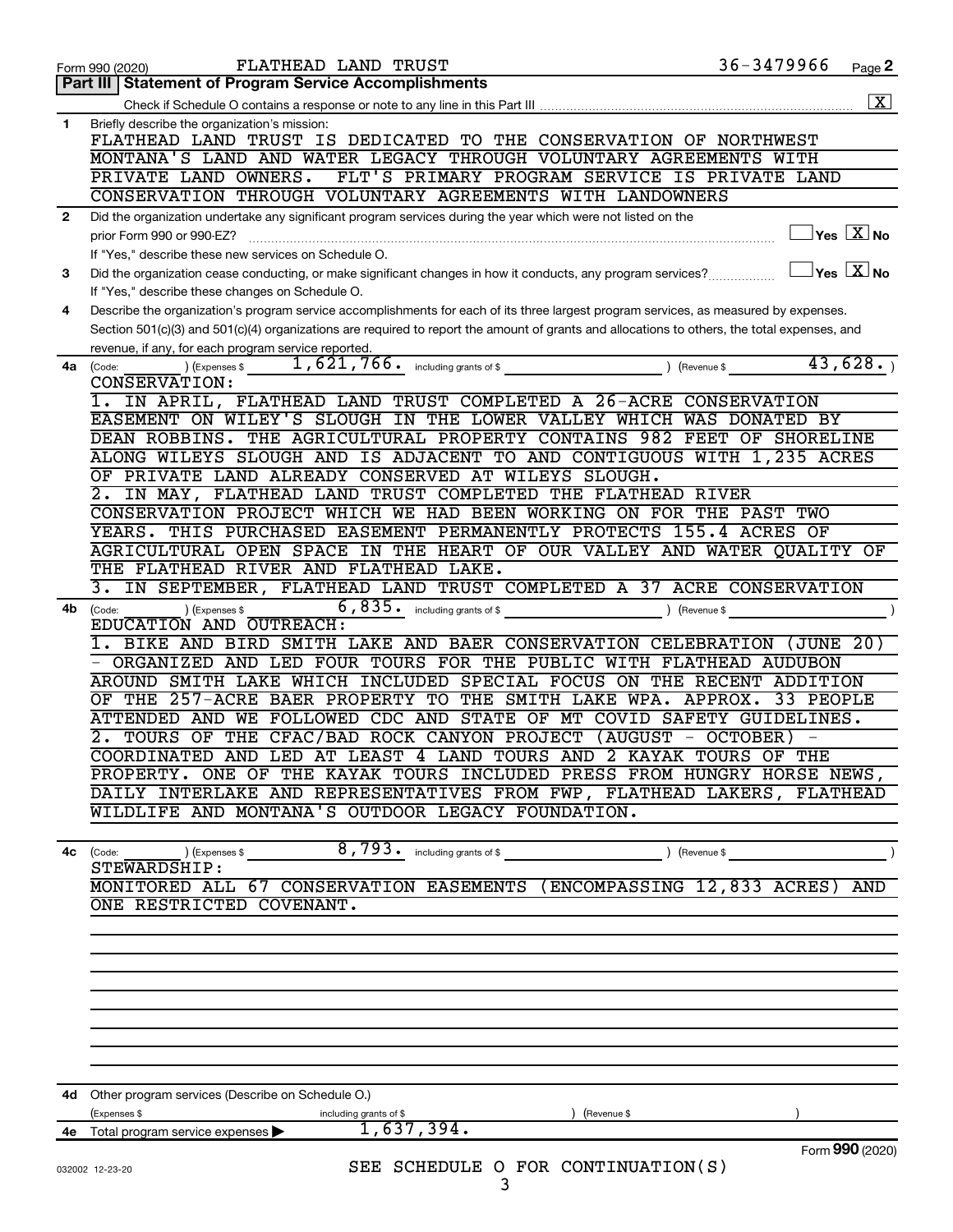|  | Form 990 (2020) |  |
|--|-----------------|--|

Form 990 (2020) Page FLATHEAD LAND TRUST 36-3479966 **Part IV Checklist of Required Schedules**

|    | Part IV   Checklist of Required Schedules                                                                                             |                 |                         |                         |
|----|---------------------------------------------------------------------------------------------------------------------------------------|-----------------|-------------------------|-------------------------|
|    |                                                                                                                                       |                 | <b>Yes</b>              | No.                     |
| 1. | Is the organization described in section 501(c)(3) or 4947(a)(1) (other than a private foundation)?                                   |                 |                         |                         |
|    |                                                                                                                                       | 1               | х                       |                         |
| 2  |                                                                                                                                       | $\mathbf{2}$    | $\overline{\textbf{x}}$ |                         |
| 3  | Did the organization engage in direct or indirect political campaign activities on behalf of or in opposition to candidates for       |                 |                         |                         |
|    |                                                                                                                                       | 3               |                         | x                       |
| 4  | Section 501(c)(3) organizations. Did the organization engage in lobbying activities, or have a section 501(h) election in effect      |                 |                         |                         |
|    |                                                                                                                                       | 4               |                         | х                       |
| 5  | Is the organization a section 501(c)(4), 501(c)(5), or 501(c)(6) organization that receives membership dues, assessments, or          |                 |                         |                         |
|    |                                                                                                                                       | 5               |                         | х                       |
| 6  | Did the organization maintain any donor advised funds or any similar funds or accounts for which donors have the right to             |                 |                         |                         |
|    | provide advice on the distribution or investment of amounts in such funds or accounts? If "Yes," complete Schedule D, Part I          | 6               |                         | x                       |
| 7  | Did the organization receive or hold a conservation easement, including easements to preserve open space,                             |                 |                         |                         |
|    |                                                                                                                                       | $\overline{7}$  | х                       |                         |
| 8  | Did the organization maintain collections of works of art, historical treasures, or other similar assets? If "Yes," complete          |                 |                         |                         |
|    |                                                                                                                                       | 8               |                         | x                       |
| 9  | Did the organization report an amount in Part X, line 21, for escrow or custodial account liability, serve as a custodian for         |                 |                         |                         |
|    | amounts not listed in Part X; or provide credit counseling, debt management, credit repair, or debt negotiation services?             |                 |                         |                         |
|    |                                                                                                                                       | 9               |                         | x                       |
| 10 | Did the organization, directly or through a related organization, hold assets in donor-restricted endowments                          |                 |                         |                         |
|    |                                                                                                                                       | 10              | x                       |                         |
| 11 | If the organization's answer to any of the following questions is "Yes," then complete Schedule D, Parts VI, VII, VIII, IX, or X      |                 |                         |                         |
|    | as applicable.                                                                                                                        |                 |                         |                         |
|    | a Did the organization report an amount for land, buildings, and equipment in Part X, line 10? If "Yes," complete Schedule D,         |                 |                         |                         |
|    | Part VI                                                                                                                               | 11a             | X                       |                         |
|    | <b>b</b> Did the organization report an amount for investments - other securities in Part X, line 12, that is 5% or more of its total |                 |                         |                         |
|    |                                                                                                                                       | 11 <sub>b</sub> |                         | x                       |
|    | c Did the organization report an amount for investments - program related in Part X, line 13, that is 5% or more of its total         |                 |                         |                         |
|    |                                                                                                                                       |                 |                         | х                       |
|    |                                                                                                                                       | 11c             |                         |                         |
|    | d Did the organization report an amount for other assets in Part X, line 15, that is 5% or more of its total assets reported in       |                 |                         | х                       |
|    |                                                                                                                                       | 11d             |                         | $\overline{\text{x}}$   |
|    |                                                                                                                                       | 11e             |                         |                         |
| f  | Did the organization's separate or consolidated financial statements for the tax year include a footnote that addresses               |                 |                         | х                       |
|    | the organization's liability for uncertain tax positions under FIN 48 (ASC 740)? If "Yes," complete Schedule D, Part X                | 11f             |                         |                         |
|    | 12a Did the organization obtain separate, independent audited financial statements for the tax year? If "Yes," complete               |                 | х                       |                         |
|    |                                                                                                                                       | 12a             |                         |                         |
|    | <b>b</b> Was the organization included in consolidated, independent audited financial statements for the tax year?                    |                 |                         | х                       |
|    | If "Yes," and if the organization answered "No" to line 12a, then completing Schedule D, Parts XI and XII is optional                 | 12b             |                         | X                       |
| 13 |                                                                                                                                       | 13              |                         | x                       |
|    |                                                                                                                                       | 14a             |                         |                         |
|    | <b>b</b> Did the organization have aggregate revenues or expenses of more than \$10,000 from grantmaking, fundraising, business,      |                 |                         |                         |
|    | investment, and program service activities outside the United States, or aggregate foreign investments valued at \$100,000            |                 |                         | x                       |
|    |                                                                                                                                       | 14b             |                         |                         |
| 15 | Did the organization report on Part IX, column (A), line 3, more than \$5,000 of grants or other assistance to or for any             |                 |                         | x                       |
|    |                                                                                                                                       | 15              |                         |                         |
| 16 | Did the organization report on Part IX, column (A), line 3, more than \$5,000 of aggregate grants or other assistance to              |                 |                         |                         |
|    |                                                                                                                                       | 16              |                         | x                       |
| 17 | Did the organization report a total of more than \$15,000 of expenses for professional fundraising services on Part IX,               |                 |                         |                         |
|    |                                                                                                                                       | 17              |                         | x                       |
| 18 | Did the organization report more than \$15,000 total of fundraising event gross income and contributions on Part VIII, lines          |                 |                         |                         |
|    |                                                                                                                                       | 18              |                         | x                       |
| 19 | Did the organization report more than \$15,000 of gross income from gaming activities on Part VIII, line 9a? If "Yes,"                |                 |                         |                         |
|    |                                                                                                                                       | 19              |                         | х                       |
|    |                                                                                                                                       | 20a             |                         | $\overline{\mathtt{x}}$ |
|    |                                                                                                                                       | 20 <sub>b</sub> |                         |                         |
| 21 | Did the organization report more than \$5,000 of grants or other assistance to any domestic organization or                           |                 |                         |                         |
|    |                                                                                                                                       | 21              |                         | х                       |

4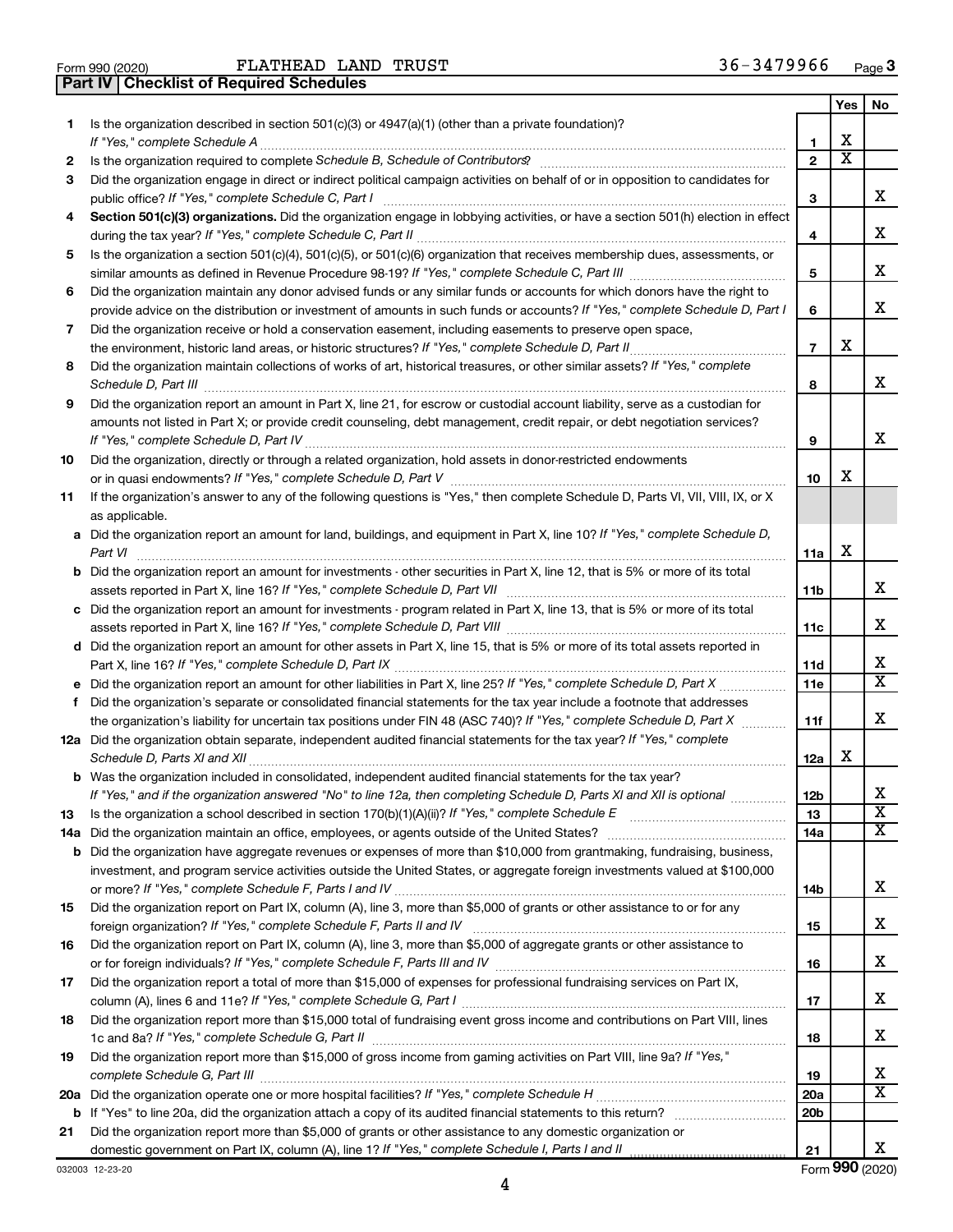|  | Form 990 (2020) |
|--|-----------------|
|  |                 |

Form 990 (2020) Page FLATHEAD LAND TRUST 36-3479966

*(continued)* **Part IV Checklist of Required Schedules**

| Did the organization report more than \$5,000 of grants or other assistance to or for domestic individuals on<br>22<br>x<br>22<br>Did the organization answer "Yes" to Part VII, Section A, line 3, 4, or 5 about compensation of the organization's current<br>23<br>and former officers, directors, trustees, key employees, and highest compensated employees? If "Yes," complete<br>x<br>23<br>24a Did the organization have a tax-exempt bond issue with an outstanding principal amount of more than \$100,000 as of the<br>last day of the year, that was issued after December 31, 2002? If "Yes," answer lines 24b through 24d and complete<br>x<br>24a<br>24 <sub>b</sub><br>c Did the organization maintain an escrow account other than a refunding escrow at any time during the year to defease<br>24c<br>24d<br>25a Section 501(c)(3), 501(c)(4), and 501(c)(29) organizations. Did the organization engage in an excess benefit<br>x<br>25a<br>b Is the organization aware that it engaged in an excess benefit transaction with a disqualified person in a prior year, and<br>that the transaction has not been reported on any of the organization's prior Forms 990 or 990-EZ? If "Yes," complete<br>х<br>Schedule L, Part I<br>25b<br>Did the organization report any amount on Part X, line 5 or 22, for receivables from or payables to any current<br>26<br>or former officer, director, trustee, key employee, creator or founder, substantial contributor, or 35%<br>x<br>26<br>Did the organization provide a grant or other assistance to any current or former officer, director, trustee, key employee,<br>27<br>creator or founder, substantial contributor or employee thereof, a grant selection committee member, or to a 35% controlled<br>x<br>entity (including an employee thereof) or family member of any of these persons? If "Yes," complete Schedule L, Part III<br>27<br>Was the organization a party to a business transaction with one of the following parties (see Schedule L, Part IV<br>28<br>instructions, for applicable filing thresholds, conditions, and exceptions):<br>a A current or former officer, director, trustee, key employee, creator or founder, or substantial contributor? If<br>x<br>28a<br>$\overline{\mathtt{x}}$<br>28b<br>c A 35% controlled entity of one or more individuals and/or organizations described in lines 28a or 28b?If<br>X<br>28c<br>X<br>29<br>29<br>Did the organization receive contributions of art, historical treasures, or other similar assets, or qualified conservation<br>30<br>x<br>30<br>$\overline{\mathtt{x}}$<br>31<br>Did the organization liquidate, terminate, or dissolve and cease operations? If "Yes," complete Schedule N, Part I<br>31<br>Did the organization sell, exchange, dispose of, or transfer more than 25% of its net assets? If "Yes," complete<br>32<br>x<br>Schedule N, Part II<br>32<br>Did the organization own 100% of an entity disregarded as separate from the organization under Regulations<br>33<br>х<br>33<br>Was the organization related to any tax-exempt or taxable entity? If "Yes," complete Schedule R, Part II, III, or IV, and<br>34<br>х<br>Part V, line 1<br>34<br>$\overline{\mathtt{x}}$<br>35a Did the organization have a controlled entity within the meaning of section 512(b)(13)?<br>35a<br><b>b</b> If "Yes" to line 35a, did the organization receive any payment from or engage in any transaction with a controlled entity<br>35b<br>Section 501(c)(3) organizations. Did the organization make any transfers to an exempt non-charitable related organization?<br>36<br>x<br>36<br>Did the organization conduct more than 5% of its activities through an entity that is not a related organization<br>37<br>x<br>37<br>Did the organization complete Schedule O and provide explanations in Schedule O for Part VI, lines 11b and 19?<br>38<br>х<br>38<br><b>Part V</b><br>Statements Regarding Other IRS Filings and Tax Compliance<br>No<br>Yes<br>1a<br><b>b</b> Enter the number of Forms W-2G included in line 1a. Enter -0- if not applicable<br>1b<br>c Did the organization comply with backup withholding rules for reportable payments to vendors and reportable gaming<br>х<br>1c |  | Yes | No |
|---------------------------------------------------------------------------------------------------------------------------------------------------------------------------------------------------------------------------------------------------------------------------------------------------------------------------------------------------------------------------------------------------------------------------------------------------------------------------------------------------------------------------------------------------------------------------------------------------------------------------------------------------------------------------------------------------------------------------------------------------------------------------------------------------------------------------------------------------------------------------------------------------------------------------------------------------------------------------------------------------------------------------------------------------------------------------------------------------------------------------------------------------------------------------------------------------------------------------------------------------------------------------------------------------------------------------------------------------------------------------------------------------------------------------------------------------------------------------------------------------------------------------------------------------------------------------------------------------------------------------------------------------------------------------------------------------------------------------------------------------------------------------------------------------------------------------------------------------------------------------------------------------------------------------------------------------------------------------------------------------------------------------------------------------------------------------------------------------------------------------------------------------------------------------------------------------------------------------------------------------------------------------------------------------------------------------------------------------------------------------------------------------------------------------------------------------------------------------------------------------------------------------------------------------------------------------------------------------------------------------------------------------------------------------------------------------------------------------------------------------------------------------------------------------------------------------------------------------------------------------------------------------------------------------------------------------------------------------------------------------------------------------------------------------------------------------------------------------------------------------------------------------------------------------------------------------------------------------------------------------------------------------------------------------------------------------------------------------------------------------------------------------------------------------------------------------------------------------------------------------------------------------------------------------------------------------------------------------------------------------------------------------------------------------------------------------------------------------------------------------------------------------------------------------------------------------------------------------------------------------------------------------------------------------------------------------------------------------------------------------------------------------------------------------------------------------------------------------------------------------------------------------------------------------------------------------------------------------------------------------------------|--|-----|----|
|                                                                                                                                                                                                                                                                                                                                                                                                                                                                                                                                                                                                                                                                                                                                                                                                                                                                                                                                                                                                                                                                                                                                                                                                                                                                                                                                                                                                                                                                                                                                                                                                                                                                                                                                                                                                                                                                                                                                                                                                                                                                                                                                                                                                                                                                                                                                                                                                                                                                                                                                                                                                                                                                                                                                                                                                                                                                                                                                                                                                                                                                                                                                                                                                                                                                                                                                                                                                                                                                                                                                                                                                                                                                                                                                                                                                                                                                                                                                                                                                                                                                                                                                                                                                                                                               |  |     |    |
|                                                                                                                                                                                                                                                                                                                                                                                                                                                                                                                                                                                                                                                                                                                                                                                                                                                                                                                                                                                                                                                                                                                                                                                                                                                                                                                                                                                                                                                                                                                                                                                                                                                                                                                                                                                                                                                                                                                                                                                                                                                                                                                                                                                                                                                                                                                                                                                                                                                                                                                                                                                                                                                                                                                                                                                                                                                                                                                                                                                                                                                                                                                                                                                                                                                                                                                                                                                                                                                                                                                                                                                                                                                                                                                                                                                                                                                                                                                                                                                                                                                                                                                                                                                                                                                               |  |     |    |
|                                                                                                                                                                                                                                                                                                                                                                                                                                                                                                                                                                                                                                                                                                                                                                                                                                                                                                                                                                                                                                                                                                                                                                                                                                                                                                                                                                                                                                                                                                                                                                                                                                                                                                                                                                                                                                                                                                                                                                                                                                                                                                                                                                                                                                                                                                                                                                                                                                                                                                                                                                                                                                                                                                                                                                                                                                                                                                                                                                                                                                                                                                                                                                                                                                                                                                                                                                                                                                                                                                                                                                                                                                                                                                                                                                                                                                                                                                                                                                                                                                                                                                                                                                                                                                                               |  |     |    |
|                                                                                                                                                                                                                                                                                                                                                                                                                                                                                                                                                                                                                                                                                                                                                                                                                                                                                                                                                                                                                                                                                                                                                                                                                                                                                                                                                                                                                                                                                                                                                                                                                                                                                                                                                                                                                                                                                                                                                                                                                                                                                                                                                                                                                                                                                                                                                                                                                                                                                                                                                                                                                                                                                                                                                                                                                                                                                                                                                                                                                                                                                                                                                                                                                                                                                                                                                                                                                                                                                                                                                                                                                                                                                                                                                                                                                                                                                                                                                                                                                                                                                                                                                                                                                                                               |  |     |    |
|                                                                                                                                                                                                                                                                                                                                                                                                                                                                                                                                                                                                                                                                                                                                                                                                                                                                                                                                                                                                                                                                                                                                                                                                                                                                                                                                                                                                                                                                                                                                                                                                                                                                                                                                                                                                                                                                                                                                                                                                                                                                                                                                                                                                                                                                                                                                                                                                                                                                                                                                                                                                                                                                                                                                                                                                                                                                                                                                                                                                                                                                                                                                                                                                                                                                                                                                                                                                                                                                                                                                                                                                                                                                                                                                                                                                                                                                                                                                                                                                                                                                                                                                                                                                                                                               |  |     |    |
|                                                                                                                                                                                                                                                                                                                                                                                                                                                                                                                                                                                                                                                                                                                                                                                                                                                                                                                                                                                                                                                                                                                                                                                                                                                                                                                                                                                                                                                                                                                                                                                                                                                                                                                                                                                                                                                                                                                                                                                                                                                                                                                                                                                                                                                                                                                                                                                                                                                                                                                                                                                                                                                                                                                                                                                                                                                                                                                                                                                                                                                                                                                                                                                                                                                                                                                                                                                                                                                                                                                                                                                                                                                                                                                                                                                                                                                                                                                                                                                                                                                                                                                                                                                                                                                               |  |     |    |
|                                                                                                                                                                                                                                                                                                                                                                                                                                                                                                                                                                                                                                                                                                                                                                                                                                                                                                                                                                                                                                                                                                                                                                                                                                                                                                                                                                                                                                                                                                                                                                                                                                                                                                                                                                                                                                                                                                                                                                                                                                                                                                                                                                                                                                                                                                                                                                                                                                                                                                                                                                                                                                                                                                                                                                                                                                                                                                                                                                                                                                                                                                                                                                                                                                                                                                                                                                                                                                                                                                                                                                                                                                                                                                                                                                                                                                                                                                                                                                                                                                                                                                                                                                                                                                                               |  |     |    |
|                                                                                                                                                                                                                                                                                                                                                                                                                                                                                                                                                                                                                                                                                                                                                                                                                                                                                                                                                                                                                                                                                                                                                                                                                                                                                                                                                                                                                                                                                                                                                                                                                                                                                                                                                                                                                                                                                                                                                                                                                                                                                                                                                                                                                                                                                                                                                                                                                                                                                                                                                                                                                                                                                                                                                                                                                                                                                                                                                                                                                                                                                                                                                                                                                                                                                                                                                                                                                                                                                                                                                                                                                                                                                                                                                                                                                                                                                                                                                                                                                                                                                                                                                                                                                                                               |  |     |    |
|                                                                                                                                                                                                                                                                                                                                                                                                                                                                                                                                                                                                                                                                                                                                                                                                                                                                                                                                                                                                                                                                                                                                                                                                                                                                                                                                                                                                                                                                                                                                                                                                                                                                                                                                                                                                                                                                                                                                                                                                                                                                                                                                                                                                                                                                                                                                                                                                                                                                                                                                                                                                                                                                                                                                                                                                                                                                                                                                                                                                                                                                                                                                                                                                                                                                                                                                                                                                                                                                                                                                                                                                                                                                                                                                                                                                                                                                                                                                                                                                                                                                                                                                                                                                                                                               |  |     |    |
|                                                                                                                                                                                                                                                                                                                                                                                                                                                                                                                                                                                                                                                                                                                                                                                                                                                                                                                                                                                                                                                                                                                                                                                                                                                                                                                                                                                                                                                                                                                                                                                                                                                                                                                                                                                                                                                                                                                                                                                                                                                                                                                                                                                                                                                                                                                                                                                                                                                                                                                                                                                                                                                                                                                                                                                                                                                                                                                                                                                                                                                                                                                                                                                                                                                                                                                                                                                                                                                                                                                                                                                                                                                                                                                                                                                                                                                                                                                                                                                                                                                                                                                                                                                                                                                               |  |     |    |
|                                                                                                                                                                                                                                                                                                                                                                                                                                                                                                                                                                                                                                                                                                                                                                                                                                                                                                                                                                                                                                                                                                                                                                                                                                                                                                                                                                                                                                                                                                                                                                                                                                                                                                                                                                                                                                                                                                                                                                                                                                                                                                                                                                                                                                                                                                                                                                                                                                                                                                                                                                                                                                                                                                                                                                                                                                                                                                                                                                                                                                                                                                                                                                                                                                                                                                                                                                                                                                                                                                                                                                                                                                                                                                                                                                                                                                                                                                                                                                                                                                                                                                                                                                                                                                                               |  |     |    |
|                                                                                                                                                                                                                                                                                                                                                                                                                                                                                                                                                                                                                                                                                                                                                                                                                                                                                                                                                                                                                                                                                                                                                                                                                                                                                                                                                                                                                                                                                                                                                                                                                                                                                                                                                                                                                                                                                                                                                                                                                                                                                                                                                                                                                                                                                                                                                                                                                                                                                                                                                                                                                                                                                                                                                                                                                                                                                                                                                                                                                                                                                                                                                                                                                                                                                                                                                                                                                                                                                                                                                                                                                                                                                                                                                                                                                                                                                                                                                                                                                                                                                                                                                                                                                                                               |  |     |    |
|                                                                                                                                                                                                                                                                                                                                                                                                                                                                                                                                                                                                                                                                                                                                                                                                                                                                                                                                                                                                                                                                                                                                                                                                                                                                                                                                                                                                                                                                                                                                                                                                                                                                                                                                                                                                                                                                                                                                                                                                                                                                                                                                                                                                                                                                                                                                                                                                                                                                                                                                                                                                                                                                                                                                                                                                                                                                                                                                                                                                                                                                                                                                                                                                                                                                                                                                                                                                                                                                                                                                                                                                                                                                                                                                                                                                                                                                                                                                                                                                                                                                                                                                                                                                                                                               |  |     |    |
|                                                                                                                                                                                                                                                                                                                                                                                                                                                                                                                                                                                                                                                                                                                                                                                                                                                                                                                                                                                                                                                                                                                                                                                                                                                                                                                                                                                                                                                                                                                                                                                                                                                                                                                                                                                                                                                                                                                                                                                                                                                                                                                                                                                                                                                                                                                                                                                                                                                                                                                                                                                                                                                                                                                                                                                                                                                                                                                                                                                                                                                                                                                                                                                                                                                                                                                                                                                                                                                                                                                                                                                                                                                                                                                                                                                                                                                                                                                                                                                                                                                                                                                                                                                                                                                               |  |     |    |
|                                                                                                                                                                                                                                                                                                                                                                                                                                                                                                                                                                                                                                                                                                                                                                                                                                                                                                                                                                                                                                                                                                                                                                                                                                                                                                                                                                                                                                                                                                                                                                                                                                                                                                                                                                                                                                                                                                                                                                                                                                                                                                                                                                                                                                                                                                                                                                                                                                                                                                                                                                                                                                                                                                                                                                                                                                                                                                                                                                                                                                                                                                                                                                                                                                                                                                                                                                                                                                                                                                                                                                                                                                                                                                                                                                                                                                                                                                                                                                                                                                                                                                                                                                                                                                                               |  |     |    |
|                                                                                                                                                                                                                                                                                                                                                                                                                                                                                                                                                                                                                                                                                                                                                                                                                                                                                                                                                                                                                                                                                                                                                                                                                                                                                                                                                                                                                                                                                                                                                                                                                                                                                                                                                                                                                                                                                                                                                                                                                                                                                                                                                                                                                                                                                                                                                                                                                                                                                                                                                                                                                                                                                                                                                                                                                                                                                                                                                                                                                                                                                                                                                                                                                                                                                                                                                                                                                                                                                                                                                                                                                                                                                                                                                                                                                                                                                                                                                                                                                                                                                                                                                                                                                                                               |  |     |    |
|                                                                                                                                                                                                                                                                                                                                                                                                                                                                                                                                                                                                                                                                                                                                                                                                                                                                                                                                                                                                                                                                                                                                                                                                                                                                                                                                                                                                                                                                                                                                                                                                                                                                                                                                                                                                                                                                                                                                                                                                                                                                                                                                                                                                                                                                                                                                                                                                                                                                                                                                                                                                                                                                                                                                                                                                                                                                                                                                                                                                                                                                                                                                                                                                                                                                                                                                                                                                                                                                                                                                                                                                                                                                                                                                                                                                                                                                                                                                                                                                                                                                                                                                                                                                                                                               |  |     |    |
|                                                                                                                                                                                                                                                                                                                                                                                                                                                                                                                                                                                                                                                                                                                                                                                                                                                                                                                                                                                                                                                                                                                                                                                                                                                                                                                                                                                                                                                                                                                                                                                                                                                                                                                                                                                                                                                                                                                                                                                                                                                                                                                                                                                                                                                                                                                                                                                                                                                                                                                                                                                                                                                                                                                                                                                                                                                                                                                                                                                                                                                                                                                                                                                                                                                                                                                                                                                                                                                                                                                                                                                                                                                                                                                                                                                                                                                                                                                                                                                                                                                                                                                                                                                                                                                               |  |     |    |
|                                                                                                                                                                                                                                                                                                                                                                                                                                                                                                                                                                                                                                                                                                                                                                                                                                                                                                                                                                                                                                                                                                                                                                                                                                                                                                                                                                                                                                                                                                                                                                                                                                                                                                                                                                                                                                                                                                                                                                                                                                                                                                                                                                                                                                                                                                                                                                                                                                                                                                                                                                                                                                                                                                                                                                                                                                                                                                                                                                                                                                                                                                                                                                                                                                                                                                                                                                                                                                                                                                                                                                                                                                                                                                                                                                                                                                                                                                                                                                                                                                                                                                                                                                                                                                                               |  |     |    |
|                                                                                                                                                                                                                                                                                                                                                                                                                                                                                                                                                                                                                                                                                                                                                                                                                                                                                                                                                                                                                                                                                                                                                                                                                                                                                                                                                                                                                                                                                                                                                                                                                                                                                                                                                                                                                                                                                                                                                                                                                                                                                                                                                                                                                                                                                                                                                                                                                                                                                                                                                                                                                                                                                                                                                                                                                                                                                                                                                                                                                                                                                                                                                                                                                                                                                                                                                                                                                                                                                                                                                                                                                                                                                                                                                                                                                                                                                                                                                                                                                                                                                                                                                                                                                                                               |  |     |    |
|                                                                                                                                                                                                                                                                                                                                                                                                                                                                                                                                                                                                                                                                                                                                                                                                                                                                                                                                                                                                                                                                                                                                                                                                                                                                                                                                                                                                                                                                                                                                                                                                                                                                                                                                                                                                                                                                                                                                                                                                                                                                                                                                                                                                                                                                                                                                                                                                                                                                                                                                                                                                                                                                                                                                                                                                                                                                                                                                                                                                                                                                                                                                                                                                                                                                                                                                                                                                                                                                                                                                                                                                                                                                                                                                                                                                                                                                                                                                                                                                                                                                                                                                                                                                                                                               |  |     |    |
|                                                                                                                                                                                                                                                                                                                                                                                                                                                                                                                                                                                                                                                                                                                                                                                                                                                                                                                                                                                                                                                                                                                                                                                                                                                                                                                                                                                                                                                                                                                                                                                                                                                                                                                                                                                                                                                                                                                                                                                                                                                                                                                                                                                                                                                                                                                                                                                                                                                                                                                                                                                                                                                                                                                                                                                                                                                                                                                                                                                                                                                                                                                                                                                                                                                                                                                                                                                                                                                                                                                                                                                                                                                                                                                                                                                                                                                                                                                                                                                                                                                                                                                                                                                                                                                               |  |     |    |
|                                                                                                                                                                                                                                                                                                                                                                                                                                                                                                                                                                                                                                                                                                                                                                                                                                                                                                                                                                                                                                                                                                                                                                                                                                                                                                                                                                                                                                                                                                                                                                                                                                                                                                                                                                                                                                                                                                                                                                                                                                                                                                                                                                                                                                                                                                                                                                                                                                                                                                                                                                                                                                                                                                                                                                                                                                                                                                                                                                                                                                                                                                                                                                                                                                                                                                                                                                                                                                                                                                                                                                                                                                                                                                                                                                                                                                                                                                                                                                                                                                                                                                                                                                                                                                                               |  |     |    |
|                                                                                                                                                                                                                                                                                                                                                                                                                                                                                                                                                                                                                                                                                                                                                                                                                                                                                                                                                                                                                                                                                                                                                                                                                                                                                                                                                                                                                                                                                                                                                                                                                                                                                                                                                                                                                                                                                                                                                                                                                                                                                                                                                                                                                                                                                                                                                                                                                                                                                                                                                                                                                                                                                                                                                                                                                                                                                                                                                                                                                                                                                                                                                                                                                                                                                                                                                                                                                                                                                                                                                                                                                                                                                                                                                                                                                                                                                                                                                                                                                                                                                                                                                                                                                                                               |  |     |    |
|                                                                                                                                                                                                                                                                                                                                                                                                                                                                                                                                                                                                                                                                                                                                                                                                                                                                                                                                                                                                                                                                                                                                                                                                                                                                                                                                                                                                                                                                                                                                                                                                                                                                                                                                                                                                                                                                                                                                                                                                                                                                                                                                                                                                                                                                                                                                                                                                                                                                                                                                                                                                                                                                                                                                                                                                                                                                                                                                                                                                                                                                                                                                                                                                                                                                                                                                                                                                                                                                                                                                                                                                                                                                                                                                                                                                                                                                                                                                                                                                                                                                                                                                                                                                                                                               |  |     |    |
|                                                                                                                                                                                                                                                                                                                                                                                                                                                                                                                                                                                                                                                                                                                                                                                                                                                                                                                                                                                                                                                                                                                                                                                                                                                                                                                                                                                                                                                                                                                                                                                                                                                                                                                                                                                                                                                                                                                                                                                                                                                                                                                                                                                                                                                                                                                                                                                                                                                                                                                                                                                                                                                                                                                                                                                                                                                                                                                                                                                                                                                                                                                                                                                                                                                                                                                                                                                                                                                                                                                                                                                                                                                                                                                                                                                                                                                                                                                                                                                                                                                                                                                                                                                                                                                               |  |     |    |
|                                                                                                                                                                                                                                                                                                                                                                                                                                                                                                                                                                                                                                                                                                                                                                                                                                                                                                                                                                                                                                                                                                                                                                                                                                                                                                                                                                                                                                                                                                                                                                                                                                                                                                                                                                                                                                                                                                                                                                                                                                                                                                                                                                                                                                                                                                                                                                                                                                                                                                                                                                                                                                                                                                                                                                                                                                                                                                                                                                                                                                                                                                                                                                                                                                                                                                                                                                                                                                                                                                                                                                                                                                                                                                                                                                                                                                                                                                                                                                                                                                                                                                                                                                                                                                                               |  |     |    |
|                                                                                                                                                                                                                                                                                                                                                                                                                                                                                                                                                                                                                                                                                                                                                                                                                                                                                                                                                                                                                                                                                                                                                                                                                                                                                                                                                                                                                                                                                                                                                                                                                                                                                                                                                                                                                                                                                                                                                                                                                                                                                                                                                                                                                                                                                                                                                                                                                                                                                                                                                                                                                                                                                                                                                                                                                                                                                                                                                                                                                                                                                                                                                                                                                                                                                                                                                                                                                                                                                                                                                                                                                                                                                                                                                                                                                                                                                                                                                                                                                                                                                                                                                                                                                                                               |  |     |    |
|                                                                                                                                                                                                                                                                                                                                                                                                                                                                                                                                                                                                                                                                                                                                                                                                                                                                                                                                                                                                                                                                                                                                                                                                                                                                                                                                                                                                                                                                                                                                                                                                                                                                                                                                                                                                                                                                                                                                                                                                                                                                                                                                                                                                                                                                                                                                                                                                                                                                                                                                                                                                                                                                                                                                                                                                                                                                                                                                                                                                                                                                                                                                                                                                                                                                                                                                                                                                                                                                                                                                                                                                                                                                                                                                                                                                                                                                                                                                                                                                                                                                                                                                                                                                                                                               |  |     |    |
|                                                                                                                                                                                                                                                                                                                                                                                                                                                                                                                                                                                                                                                                                                                                                                                                                                                                                                                                                                                                                                                                                                                                                                                                                                                                                                                                                                                                                                                                                                                                                                                                                                                                                                                                                                                                                                                                                                                                                                                                                                                                                                                                                                                                                                                                                                                                                                                                                                                                                                                                                                                                                                                                                                                                                                                                                                                                                                                                                                                                                                                                                                                                                                                                                                                                                                                                                                                                                                                                                                                                                                                                                                                                                                                                                                                                                                                                                                                                                                                                                                                                                                                                                                                                                                                               |  |     |    |
|                                                                                                                                                                                                                                                                                                                                                                                                                                                                                                                                                                                                                                                                                                                                                                                                                                                                                                                                                                                                                                                                                                                                                                                                                                                                                                                                                                                                                                                                                                                                                                                                                                                                                                                                                                                                                                                                                                                                                                                                                                                                                                                                                                                                                                                                                                                                                                                                                                                                                                                                                                                                                                                                                                                                                                                                                                                                                                                                                                                                                                                                                                                                                                                                                                                                                                                                                                                                                                                                                                                                                                                                                                                                                                                                                                                                                                                                                                                                                                                                                                                                                                                                                                                                                                                               |  |     |    |
|                                                                                                                                                                                                                                                                                                                                                                                                                                                                                                                                                                                                                                                                                                                                                                                                                                                                                                                                                                                                                                                                                                                                                                                                                                                                                                                                                                                                                                                                                                                                                                                                                                                                                                                                                                                                                                                                                                                                                                                                                                                                                                                                                                                                                                                                                                                                                                                                                                                                                                                                                                                                                                                                                                                                                                                                                                                                                                                                                                                                                                                                                                                                                                                                                                                                                                                                                                                                                                                                                                                                                                                                                                                                                                                                                                                                                                                                                                                                                                                                                                                                                                                                                                                                                                                               |  |     |    |
|                                                                                                                                                                                                                                                                                                                                                                                                                                                                                                                                                                                                                                                                                                                                                                                                                                                                                                                                                                                                                                                                                                                                                                                                                                                                                                                                                                                                                                                                                                                                                                                                                                                                                                                                                                                                                                                                                                                                                                                                                                                                                                                                                                                                                                                                                                                                                                                                                                                                                                                                                                                                                                                                                                                                                                                                                                                                                                                                                                                                                                                                                                                                                                                                                                                                                                                                                                                                                                                                                                                                                                                                                                                                                                                                                                                                                                                                                                                                                                                                                                                                                                                                                                                                                                                               |  |     |    |
|                                                                                                                                                                                                                                                                                                                                                                                                                                                                                                                                                                                                                                                                                                                                                                                                                                                                                                                                                                                                                                                                                                                                                                                                                                                                                                                                                                                                                                                                                                                                                                                                                                                                                                                                                                                                                                                                                                                                                                                                                                                                                                                                                                                                                                                                                                                                                                                                                                                                                                                                                                                                                                                                                                                                                                                                                                                                                                                                                                                                                                                                                                                                                                                                                                                                                                                                                                                                                                                                                                                                                                                                                                                                                                                                                                                                                                                                                                                                                                                                                                                                                                                                                                                                                                                               |  |     |    |
|                                                                                                                                                                                                                                                                                                                                                                                                                                                                                                                                                                                                                                                                                                                                                                                                                                                                                                                                                                                                                                                                                                                                                                                                                                                                                                                                                                                                                                                                                                                                                                                                                                                                                                                                                                                                                                                                                                                                                                                                                                                                                                                                                                                                                                                                                                                                                                                                                                                                                                                                                                                                                                                                                                                                                                                                                                                                                                                                                                                                                                                                                                                                                                                                                                                                                                                                                                                                                                                                                                                                                                                                                                                                                                                                                                                                                                                                                                                                                                                                                                                                                                                                                                                                                                                               |  |     |    |
|                                                                                                                                                                                                                                                                                                                                                                                                                                                                                                                                                                                                                                                                                                                                                                                                                                                                                                                                                                                                                                                                                                                                                                                                                                                                                                                                                                                                                                                                                                                                                                                                                                                                                                                                                                                                                                                                                                                                                                                                                                                                                                                                                                                                                                                                                                                                                                                                                                                                                                                                                                                                                                                                                                                                                                                                                                                                                                                                                                                                                                                                                                                                                                                                                                                                                                                                                                                                                                                                                                                                                                                                                                                                                                                                                                                                                                                                                                                                                                                                                                                                                                                                                                                                                                                               |  |     |    |
|                                                                                                                                                                                                                                                                                                                                                                                                                                                                                                                                                                                                                                                                                                                                                                                                                                                                                                                                                                                                                                                                                                                                                                                                                                                                                                                                                                                                                                                                                                                                                                                                                                                                                                                                                                                                                                                                                                                                                                                                                                                                                                                                                                                                                                                                                                                                                                                                                                                                                                                                                                                                                                                                                                                                                                                                                                                                                                                                                                                                                                                                                                                                                                                                                                                                                                                                                                                                                                                                                                                                                                                                                                                                                                                                                                                                                                                                                                                                                                                                                                                                                                                                                                                                                                                               |  |     |    |
|                                                                                                                                                                                                                                                                                                                                                                                                                                                                                                                                                                                                                                                                                                                                                                                                                                                                                                                                                                                                                                                                                                                                                                                                                                                                                                                                                                                                                                                                                                                                                                                                                                                                                                                                                                                                                                                                                                                                                                                                                                                                                                                                                                                                                                                                                                                                                                                                                                                                                                                                                                                                                                                                                                                                                                                                                                                                                                                                                                                                                                                                                                                                                                                                                                                                                                                                                                                                                                                                                                                                                                                                                                                                                                                                                                                                                                                                                                                                                                                                                                                                                                                                                                                                                                                               |  |     |    |
|                                                                                                                                                                                                                                                                                                                                                                                                                                                                                                                                                                                                                                                                                                                                                                                                                                                                                                                                                                                                                                                                                                                                                                                                                                                                                                                                                                                                                                                                                                                                                                                                                                                                                                                                                                                                                                                                                                                                                                                                                                                                                                                                                                                                                                                                                                                                                                                                                                                                                                                                                                                                                                                                                                                                                                                                                                                                                                                                                                                                                                                                                                                                                                                                                                                                                                                                                                                                                                                                                                                                                                                                                                                                                                                                                                                                                                                                                                                                                                                                                                                                                                                                                                                                                                                               |  |     |    |
|                                                                                                                                                                                                                                                                                                                                                                                                                                                                                                                                                                                                                                                                                                                                                                                                                                                                                                                                                                                                                                                                                                                                                                                                                                                                                                                                                                                                                                                                                                                                                                                                                                                                                                                                                                                                                                                                                                                                                                                                                                                                                                                                                                                                                                                                                                                                                                                                                                                                                                                                                                                                                                                                                                                                                                                                                                                                                                                                                                                                                                                                                                                                                                                                                                                                                                                                                                                                                                                                                                                                                                                                                                                                                                                                                                                                                                                                                                                                                                                                                                                                                                                                                                                                                                                               |  |     |    |
|                                                                                                                                                                                                                                                                                                                                                                                                                                                                                                                                                                                                                                                                                                                                                                                                                                                                                                                                                                                                                                                                                                                                                                                                                                                                                                                                                                                                                                                                                                                                                                                                                                                                                                                                                                                                                                                                                                                                                                                                                                                                                                                                                                                                                                                                                                                                                                                                                                                                                                                                                                                                                                                                                                                                                                                                                                                                                                                                                                                                                                                                                                                                                                                                                                                                                                                                                                                                                                                                                                                                                                                                                                                                                                                                                                                                                                                                                                                                                                                                                                                                                                                                                                                                                                                               |  |     |    |
|                                                                                                                                                                                                                                                                                                                                                                                                                                                                                                                                                                                                                                                                                                                                                                                                                                                                                                                                                                                                                                                                                                                                                                                                                                                                                                                                                                                                                                                                                                                                                                                                                                                                                                                                                                                                                                                                                                                                                                                                                                                                                                                                                                                                                                                                                                                                                                                                                                                                                                                                                                                                                                                                                                                                                                                                                                                                                                                                                                                                                                                                                                                                                                                                                                                                                                                                                                                                                                                                                                                                                                                                                                                                                                                                                                                                                                                                                                                                                                                                                                                                                                                                                                                                                                                               |  |     |    |
|                                                                                                                                                                                                                                                                                                                                                                                                                                                                                                                                                                                                                                                                                                                                                                                                                                                                                                                                                                                                                                                                                                                                                                                                                                                                                                                                                                                                                                                                                                                                                                                                                                                                                                                                                                                                                                                                                                                                                                                                                                                                                                                                                                                                                                                                                                                                                                                                                                                                                                                                                                                                                                                                                                                                                                                                                                                                                                                                                                                                                                                                                                                                                                                                                                                                                                                                                                                                                                                                                                                                                                                                                                                                                                                                                                                                                                                                                                                                                                                                                                                                                                                                                                                                                                                               |  |     |    |
|                                                                                                                                                                                                                                                                                                                                                                                                                                                                                                                                                                                                                                                                                                                                                                                                                                                                                                                                                                                                                                                                                                                                                                                                                                                                                                                                                                                                                                                                                                                                                                                                                                                                                                                                                                                                                                                                                                                                                                                                                                                                                                                                                                                                                                                                                                                                                                                                                                                                                                                                                                                                                                                                                                                                                                                                                                                                                                                                                                                                                                                                                                                                                                                                                                                                                                                                                                                                                                                                                                                                                                                                                                                                                                                                                                                                                                                                                                                                                                                                                                                                                                                                                                                                                                                               |  |     |    |
|                                                                                                                                                                                                                                                                                                                                                                                                                                                                                                                                                                                                                                                                                                                                                                                                                                                                                                                                                                                                                                                                                                                                                                                                                                                                                                                                                                                                                                                                                                                                                                                                                                                                                                                                                                                                                                                                                                                                                                                                                                                                                                                                                                                                                                                                                                                                                                                                                                                                                                                                                                                                                                                                                                                                                                                                                                                                                                                                                                                                                                                                                                                                                                                                                                                                                                                                                                                                                                                                                                                                                                                                                                                                                                                                                                                                                                                                                                                                                                                                                                                                                                                                                                                                                                                               |  |     |    |
|                                                                                                                                                                                                                                                                                                                                                                                                                                                                                                                                                                                                                                                                                                                                                                                                                                                                                                                                                                                                                                                                                                                                                                                                                                                                                                                                                                                                                                                                                                                                                                                                                                                                                                                                                                                                                                                                                                                                                                                                                                                                                                                                                                                                                                                                                                                                                                                                                                                                                                                                                                                                                                                                                                                                                                                                                                                                                                                                                                                                                                                                                                                                                                                                                                                                                                                                                                                                                                                                                                                                                                                                                                                                                                                                                                                                                                                                                                                                                                                                                                                                                                                                                                                                                                                               |  |     |    |
|                                                                                                                                                                                                                                                                                                                                                                                                                                                                                                                                                                                                                                                                                                                                                                                                                                                                                                                                                                                                                                                                                                                                                                                                                                                                                                                                                                                                                                                                                                                                                                                                                                                                                                                                                                                                                                                                                                                                                                                                                                                                                                                                                                                                                                                                                                                                                                                                                                                                                                                                                                                                                                                                                                                                                                                                                                                                                                                                                                                                                                                                                                                                                                                                                                                                                                                                                                                                                                                                                                                                                                                                                                                                                                                                                                                                                                                                                                                                                                                                                                                                                                                                                                                                                                                               |  |     |    |
|                                                                                                                                                                                                                                                                                                                                                                                                                                                                                                                                                                                                                                                                                                                                                                                                                                                                                                                                                                                                                                                                                                                                                                                                                                                                                                                                                                                                                                                                                                                                                                                                                                                                                                                                                                                                                                                                                                                                                                                                                                                                                                                                                                                                                                                                                                                                                                                                                                                                                                                                                                                                                                                                                                                                                                                                                                                                                                                                                                                                                                                                                                                                                                                                                                                                                                                                                                                                                                                                                                                                                                                                                                                                                                                                                                                                                                                                                                                                                                                                                                                                                                                                                                                                                                                               |  |     |    |
|                                                                                                                                                                                                                                                                                                                                                                                                                                                                                                                                                                                                                                                                                                                                                                                                                                                                                                                                                                                                                                                                                                                                                                                                                                                                                                                                                                                                                                                                                                                                                                                                                                                                                                                                                                                                                                                                                                                                                                                                                                                                                                                                                                                                                                                                                                                                                                                                                                                                                                                                                                                                                                                                                                                                                                                                                                                                                                                                                                                                                                                                                                                                                                                                                                                                                                                                                                                                                                                                                                                                                                                                                                                                                                                                                                                                                                                                                                                                                                                                                                                                                                                                                                                                                                                               |  |     |    |
|                                                                                                                                                                                                                                                                                                                                                                                                                                                                                                                                                                                                                                                                                                                                                                                                                                                                                                                                                                                                                                                                                                                                                                                                                                                                                                                                                                                                                                                                                                                                                                                                                                                                                                                                                                                                                                                                                                                                                                                                                                                                                                                                                                                                                                                                                                                                                                                                                                                                                                                                                                                                                                                                                                                                                                                                                                                                                                                                                                                                                                                                                                                                                                                                                                                                                                                                                                                                                                                                                                                                                                                                                                                                                                                                                                                                                                                                                                                                                                                                                                                                                                                                                                                                                                                               |  |     |    |
|                                                                                                                                                                                                                                                                                                                                                                                                                                                                                                                                                                                                                                                                                                                                                                                                                                                                                                                                                                                                                                                                                                                                                                                                                                                                                                                                                                                                                                                                                                                                                                                                                                                                                                                                                                                                                                                                                                                                                                                                                                                                                                                                                                                                                                                                                                                                                                                                                                                                                                                                                                                                                                                                                                                                                                                                                                                                                                                                                                                                                                                                                                                                                                                                                                                                                                                                                                                                                                                                                                                                                                                                                                                                                                                                                                                                                                                                                                                                                                                                                                                                                                                                                                                                                                                               |  |     |    |
|                                                                                                                                                                                                                                                                                                                                                                                                                                                                                                                                                                                                                                                                                                                                                                                                                                                                                                                                                                                                                                                                                                                                                                                                                                                                                                                                                                                                                                                                                                                                                                                                                                                                                                                                                                                                                                                                                                                                                                                                                                                                                                                                                                                                                                                                                                                                                                                                                                                                                                                                                                                                                                                                                                                                                                                                                                                                                                                                                                                                                                                                                                                                                                                                                                                                                                                                                                                                                                                                                                                                                                                                                                                                                                                                                                                                                                                                                                                                                                                                                                                                                                                                                                                                                                                               |  |     |    |
|                                                                                                                                                                                                                                                                                                                                                                                                                                                                                                                                                                                                                                                                                                                                                                                                                                                                                                                                                                                                                                                                                                                                                                                                                                                                                                                                                                                                                                                                                                                                                                                                                                                                                                                                                                                                                                                                                                                                                                                                                                                                                                                                                                                                                                                                                                                                                                                                                                                                                                                                                                                                                                                                                                                                                                                                                                                                                                                                                                                                                                                                                                                                                                                                                                                                                                                                                                                                                                                                                                                                                                                                                                                                                                                                                                                                                                                                                                                                                                                                                                                                                                                                                                                                                                                               |  |     |    |
|                                                                                                                                                                                                                                                                                                                                                                                                                                                                                                                                                                                                                                                                                                                                                                                                                                                                                                                                                                                                                                                                                                                                                                                                                                                                                                                                                                                                                                                                                                                                                                                                                                                                                                                                                                                                                                                                                                                                                                                                                                                                                                                                                                                                                                                                                                                                                                                                                                                                                                                                                                                                                                                                                                                                                                                                                                                                                                                                                                                                                                                                                                                                                                                                                                                                                                                                                                                                                                                                                                                                                                                                                                                                                                                                                                                                                                                                                                                                                                                                                                                                                                                                                                                                                                                               |  |     |    |
|                                                                                                                                                                                                                                                                                                                                                                                                                                                                                                                                                                                                                                                                                                                                                                                                                                                                                                                                                                                                                                                                                                                                                                                                                                                                                                                                                                                                                                                                                                                                                                                                                                                                                                                                                                                                                                                                                                                                                                                                                                                                                                                                                                                                                                                                                                                                                                                                                                                                                                                                                                                                                                                                                                                                                                                                                                                                                                                                                                                                                                                                                                                                                                                                                                                                                                                                                                                                                                                                                                                                                                                                                                                                                                                                                                                                                                                                                                                                                                                                                                                                                                                                                                                                                                                               |  |     |    |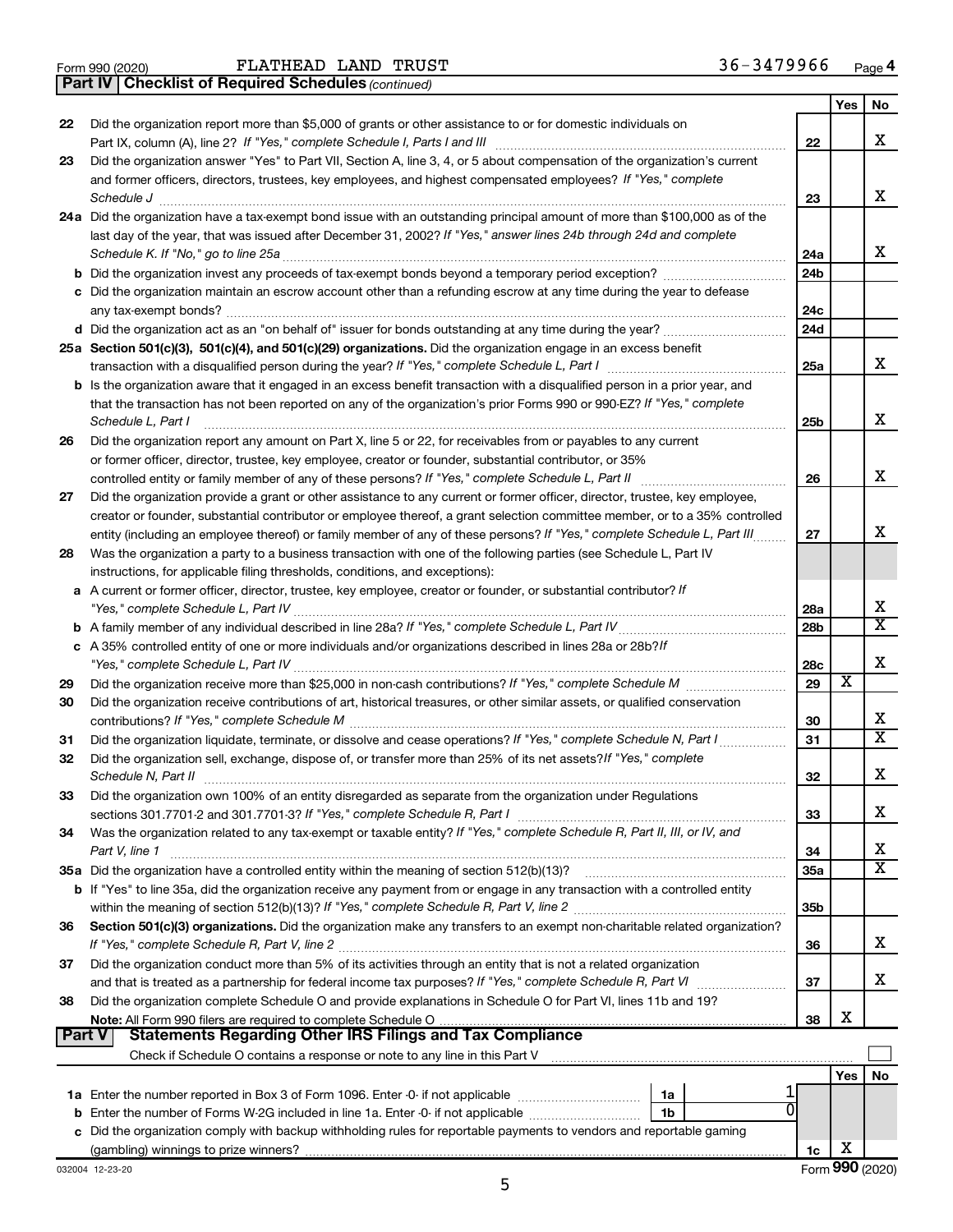| $36 - 3479966$ | Page 5 |
|----------------|--------|
|----------------|--------|

| Form 990 (2020) |  | FLATHEAD LAND | TRUST | 3479966<br>$36 -$ | Page |  |
|-----------------|--|---------------|-------|-------------------|------|--|
|-----------------|--|---------------|-------|-------------------|------|--|

| Part V | Statements Regarding Other IRS Filings and Tax Compliance (continued)                                                                           |                |     |                       |
|--------|-------------------------------------------------------------------------------------------------------------------------------------------------|----------------|-----|-----------------------|
|        |                                                                                                                                                 |                | Yes | No                    |
|        | 2a Enter the number of employees reported on Form W-3, Transmittal of Wage and Tax Statements,                                                  |                |     |                       |
|        | $\overline{\mathsf{3}}$<br>filed for the calendar year ending with or within the year covered by this return<br>2a                              |                |     |                       |
| b      |                                                                                                                                                 | 2 <sub>b</sub> | X   |                       |
|        |                                                                                                                                                 |                |     |                       |
|        | 3a Did the organization have unrelated business gross income of \$1,000 or more during the year?                                                | За             |     | x                     |
| b      |                                                                                                                                                 | 3b             |     |                       |
|        | 4a At any time during the calendar year, did the organization have an interest in, or a signature or other authority over, a                    |                |     |                       |
|        | financial account in a foreign country (such as a bank account, securities account, or other financial account)?                                | 4a             |     | х                     |
| b      | If "Yes," enter the name of the foreign country $\blacktriangleright$                                                                           |                |     |                       |
|        | See instructions for filing requirements for FinCEN Form 114, Report of Foreign Bank and Financial Accounts (FBAR).                             |                |     |                       |
| 5a     |                                                                                                                                                 | 5a             |     | х                     |
| b      |                                                                                                                                                 | 5 <sub>b</sub> |     | $\overline{\text{X}}$ |
| с      |                                                                                                                                                 | 5c             |     |                       |
|        | 6a Does the organization have annual gross receipts that are normally greater than \$100,000, and did the organization solicit                  |                |     |                       |
|        |                                                                                                                                                 | 6a             |     | X                     |
| b      | If "Yes," did the organization include with every solicitation an express statement that such contributions or gifts                            |                |     |                       |
|        | were not tax deductible?                                                                                                                        | 6b             |     |                       |
| 7      | Organizations that may receive deductible contributions under section 170(c).                                                                   |                |     |                       |
| а      | Did the organization receive a payment in excess of \$75 made partly as a contribution and partly for goods and services provided to the payor? | 7a             |     | x                     |
| b      |                                                                                                                                                 | 7b             |     |                       |
|        | Did the organization sell, exchange, or otherwise dispose of tangible personal property for which it was required                               |                |     | x                     |
|        |                                                                                                                                                 | 7c             |     |                       |
| d      | 7d<br>Did the organization receive any funds, directly or indirectly, to pay premiums on a personal benefit contract?                           | 7е             |     |                       |
| е<br>f |                                                                                                                                                 | 7f             |     |                       |
| g      | If the organization received a contribution of qualified intellectual property, did the organization file Form 8899 as required?                | 7g             |     |                       |
| h      | If the organization received a contribution of cars, boats, airplanes, or other vehicles, did the organization file a Form 1098-C?              | 7h             |     |                       |
| 8      | Sponsoring organizations maintaining donor advised funds. Did a donor advised fund maintained by the                                            |                |     |                       |
|        |                                                                                                                                                 | 8              |     |                       |
| 9      | Sponsoring organizations maintaining donor advised funds.                                                                                       |                |     |                       |
| а      | Did the sponsoring organization make any taxable distributions under section 4966?                                                              | <b>9a</b>      |     |                       |
| b      | Did the sponsoring organization make a distribution to a donor, donor advisor, or related person?                                               | 9 <sub>b</sub> |     |                       |
| 10     | Section 501(c)(7) organizations. Enter:                                                                                                         |                |     |                       |
| а      | 10a                                                                                                                                             |                |     |                       |
|        | 10 <sub>b</sub><br>Gross receipts, included on Form 990, Part VIII, line 12, for public use of club facilities                                  |                |     |                       |
| 11     | Section 501(c)(12) organizations. Enter:                                                                                                        |                |     |                       |
| а      | 11a                                                                                                                                             |                |     |                       |
| b      | Gross income from other sources (Do not net amounts due or paid to other sources against                                                        |                |     |                       |
|        | amounts due or received from them.)<br>11 <sub>b</sub>                                                                                          |                |     |                       |
|        | 12a Section 4947(a)(1) non-exempt charitable trusts. Is the organization filing Form 990 in lieu of Form 1041?                                  | 12a            |     |                       |
|        | 12b<br><b>b</b> If "Yes," enter the amount of tax-exempt interest received or accrued during the year                                           |                |     |                       |
| 13     | Section 501(c)(29) qualified nonprofit health insurance issuers.                                                                                |                |     |                       |
|        | <b>a</b> Is the organization licensed to issue qualified health plans in more than one state?                                                   | 13a            |     |                       |
|        | Note: See the instructions for additional information the organization must report on Schedule O.                                               |                |     |                       |
| b      | Enter the amount of reserves the organization is required to maintain by the states in which the                                                |                |     |                       |
|        | 13b                                                                                                                                             |                |     |                       |
| с      | 13c<br>Did the organization receive any payments for indoor tanning services during the tax year?                                               | 14a            |     | x                     |
| 14a    | <b>b</b> If "Yes," has it filed a Form 720 to report these payments? If "No," provide an explanation on Schedule O                              | 14b            |     |                       |
| 15     | Is the organization subject to the section 4960 tax on payment(s) of more than \$1,000,000 in remuneration or                                   |                |     |                       |
|        | excess parachute payment(s) during the year?                                                                                                    | 15             |     | x                     |
|        | If "Yes," see instructions and file Form 4720, Schedule N.                                                                                      |                |     |                       |
| 16     | Is the organization an educational institution subject to the section 4968 excise tax on net investment income?                                 | 16             |     | x                     |
|        | If "Yes," complete Form 4720, Schedule O.                                                                                                       |                |     |                       |

Form (2020) **990**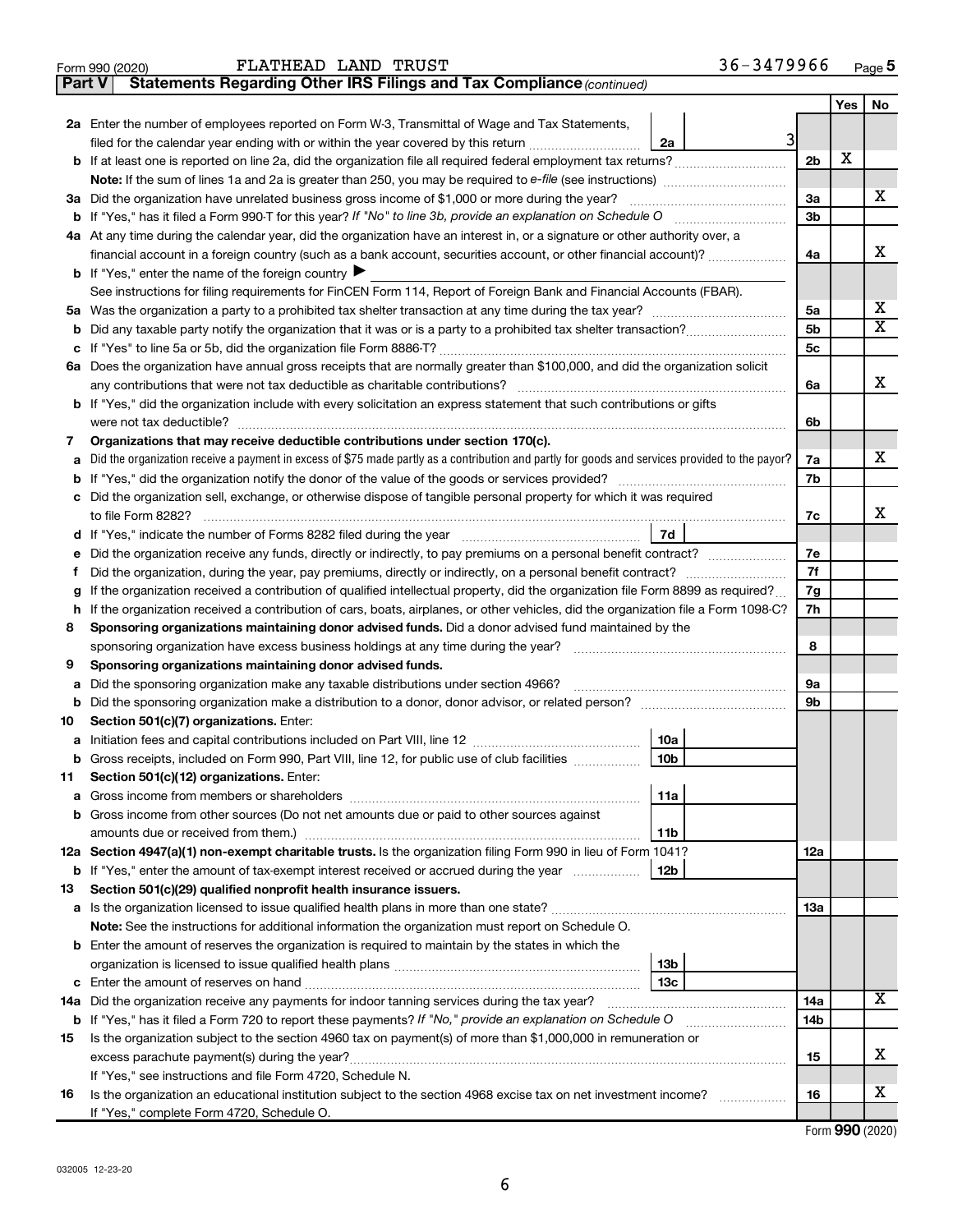| Form 990 (2020 |  |
|----------------|--|
|----------------|--|

### Form 990 (2020) Page FLATHEAD LAND TRUST 36-3479966

**Part VI** Governance, Management, and Disclosure For each "Yes" response to lines 2 through 7b below, and for a "No" response *to line 8a, 8b, or 10b below, describe the circumstances, processes, or changes on Schedule O. See instructions.*

|     |                                                                                                                                                  |                         |                         | $\overline{\text{X}}$   |
|-----|--------------------------------------------------------------------------------------------------------------------------------------------------|-------------------------|-------------------------|-------------------------|
|     | <b>Section A. Governing Body and Management</b>                                                                                                  |                         |                         |                         |
|     |                                                                                                                                                  |                         | Yes                     | No                      |
|     | 10<br><b>1a</b> Enter the number of voting members of the governing body at the end of the tax year<br>1a                                        |                         |                         |                         |
|     | If there are material differences in voting rights among members of the governing body, or if the governing                                      |                         |                         |                         |
|     | body delegated broad authority to an executive committee or similar committee, explain on Schedule O.                                            |                         |                         |                         |
| b   | 10<br>Enter the number of voting members included on line 1a, above, who are independent<br>1b                                                   |                         |                         |                         |
| 2   | Did any officer, director, trustee, or key employee have a family relationship or a business relationship with any other                         |                         |                         |                         |
|     | officer, director, trustee, or key employee?                                                                                                     | $\mathbf{2}$            |                         | х                       |
| 3   | Did the organization delegate control over management duties customarily performed by or under the direct supervision                            |                         |                         |                         |
|     |                                                                                                                                                  | 3                       |                         | х                       |
| 4   | Did the organization make any significant changes to its governing documents since the prior Form 990 was filed?                                 | $\overline{\mathbf{4}}$ |                         | $\overline{\mathbf{x}}$ |
| 5   |                                                                                                                                                  | 5                       |                         | X                       |
| 6   | Did the organization have members or stockholders?                                                                                               | 6                       | $\overline{\textbf{x}}$ |                         |
| 7а  | Did the organization have members, stockholders, or other persons who had the power to elect or appoint one or                                   |                         |                         |                         |
|     |                                                                                                                                                  | 7a                      |                         | х                       |
|     | <b>b</b> Are any governance decisions of the organization reserved to (or subject to approval by) members, stockholders, or                      |                         |                         |                         |
|     | persons other than the governing body?                                                                                                           | 7b                      | X                       |                         |
| 8   | Did the organization contemporaneously document the meetings held or written actions undertaken during the year by the following:                |                         |                         |                         |
| a   |                                                                                                                                                  | 8а                      | X                       |                         |
| b   |                                                                                                                                                  | 8b                      | $\overline{\textbf{x}}$ |                         |
| 9   | Is there any officer, director, trustee, or key employee listed in Part VII, Section A, who cannot be reached at the                             |                         |                         |                         |
|     |                                                                                                                                                  | 9                       |                         | x                       |
|     | <b>Section B. Policies</b> (This Section B requests information about policies not required by the Internal Revenue Code.)                       |                         |                         |                         |
|     |                                                                                                                                                  |                         | Yes                     | No                      |
|     |                                                                                                                                                  | 10a                     |                         | x                       |
|     | <b>b</b> If "Yes," did the organization have written policies and procedures governing the activities of such chapters, affiliates,              |                         |                         |                         |
|     |                                                                                                                                                  | 10 <sub>b</sub>         |                         |                         |
|     | 11a Has the organization provided a complete copy of this Form 990 to all members of its governing body before filing the form?                  | 11a                     | X                       |                         |
| b   | Describe in Schedule O the process, if any, used by the organization to review this Form 990.                                                    |                         |                         |                         |
| 12a | Did the organization have a written conflict of interest policy? If "No," go to line 13                                                          | 12a                     | х                       |                         |
| b   | Were officers, directors, or trustees, and key employees required to disclose annually interests that could give rise to conflicts?              | 12 <sub>b</sub>         | $\overline{\textbf{x}}$ |                         |
| с   | Did the organization regularly and consistently monitor and enforce compliance with the policy? If "Yes," describe                               |                         |                         |                         |
|     | in Schedule O how this was done                                                                                                                  | 12c                     | X                       |                         |
| 13  | Did the organization have a written whistleblower policy?                                                                                        | 13                      | $\overline{\textbf{x}}$ |                         |
| 14  |                                                                                                                                                  | 14                      | $\overline{\mathbf{X}}$ |                         |
| 15  | Did the process for determining compensation of the following persons include a review and approval by independent                               |                         |                         |                         |
|     | persons, comparability data, and contemporaneous substantiation of the deliberation and decision?                                                |                         |                         |                         |
| a   |                                                                                                                                                  | <b>15a</b>              | х                       |                         |
|     |                                                                                                                                                  | 15b                     |                         | х                       |
|     | If "Yes" to line 15a or 15b, describe the process in Schedule O (see instructions).                                                              |                         |                         |                         |
|     | 16a Did the organization invest in, contribute assets to, or participate in a joint venture or similar arrangement with a                        |                         |                         |                         |
|     | taxable entity during the year?                                                                                                                  | 16a                     |                         | х                       |
|     | b If "Yes," did the organization follow a written policy or procedure requiring the organization to evaluate its participation                   |                         |                         |                         |
|     | in joint venture arrangements under applicable federal tax law, and take steps to safeguard the organization's                                   |                         |                         |                         |
|     | exempt status with respect to such arrangements?                                                                                                 | 16b                     |                         |                         |
|     | <b>Section C. Disclosure</b>                                                                                                                     |                         |                         |                         |
| 17  | <b>NONE</b><br>List the states with which a copy of this Form 990 is required to be filed >                                                      |                         |                         |                         |
| 18  | Section 6104 requires an organization to make its Forms 1023 (1024 or 1024-A, if applicable), 990, and 990-T (Section 501(c)(3)s only) available |                         |                         |                         |
|     | for public inspection. Indicate how you made these available. Check all that apply.                                                              |                         |                         |                         |
|     | $ \mathbf{X} $ Own website<br>$\lfloor x \rfloor$ Upon request<br>Another's website<br>Other (explain on Schedule O)                             |                         |                         |                         |
| 19  | Describe on Schedule O whether (and if so, how) the organization made its governing documents, conflict of interest policy, and financial        |                         |                         |                         |
|     | statements available to the public during the tax year.                                                                                          |                         |                         |                         |
| 20  | State the name, address, and telephone number of the person who possesses the organization's books and records                                   |                         |                         |                         |
|     | ECLIPSE TAX AND ACCOUNTING, INC - $406-393-2828$                                                                                                 |                         |                         |                         |
|     | 59903<br>PO BOX 1578, KALISPELL, MT                                                                                                              |                         |                         |                         |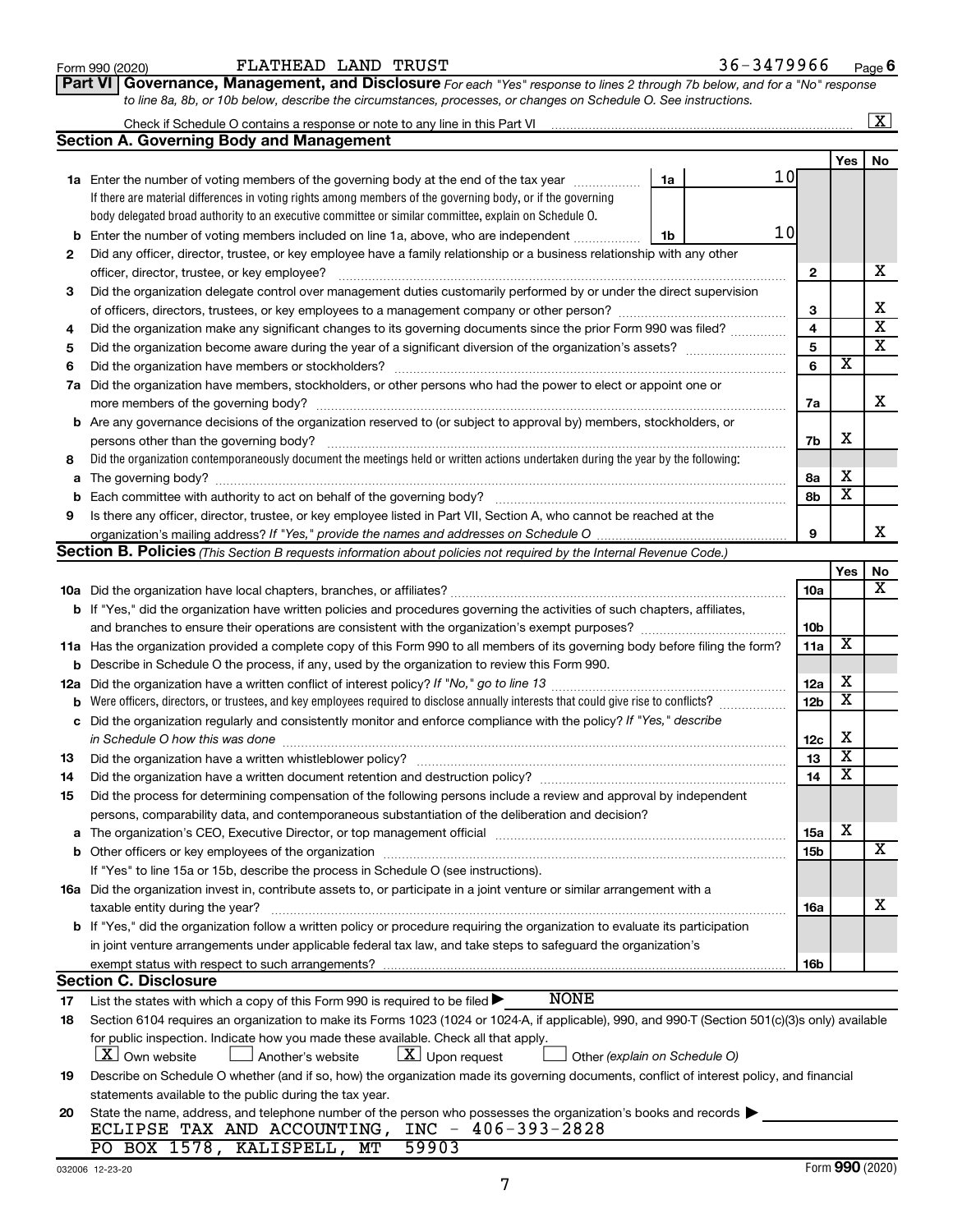Form 990 (2020) Page FLATHEAD LAND TRUST 36-3479966 **Part VII Compensation of Officers, Directors, Trustees, Key Employees, Highest Compensated**

### **Employees, and Independent Contractors**

Check if Schedule O contains a response or note to any line in this Part VII

**Section A. Officers, Directors, Trustees, Key Employees, and Highest Compensated Employees**

**1a**  Complete this table for all persons required to be listed. Report compensation for the calendar year ending with or within the organization's tax year.  $\bullet$  List all of the organization's current officers, directors, trustees (whether individuals or organizations), regardless of amount of compensation.

Enter -0- in columns (D), (E), and (F) if no compensation was paid.

**•** List all of the organization's current key employees, if any. See instructions for definition of "key employee."

• List the organization's five *current* highest compensated employees (other than an officer, director, trustee, or key employee) who received reportable compensation (Box 5 of Form W-2 and/or Box 7 of Form 1099-MISC) of more than \$100,000 from the organization and any related organizations.

 $\bullet$  List all of the organization's former officers, key employees, and highest compensated employees who received more than \$100,000 of reportable compensation from the organization and any related organizations.

**•** List all of the organization's former directors or trustees that received, in the capacity as a former director or trustee of the organization, more than \$10,000 of reportable compensation from the organization and any related organizations.

See instructions for the order in which to list the persons above.

Check this box if neither the organization nor any related organization compensated any current officer, director, or trustee.  $\Box$ 

| (A)                          | (B)                  | (C)                                     |                                 |             |              |                                   |            | (D)                             | (E)             | (F)                      |
|------------------------------|----------------------|-----------------------------------------|---------------------------------|-------------|--------------|-----------------------------------|------------|---------------------------------|-----------------|--------------------------|
| Name and title               | Average              | Position<br>(do not check more than one |                                 |             |              |                                   | Reportable | Reportable                      | Estimated       |                          |
|                              | hours per            |                                         | box, unless person is both an   |             |              |                                   |            | compensation                    | compensation    | amount of                |
|                              | week                 |                                         | officer and a director/trustee) |             |              |                                   |            | from                            | from related    | other                    |
|                              | (list any            |                                         |                                 |             |              |                                   |            | the                             | organizations   | compensation             |
|                              | hours for<br>related |                                         |                                 |             |              |                                   |            | organization<br>(W-2/1099-MISC) | (W-2/1099-MISC) | from the<br>organization |
|                              | organizations        |                                         |                                 |             |              |                                   |            |                                 |                 | and related              |
|                              | below                |                                         |                                 |             |              |                                   |            |                                 |                 | organizations            |
|                              | line)                | Individual trustee or director          | Institutional trustee           | Officer     | Key employee | Highest compensated<br>  employee | Former     |                                 |                 |                          |
| PAUL TRAVIS<br>(1)           | 20.00                |                                         |                                 |             |              |                                   |            |                                 |                 |                          |
| EXECUTIVE DIRECTOR           |                      | $\mathbf X$                             |                                 | $\mathbf X$ |              |                                   |            | 62,320.                         | 0.              | 1,858.                   |
| (2)<br><b>BILL CORWIN</b>    | 1.00                 |                                         |                                 |             |              |                                   |            |                                 |                 |                          |
| PRESIDENT                    |                      | X                                       |                                 | X           |              |                                   |            | 0.                              | 0.              | $\mathbf 0$ .            |
| <b>JEFF JONES</b><br>(3)     | 1.00                 |                                         |                                 |             |              |                                   |            |                                 |                 |                          |
| <b>TREASURER</b>             |                      | X                                       |                                 | $\mathbf X$ |              |                                   |            | 0.                              | 0.              | $0$ .                    |
| <b>GREG GUNDERSON</b><br>(4) | 0.50                 |                                         |                                 |             |              |                                   |            |                                 |                 |                          |
| <b>DIRECTOR</b>              |                      | X                                       |                                 |             |              |                                   |            | 0.                              | 0.              | $\mathbf 0$ .            |
| (5)<br>RICK MACE             | 0.50                 |                                         |                                 |             |              |                                   |            |                                 |                 |                          |
| <b>DIRECTOR</b>              |                      | $\mathbf X$                             |                                 |             |              |                                   |            | 0.                              | 0.              | $\mathbf 0$ .            |
| (6)<br>MARGARET NOTLEY       | 0.50                 |                                         |                                 |             |              |                                   |            |                                 |                 |                          |
| SECRETARY                    |                      | Χ                                       |                                 | $\mathbf X$ |              |                                   |            | 0.                              | 0.              | $\mathbf 0$ .            |
| (7)<br>JON JORDAN            | 0.50                 |                                         |                                 |             |              |                                   |            |                                 |                 |                          |
| <b>DIRECTOR</b>              |                      | $\mathbf X$                             |                                 |             |              |                                   |            | 0.                              | 0.              | $\mathbf 0$ .            |
| KARL RUDBACH<br>(8)          | 0.50                 |                                         |                                 |             |              |                                   |            |                                 |                 |                          |
| <b>DIRECTOR</b>              |                      | X                                       |                                 |             |              |                                   |            | 0.                              | 0.              | $\mathbf 0$ .            |
| REBECCA HUGHES<br>(9)        | 0.50                 |                                         |                                 |             |              |                                   |            |                                 |                 |                          |
| <b>DIRECTOR</b>              |                      | $\mathbf X$                             |                                 |             |              |                                   |            | 0.                              | 0.              | $\boldsymbol{0}$ .       |
| (10) JENNIFER ROGGE          | 0.50                 |                                         |                                 |             |              |                                   |            |                                 |                 |                          |
| <b>DIRECTOR</b>              |                      | $\mathbf X$                             |                                 |             |              |                                   |            | 0.                              | 0.              | $\mathbf 0$ .            |
| (11) JIM RAFFERTY            | 0.50                 |                                         |                                 |             |              |                                   |            |                                 |                 |                          |
| <b>DIRECTOR</b>              |                      | $\mathbf X$                             |                                 |             |              |                                   |            | 0.                              | 0.              | $\mathbf 0$ .            |
|                              |                      |                                         |                                 |             |              |                                   |            |                                 |                 |                          |
|                              |                      |                                         |                                 |             |              |                                   |            |                                 |                 |                          |
|                              |                      |                                         |                                 |             |              |                                   |            |                                 |                 |                          |
|                              |                      |                                         |                                 |             |              |                                   |            |                                 |                 |                          |
|                              |                      |                                         |                                 |             |              |                                   |            |                                 |                 |                          |
|                              |                      |                                         |                                 |             |              |                                   |            |                                 |                 |                          |
|                              |                      |                                         |                                 |             |              |                                   |            |                                 |                 |                          |
|                              |                      |                                         |                                 |             |              |                                   |            |                                 |                 |                          |
|                              |                      |                                         |                                 |             |              |                                   |            |                                 |                 |                          |
|                              |                      |                                         |                                 |             |              |                                   |            |                                 |                 |                          |
|                              |                      |                                         |                                 |             |              |                                   |            |                                 |                 |                          |
|                              |                      |                                         |                                 |             |              |                                   |            |                                 |                 |                          |

8

 $\Box$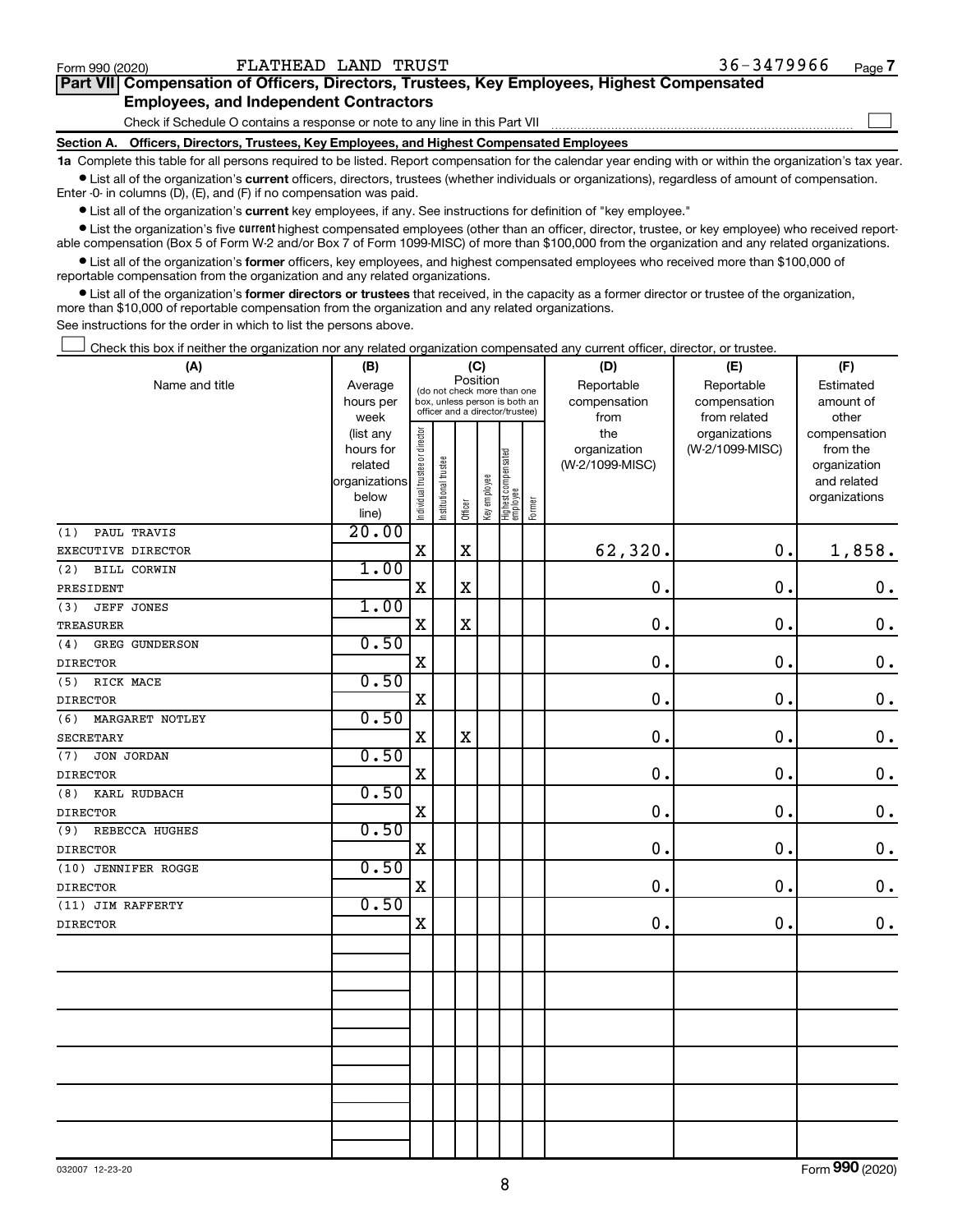|    | FLATHEAD LAND TRUST<br>Form 990 (2020)                                                                                                                                                                                                                 |                                                                      |                                                                                                                    |                       |         |              |                                   |        |                                           | 36-3479966                                        |                                        |                                               |                         | Page 8           |
|----|--------------------------------------------------------------------------------------------------------------------------------------------------------------------------------------------------------------------------------------------------------|----------------------------------------------------------------------|--------------------------------------------------------------------------------------------------------------------|-----------------------|---------|--------------|-----------------------------------|--------|-------------------------------------------|---------------------------------------------------|----------------------------------------|-----------------------------------------------|-------------------------|------------------|
|    | Part VII Section A. Officers, Directors, Trustees, Key Employees, and Highest Compensated Employees (continued)                                                                                                                                        |                                                                      |                                                                                                                    |                       |         |              |                                   |        |                                           |                                                   |                                        |                                               |                         |                  |
|    | (A)<br>Name and title                                                                                                                                                                                                                                  | (B)<br>Average<br>hours per<br>week                                  | (C)<br>Position<br>(do not check more than one<br>box, unless person is both an<br>officer and a director/trustee) |                       |         |              |                                   |        | (D)<br>Reportable<br>compensation<br>from | (E)<br>Reportable<br>compensation<br>from related | (F)<br>Estimated<br>amount of<br>other |                                               |                         |                  |
|    |                                                                                                                                                                                                                                                        | (list any<br>hours for<br>related<br>organizations<br>below<br>line) | Individual trustee or director                                                                                     | Institutional trustee | Officer | Key employee | Highest compensated<br>  employee | Former | the<br>organization<br>(W-2/1099-MISC)    | organizations<br>(W-2/1099-MISC)                  |                                        | compensation<br>organization<br>organizations | from the<br>and related |                  |
|    |                                                                                                                                                                                                                                                        |                                                                      |                                                                                                                    |                       |         |              |                                   |        |                                           |                                                   |                                        |                                               |                         |                  |
|    |                                                                                                                                                                                                                                                        |                                                                      |                                                                                                                    |                       |         |              |                                   |        |                                           |                                                   |                                        |                                               |                         |                  |
|    |                                                                                                                                                                                                                                                        |                                                                      |                                                                                                                    |                       |         |              |                                   |        |                                           |                                                   |                                        |                                               |                         |                  |
|    |                                                                                                                                                                                                                                                        |                                                                      |                                                                                                                    |                       |         |              |                                   |        |                                           |                                                   |                                        |                                               |                         |                  |
|    |                                                                                                                                                                                                                                                        |                                                                      |                                                                                                                    |                       |         |              |                                   |        |                                           |                                                   |                                        |                                               |                         |                  |
|    |                                                                                                                                                                                                                                                        |                                                                      |                                                                                                                    |                       |         |              |                                   |        |                                           |                                                   |                                        |                                               |                         |                  |
|    |                                                                                                                                                                                                                                                        |                                                                      |                                                                                                                    |                       |         |              |                                   |        | 62,320.                                   |                                                   | $\overline{\mathbf{0}}$ .              |                                               | 1,858.                  |                  |
|    | 1b Subtotal<br>c Total from continuation sheets to Part VII, Section A manufactured by                                                                                                                                                                 |                                                                      |                                                                                                                    |                       |         |              |                                   |        | $\overline{0}$ .                          |                                                   | $\overline{0}$ .                       |                                               |                         | $\overline{0}$ . |
|    |                                                                                                                                                                                                                                                        |                                                                      |                                                                                                                    |                       |         |              |                                   |        | 62,320.                                   |                                                   | 0.                                     |                                               | 1,858.                  |                  |
| 2  | Total number of individuals (including but not limited to those listed above) who received more than \$100,000 of reportable<br>compensation from the organization $\blacktriangleright$                                                               |                                                                      |                                                                                                                    |                       |         |              |                                   |        |                                           |                                                   |                                        |                                               |                         | 0                |
|    |                                                                                                                                                                                                                                                        |                                                                      |                                                                                                                    |                       |         |              |                                   |        |                                           |                                                   |                                        |                                               | Yes                     | No               |
| 3  | Did the organization list any former officer, director, trustee, key employee, or highest compensated employee on<br>line 1a? If "Yes," complete Schedule J for such individual [11] manufacture manufacture in the set of the set o                   |                                                                      |                                                                                                                    |                       |         |              |                                   |        |                                           |                                                   |                                        | 3                                             |                         | х                |
|    | For any individual listed on line 1a, is the sum of reportable compensation and other compensation from the organization<br>and related organizations greater than \$150,000? If "Yes," complete Schedule J for such individual                        |                                                                      |                                                                                                                    |                       |         |              |                                   |        |                                           |                                                   |                                        | 4                                             |                         | x                |
| 5  | Did any person listed on line 1a receive or accrue compensation from any unrelated organization or individual for services                                                                                                                             |                                                                      |                                                                                                                    |                       |         |              |                                   |        |                                           |                                                   |                                        | 5                                             |                         | х                |
|    | <b>Section B. Independent Contractors</b>                                                                                                                                                                                                              |                                                                      |                                                                                                                    |                       |         |              |                                   |        |                                           |                                                   |                                        |                                               |                         |                  |
| 1. | Complete this table for your five highest compensated independent contractors that received more than \$100,000 of compensation from<br>the organization. Report compensation for the calendar year ending with or within the organization's tax year. |                                                                      |                                                                                                                    |                       |         |              |                                   |        |                                           |                                                   |                                        |                                               |                         |                  |
|    | (A)<br>Name and business address                                                                                                                                                                                                                       |                                                                      | <b>NONE</b>                                                                                                        |                       |         |              |                                   |        | (B)<br>Description of services            |                                                   |                                        | (C)<br>Compensation                           |                         |                  |
|    |                                                                                                                                                                                                                                                        |                                                                      |                                                                                                                    |                       |         |              |                                   |        |                                           |                                                   |                                        |                                               |                         |                  |
|    |                                                                                                                                                                                                                                                        |                                                                      |                                                                                                                    |                       |         |              |                                   |        |                                           |                                                   |                                        |                                               |                         |                  |
|    |                                                                                                                                                                                                                                                        |                                                                      |                                                                                                                    |                       |         |              |                                   |        |                                           |                                                   |                                        |                                               |                         |                  |
|    |                                                                                                                                                                                                                                                        |                                                                      |                                                                                                                    |                       |         |              |                                   |        |                                           |                                                   |                                        |                                               |                         |                  |
| 2  | Total number of independent contractors (including but not limited to those listed above) who received more than<br>\$100,000 of compensation from the organization                                                                                    |                                                                      |                                                                                                                    |                       |         | 0            |                                   |        |                                           |                                                   |                                        |                                               |                         |                  |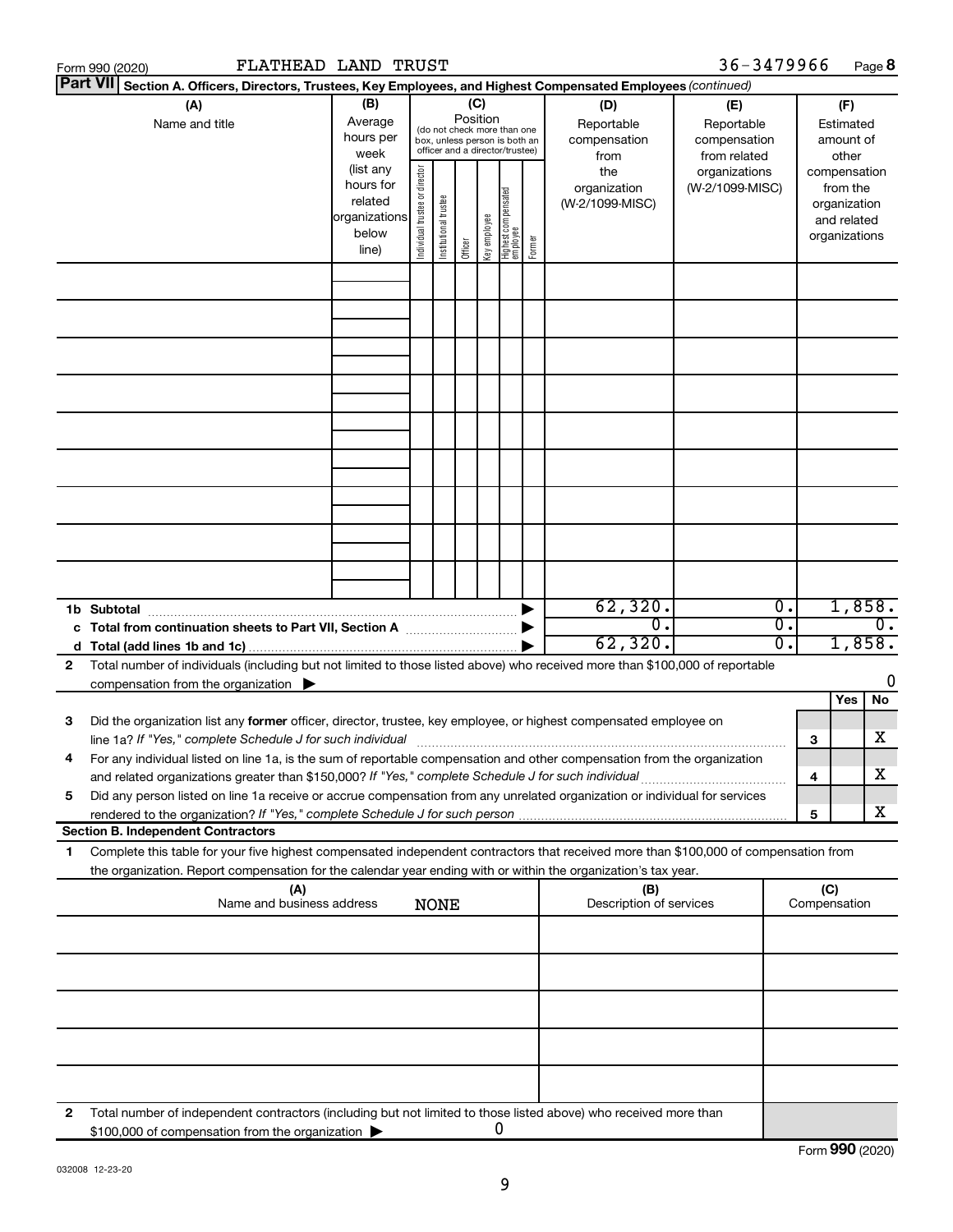|                                                           |                  | FLATHEAD LAND TRUST<br>Form 990 (2020)                                     |                      |                      |                          | 36-3479966       | Page 9                  |
|-----------------------------------------------------------|------------------|----------------------------------------------------------------------------|----------------------|----------------------|--------------------------|------------------|-------------------------|
|                                                           | <b>Part VIII</b> | <b>Statement of Revenue</b>                                                |                      |                      |                          |                  |                         |
|                                                           |                  |                                                                            |                      |                      |                          |                  |                         |
|                                                           |                  |                                                                            |                      | (A)<br>Total revenue | (B)<br>Related or exempt | (C)<br>Unrelated | (D)<br>Revenue excluded |
|                                                           |                  |                                                                            |                      |                      | function revenue         | business revenue | from tax under          |
|                                                           |                  |                                                                            |                      |                      |                          |                  | sections 512 - 514      |
| Contributions, Gifts, Grants<br>and Other Similar Amounts |                  | 1a<br>1 a Federated campaigns                                              |                      |                      |                          |                  |                         |
|                                                           |                  | 1 <sub>b</sub><br><b>b</b> Membership dues<br>$\overline{\phantom{a}}$     |                      |                      |                          |                  |                         |
|                                                           |                  | 1 <sub>c</sub><br>c Fundraising events                                     |                      |                      |                          |                  |                         |
|                                                           |                  | 1 <sub>d</sub><br>d Related organizations                                  |                      |                      |                          |                  |                         |
|                                                           |                  | e Government grants (contributions)<br>1e                                  | 640, 218.            |                      |                          |                  |                         |
|                                                           |                  | f All other contributions, gifts, grants, and                              |                      |                      |                          |                  |                         |
|                                                           |                  | similar amounts not included above<br>1f                                   | 1, 163, 454.         |                      |                          |                  |                         |
|                                                           |                  | 1g  \$<br>g Noncash contributions included in lines 1a-1f                  | 726,000.             |                      |                          |                  |                         |
|                                                           |                  |                                                                            |                      | 1,803,672.           |                          |                  |                         |
|                                                           |                  |                                                                            | <b>Business Code</b> |                      |                          |                  |                         |
|                                                           | 2a               | PROGRAM SERVICE FEES                                                       | 900099               | 43,628.              | 43,628.                  |                  |                         |
|                                                           | b                | the control of the control of the control of the control of the control of |                      |                      |                          |                  |                         |
|                                                           | с                | <u> 1980 - Johann Barbara, martxa alemaniar a</u>                          |                      |                      |                          |                  |                         |
|                                                           | d                | the control of the control of the control of the control of the control of |                      |                      |                          |                  |                         |
| Program Service<br>Revenue                                |                  |                                                                            |                      |                      |                          |                  |                         |
|                                                           |                  |                                                                            |                      | 43,628.              |                          |                  |                         |
|                                                           |                  |                                                                            |                      |                      |                          |                  |                         |
|                                                           | 3                | Investment income (including dividends, interest, and                      |                      | 9,221.               |                          |                  | 9,221.                  |
|                                                           |                  |                                                                            |                      |                      |                          |                  |                         |
|                                                           | 4                | Income from investment of tax-exempt bond proceeds                         |                      |                      |                          |                  |                         |
|                                                           | 5                | (i) Real                                                                   | (ii) Personal        |                      |                          |                  |                         |
|                                                           |                  |                                                                            |                      |                      |                          |                  |                         |
|                                                           | 6а               | l 6a<br>Gross rents<br>.                                                   |                      |                      |                          |                  |                         |
|                                                           | b                | Less: rental expenses<br>6b<br>6c                                          |                      |                      |                          |                  |                         |
|                                                           | c                | Rental income or (loss)<br>d Net rental income or (loss)                   |                      |                      |                          |                  |                         |
|                                                           |                  | (i) Securities<br>7 a Gross amount from sales of                           | (ii) Other           |                      |                          |                  |                         |
|                                                           |                  | assets other than inventory<br>7a                                          |                      |                      |                          |                  |                         |
|                                                           |                  | <b>b</b> Less: cost or other basis                                         |                      |                      |                          |                  |                         |
|                                                           |                  | and sales expenses<br>7b                                                   |                      |                      |                          |                  |                         |
| venue                                                     |                  | 7c<br>c Gain or (loss)                                                     |                      |                      |                          |                  |                         |
|                                                           |                  |                                                                            |                      |                      |                          |                  |                         |
| Other R                                                   |                  | 8 a Gross income from fundraising events (not                              |                      |                      |                          |                  |                         |
|                                                           |                  | $includeing \texttt{\$}$<br>of                                             |                      |                      |                          |                  |                         |
|                                                           |                  | contributions reported on line 1c). See                                    |                      |                      |                          |                  |                         |
|                                                           |                  | 8a                                                                         | 6,790.               |                      |                          |                  |                         |
|                                                           |                  | 8 <sub>b</sub><br>b Less: direct expenses                                  | 4,165.               |                      |                          |                  |                         |
|                                                           |                  | c Net income or (loss) from fundraising events                             |                      | 2,625.               |                          |                  | 2,625.                  |
|                                                           |                  | 9 a Gross income from gaming activities. See                               |                      |                      |                          |                  |                         |
|                                                           |                  | 9a                                                                         |                      |                      |                          |                  |                         |
|                                                           |                  | 9 <sub>b</sub>                                                             |                      |                      |                          |                  |                         |
|                                                           |                  | c Net income or (loss) from gaming activities                              |                      |                      |                          |                  |                         |
|                                                           |                  | 10 a Gross sales of inventory, less returns                                |                      |                      |                          |                  |                         |
|                                                           |                  | 10a                                                                        |                      |                      |                          |                  |                         |
|                                                           |                  | l10bl<br><b>b</b> Less: cost of goods sold                                 |                      |                      |                          |                  |                         |
|                                                           |                  | c Net income or (loss) from sales of inventory                             |                      |                      |                          |                  |                         |
|                                                           |                  |                                                                            | <b>Business Code</b> |                      |                          |                  |                         |
| Miscellaneous<br>Revenue                                  | 11 a             |                                                                            |                      |                      |                          |                  |                         |
|                                                           | b                |                                                                            |                      |                      |                          |                  |                         |
|                                                           | с                |                                                                            |                      |                      |                          |                  |                         |
|                                                           |                  |                                                                            |                      |                      |                          |                  |                         |
|                                                           |                  |                                                                            |                      |                      |                          |                  |                         |
|                                                           | 12               |                                                                            |                      | 1,859,146.           | 43,628.                  | $\overline{0}$ . | 11,846.                 |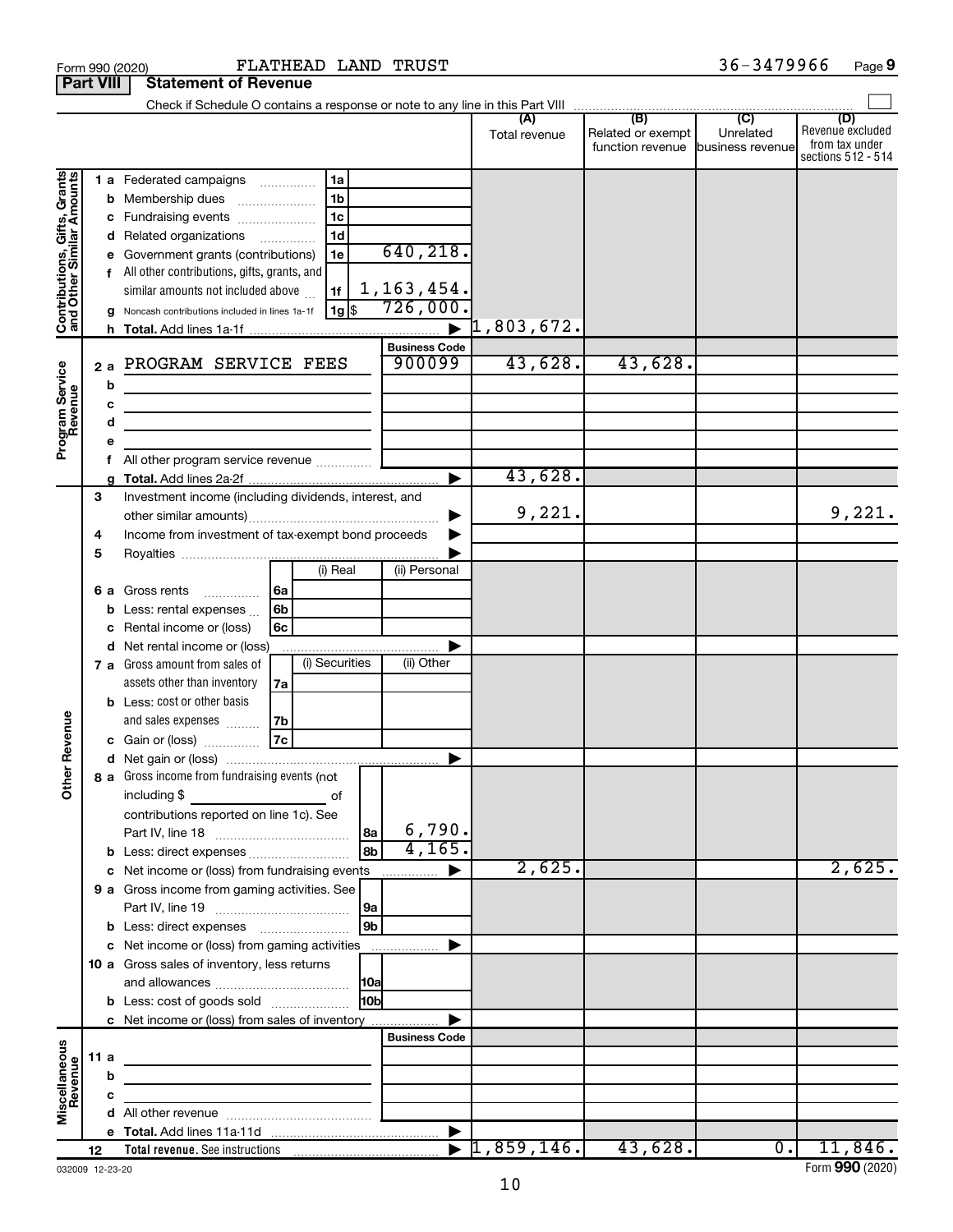Form 990 (2020) Page FLATHEAD LAND TRUST 36-3479966 **Part IX Statement of Functional Expenses**

*Section 501(c)(3) and 501(c)(4) organizations must complete all columns. All other organizations must complete column (A).*

|                | Do not include amounts reported on lines 6b,<br>7b, 8b, 9b, and 10b of Part VIII.                                                                                                                          | (A)<br>Total expenses | (B)<br>Program service<br>expenses | Management and<br>general expenses | (D)<br>Fundraising<br>expenses |
|----------------|------------------------------------------------------------------------------------------------------------------------------------------------------------------------------------------------------------|-----------------------|------------------------------------|------------------------------------|--------------------------------|
| $\blacksquare$ | Grants and other assistance to domestic organizations                                                                                                                                                      |                       |                                    |                                    |                                |
|                | and domestic governments. See Part IV, line 21                                                                                                                                                             |                       |                                    |                                    |                                |
| $\mathbf{2}$   | Grants and other assistance to domestic                                                                                                                                                                    |                       |                                    |                                    |                                |
|                | individuals. See Part IV, line 22                                                                                                                                                                          |                       |                                    |                                    |                                |
| 3              | Grants and other assistance to foreign                                                                                                                                                                     |                       |                                    |                                    |                                |
|                | organizations, foreign governments, and foreign                                                                                                                                                            |                       |                                    |                                    |                                |
|                | individuals. See Part IV, lines 15 and 16                                                                                                                                                                  |                       |                                    |                                    |                                |
| 4              | Benefits paid to or for members                                                                                                                                                                            |                       |                                    |                                    |                                |
| 5              | Compensation of current officers, directors,                                                                                                                                                               |                       |                                    |                                    |                                |
|                | trustees, and key employees                                                                                                                                                                                | 64,178.               | 45,566.                            | 10,267.                            | 8,345.                         |
| 6              | Compensation not included above to disqualified                                                                                                                                                            |                       |                                    |                                    |                                |
|                | persons (as defined under section 4958(f)(1)) and                                                                                                                                                          |                       |                                    |                                    |                                |
|                | persons described in section 4958(c)(3)(B)                                                                                                                                                                 |                       |                                    |                                    |                                |
| 7              |                                                                                                                                                                                                            | 83,763.               | 59,471.                            | 13,402.                            | 10,890.                        |
| 8              | Pension plan accruals and contributions (include                                                                                                                                                           |                       |                                    |                                    |                                |
|                | section 401(k) and 403(b) employer contributions)                                                                                                                                                          | 2,589.                | 1,838.                             | 414.                               | 337.                           |
| 9              |                                                                                                                                                                                                            |                       |                                    |                                    |                                |
| 10             |                                                                                                                                                                                                            | 12,023.               | 8,536.                             | 1,924.                             | 1,563.                         |
| 11             | Fees for services (nonemployees):                                                                                                                                                                          |                       |                                    |                                    |                                |
|                |                                                                                                                                                                                                            | 2,270.                | 2,270.                             |                                    |                                |
| b              |                                                                                                                                                                                                            | 11,350.               |                                    | 11,350.                            |                                |
| с              |                                                                                                                                                                                                            |                       |                                    |                                    |                                |
| d<br>e         | Professional fundraising services. See Part IV, line 17                                                                                                                                                    |                       |                                    |                                    |                                |
| f              | Investment management fees                                                                                                                                                                                 |                       |                                    |                                    |                                |
| a              | Other. (If line 11g amount exceeds 10% of line 25,                                                                                                                                                         |                       |                                    |                                    |                                |
|                | column (A) amount, list line 11g expenses on Sch O.)                                                                                                                                                       | 39,687.               | 39,687.                            |                                    |                                |
| 12             |                                                                                                                                                                                                            |                       |                                    |                                    |                                |
| 13             |                                                                                                                                                                                                            | 11,409.               | 6,697.                             | 2,354.                             | 2,358.                         |
| 14             |                                                                                                                                                                                                            |                       |                                    |                                    |                                |
| 15             |                                                                                                                                                                                                            |                       |                                    |                                    |                                |
| 16             |                                                                                                                                                                                                            | 11,626.               | 8, 254.                            | 1,860.                             | 1,512.                         |
| 17             |                                                                                                                                                                                                            | 2,023.                | 1,821.                             |                                    | 202.                           |
| 18             | Payments of travel or entertainment expenses                                                                                                                                                               |                       |                                    |                                    |                                |
|                | for any federal, state, or local public officials                                                                                                                                                          |                       |                                    |                                    |                                |
| 19             | Conferences, conventions, and meetings                                                                                                                                                                     | 925.                  | 925.                               |                                    |                                |
| 20             | Interest                                                                                                                                                                                                   |                       |                                    |                                    |                                |
| 21             |                                                                                                                                                                                                            |                       |                                    |                                    |                                |
| 22             | Depreciation, depletion, and amortization                                                                                                                                                                  | 348.                  | 247.                               | $\overline{56}$ .                  | 45.                            |
| 23             | Insurance                                                                                                                                                                                                  | 5,747.                | 4,023.                             | 1,724.                             |                                |
| 24             | Other expenses. Itemize expenses not covered<br>above (List miscellaneous expenses on line 24e. If<br>line 24e amount exceeds 10% of line 25, column (A)<br>amount, list line 24e expenses on Schedule O.) |                       |                                    |                                    |                                |
| a              | IN-KIND EXPENSE                                                                                                                                                                                            | 726,000.              | 726,000.                           |                                    |                                |
|                | EASEMENT PROJECT EXPENS                                                                                                                                                                                    | 726,000.              | 726,000.                           |                                    |                                |
|                | DUES AND SUBSCRIPTIONS                                                                                                                                                                                     | 8,655.                | 6,059.                             | 866.                               | 1,730.                         |
| d              | <b>MISCELLANEOUS</b>                                                                                                                                                                                       | 1,625.                |                                    | 1,625.                             |                                |
| е              | All other expenses                                                                                                                                                                                         |                       |                                    |                                    |                                |
| 25             | Total functional expenses. Add lines 1 through 24e                                                                                                                                                         | 1,710,218.            | 1,637,394.                         | 45,842.                            | 26,982.                        |
| 26             | Joint costs. Complete this line only if the organization                                                                                                                                                   |                       |                                    |                                    |                                |
|                | reported in column (B) joint costs from a combined                                                                                                                                                         |                       |                                    |                                    |                                |
|                | educational campaign and fundraising solicitation.                                                                                                                                                         |                       |                                    |                                    |                                |
|                | Check here $\blacktriangleright$<br>if following SOP 98-2 (ASC 958-720)                                                                                                                                    |                       |                                    |                                    |                                |

032010 12-23-20

Form (2020) **990**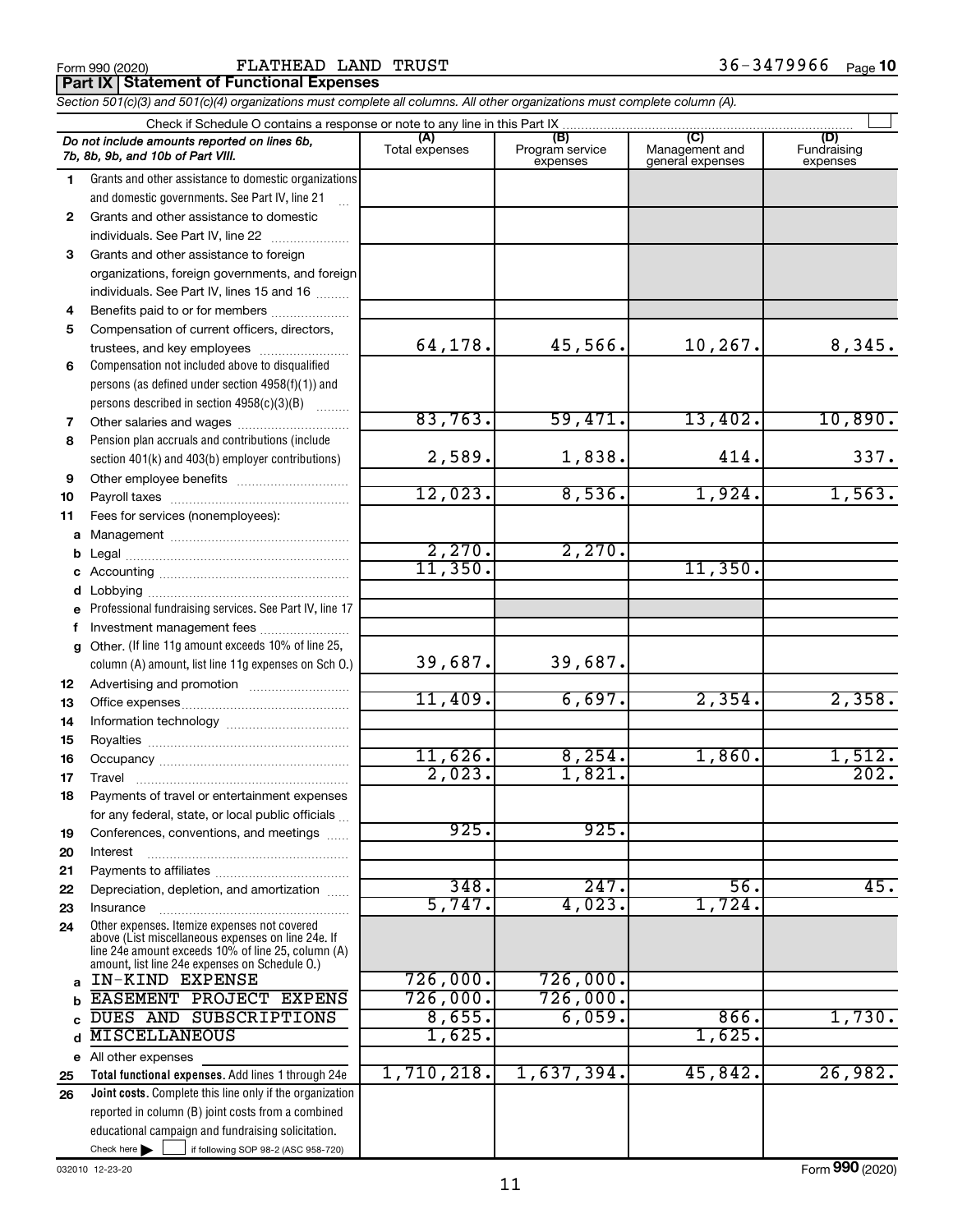| Form 990 (2020) | FLATHEAD LAND<br>TRUST | 36-3479966<br>Page 1 |
|-----------------|------------------------|----------------------|
|-----------------|------------------------|----------------------|

|                             |    |                                                                                                        |                 |                         | (A)<br>Beginning of year |                          | (B)<br>End of year |
|-----------------------------|----|--------------------------------------------------------------------------------------------------------|-----------------|-------------------------|--------------------------|--------------------------|--------------------|
|                             | 1  |                                                                                                        |                 |                         | 32,997.                  | $\mathbf{1}$             | 84,399.            |
|                             | 2  |                                                                                                        |                 |                         | 68,814.                  | $\mathbf{2}$             | 89,306.            |
|                             | З  |                                                                                                        |                 |                         |                          | 3                        |                    |
|                             | 4  |                                                                                                        |                 |                         |                          | 4                        |                    |
|                             | 5  | Loans and other receivables from any current or former officer, director,                              |                 |                         |                          |                          |                    |
|                             |    | trustee, key employee, creator or founder, substantial contributor, or 35%                             |                 |                         |                          |                          |                    |
|                             |    |                                                                                                        |                 |                         |                          | 5                        |                    |
|                             | 6  | Loans and other receivables from other disqualified persons (as defined                                |                 |                         |                          |                          |                    |
|                             |    | under section 4958(f)(1)), and persons described in section 4958(c)(3)(B)                              |                 |                         |                          | 6                        |                    |
|                             | 7  |                                                                                                        |                 |                         |                          | $\overline{\phantom{a}}$ |                    |
| Assets                      | 8  |                                                                                                        |                 |                         |                          | 8                        |                    |
|                             | 9  | Prepaid expenses and deferred charges                                                                  |                 |                         |                          | 9                        |                    |
|                             |    | <b>10a</b> Land, buildings, and equipment: cost or other                                               |                 |                         |                          |                          |                    |
|                             |    | basis. Complete Part VI of Schedule D  10a                                                             |                 | $\frac{13,167}{11,240}$ |                          |                          |                    |
|                             |    | <b>b</b> Less: accumulated depreciation                                                                | 10 <sub>b</sub> |                         | 501.                     | 10 <sub>c</sub>          | 1,927.             |
|                             | 11 |                                                                                                        |                 |                         | 408,014.                 | 11                       | 529,865.           |
|                             | 12 |                                                                                                        |                 | 12                      |                          |                          |                    |
|                             | 13 |                                                                                                        |                 |                         |                          | 13                       |                    |
|                             | 14 |                                                                                                        |                 |                         |                          | 14                       |                    |
|                             | 15 |                                                                                                        |                 |                         | 3,657.                   | 15                       | 1,325.             |
|                             | 16 | <b>Total assets.</b> Add lines 1 through 15 (must equal line 33) <i></i>                               |                 |                         | 513,983.                 | 16                       | 706,822.           |
|                             | 17 |                                                                                                        |                 |                         | 12,316.                  | 17                       | 19,219.            |
|                             | 18 |                                                                                                        |                 |                         | 18                       |                          |                    |
|                             | 19 |                                                                                                        |                 | 19                      |                          |                          |                    |
|                             | 20 |                                                                                                        |                 |                         |                          | 20                       |                    |
|                             | 21 | Escrow or custodial account liability. Complete Part IV of Schedule D                                  |                 |                         |                          | 21                       |                    |
|                             | 22 | Loans and other payables to any current or former officer, director,                                   |                 |                         |                          |                          |                    |
| Liabilities                 |    | trustee, key employee, creator or founder, substantial contributor, or 35%                             |                 |                         |                          |                          |                    |
|                             |    | controlled entity or family member of any of these persons                                             |                 |                         |                          | 22                       |                    |
|                             | 23 | Secured mortgages and notes payable to unrelated third parties                                         |                 |                         |                          | 23                       |                    |
|                             | 24 | Unsecured notes and loans payable to unrelated third parties                                           |                 |                         |                          | 24                       |                    |
|                             | 25 | Other liabilities (including federal income tax, payables to related third                             |                 |                         |                          |                          |                    |
|                             |    | parties, and other liabilities not included on lines 17-24). Complete Part X                           |                 |                         |                          |                          |                    |
|                             |    | of Schedule D                                                                                          |                 |                         |                          | 25                       |                    |
|                             | 26 |                                                                                                        |                 |                         | $12,316.$ 26             |                          | <u>19,219.</u>     |
|                             |    | Organizations that follow FASB ASC 958, check here $\blacktriangleright \lfloor \underline{X} \rfloor$ |                 |                         |                          |                          |                    |
|                             |    | and complete lines 27, 28, 32, and 33.                                                                 |                 |                         |                          |                          |                    |
|                             | 27 | Net assets without donor restrictions                                                                  |                 |                         | 100,659.                 | 27                       | 179,246.           |
|                             | 28 |                                                                                                        |                 |                         | 401,008.                 | 28                       | 508, 357.          |
| Net Assets or Fund Balances |    | Organizations that do not follow FASB ASC 958, check here $\blacktriangleright$                        |                 |                         |                          |                          |                    |
|                             |    | and complete lines 29 through 33.                                                                      |                 |                         |                          |                          |                    |
|                             | 29 |                                                                                                        |                 |                         |                          | 29                       |                    |
|                             | 30 | Paid-in or capital surplus, or land, building, or equipment fund                                       |                 |                         |                          | 30                       |                    |
|                             | 31 | Retained earnings, endowment, accumulated income, or other funds                                       |                 |                         |                          | 31                       |                    |
|                             | 32 |                                                                                                        |                 |                         | 501,667.                 | 32                       | 687,603.           |
|                             | 33 |                                                                                                        |                 |                         | 513,983.                 | 33                       | 706,822.           |

Form (2020) **990**

**Part X** | Balance Sheet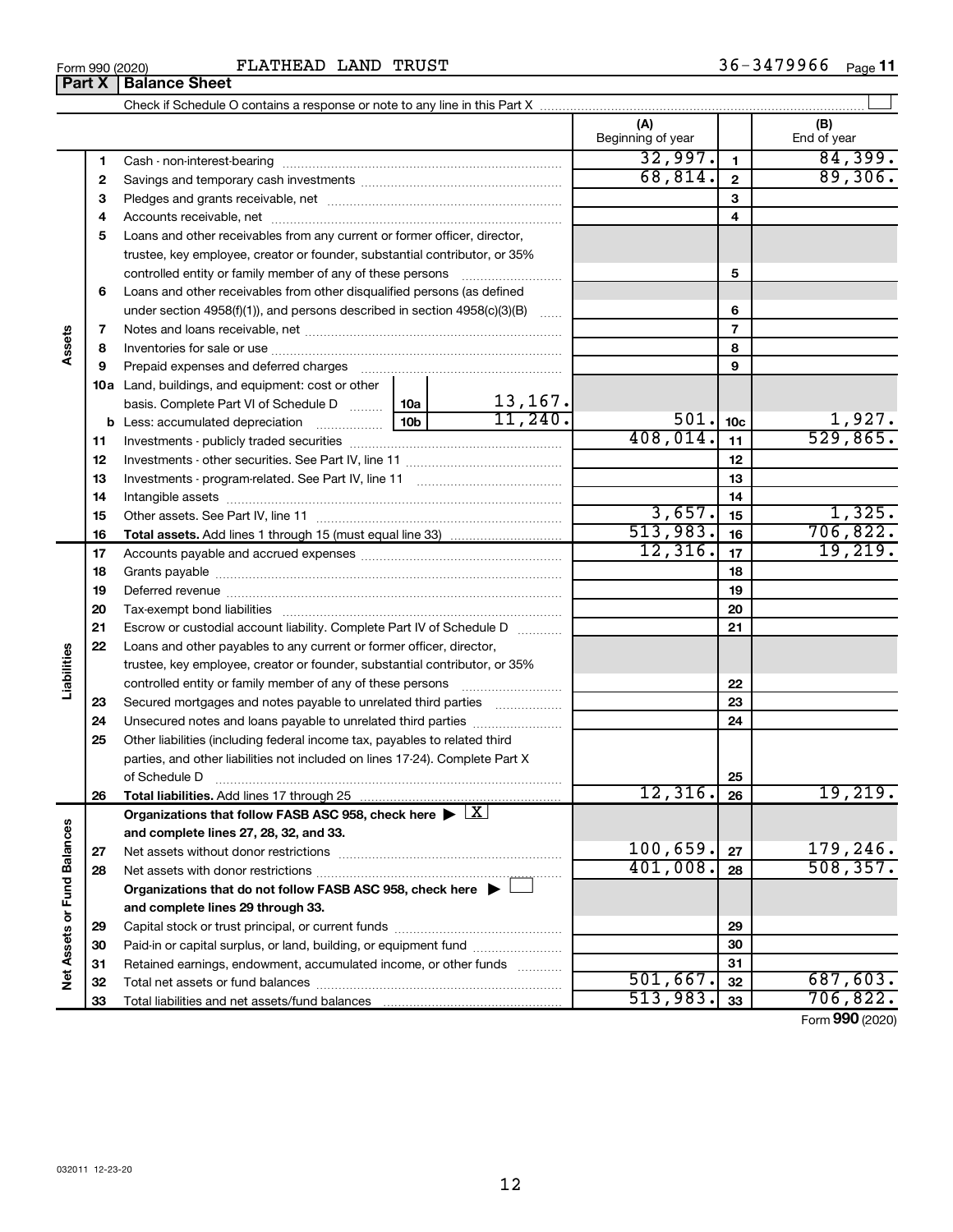|    | FLATHEAD LAND TRUST<br>Form 990 (2020)                                                                                               |                         | 36-3479966     |            | Page 12             |  |
|----|--------------------------------------------------------------------------------------------------------------------------------------|-------------------------|----------------|------------|---------------------|--|
|    | Part XI<br><b>Reconciliation of Net Assets</b>                                                                                       |                         |                |            |                     |  |
|    |                                                                                                                                      |                         |                |            |                     |  |
|    |                                                                                                                                      |                         |                |            |                     |  |
| 1  |                                                                                                                                      | $\mathbf{1}$            | 1,859,146.     |            |                     |  |
| 2  |                                                                                                                                      | $\overline{2}$          | 1,710,218.     |            |                     |  |
| З  | Revenue less expenses. Subtract line 2 from line 1                                                                                   | 3                       |                |            | 148,928.            |  |
| 4  |                                                                                                                                      | $\overline{\mathbf{A}}$ |                |            | 501,667.<br>37,008. |  |
| 5  | 5                                                                                                                                    |                         |                |            |                     |  |
| 6  |                                                                                                                                      | 6                       |                |            |                     |  |
| 7  | Investment expenses www.communication.com/www.communication.com/www.communication.com/www.com                                        | $\overline{7}$          |                |            |                     |  |
| 8  |                                                                                                                                      | 8                       |                |            |                     |  |
| 9  | Other changes in net assets or fund balances (explain on Schedule O)                                                                 | 9                       |                |            | $\overline{0}$ .    |  |
| 10 | Net assets or fund balances at end of year. Combine lines 3 through 9 (must equal Part X, line 32,                                   |                         |                |            |                     |  |
|    |                                                                                                                                      | 10                      |                |            | 687,603.            |  |
|    | Part XII Financial Statements and Reporting                                                                                          |                         |                |            |                     |  |
|    |                                                                                                                                      |                         |                |            |                     |  |
|    |                                                                                                                                      |                         |                | <b>Yes</b> | No                  |  |
| 1  | $\boxed{\text{X}}$ Accrual<br>Accounting method used to prepare the Form 990: [130] Cash<br>$\Box$ Other                             |                         |                |            |                     |  |
|    | If the organization changed its method of accounting from a prior year or checked "Other," explain in Schedule O.                    |                         |                |            |                     |  |
|    |                                                                                                                                      |                         | 2a             |            | x                   |  |
|    | If "Yes," check a box below to indicate whether the financial statements for the year were compiled or reviewed on a                 |                         |                |            |                     |  |
|    | separate basis, consolidated basis, or both:                                                                                         |                         |                |            |                     |  |
|    | Both consolidated and separate basis<br>Separate basis<br>Consolidated basis                                                         |                         |                |            |                     |  |
| b  |                                                                                                                                      |                         | 2 <sub>b</sub> | х          |                     |  |
|    | If "Yes," check a box below to indicate whether the financial statements for the year were audited on a separate basis,              |                         |                |            |                     |  |
|    | consolidated basis, or both:                                                                                                         |                         |                |            |                     |  |
|    | $ \mathbf{X} $ Separate basis<br>Consolidated basis<br>Both consolidated and separate basis                                          |                         |                |            |                     |  |
|    | c If "Yes" to line 2a or 2b, does the organization have a committee that assumes responsibility for oversight of the audit,          |                         |                |            |                     |  |
|    | review, or compilation of its financial statements and selection of an independent accountant?                                       |                         | 2c             |            | х                   |  |
|    | If the organization changed either its oversight process or selection process during the tax year, explain on Schedule O.            |                         |                |            |                     |  |
|    | 3a As a result of a federal award, was the organization required to undergo an audit or audits as set forth in the Single Audit      |                         |                |            |                     |  |
|    |                                                                                                                                      |                         | За             |            | x                   |  |
|    | <b>b</b> If "Yes," did the organization undergo the required audit or audits? If the organization did not undergo the required audit |                         |                |            |                     |  |
|    |                                                                                                                                      |                         | 3 <sub>b</sub> |            |                     |  |

Form (2020) **990**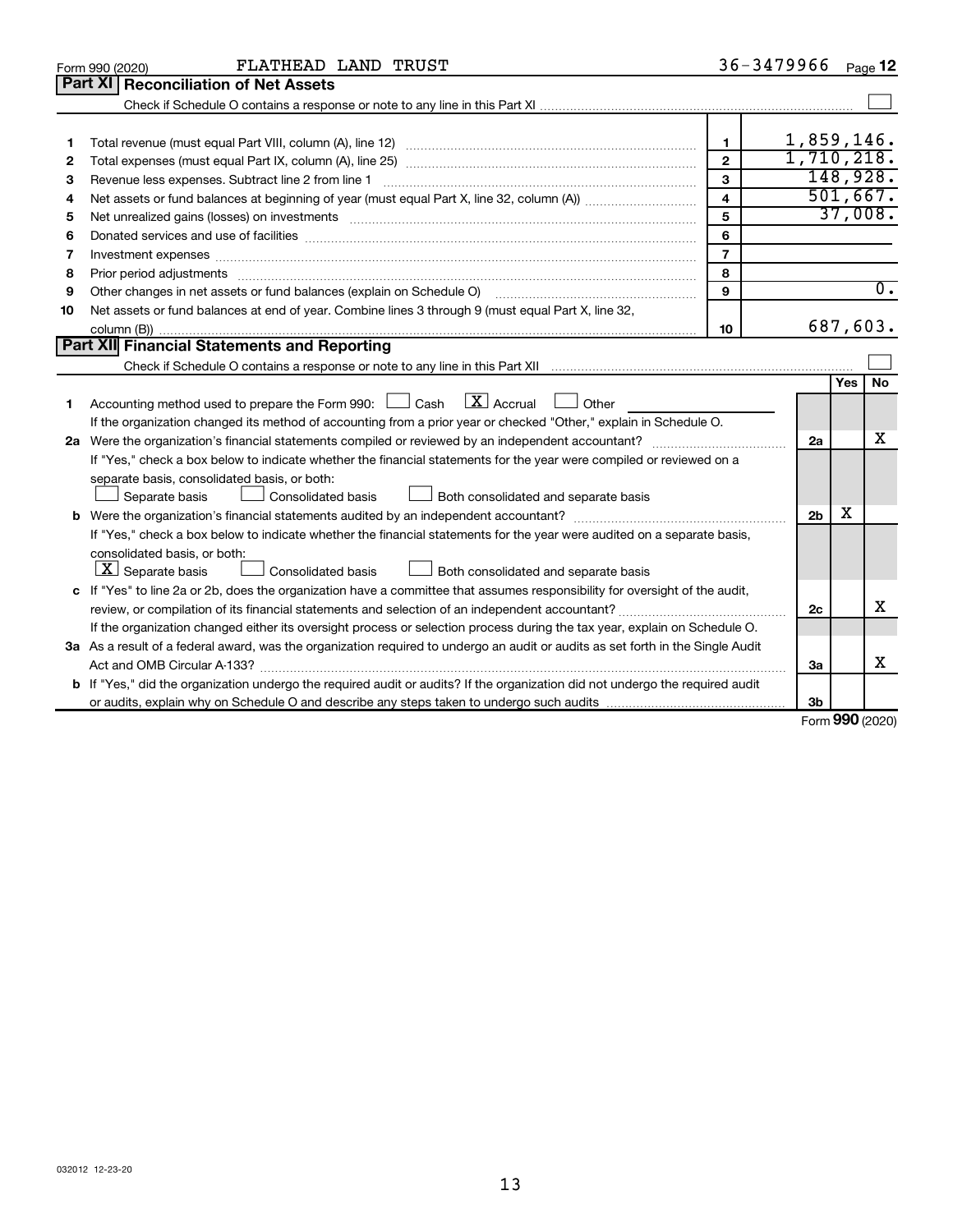**SCHEDULE A**

Department of the Treasury Internal Revenue Service

# Form 990 or 990-EZ) **Public Charity Status and Public Support**<br>
Complete if the organization is a section 501(c)(3) organization or a section<br> **2020**

**4947(a)(1) nonexempt charitable trust. | Attach to Form 990 or Form 990-EZ.** 

**| Go to www.irs.gov/Form990 for instructions and the latest information.**

|    | <b>Open to Public</b><br>Inspection |
|----|-------------------------------------|
| ١r | dentification numhe                 |

OMB No. 1545-0047

|  | Name of the organization |
|--|--------------------------|

|                      | Name of the organization                                                                                                                                                                                                         | FLATHEAD LAND TRUST |                                                       |     |                                                                |                            |  | <b>Employer identification number</b><br>36-3479966 |  |
|----------------------|----------------------------------------------------------------------------------------------------------------------------------------------------------------------------------------------------------------------------------|---------------------|-------------------------------------------------------|-----|----------------------------------------------------------------|----------------------------|--|-----------------------------------------------------|--|
| Part I               | Reason for Public Charity Status. (All organizations must complete this part.) See instructions.                                                                                                                                 |                     |                                                       |     |                                                                |                            |  |                                                     |  |
|                      |                                                                                                                                                                                                                                  |                     |                                                       |     |                                                                |                            |  |                                                     |  |
|                      | The organization is not a private foundation because it is: (For lines 1 through 12, check only one box.)                                                                                                                        |                     |                                                       |     |                                                                |                            |  |                                                     |  |
| 1                    | A church, convention of churches, or association of churches described in section 170(b)(1)(A)(i).                                                                                                                               |                     |                                                       |     |                                                                |                            |  |                                                     |  |
| 2                    | A school described in section 170(b)(1)(A)(ii). (Attach Schedule E (Form 990 or 990-EZ).)                                                                                                                                        |                     |                                                       |     |                                                                |                            |  |                                                     |  |
| 3                    | A hospital or a cooperative hospital service organization described in section 170(b)(1)(A)(iii).                                                                                                                                |                     |                                                       |     |                                                                |                            |  |                                                     |  |
| 4                    | A medical research organization operated in conjunction with a hospital described in section 170(b)(1)(A)(iii). Enter the hospital's name,<br>city, and state:                                                                   |                     |                                                       |     |                                                                |                            |  |                                                     |  |
| 5                    | An organization operated for the benefit of a college or university owned or operated by a governmental unit described in                                                                                                        |                     |                                                       |     |                                                                |                            |  |                                                     |  |
|                      | section 170(b)(1)(A)(iv). (Complete Part II.)                                                                                                                                                                                    |                     |                                                       |     |                                                                |                            |  |                                                     |  |
| 6                    | A federal, state, or local government or governmental unit described in section 170(b)(1)(A)(v).                                                                                                                                 |                     |                                                       |     |                                                                |                            |  |                                                     |  |
| 7                    | An organization that normally receives a substantial part of its support from a governmental unit or from the general public described in<br>section 170(b)(1)(A)(vi). (Complete Part II.)                                       |                     |                                                       |     |                                                                |                            |  |                                                     |  |
| 8                    | A community trust described in section 170(b)(1)(A)(vi). (Complete Part II.)                                                                                                                                                     |                     |                                                       |     |                                                                |                            |  |                                                     |  |
| 9                    | An agricultural research organization described in section 170(b)(1)(A)(ix) operated in conjunction with a land-grant college                                                                                                    |                     |                                                       |     |                                                                |                            |  |                                                     |  |
|                      | or university or a non-land-grant college of agriculture (see instructions). Enter the name, city, and state of the college or                                                                                                   |                     |                                                       |     |                                                                |                            |  |                                                     |  |
|                      | university:                                                                                                                                                                                                                      |                     |                                                       |     |                                                                |                            |  |                                                     |  |
| $10 \quad \boxed{X}$ | An organization that normally receives (1) more than 33 1/3% of its support from contributions, membership fees, and gross receipts from                                                                                         |                     |                                                       |     |                                                                |                            |  |                                                     |  |
|                      | activities related to its exempt functions, subject to certain exceptions; and (2) no more than 33 1/3% of its support from gross investment                                                                                     |                     |                                                       |     |                                                                |                            |  |                                                     |  |
|                      | income and unrelated business taxable income (less section 511 tax) from businesses acquired by the organization after June 30, 1975.                                                                                            |                     |                                                       |     |                                                                |                            |  |                                                     |  |
|                      | See section 509(a)(2). (Complete Part III.)                                                                                                                                                                                      |                     |                                                       |     |                                                                |                            |  |                                                     |  |
| 11                   | An organization organized and operated exclusively to test for public safety. See section 509(a)(4).                                                                                                                             |                     |                                                       |     |                                                                |                            |  |                                                     |  |
| 12 <sub>2</sub>      | An organization organized and operated exclusively for the benefit of, to perform the functions of, or to carry out the purposes of one or                                                                                       |                     |                                                       |     |                                                                |                            |  |                                                     |  |
|                      | more publicly supported organizations described in section 509(a)(1) or section 509(a)(2). See section 509(a)(3). Check the box in                                                                                               |                     |                                                       |     |                                                                |                            |  |                                                     |  |
|                      | lines 12a through 12d that describes the type of supporting organization and complete lines 12e, 12f, and 12g.                                                                                                                   |                     |                                                       |     |                                                                |                            |  |                                                     |  |
| a                    | Type I. A supporting organization operated, supervised, or controlled by its supported organization(s), typically by giving                                                                                                      |                     |                                                       |     |                                                                |                            |  |                                                     |  |
|                      | the supported organization(s) the power to regularly appoint or elect a majority of the directors or trustees of the supporting                                                                                                  |                     |                                                       |     |                                                                |                            |  |                                                     |  |
|                      | organization. You must complete Part IV, Sections A and B.                                                                                                                                                                       |                     |                                                       |     |                                                                |                            |  |                                                     |  |
| b                    | Type II. A supporting organization supervised or controlled in connection with its supported organization(s), by having                                                                                                          |                     |                                                       |     |                                                                |                            |  |                                                     |  |
|                      | control or management of the supporting organization vested in the same persons that control or manage the supported                                                                                                             |                     |                                                       |     |                                                                |                            |  |                                                     |  |
|                      | organization(s). You must complete Part IV, Sections A and C.                                                                                                                                                                    |                     |                                                       |     |                                                                |                            |  |                                                     |  |
| с                    | Type III functionally integrated. A supporting organization operated in connection with, and functionally integrated with,<br>its supported organization(s) (see instructions). You must complete Part IV, Sections A, D, and E. |                     |                                                       |     |                                                                |                            |  |                                                     |  |
| d                    | Type III non-functionally integrated. A supporting organization operated in connection with its supported organization(s)                                                                                                        |                     |                                                       |     |                                                                |                            |  |                                                     |  |
|                      | that is not functionally integrated. The organization generally must satisfy a distribution requirement and an attentiveness                                                                                                     |                     |                                                       |     |                                                                |                            |  |                                                     |  |
|                      | requirement (see instructions). You must complete Part IV, Sections A and D, and Part V.                                                                                                                                         |                     |                                                       |     |                                                                |                            |  |                                                     |  |
|                      | Check this box if the organization received a written determination from the IRS that it is a Type I, Type II, Type III                                                                                                          |                     |                                                       |     |                                                                |                            |  |                                                     |  |
|                      | functionally integrated, or Type III non-functionally integrated supporting organization.                                                                                                                                        |                     |                                                       |     |                                                                |                            |  |                                                     |  |
|                      | f Enter the number of supported organizations                                                                                                                                                                                    |                     |                                                       |     |                                                                |                            |  |                                                     |  |
|                      | g Provide the following information about the supported organization(s).                                                                                                                                                         |                     |                                                       |     |                                                                |                            |  |                                                     |  |
|                      | (i) Name of supported                                                                                                                                                                                                            | $(ii)$ $EIN$        | (iii) Type of organization                            |     | (iv) Is the organization listed<br>in your governing document? | (v) Amount of monetary     |  | (vi) Amount of other                                |  |
|                      | organization                                                                                                                                                                                                                     |                     | (described on lines 1-10<br>above (see instructions)) | Yes | No                                                             | support (see instructions) |  | support (see instructions)                          |  |
|                      |                                                                                                                                                                                                                                  |                     |                                                       |     |                                                                |                            |  |                                                     |  |
|                      |                                                                                                                                                                                                                                  |                     |                                                       |     |                                                                |                            |  |                                                     |  |
|                      |                                                                                                                                                                                                                                  |                     |                                                       |     |                                                                |                            |  |                                                     |  |
|                      |                                                                                                                                                                                                                                  |                     |                                                       |     |                                                                |                            |  |                                                     |  |
|                      |                                                                                                                                                                                                                                  |                     |                                                       |     |                                                                |                            |  |                                                     |  |
|                      |                                                                                                                                                                                                                                  |                     |                                                       |     |                                                                |                            |  |                                                     |  |
|                      |                                                                                                                                                                                                                                  |                     |                                                       |     |                                                                |                            |  |                                                     |  |
|                      |                                                                                                                                                                                                                                  |                     |                                                       |     |                                                                |                            |  |                                                     |  |
| Total                |                                                                                                                                                                                                                                  |                     |                                                       |     |                                                                |                            |  |                                                     |  |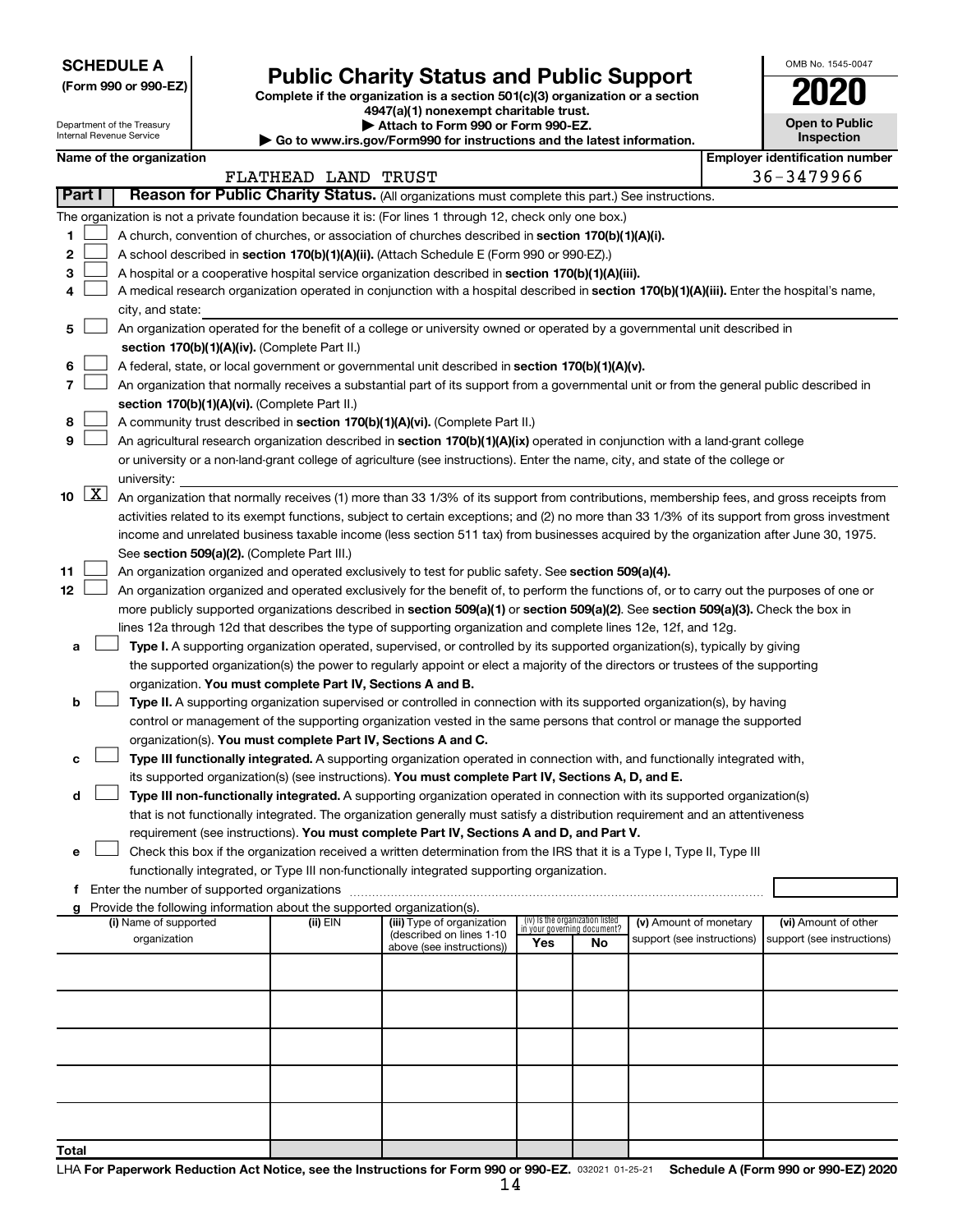### Schedule A (Form 990 or 990-EZ) 2020  ${\bf FLATHEAD}$   ${\bf LAND}$   ${\bf TRUST}$   $36-3479966$   ${\bf Page}$

### **Part II Support Schedule for Organizations Described in Sections 170(b)(1)(A)(iv) and 170(b)(1)(A)(vi)**

(Complete only if you checked the box on line 5, 7, or 8 of Part I or if the organization failed to qualify under Part III. If the organization fails to qualify under the tests listed below, please complete Part III.)

|   | <b>Section A. Public Support</b>                                                                                                                                                                                                    |          |          |            |            |          |           |  |  |
|---|-------------------------------------------------------------------------------------------------------------------------------------------------------------------------------------------------------------------------------------|----------|----------|------------|------------|----------|-----------|--|--|
|   | Calendar year (or fiscal year beginning in)                                                                                                                                                                                         | (a) 2016 | (b) 2017 | $(c)$ 2018 | $(d)$ 2019 | (e) 2020 | (f) Total |  |  |
|   | 1 Gifts, grants, contributions, and                                                                                                                                                                                                 |          |          |            |            |          |           |  |  |
|   | membership fees received. (Do not                                                                                                                                                                                                   |          |          |            |            |          |           |  |  |
|   | include any "unusual grants.")                                                                                                                                                                                                      |          |          |            |            |          |           |  |  |
|   | 2 Tax revenues levied for the organ-                                                                                                                                                                                                |          |          |            |            |          |           |  |  |
|   | ization's benefit and either paid to                                                                                                                                                                                                |          |          |            |            |          |           |  |  |
|   | or expended on its behalf                                                                                                                                                                                                           |          |          |            |            |          |           |  |  |
|   | 3 The value of services or facilities                                                                                                                                                                                               |          |          |            |            |          |           |  |  |
|   | furnished by a governmental unit to                                                                                                                                                                                                 |          |          |            |            |          |           |  |  |
|   | the organization without charge                                                                                                                                                                                                     |          |          |            |            |          |           |  |  |
|   | 4 Total. Add lines 1 through 3                                                                                                                                                                                                      |          |          |            |            |          |           |  |  |
|   | 5 The portion of total contributions                                                                                                                                                                                                |          |          |            |            |          |           |  |  |
|   | by each person (other than a                                                                                                                                                                                                        |          |          |            |            |          |           |  |  |
|   | governmental unit or publicly                                                                                                                                                                                                       |          |          |            |            |          |           |  |  |
|   | supported organization) included                                                                                                                                                                                                    |          |          |            |            |          |           |  |  |
|   | on line 1 that exceeds 2% of the                                                                                                                                                                                                    |          |          |            |            |          |           |  |  |
|   | amount shown on line 11,                                                                                                                                                                                                            |          |          |            |            |          |           |  |  |
|   | column (f)                                                                                                                                                                                                                          |          |          |            |            |          |           |  |  |
|   | 6 Public support. Subtract line 5 from line 4.                                                                                                                                                                                      |          |          |            |            |          |           |  |  |
|   | <b>Section B. Total Support</b>                                                                                                                                                                                                     |          |          |            |            |          |           |  |  |
|   | Calendar year (or fiscal year beginning in)                                                                                                                                                                                         | (a) 2016 | (b) 2017 | $(c)$ 2018 | $(d)$ 2019 | (e) 2020 | (f) Total |  |  |
|   | 7 Amounts from line 4                                                                                                                                                                                                               |          |          |            |            |          |           |  |  |
| 8 | Gross income from interest,                                                                                                                                                                                                         |          |          |            |            |          |           |  |  |
|   | dividends, payments received on                                                                                                                                                                                                     |          |          |            |            |          |           |  |  |
|   | securities loans, rents, royalties,                                                                                                                                                                                                 |          |          |            |            |          |           |  |  |
|   | and income from similar sources                                                                                                                                                                                                     |          |          |            |            |          |           |  |  |
| 9 | Net income from unrelated business                                                                                                                                                                                                  |          |          |            |            |          |           |  |  |
|   | activities, whether or not the                                                                                                                                                                                                      |          |          |            |            |          |           |  |  |
|   | business is regularly carried on                                                                                                                                                                                                    |          |          |            |            |          |           |  |  |
|   | 10 Other income. Do not include gain                                                                                                                                                                                                |          |          |            |            |          |           |  |  |
|   | or loss from the sale of capital                                                                                                                                                                                                    |          |          |            |            |          |           |  |  |
|   | assets (Explain in Part VI.)                                                                                                                                                                                                        |          |          |            |            |          |           |  |  |
|   | 11 Total support. Add lines 7 through 10                                                                                                                                                                                            |          |          |            |            |          |           |  |  |
|   | <b>12</b> Gross receipts from related activities, etc. (see instructions)                                                                                                                                                           |          |          |            |            | 12       |           |  |  |
|   | 13 First 5 years. If the Form 990 is for the organization's first, second, third, fourth, or fifth tax year as a section 501(c)(3)                                                                                                  |          |          |            |            |          |           |  |  |
|   | organization, check this box and stop here <b>construction and construction</b> control and construction of the construction of the construction of the construction of the construction of the construction of the construction of |          |          |            |            |          |           |  |  |
|   | <b>Section C. Computation of Public Support Percentage</b>                                                                                                                                                                          |          |          |            |            |          |           |  |  |
|   |                                                                                                                                                                                                                                     |          |          |            |            | 14       | %         |  |  |
|   |                                                                                                                                                                                                                                     |          |          |            |            | 15       | %         |  |  |
|   | 16a 33 1/3% support test - 2020. If the organization did not check the box on line 13, and line 14 is 33 1/3% or more, check this box and                                                                                           |          |          |            |            |          |           |  |  |
|   |                                                                                                                                                                                                                                     |          |          |            |            |          |           |  |  |
|   | b 33 1/3% support test - 2019. If the organization did not check a box on line 13 or 16a, and line 15 is 33 1/3% or more, check this box                                                                                            |          |          |            |            |          |           |  |  |
|   |                                                                                                                                                                                                                                     |          |          |            |            |          |           |  |  |
|   | 17a 10% -facts-and-circumstances test - 2020. If the organization did not check a box on line 13, 16a, or 16b, and line 14 is 10% or more,                                                                                          |          |          |            |            |          |           |  |  |
|   | and if the organization meets the facts-and-circumstances test, check this box and stop here. Explain in Part VI how the organization                                                                                               |          |          |            |            |          |           |  |  |
|   | meets the facts-and-circumstances test. The organization qualifies as a publicly supported organization                                                                                                                             |          |          |            |            |          |           |  |  |
|   | <b>b 10% -facts-and-circumstances test - 2019.</b> If the organization did not check a box on line 13, 16a, 16b, or 17a, and line 15 is 10% or                                                                                      |          |          |            |            |          |           |  |  |
|   | more, and if the organization meets the facts-and-circumstances test, check this box and stop here. Explain in Part VI how the                                                                                                      |          |          |            |            |          |           |  |  |
|   | organization meets the facts-and-circumstances test. The organization qualifies as a publicly supported organization                                                                                                                |          |          |            |            |          |           |  |  |
|   | 18 Private foundation. If the organization did not check a box on line 13, 16a, 16b, 17a, or 17b, check this box and see instructions                                                                                               |          |          |            |            |          |           |  |  |

**Schedule A (Form 990 or 990-EZ) 2020**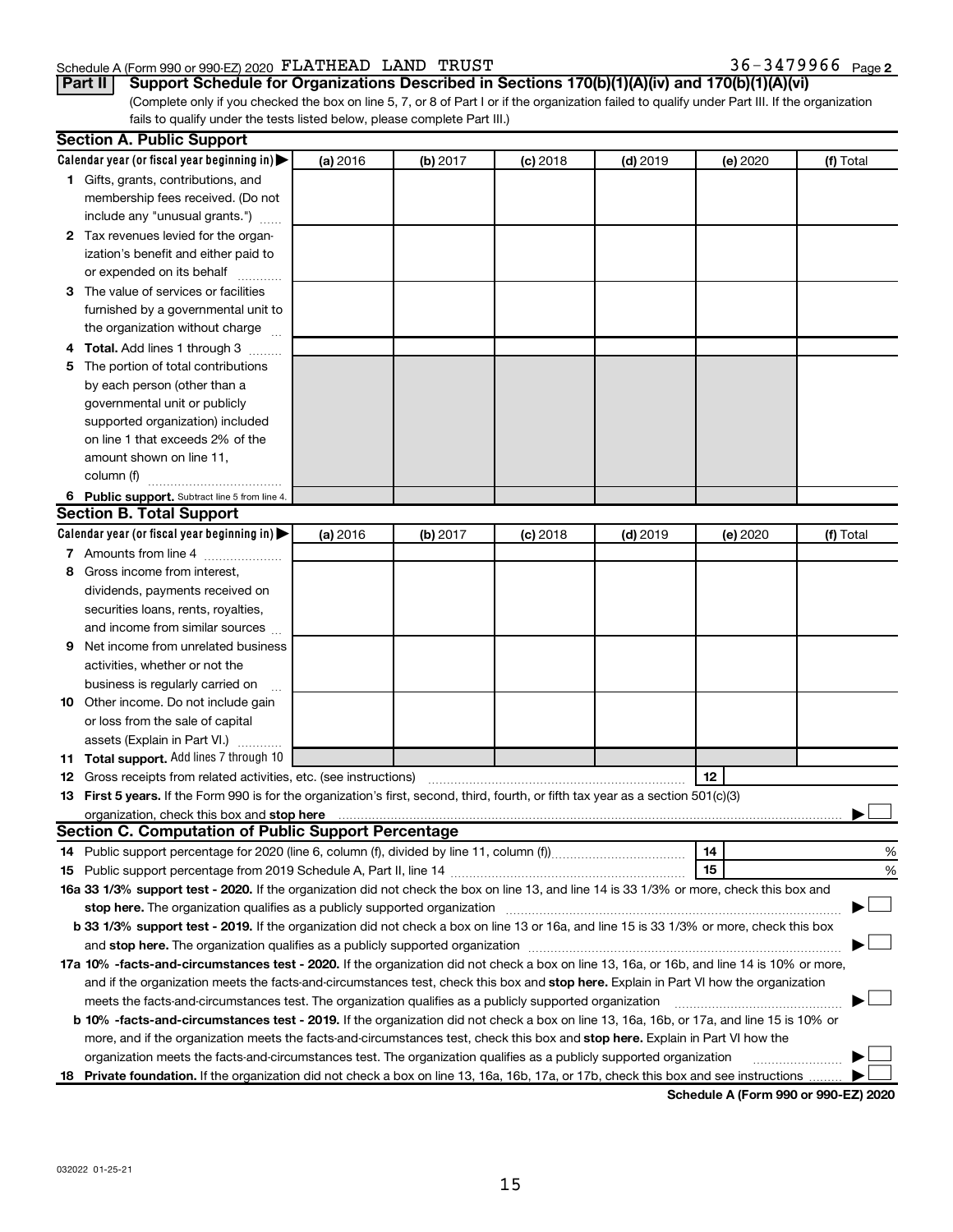### Schedule A (Form 990 or 990-EZ) 2020  ${\bf FLATHEAD}$   ${\bf LAND}$   ${\bf TRUST}$   $36-3479966$   ${\bf Page}$

(Complete only if you checked the box on line 10 of Part I or if the organization failed to qualify under Part II. If the organization fails to

qualify under the tests listed below, please complete Part II.)

|    | <b>Section A. Public Support</b>                                                                                                                                                         |          |           |             |            |                                      |                                          |
|----|------------------------------------------------------------------------------------------------------------------------------------------------------------------------------------------|----------|-----------|-------------|------------|--------------------------------------|------------------------------------------|
|    | Calendar year (or fiscal year beginning in)                                                                                                                                              | (a) 2016 | (b) 2017  | $(c)$ 2018  | $(d)$ 2019 | (e) 2020                             | (f) Total                                |
|    | 1 Gifts, grants, contributions, and                                                                                                                                                      |          |           |             |            |                                      |                                          |
|    | membership fees received. (Do not                                                                                                                                                        |          |           |             |            |                                      |                                          |
|    | include any "unusual grants.")                                                                                                                                                           | 612,855. | 503,881.  | 2,020,501.  | 344,129.   | 1,806,297.                           | 5,287,663.                               |
|    | 2 Gross receipts from admissions,<br>merchandise sold or services per-<br>formed, or facilities furnished in<br>any activity that is related to the<br>organization's tax-exempt purpose | 15,000.  | 2,500.    | 38,195.     | 3,000.     | 43,628.                              | 102,323.                                 |
|    | <b>3</b> Gross receipts from activities that                                                                                                                                             |          |           |             |            |                                      |                                          |
|    | are not an unrelated trade or bus-<br>iness under section 513                                                                                                                            |          |           |             |            |                                      |                                          |
|    | 4 Tax revenues levied for the organ-                                                                                                                                                     |          |           |             |            |                                      |                                          |
|    | ization's benefit and either paid to<br>or expended on its behalf                                                                                                                        |          |           |             |            |                                      |                                          |
|    | 5 The value of services or facilities<br>furnished by a governmental unit to<br>the organization without charge                                                                          |          |           |             |            |                                      |                                          |
|    | <b>6 Total.</b> Add lines 1 through 5                                                                                                                                                    | 627,855. | 506, 381. | 2,058,696.  | 347,129.   | 1,849,925.                           | 5,389,986.                               |
|    | 7a Amounts included on lines 1, 2, and                                                                                                                                                   |          |           |             |            |                                      |                                          |
|    | 3 received from disqualified persons                                                                                                                                                     | 7,288.   | 8,122.    | 577, 180.   | 5,158.     | 511,596.                             | 1,109,344.                               |
|    | <b>b</b> Amounts included on lines 2 and 3 received<br>from other than disqualified persons that<br>exceed the greater of \$5,000 or 1% of the<br>amount on line 13 for the year         | 3,631.   |           | 12,489.     |            |                                      | 16,120.                                  |
|    | c Add lines 7a and 7b                                                                                                                                                                    | 10,919.  | 8,122.    | 589,669.    | 5,158.     | 511,596.                             | 1,125,464.                               |
|    | 8 Public support. (Subtract line 7c from line 6.)                                                                                                                                        |          |           |             |            |                                      | 4, 264, 522.                             |
|    | <b>Section B. Total Support</b>                                                                                                                                                          |          |           |             |            |                                      |                                          |
|    | Calendar year (or fiscal year beginning in)                                                                                                                                              | (a) 2016 | (b) 2017  | $(c)$ 2018  | $(d)$ 2019 | (e) 2020                             | (f) Total                                |
|    | 9 Amounts from line 6                                                                                                                                                                    | 627,855. | 506, 381. | 2,058,696   | 347,129.   | 1,849,925                            | 5,389,986.                               |
|    | <b>10a</b> Gross income from interest,<br>dividends, payments received on<br>securities loans, rents, royalties,<br>and income from similar sources                                      | 9,012.   | 5,418.    | 11,879.     | 16,946.    | 9,221.                               | 52,476.                                  |
|    | <b>b</b> Unrelated business taxable income<br>(less section 511 taxes) from businesses<br>acquired after June 30, 1975                                                                   |          |           |             |            |                                      |                                          |
|    | c Add lines 10a and 10b                                                                                                                                                                  | 9,012.   | 5,418.    | 11,879.     | 16,946.    | 9,221.                               | 52,476.                                  |
|    | 11 Net income from unrelated business<br>activities not included in line 10b,<br>whether or not the business is<br>regularly carried on                                                  |          |           |             |            |                                      |                                          |
|    | <b>12</b> Other income. Do not include gain<br>or loss from the sale of capital<br>assets (Explain in Part VI.)                                                                          |          |           |             |            |                                      |                                          |
|    | <b>13</b> Total support. (Add lines 9, 10c, 11, and 12.)                                                                                                                                 | 636,867. | 511,799.  | 2,070,575.  | 364,075.   | 1,859,146.                           | 5,442,462.                               |
|    | 14 First 5 years. If the Form 990 is for the organization's first, second, third, fourth, or fifth tax year as a section 501(c)(3) organization,                                         |          |           |             |            |                                      |                                          |
|    | check this box and stop here                                                                                                                                                             |          |           |             |            |                                      |                                          |
|    | <b>Section C. Computation of Public Support Percentage</b>                                                                                                                               |          |           |             |            |                                      |                                          |
|    |                                                                                                                                                                                          |          |           |             |            | 15                                   | 78.36<br>%                               |
|    | 16 Public support percentage from 2019 Schedule A, Part III, line 15                                                                                                                     |          |           |             |            | 16                                   | 64.44<br>$\%$                            |
|    | Section D. Computation of Investment Income Percentage                                                                                                                                   |          |           |             |            |                                      |                                          |
|    | 17 Investment income percentage for 2020 (line 10c, column (f), divided by line 13, column (f))                                                                                          |          | 17        | .96<br>$\%$ |            |                                      |                                          |
|    | 18 Investment income percentage from 2019 Schedule A, Part III, line 17                                                                                                                  |          |           |             |            | 18                                   | 1.15<br>$\%$                             |
|    | 19a 33 1/3% support tests - 2020. If the organization did not check the box on line 14, and line 15 is more than 33 1/3%, and line 17 is not                                             |          |           |             |            |                                      |                                          |
|    | more than 33 1/3%, check this box and stop here. The organization qualifies as a publicly supported organization                                                                         |          |           |             |            |                                      | $\blacktriangleright$ $\boxed{\text{X}}$ |
|    | <b>b 33 1/3% support tests - 2019.</b> If the organization did not check a box on line 14 or line 19a, and line 16 is more than 33 1/3%, and                                             |          |           |             |            |                                      |                                          |
|    | line 18 is not more than 33 1/3%, check this box and stop here. The organization qualifies as a publicly supported organization                                                          |          |           |             |            |                                      |                                          |
| 20 |                                                                                                                                                                                          |          |           |             |            |                                      |                                          |
|    | 032023 01-25-21                                                                                                                                                                          |          |           |             |            | Schedule A (Form 990 or 990-EZ) 2020 |                                          |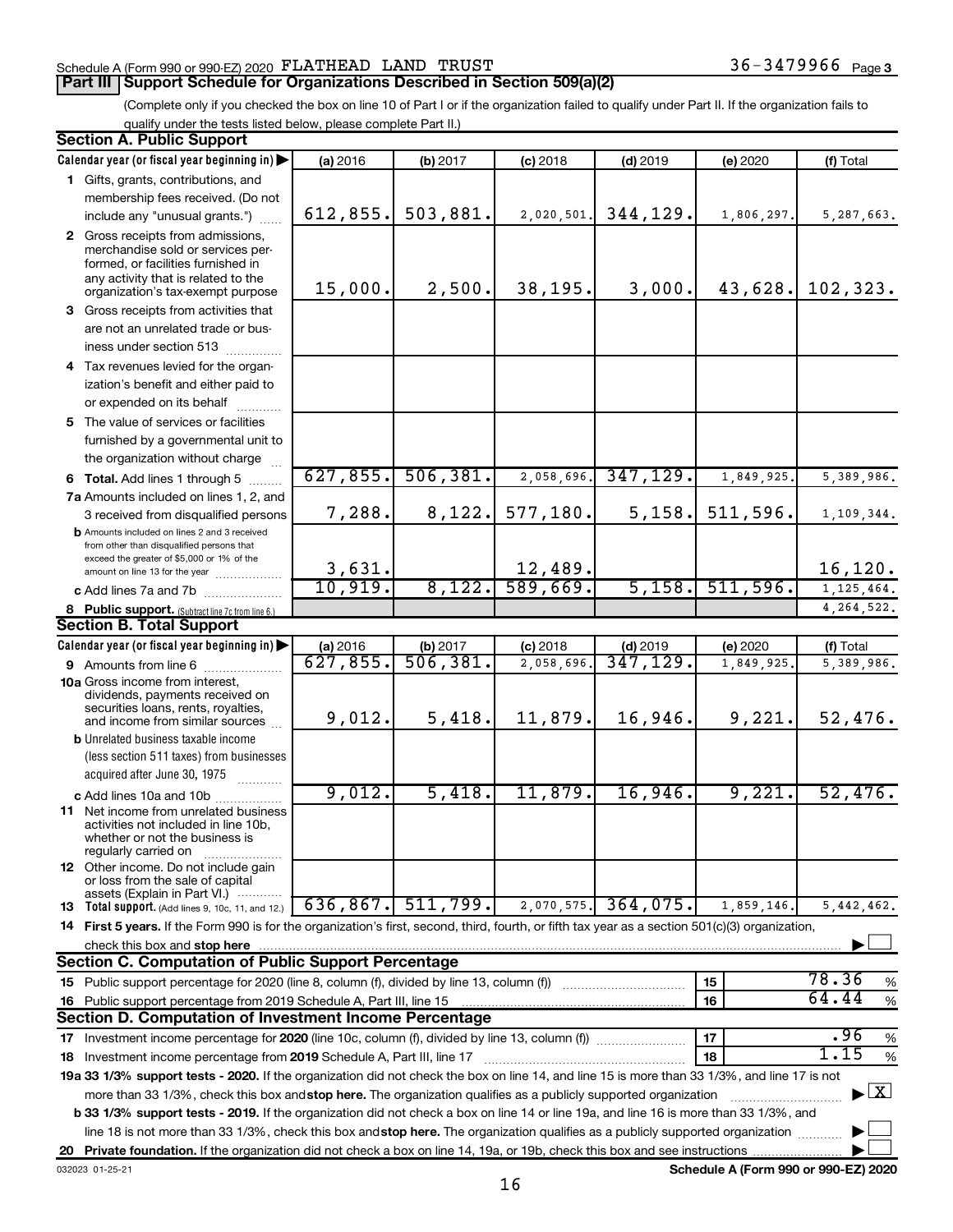**Yes No**

### **Part IV Supporting Organizations**

(Complete only if you checked a box in line 12 on Part I. If you checked box 12a, Part I, complete Sections A and B. If you checked box 12b, Part I, complete Sections A and C. If you checked box 12c, Part I, complete Sections A, D, and E. If you checked box 12d, Part I, complete Sections A and D, and complete Part V.)

### **Section A. All Supporting Organizations**

- **1** Are all of the organization's supported organizations listed by name in the organization's governing documents? If "No," describe in Part VI how the supported organizations are designated. If designated by *class or purpose, describe the designation. If historic and continuing relationship, explain.*
- **2** Did the organization have any supported organization that does not have an IRS determination of status under section 509(a)(1) or (2)? If "Yes," explain in Part **VI** how the organization determined that the supported *organization was described in section 509(a)(1) or (2).*
- **3a** Did the organization have a supported organization described in section 501(c)(4), (5), or (6)? If "Yes," answer *lines 3b and 3c below.*
- **b** Did the organization confirm that each supported organization qualified under section 501(c)(4), (5), or (6) and satisfied the public support tests under section 509(a)(2)? If "Yes," describe in Part VI when and how the *organization made the determination.*
- **c** Did the organization ensure that all support to such organizations was used exclusively for section 170(c)(2)(B) purposes? If "Yes," explain in Part VI what controls the organization put in place to ensure such use.
- **4 a** *If* Was any supported organization not organized in the United States ("foreign supported organization")? *"Yes," and if you checked box 12a or 12b in Part I, answer lines 4b and 4c below.*
- **b** Did the organization have ultimate control and discretion in deciding whether to make grants to the foreign supported organization? If "Yes," describe in Part VI how the organization had such control and discretion *despite being controlled or supervised by or in connection with its supported organizations.*
- **c** Did the organization support any foreign supported organization that does not have an IRS determination under sections 501(c)(3) and 509(a)(1) or (2)? If "Yes," explain in Part VI what controls the organization used *to ensure that all support to the foreign supported organization was used exclusively for section 170(c)(2)(B) purposes.*
- **5a** Did the organization add, substitute, or remove any supported organizations during the tax year? If "Yes," answer lines 5b and 5c below (if applicable). Also, provide detail in **Part VI,** including (i) the names and EIN *numbers of the supported organizations added, substituted, or removed; (ii) the reasons for each such action; (iii) the authority under the organization's organizing document authorizing such action; and (iv) how the action was accomplished (such as by amendment to the organizing document).*
- **b** Type I or Type II only. Was any added or substituted supported organization part of a class already designated in the organization's organizing document?
- **c Substitutions only.**  Was the substitution the result of an event beyond the organization's control?
- **6** Did the organization provide support (whether in the form of grants or the provision of services or facilities) to **Part VI.** support or benefit one or more of the filing organization's supported organizations? If "Yes," provide detail in anyone other than (i) its supported organizations, (ii) individuals that are part of the charitable class benefited by one or more of its supported organizations, or (iii) other supporting organizations that also
- **7** Did the organization provide a grant, loan, compensation, or other similar payment to a substantial contributor regard to a substantial contributor? If "Yes," complete Part I of Schedule L (Form 990 or 990-EZ). (as defined in section 4958(c)(3)(C)), a family member of a substantial contributor, or a 35% controlled entity with
- **8** Did the organization make a loan to a disqualified person (as defined in section 4958) not described in line 7? *If "Yes," complete Part I of Schedule L (Form 990 or 990-EZ).*
- **9 a** Was the organization controlled directly or indirectly at any time during the tax year by one or more in section 509(a)(1) or (2))? If "Yes," provide detail in **Part VI.** disqualified persons, as defined in section 4946 (other than foundation managers and organizations described
- **b** Did one or more disqualified persons (as defined in line 9a) hold a controlling interest in any entity in which the supporting organization had an interest? If "Yes," provide detail in Part VI.
- **c** Did a disqualified person (as defined in line 9a) have an ownership interest in, or derive any personal benefit from, assets in which the supporting organization also had an interest? If "Yes," provide detail in Part VI.
- **10 a** Was the organization subject to the excess business holdings rules of section 4943 because of section supporting organizations)? If "Yes," answer line 10b below. 4943(f) (regarding certain Type II supporting organizations, and all Type III non-functionally integrated
- **b** Did the organization have any excess business holdings in the tax year? (Use Schedule C, Form 4720, to *determine whether the organization had excess business holdings.)*

**1 2 3a 3b 3c 4a 4b 4c 5a 5b 5c 6 7 8 9a 9b 9c 10a**

**10b**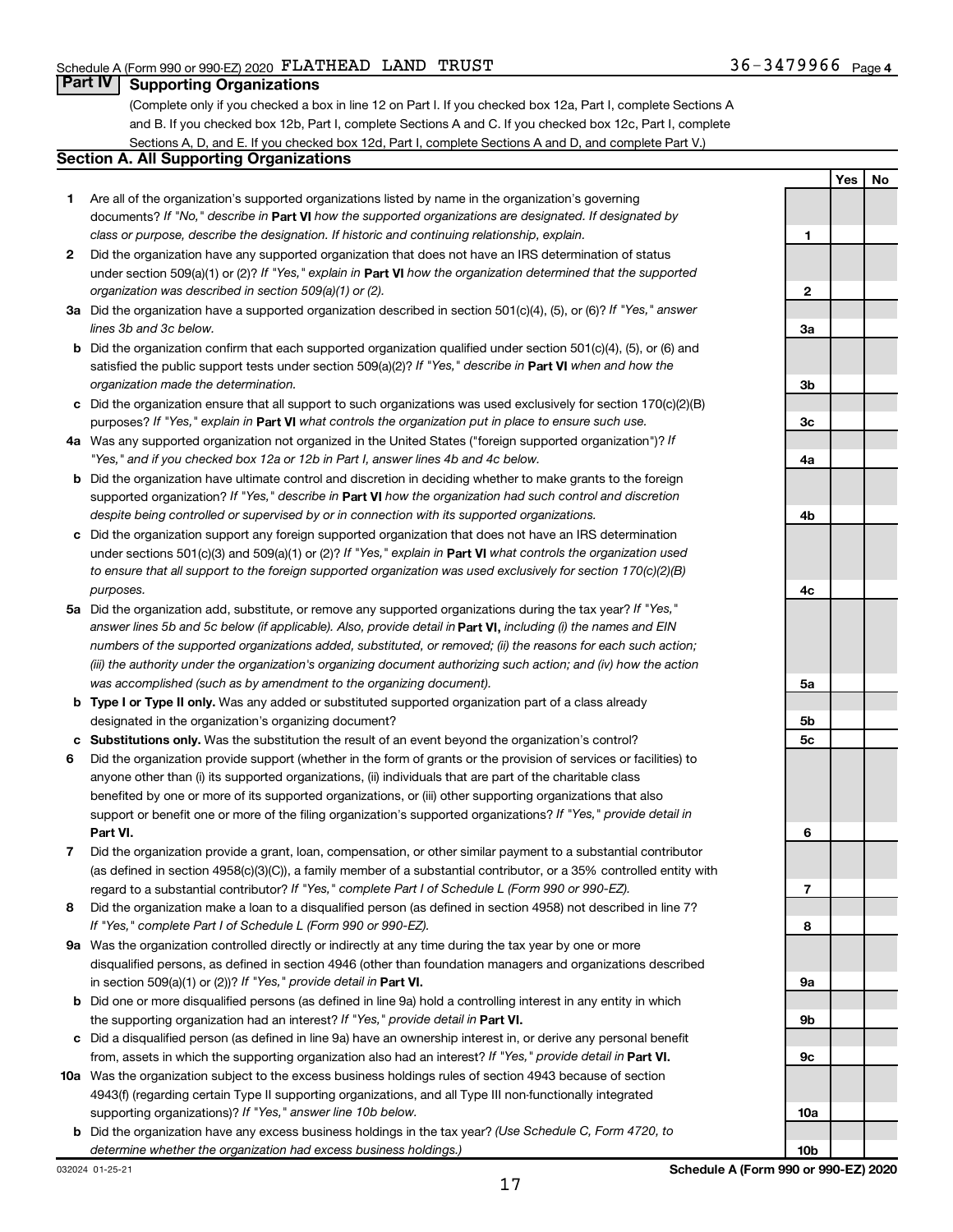|        |                                                                                                                                                                                                                                                          |                | Yes | No |
|--------|----------------------------------------------------------------------------------------------------------------------------------------------------------------------------------------------------------------------------------------------------------|----------------|-----|----|
| 11     | Has the organization accepted a gift or contribution from any of the following persons?                                                                                                                                                                  |                |     |    |
|        | a A person who directly or indirectly controls, either alone or together with persons described in lines 11b and                                                                                                                                         |                |     |    |
|        | 11c below, the governing body of a supported organization?                                                                                                                                                                                               | 11a            |     |    |
|        | <b>b</b> A family member of a person described in line 11a above?                                                                                                                                                                                        | 11b            |     |    |
|        | c A 35% controlled entity of a person described in line 11a or 11b above? If "Yes" to line 11a, 11b, or 11c, provide                                                                                                                                     |                |     |    |
|        | detail in Part VI.                                                                                                                                                                                                                                       | 11c            |     |    |
|        | <b>Section B. Type I Supporting Organizations</b>                                                                                                                                                                                                        |                |     |    |
|        |                                                                                                                                                                                                                                                          |                | Yes | No |
| 1      | Did the governing body, members of the governing body, officers acting in their official capacity, or membership of one or                                                                                                                               |                |     |    |
|        | more supported organizations have the power to regularly appoint or elect at least a majority of the organization's officers,<br>directors, or trustees at all times during the tax year? If "No," describe in Part VI how the supported organization(s) |                |     |    |
|        | effectively operated, supervised, or controlled the organization's activities. If the organization had more than one supported                                                                                                                           |                |     |    |
|        | organization, describe how the powers to appoint and/or remove officers, directors, or trustees were allocated among the                                                                                                                                 |                |     |    |
|        | supported organizations and what conditions or restrictions, if any, applied to such powers during the tax year.                                                                                                                                         | 1              |     |    |
| 2      | Did the organization operate for the benefit of any supported organization other than the supported                                                                                                                                                      |                |     |    |
|        | organization(s) that operated, supervised, or controlled the supporting organization? If "Yes," explain in                                                                                                                                               |                |     |    |
|        | Part VI how providing such benefit carried out the purposes of the supported organization(s) that operated,                                                                                                                                              |                |     |    |
|        | supervised, or controlled the supporting organization.                                                                                                                                                                                                   | $\mathbf{2}$   |     |    |
|        | <b>Section C. Type II Supporting Organizations</b>                                                                                                                                                                                                       |                |     |    |
|        |                                                                                                                                                                                                                                                          |                | Yes | No |
| 1      | Were a majority of the organization's directors or trustees during the tax year also a majority of the directors                                                                                                                                         |                |     |    |
|        | or trustees of each of the organization's supported organization(s)? If "No," describe in Part VI how control                                                                                                                                            |                |     |    |
|        | or management of the supporting organization was vested in the same persons that controlled or managed                                                                                                                                                   |                |     |    |
|        | the supported organization(s).                                                                                                                                                                                                                           | 1              |     |    |
|        | Section D. All Type III Supporting Organizations                                                                                                                                                                                                         |                |     |    |
|        |                                                                                                                                                                                                                                                          |                | Yes | No |
| 1      | Did the organization provide to each of its supported organizations, by the last day of the fifth month of the                                                                                                                                           |                |     |    |
|        | organization's tax year, (i) a written notice describing the type and amount of support provided during the prior tax                                                                                                                                    |                |     |    |
|        | year, (ii) a copy of the Form 990 that was most recently filed as of the date of notification, and (iii) copies of the                                                                                                                                   |                |     |    |
|        | organization's governing documents in effect on the date of notification, to the extent not previously provided?                                                                                                                                         | 1              |     |    |
| 2      | Were any of the organization's officers, directors, or trustees either (i) appointed or elected by the supported                                                                                                                                         |                |     |    |
|        | organization(s) or (ii) serving on the governing body of a supported organization? If "No," explain in Part VI how                                                                                                                                       |                |     |    |
|        | the organization maintained a close and continuous working relationship with the supported organization(s).                                                                                                                                              | $\mathbf{2}$   |     |    |
| 3      | By reason of the relationship described in line 2, above, did the organization's supported organizations have a                                                                                                                                          |                |     |    |
|        | significant voice in the organization's investment policies and in directing the use of the organization's                                                                                                                                               |                |     |    |
|        | income or assets at all times during the tax year? If "Yes," describe in Part VI the role the organization's                                                                                                                                             |                |     |    |
|        | supported organizations played in this regard.<br>Section E. Type III Functionally Integrated Supporting Organizations                                                                                                                                   | 3              |     |    |
|        |                                                                                                                                                                                                                                                          |                |     |    |
| 1      | Check the box next to the method that the organization used to satisfy the Integral Part Test during the yealsee instructions).<br>The organization satisfied the Activities Test. Complete line 2 below.                                                |                |     |    |
| a      | The organization is the parent of each of its supported organizations. Complete line 3 below.                                                                                                                                                            |                |     |    |
| b<br>с | The organization supported a governmental entity. Describe in Part VI how you supported a governmental entity (see instructions).                                                                                                                        |                |     |    |
| 2      | Activities Test. Answer lines 2a and 2b below.                                                                                                                                                                                                           |                | Yes | No |
| а      | Did substantially all of the organization's activities during the tax year directly further the exempt purposes of                                                                                                                                       |                |     |    |
|        | the supported organization(s) to which the organization was responsive? If "Yes," then in Part VI identify                                                                                                                                               |                |     |    |
|        | those supported organizations and explain how these activities directly furthered their exempt purposes,                                                                                                                                                 |                |     |    |
|        | how the organization was responsive to those supported organizations, and how the organization determined                                                                                                                                                |                |     |    |
|        | that these activities constituted substantially all of its activities.                                                                                                                                                                                   | 2a             |     |    |
| b      | Did the activities described in line 2a, above, constitute activities that, but for the organization's involvement,                                                                                                                                      |                |     |    |
|        | one or more of the organization's supported organization(s) would have been engaged in? If "Yes," explain in                                                                                                                                             |                |     |    |
|        | Part VI the reasons for the organization's position that its supported organization(s) would have engaged in                                                                                                                                             |                |     |    |
|        | these activities but for the organization's involvement.                                                                                                                                                                                                 | 2b             |     |    |
| з      | Parent of Supported Organizations. Answer lines 3a and 3b below.                                                                                                                                                                                         |                |     |    |
| а      | Did the organization have the power to regularly appoint or elect a majority of the officers, directors, or                                                                                                                                              |                |     |    |
|        | trustees of each of the supported organizations? If "Yes" or "No" provide details in Part VI.                                                                                                                                                            | За             |     |    |
| b      | Did the organization exercise a substantial degree of direction over the policies, programs, and activities of each                                                                                                                                      |                |     |    |
|        | of its supported organizations? If "Yes." describe in <b>Part VI</b> the role played by the organization in this regard.                                                                                                                                 | 3 <sub>b</sub> |     |    |

**Schedule A (Form 990 or 990-EZ) 2020**

of its supported organizations? If "Yes," describe in Part VI the role played by the organization in this regard.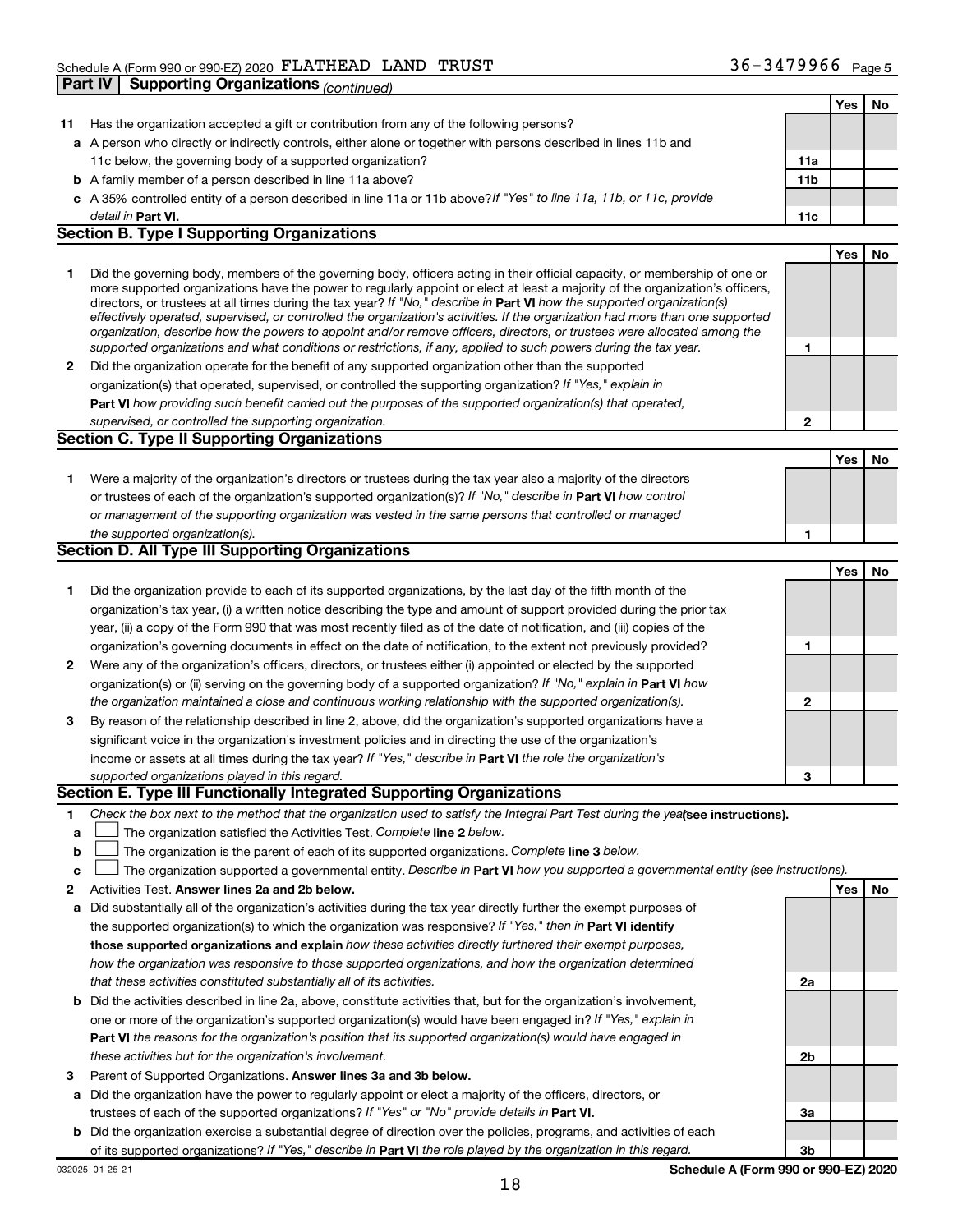### Schedule A (Form 990 or 990-EZ) 2020  ${\bf FLATHEAD}$   ${\bf LAND}$   ${\bf TRUST}$   $36-3479966$   ${\bf Page}$ **Part V Type III Non-Functionally Integrated 509(a)(3) Supporting Organizations**

1 **Letter See instructions.** Check here if the organization satisfied the Integral Part Test as a qualifying trust on Nov. 20, 1970 (*explain in* Part **VI**). See instructions. All other Type III non-functionally integrated supporting organizations must complete Sections A through E.

| Section A - Adjusted Net Income |                                                                             | (A) Prior Year | (B) Current Year<br>(optional) |                                |
|---------------------------------|-----------------------------------------------------------------------------|----------------|--------------------------------|--------------------------------|
| 1                               | Net short-term capital gain                                                 | 1              |                                |                                |
| 2                               | Recoveries of prior-year distributions                                      | $\mathbf{2}$   |                                |                                |
| 3                               | Other gross income (see instructions)                                       | 3              |                                |                                |
| 4                               | Add lines 1 through 3.                                                      | 4              |                                |                                |
| 5                               | Depreciation and depletion                                                  | 5              |                                |                                |
| 6                               | Portion of operating expenses paid or incurred for production or            |                |                                |                                |
|                                 | collection of gross income or for management, conservation, or              |                |                                |                                |
|                                 | maintenance of property held for production of income (see instructions)    | 6              |                                |                                |
| 7                               | Other expenses (see instructions)                                           | $\overline{7}$ |                                |                                |
| 8                               | Adjusted Net Income (subtract lines 5, 6, and 7 from line 4)                | 8              |                                |                                |
|                                 | <b>Section B - Minimum Asset Amount</b>                                     |                | (A) Prior Year                 | (B) Current Year<br>(optional) |
| 1.                              | Aggregate fair market value of all non-exempt-use assets (see               |                |                                |                                |
|                                 | instructions for short tax year or assets held for part of year):           |                |                                |                                |
|                                 | a Average monthly value of securities                                       | 1a             |                                |                                |
|                                 | <b>b</b> Average monthly cash balances                                      | 1 <sub>b</sub> |                                |                                |
|                                 | c Fair market value of other non-exempt-use assets                          | 1c             |                                |                                |
|                                 | <b>d</b> Total (add lines 1a, 1b, and 1c)                                   | 1d             |                                |                                |
|                                 | e Discount claimed for blockage or other factors                            |                |                                |                                |
|                                 | (explain in detail in <b>Part VI</b> ):                                     |                |                                |                                |
| $\mathbf{2}$                    | Acquisition indebtedness applicable to non-exempt-use assets                | $\mathbf{2}$   |                                |                                |
| 3                               | Subtract line 2 from line 1d.                                               | 3              |                                |                                |
| 4                               | Cash deemed held for exempt use. Enter 0.015 of line 3 (for greater amount, |                |                                |                                |
|                                 | see instructions).                                                          | 4              |                                |                                |
| 5                               | Net value of non-exempt-use assets (subtract line 4 from line 3)            | 5              |                                |                                |
| 6                               | Multiply line 5 by 0.035.                                                   | 6              |                                |                                |
| 7                               | Recoveries of prior-year distributions                                      | 7              |                                |                                |
| 8                               | Minimum Asset Amount (add line 7 to line 6)                                 | 8              |                                |                                |
|                                 | <b>Section C - Distributable Amount</b>                                     |                |                                | <b>Current Year</b>            |
| 1                               | Adjusted net income for prior year (from Section A, line 8, column A)       | 1              |                                |                                |
| $\mathbf{2}$                    | Enter 0.85 of line 1.                                                       | $\mathbf{2}$   |                                |                                |
| 3                               | Minimum asset amount for prior year (from Section B, line 8, column A)      | 3              |                                |                                |
| 4                               | Enter greater of line 2 or line 3.                                          | 4              |                                |                                |
| 5                               | Income tax imposed in prior year                                            | 5              |                                |                                |
| 6                               | Distributable Amount. Subtract line 5 from line 4, unless subject to        |                |                                |                                |
|                                 | emergency temporary reduction (see instructions).                           | 6              |                                |                                |
|                                 |                                                                             |                |                                |                                |

**7** Let Check here if the current year is the organization's first as a non-functionally integrated Type III supporting organization (see instructions).

**Schedule A (Form 990 or 990-EZ) 2020**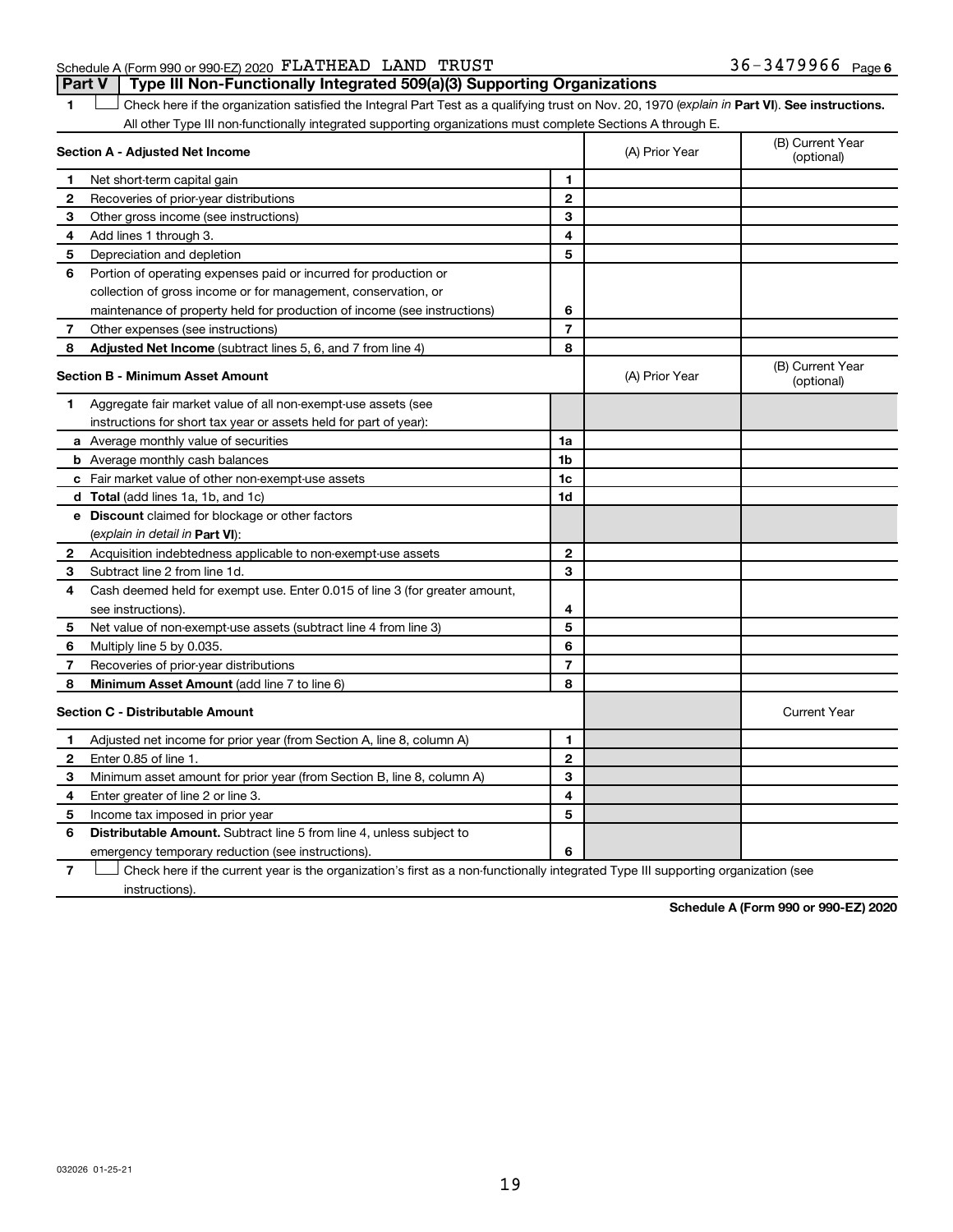|    | Type III Non-Functionally Integrated 509(a)(3) Supporting Organizations (continued)<br>∣ Part V∣ |                             |                                       |                                         |  |  |  |
|----|--------------------------------------------------------------------------------------------------|-----------------------------|---------------------------------------|-----------------------------------------|--|--|--|
|    | <b>Current Year</b><br>Section D - Distributions                                                 |                             |                                       |                                         |  |  |  |
| 1  | Amounts paid to supported organizations to accomplish exempt purposes                            | 1                           |                                       |                                         |  |  |  |
| 2  | Amounts paid to perform activity that directly furthers exempt purposes of supported             |                             |                                       |                                         |  |  |  |
|    | organizations, in excess of income from activity                                                 | 2                           |                                       |                                         |  |  |  |
| 3  | Administrative expenses paid to accomplish exempt purposes of supported organizations            |                             | 3                                     |                                         |  |  |  |
| 4  | Amounts paid to acquire exempt-use assets                                                        |                             | 4                                     |                                         |  |  |  |
| 5  | Qualified set-aside amounts (prior IRS approval required - provide details in Part VI)           |                             | 5                                     |                                         |  |  |  |
| 6  | Other distributions (describe in Part VI). See instructions.                                     |                             | 6                                     |                                         |  |  |  |
| 7  | Total annual distributions. Add lines 1 through 6.                                               |                             | 7                                     |                                         |  |  |  |
| 8  | Distributions to attentive supported organizations to which the organization is responsive       |                             |                                       |                                         |  |  |  |
|    | (provide details in Part VI). See instructions.                                                  |                             | 8                                     |                                         |  |  |  |
| 9  | Distributable amount for 2020 from Section C, line 6                                             |                             | 9                                     |                                         |  |  |  |
| 10 | Line 8 amount divided by line 9 amount                                                           |                             | 10                                    |                                         |  |  |  |
|    |                                                                                                  | (i)                         | (ii)                                  | (iii)                                   |  |  |  |
|    | <b>Section E - Distribution Allocations (see instructions)</b>                                   | <b>Excess Distributions</b> | <b>Underdistributions</b><br>Pre-2020 | <b>Distributable</b><br>Amount for 2020 |  |  |  |
| 1  | Distributable amount for 2020 from Section C, line 6                                             |                             |                                       |                                         |  |  |  |
| 2  | Underdistributions, if any, for years prior to 2020 (reason-                                     |                             |                                       |                                         |  |  |  |
|    | able cause required - explain in Part VI). See instructions.                                     |                             |                                       |                                         |  |  |  |
| 3  | Excess distributions carryover, if any, to 2020                                                  |                             |                                       |                                         |  |  |  |
|    | a From 2015                                                                                      |                             |                                       |                                         |  |  |  |
|    | <b>b</b> From 2016                                                                               |                             |                                       |                                         |  |  |  |
|    | c From 2017                                                                                      |                             |                                       |                                         |  |  |  |
|    | <b>d</b> From 2018                                                                               |                             |                                       |                                         |  |  |  |
|    | e From 2019                                                                                      |                             |                                       |                                         |  |  |  |
|    | f Total of lines 3a through 3e                                                                   |                             |                                       |                                         |  |  |  |
|    | g Applied to underdistributions of prior years                                                   |                             |                                       |                                         |  |  |  |
|    | h Applied to 2020 distributable amount                                                           |                             |                                       |                                         |  |  |  |
| Ť. | Carryover from 2015 not applied (see instructions)                                               |                             |                                       |                                         |  |  |  |
|    | Remainder. Subtract lines 3g, 3h, and 3i from line 3f.                                           |                             |                                       |                                         |  |  |  |
| 4  | Distributions for 2020 from Section D,                                                           |                             |                                       |                                         |  |  |  |
|    | line $7:$                                                                                        |                             |                                       |                                         |  |  |  |
|    | a Applied to underdistributions of prior years                                                   |                             |                                       |                                         |  |  |  |
|    | <b>b</b> Applied to 2020 distributable amount                                                    |                             |                                       |                                         |  |  |  |
| c  | Remainder. Subtract lines 4a and 4b from line 4.                                                 |                             |                                       |                                         |  |  |  |
| 5  | Remaining underdistributions for years prior to 2020, if                                         |                             |                                       |                                         |  |  |  |
|    | any. Subtract lines 3g and 4a from line 2. For result greater                                    |                             |                                       |                                         |  |  |  |
|    | than zero, explain in Part VI. See instructions.                                                 |                             |                                       |                                         |  |  |  |
| 6  | Remaining underdistributions for 2020. Subtract lines 3h                                         |                             |                                       |                                         |  |  |  |
|    | and 4b from line 1. For result greater than zero, explain in                                     |                             |                                       |                                         |  |  |  |
|    | <b>Part VI.</b> See instructions.                                                                |                             |                                       |                                         |  |  |  |
| 7  | Excess distributions carryover to 2021. Add lines 3j                                             |                             |                                       |                                         |  |  |  |
|    | and 4c.                                                                                          |                             |                                       |                                         |  |  |  |
| 8  | Breakdown of line 7:                                                                             |                             |                                       |                                         |  |  |  |
|    | a Excess from 2016                                                                               |                             |                                       |                                         |  |  |  |
|    | <b>b</b> Excess from 2017                                                                        |                             |                                       |                                         |  |  |  |
|    | c Excess from 2018                                                                               |                             |                                       |                                         |  |  |  |
|    |                                                                                                  |                             |                                       |                                         |  |  |  |
|    | d Excess from 2019<br>e Excess from 2020                                                         |                             |                                       |                                         |  |  |  |
|    |                                                                                                  |                             |                                       |                                         |  |  |  |

**Schedule A (Form 990 or 990-EZ) 2020**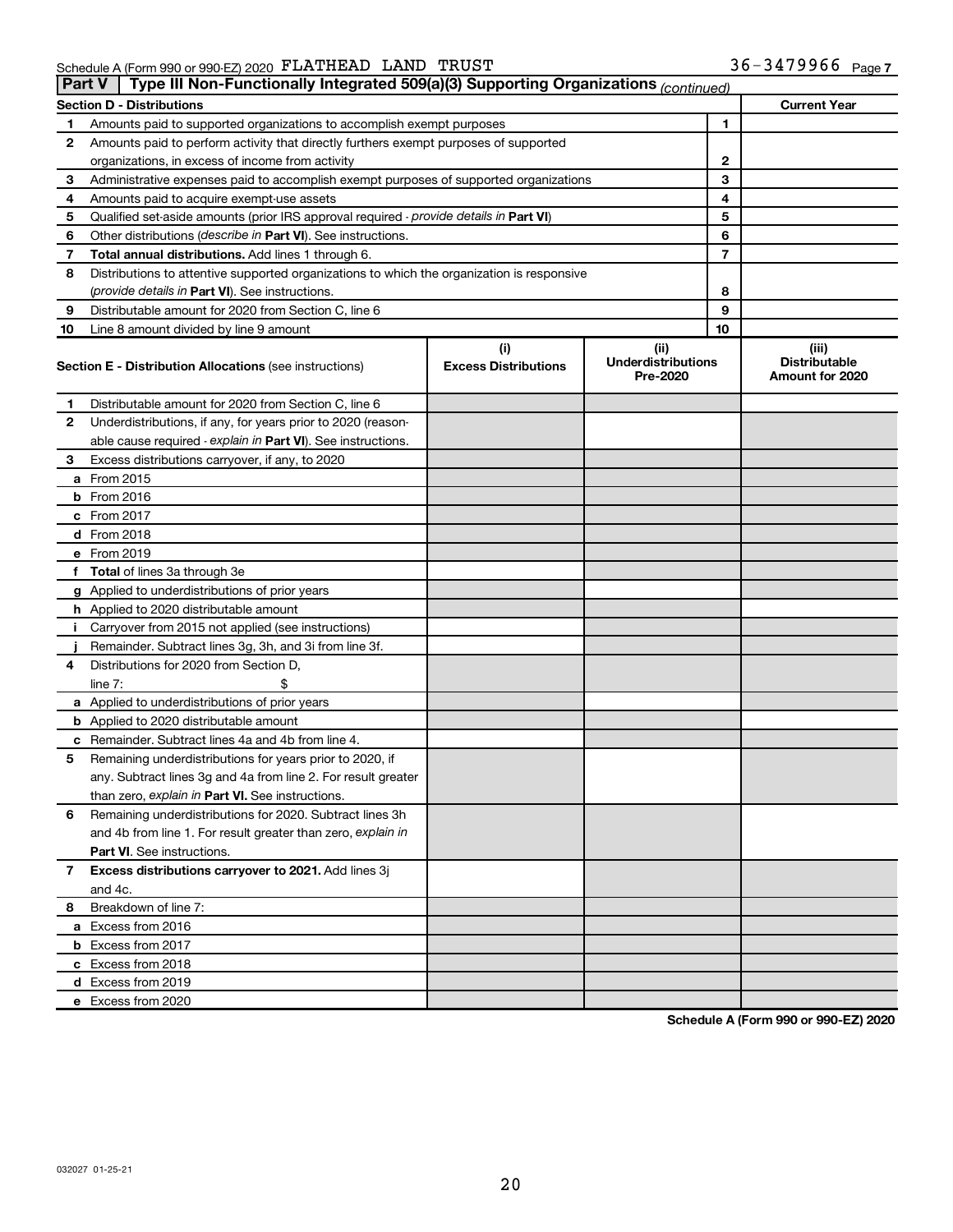| <b>Part VI</b> |                                                                                                                                                                                                                                                                               |  |  |
|----------------|-------------------------------------------------------------------------------------------------------------------------------------------------------------------------------------------------------------------------------------------------------------------------------|--|--|
|                | Supplemental Information. Provide the explanations required by Part II, line 10; Part II, line 17a or 17b; Part III, line 12;<br>Part IV, Section A, lines 1, 2, 3b, 3c, 4b, 4c, 5a, 6, 9a, 9b, 9c, 11a, 11b, and 11c; Part IV, Section B, lines 1 and 2; Part IV, Section C, |  |  |
|                | line 1; Part IV, Section D, lines 2 and 3; Part IV, Section E, lines 1c, 2a, 2b, 3a, and 3b; Part V, line 1; Part V, Section B, line 1e; Part V,                                                                                                                              |  |  |
|                | Section D, lines 5, 6, and 8; and Part V, Section E, lines 2, 5, and 6. Also complete this part for any additional information.                                                                                                                                               |  |  |
|                | (See instructions.)                                                                                                                                                                                                                                                           |  |  |
|                |                                                                                                                                                                                                                                                                               |  |  |
|                |                                                                                                                                                                                                                                                                               |  |  |
|                |                                                                                                                                                                                                                                                                               |  |  |
|                |                                                                                                                                                                                                                                                                               |  |  |
|                |                                                                                                                                                                                                                                                                               |  |  |
|                |                                                                                                                                                                                                                                                                               |  |  |
|                |                                                                                                                                                                                                                                                                               |  |  |
|                |                                                                                                                                                                                                                                                                               |  |  |
|                |                                                                                                                                                                                                                                                                               |  |  |
|                |                                                                                                                                                                                                                                                                               |  |  |
|                |                                                                                                                                                                                                                                                                               |  |  |
|                |                                                                                                                                                                                                                                                                               |  |  |
|                |                                                                                                                                                                                                                                                                               |  |  |
|                |                                                                                                                                                                                                                                                                               |  |  |
|                |                                                                                                                                                                                                                                                                               |  |  |
|                |                                                                                                                                                                                                                                                                               |  |  |
|                |                                                                                                                                                                                                                                                                               |  |  |
|                |                                                                                                                                                                                                                                                                               |  |  |
|                |                                                                                                                                                                                                                                                                               |  |  |
|                |                                                                                                                                                                                                                                                                               |  |  |
|                |                                                                                                                                                                                                                                                                               |  |  |
|                |                                                                                                                                                                                                                                                                               |  |  |
|                |                                                                                                                                                                                                                                                                               |  |  |
|                |                                                                                                                                                                                                                                                                               |  |  |
|                |                                                                                                                                                                                                                                                                               |  |  |
|                |                                                                                                                                                                                                                                                                               |  |  |
|                |                                                                                                                                                                                                                                                                               |  |  |
|                |                                                                                                                                                                                                                                                                               |  |  |
|                |                                                                                                                                                                                                                                                                               |  |  |
|                |                                                                                                                                                                                                                                                                               |  |  |
|                |                                                                                                                                                                                                                                                                               |  |  |
|                |                                                                                                                                                                                                                                                                               |  |  |
|                |                                                                                                                                                                                                                                                                               |  |  |
|                |                                                                                                                                                                                                                                                                               |  |  |
|                |                                                                                                                                                                                                                                                                               |  |  |
|                |                                                                                                                                                                                                                                                                               |  |  |
|                |                                                                                                                                                                                                                                                                               |  |  |
|                |                                                                                                                                                                                                                                                                               |  |  |
|                |                                                                                                                                                                                                                                                                               |  |  |
|                |                                                                                                                                                                                                                                                                               |  |  |
|                |                                                                                                                                                                                                                                                                               |  |  |
|                |                                                                                                                                                                                                                                                                               |  |  |
|                |                                                                                                                                                                                                                                                                               |  |  |
|                |                                                                                                                                                                                                                                                                               |  |  |
|                |                                                                                                                                                                                                                                                                               |  |  |
|                |                                                                                                                                                                                                                                                                               |  |  |
|                |                                                                                                                                                                                                                                                                               |  |  |
|                |                                                                                                                                                                                                                                                                               |  |  |
|                |                                                                                                                                                                                                                                                                               |  |  |
|                |                                                                                                                                                                                                                                                                               |  |  |
|                |                                                                                                                                                                                                                                                                               |  |  |
|                |                                                                                                                                                                                                                                                                               |  |  |
|                |                                                                                                                                                                                                                                                                               |  |  |
|                |                                                                                                                                                                                                                                                                               |  |  |
|                |                                                                                                                                                                                                                                                                               |  |  |
|                |                                                                                                                                                                                                                                                                               |  |  |
|                |                                                                                                                                                                                                                                                                               |  |  |
|                |                                                                                                                                                                                                                                                                               |  |  |
|                |                                                                                                                                                                                                                                                                               |  |  |
|                |                                                                                                                                                                                                                                                                               |  |  |
|                |                                                                                                                                                                                                                                                                               |  |  |
|                |                                                                                                                                                                                                                                                                               |  |  |
|                |                                                                                                                                                                                                                                                                               |  |  |
|                |                                                                                                                                                                                                                                                                               |  |  |
|                |                                                                                                                                                                                                                                                                               |  |  |
|                |                                                                                                                                                                                                                                                                               |  |  |
|                |                                                                                                                                                                                                                                                                               |  |  |
|                |                                                                                                                                                                                                                                                                               |  |  |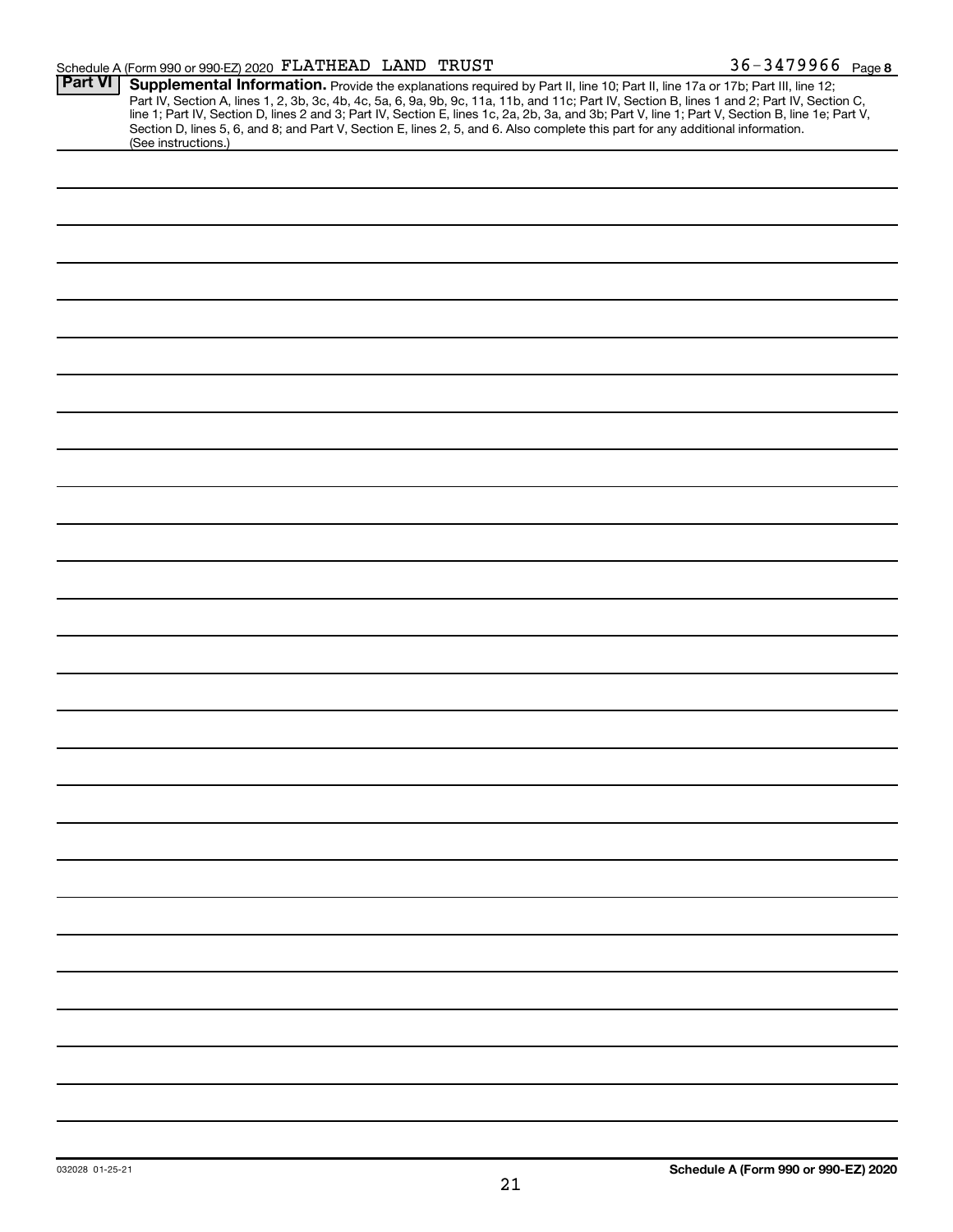# **Payments from Disqualified Persons Included on Part III, Line 7a Schedule A <sup>2020</sup>**

**\*\* Do Not File \*\* \*\*\* Not Open to Public Inspection \*\*\***

| Payer's Name                              | 2016<br>Amount | 2017<br>Amount | 2018<br>Amount | 2019<br>Amount | 2020<br>Amount |
|-------------------------------------------|----------------|----------------|----------------|----------------|----------------|
| <b>BILL CORWIN</b>                        | 420.           | 760.           | 390.           | 120.           | 300.           |
| JEFF<br><b>JONES</b>                      | 685.           | 375.           | 415.           | 550.           | 309.           |
| RICHARD KUHL                              | 1,225.         | 0.             | 0.             | $\mathbf 0$ .  | $\mathbf 0$ .  |
| <b>EDD BLACKLER</b>                       | 250.           | 0.             | 0.             | $\mathbf 0$ .  | 0.             |
| <b>GREG GUNDERSON</b>                     | 500.           | 510.           | 520.           | 620.           | 640.           |
| <b>MIKE HROMADKA</b>                      | 500.           | 0.             | 0.             | $\mathbf 0$ .  | $\mathbf 0$ .  |
| JON JORDAN                                | 940.           | 200.           | 140.           | 140.           | $\mathbf 0$ .  |
| CHRIS OHLER                               | 1,125.         | 0.             | 0.             | $\mathbf 0$ .  | $\mathbf 0$ .  |
| <b>MARGARET NOTLEY</b>                    | 535.           | 100.           | 100.           | 70.            | 25.            |
| <b>SHAUN WILEY</b>                        | 1,108.         | 0.             | 0.             | $\mathbf 0$ .  | $\mathbf 0$ .  |
| DON HAUTH                                 | 0.             | 5,000.         | 0.             | $\mathbf 0$ .  | 0.             |
| <b>JENNIFER ROGGE</b>                     | 0.             | 0.             | 0.             | 200.           | 500.           |
| RICK MACE                                 | 0.             | 770.           | 250.           | 245.           | 920.           |
| LINDSEY HROMADKA                          | 0.             | 407.           | 1,020.         | 203.           | 0.             |
| <b>JIM RAFFERTY</b>                       | 0.             | 0.             | 0.             | 3,010.         | 2,722.         |
| <b>GROSSWILER DAIRY</b><br>INC.           | 0.             | 0.             | 574,345.       | $\mathbf 0$ .  | 0.             |
| CARL RUDBACK                              | 0.             | $\mathbf 0$ .  | 0.             | $\mathbf 0$ .  | 120.           |
| REBECCA HUGHES                            | 0.             | 0.             | 0.             | $\mathbf 0$ .  | 6,040.         |
| <b>BOB DANFORD AND</b><br>TERRI PETERSON  | 0.             | 0.             | 0.             | $\mathbf 0$ .  | 500,020.       |
|                                           |                |                |                |                |                |
| Total to Schedule A,<br>Part III, Line 7a | 7,288.         | 8,122.         | 577,180.       | 5,158.         | 511, 596.      |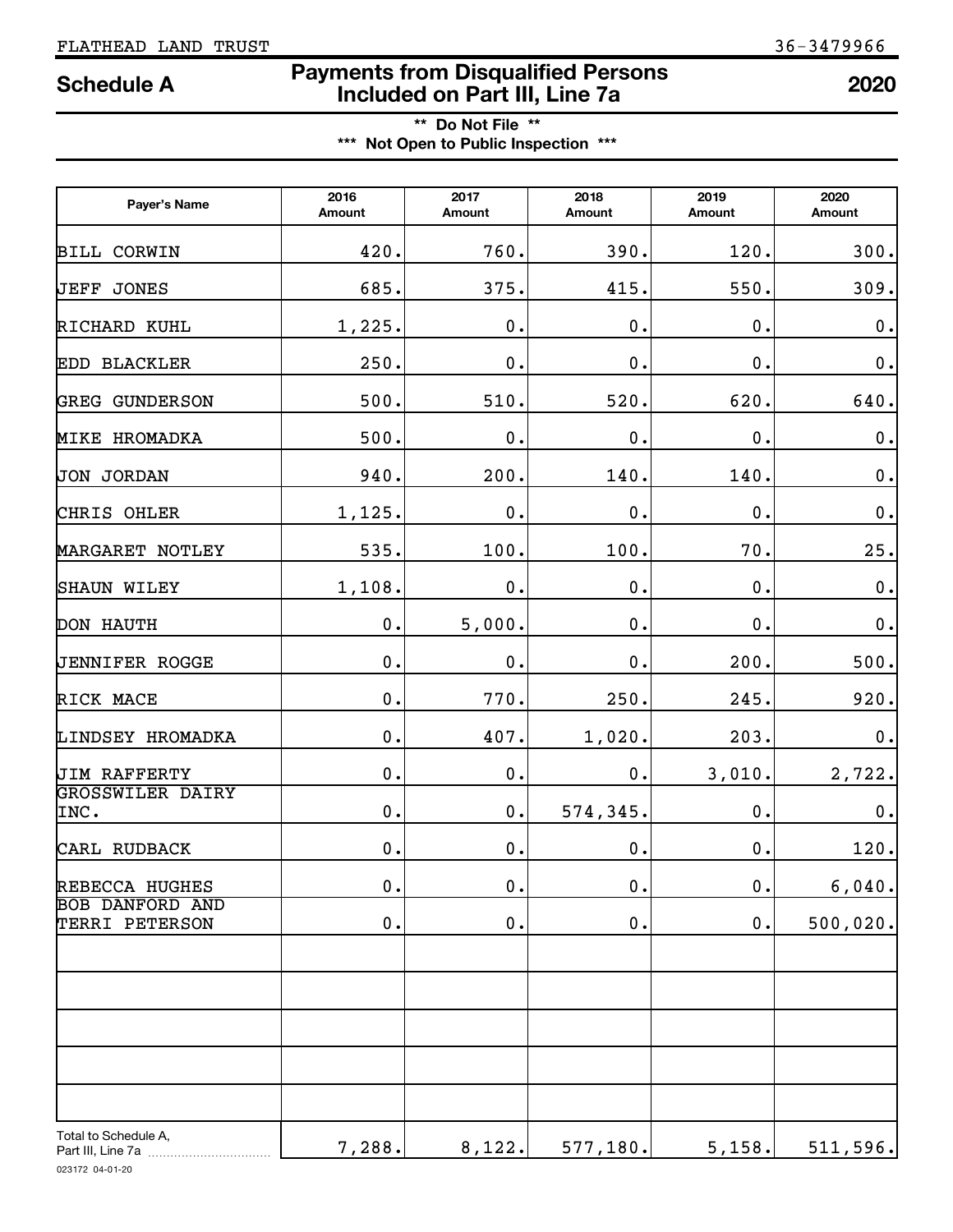# **Excess Payments from Non-Disqualified Persons Included on Part III, Line 7b Schedule A <sup>2020</sup>**

**\*\* Do Not File \*\* \*\*\* Not Open to Public Inspection \*\*\***

| Payer's Name                              | 2016<br>Amount | 2017<br>Amount | 2018<br>Amount | 2019<br>Amount | 2020<br>Amount |
|-------------------------------------------|----------------|----------------|----------------|----------------|----------------|
| GROSSWILER DAIRY INC                      | $\mathbf 0$ .  | $\mathbf 0$ .  | 12,489.        | $\mathbf 0$ .  | $\mathbf{0}$ . |
| THE ESTATE OF GEORGE<br><b>DARROW</b>     | 3,631.         | $\mathbf 0$ .  | $\mathbf 0$ .  | $\mathbf 0$ .  | 0.             |
|                                           |                |                |                |                |                |
|                                           |                |                |                |                |                |
|                                           |                |                |                |                |                |
|                                           |                |                |                |                |                |
|                                           |                |                |                |                |                |
|                                           |                |                |                |                |                |
|                                           |                |                |                |                |                |
|                                           |                |                |                |                |                |
|                                           |                |                |                |                |                |
|                                           |                |                |                |                |                |
|                                           |                |                |                |                |                |
|                                           |                |                |                |                |                |
|                                           |                |                |                |                |                |
|                                           |                |                |                |                |                |
|                                           |                |                |                |                |                |
|                                           |                |                |                |                |                |
|                                           |                |                |                |                |                |
|                                           |                |                |                |                |                |
|                                           |                |                |                |                |                |
|                                           |                |                |                |                |                |
|                                           |                |                |                |                |                |
|                                           |                |                |                |                |                |
| Total to Schedule A,<br>Part III, Line 7b | 3,631.         |                | 12,489.        |                |                |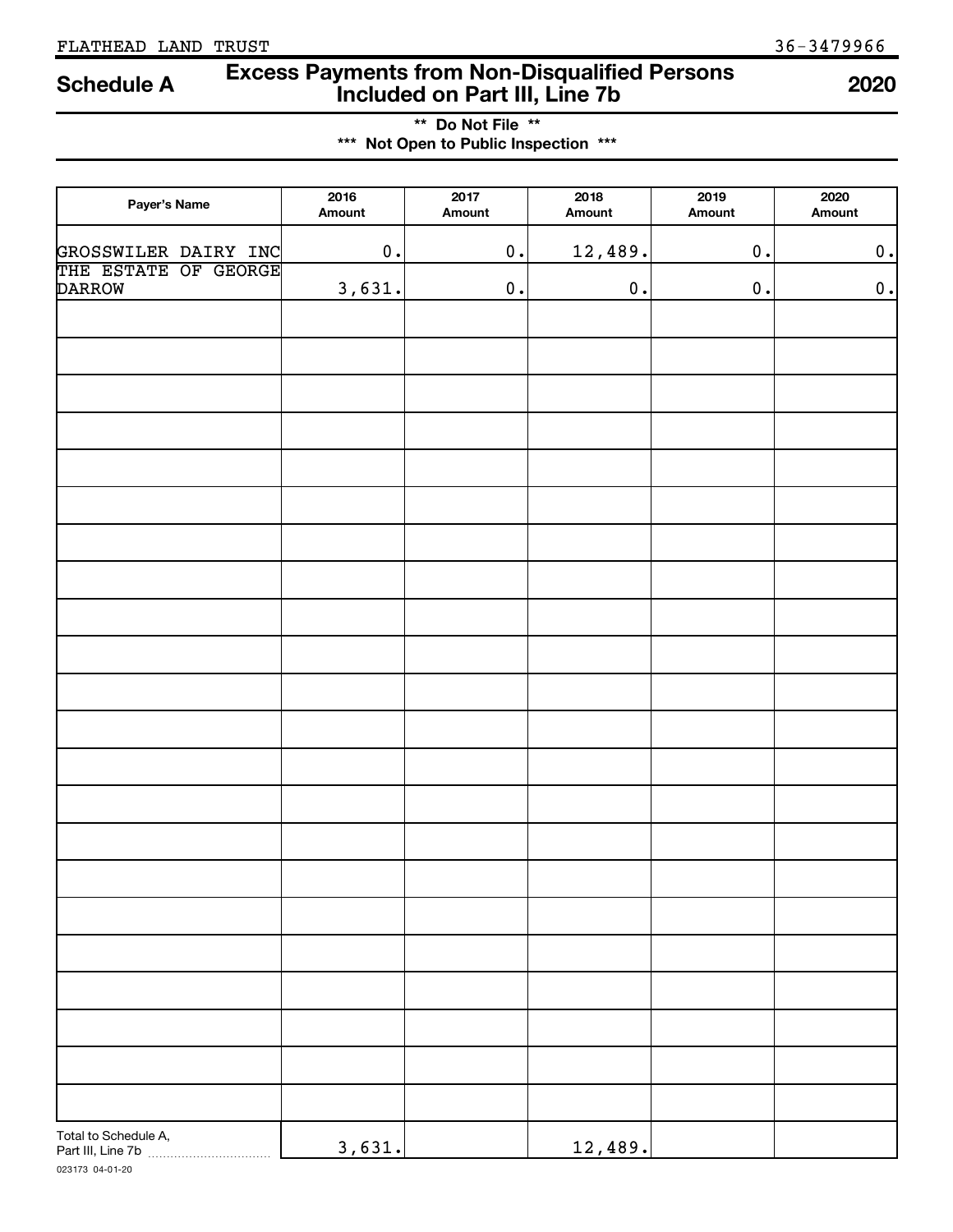Department of the Treasury Internal Revenue Service

## **Schedule B Schedule of Contributors**

**or 990-PF) | Attach to Form 990, Form 990-EZ, or Form 990-PF. | Go to www.irs.gov/Form990 for the latest information.** OMB No. 1545-0047

**2020**

**Employer identification number**

| Name of the organization |
|--------------------------|
|--------------------------|

**Organization type** (check one):

### FLATHEAD LAND TRUST NATIONAL SERVICE RELATION 136-3479966

| Filers of:         | Section:                                                                           |
|--------------------|------------------------------------------------------------------------------------|
| Form 990 or 990-EZ | $\boxed{\textbf{X}}$ 501(c)( 3) (enter number) organization                        |
|                    | $4947(a)(1)$ nonexempt charitable trust <b>not</b> treated as a private foundation |
|                    | 527 political organization                                                         |
| Form 990-PF        | 501(c)(3) exempt private foundation                                                |
|                    | 4947(a)(1) nonexempt charitable trust treated as a private foundation              |
|                    | 501(c)(3) taxable private foundation                                               |

Check if your organization is covered by the General Rule or a Special Rule.

**Note:**  Only a section 501(c)(7), (8), or (10) organization can check boxes for both the General Rule and a Special Rule. See instructions.

### **General Rule**

**K** For an organization filing Form 990, 990-EZ, or 990-PF that received, during the year, contributions totaling \$5,000 or more (in money or property) from any one contributor. Complete Parts I and II. See instructions for determining a contributor's total contributions.

### **Special Rules**

 $\Box$ 

any one contributor, during the year, total contributions of the greater of (1) \$5,000; or (2) 2% of the amount on (i) Form 990, Part VIII, line 1h; For an organization described in section 501(c)(3) filing Form 990 or 990-EZ that met the 33 1/3% support test of the regulations under sections 509(a)(1) and 170(b)(1)(A)(vi), that checked Schedule A (Form 990 or 990-EZ), Part II, line 13, 16a, or 16b, and that received from or (ii) Form 990-EZ, line 1. Complete Parts I and II.  $\Box$ 

For an organization described in section 501(c)(7), (8), or (10) filing Form 990 or 990-EZ that received from any one contributor, during the year, total contributions of more than \$1,000 exclusively for religious, charitable, scientific, literary, or educational purposes, or for the prevention of cruelty to children or animals. Complete Parts I (entering "N/A" in column (b) instead of the contributor name and address), II, and III.  $\Box$ 

purpose. Don't complete any of the parts unless the General Rule applies to this organization because it received nonexclusively year, contributions exclusively for religious, charitable, etc., purposes, but no such contributions totaled more than \$1,000. If this box is checked, enter here the total contributions that were received during the year for an exclusively religious, charitable, etc., For an organization described in section 501(c)(7), (8), or (10) filing Form 990 or 990-EZ that received from any one contributor, during the religious, charitable, etc., contributions totaling \$5,000 or more during the year  $\ldots$  $\ldots$  $\ldots$  $\ldots$  $\ldots$  $\ldots$ 

**Caution:**  An organization that isn't covered by the General Rule and/or the Special Rules doesn't file Schedule B (Form 990, 990-EZ, or 990-PF),  **must** but it answer "No" on Part IV, line 2, of its Form 990; or check the box on line H of its Form 990-EZ or on its Form 990-PF, Part I, line 2, to certify that it doesn't meet the filing requirements of Schedule B (Form 990, 990-EZ, or 990-PF).

**For Paperwork Reduction Act Notice, see the instructions for Form 990, 990-EZ, or 990-PF. Schedule B (Form 990, 990-EZ, or 990-PF) (2020)** LHA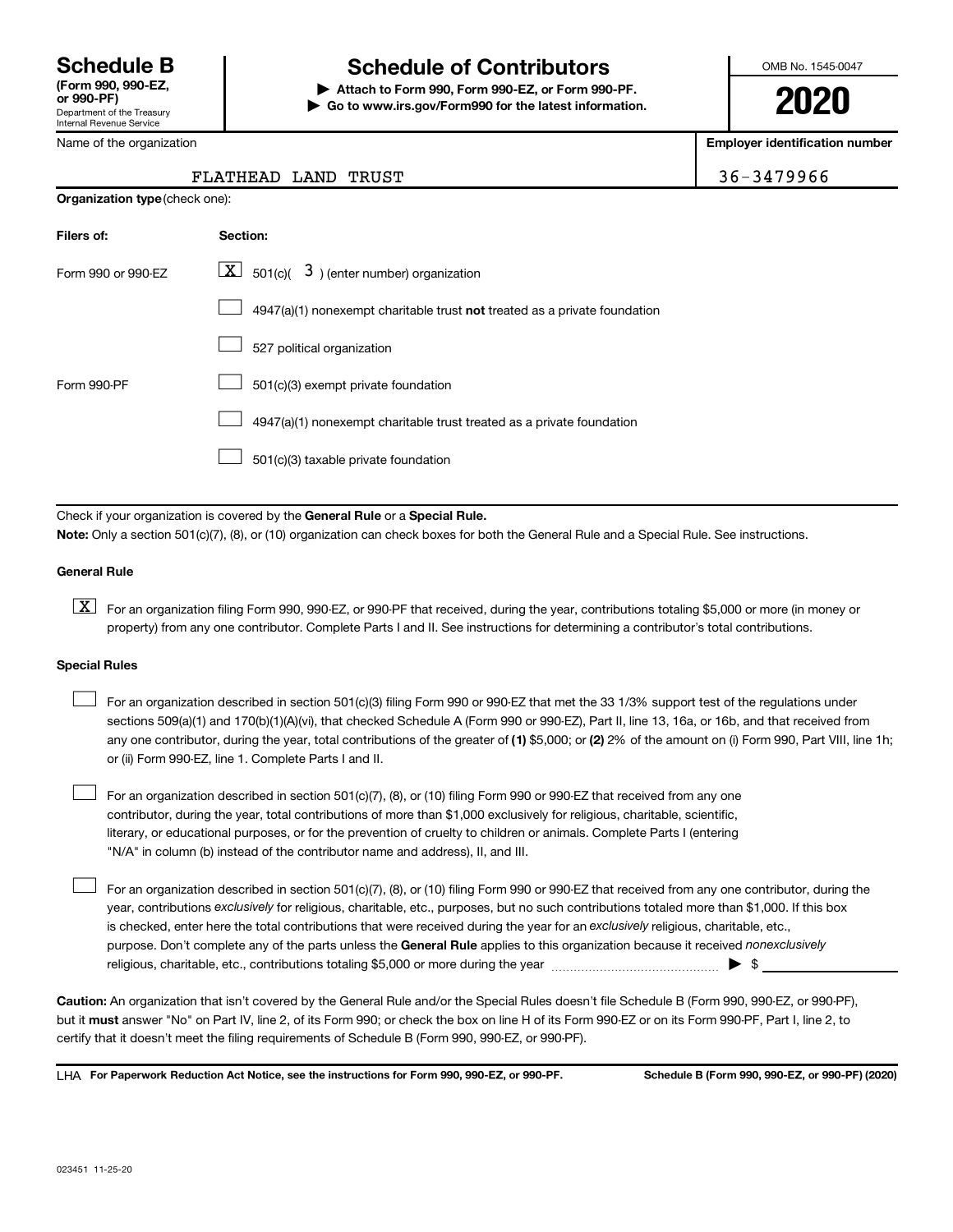Name of organization

### FLATHEAD LAND TRUST 36-3479966

| Part I     | <b>Contributors</b> (see instructions). Use duplicate copies of Part I if additional space is needed. |                                   |                                                                                                                           |  |  |
|------------|-------------------------------------------------------------------------------------------------------|-----------------------------------|---------------------------------------------------------------------------------------------------------------------------|--|--|
| (a)<br>No. | (b)<br>Name, address, and ZIP + 4                                                                     | (c)<br><b>Total contributions</b> | (d)<br>Type of contribution                                                                                               |  |  |
| 1          | <b>AGL FOUNDATION</b><br>PO BOX 14<br>WHITEFISH, MT 59937                                             | 10,300.<br>\$                     | $\overline{\mathbf{X}}$<br>Person<br><b>Payroll</b><br><b>Noncash</b><br>(Complete Part II for<br>noncash contributions.) |  |  |
| (a)<br>No. | (b)<br>Name, address, and $ZIP + 4$                                                                   | (c)<br><b>Total contributions</b> | (d)<br>Type of contribution                                                                                               |  |  |
| 2          | <b>BIBLER FOUNDATION</b><br>PO BOX 1195<br>KALISPELL, MT 59903                                        | 9,000.<br>\$                      | $\overline{\mathbf{X}}$<br>Person<br>Payroll<br><b>Noncash</b><br>(Complete Part II for<br>noncash contributions.)        |  |  |
| (a)<br>No. | (b)<br>Name, address, and $ZIP + 4$                                                                   | (c)<br><b>Total contributions</b> | (d)<br>Type of contribution                                                                                               |  |  |
| 3          | CADEAU FOUNDATION<br>134 WOOD CANYON RD<br>PATAGONIA, AZ 85624                                        | 5,400.<br>\$                      | $\overline{\mathbf{X}}$<br>Person<br>Payroll<br><b>Noncash</b><br>(Complete Part II for<br>noncash contributions.)        |  |  |
| (a)<br>No. | (b)<br>Name, address, and $ZIP + 4$                                                                   | (c)<br><b>Total contributions</b> | (d)<br><b>Type of contribution</b>                                                                                        |  |  |
| 4          | CINNABAR FOUNDATION<br>PO BOX 7323<br>MISSOULA, MT 59807                                              | 22,000.<br>\$                     | $\overline{\mathbf{X}}$<br>Person<br>Payroll<br><b>Noncash</b><br>(Complete Part II for<br>noncash contributions.)        |  |  |
| (a)<br>No. | (b)<br>Name, address, and ZIP + 4                                                                     | (c)<br><b>Total contributions</b> | (d)<br>Type of contribution                                                                                               |  |  |
| 5          | THE SUSTAINABILITY FUND OF THE<br>FLATHEAD COMM. FOUNDATION<br>PO BOX 2063<br>KALISPELL, MT 59903     | 10,000.<br>\$                     | $\overline{\mathbf{X}}$<br>Person<br>Payroll<br><b>Noncash</b><br>(Complete Part II for<br>noncash contributions.)        |  |  |
| (a)<br>No. | (b)<br>Name, address, and $ZIP + 4$                                                                   | (c)<br><b>Total contributions</b> | (d)<br>Type of contribution                                                                                               |  |  |
| 6          | DUCKS UNLIMITED<br>ONE WATERFOWL WAY<br>MEMPHIS, TN 38120                                             | 5,000.<br>\$                      | $\vert X \vert$<br>Person<br>Payroll<br><b>Noncash</b><br>(Complete Part II for<br>noncash contributions.)                |  |  |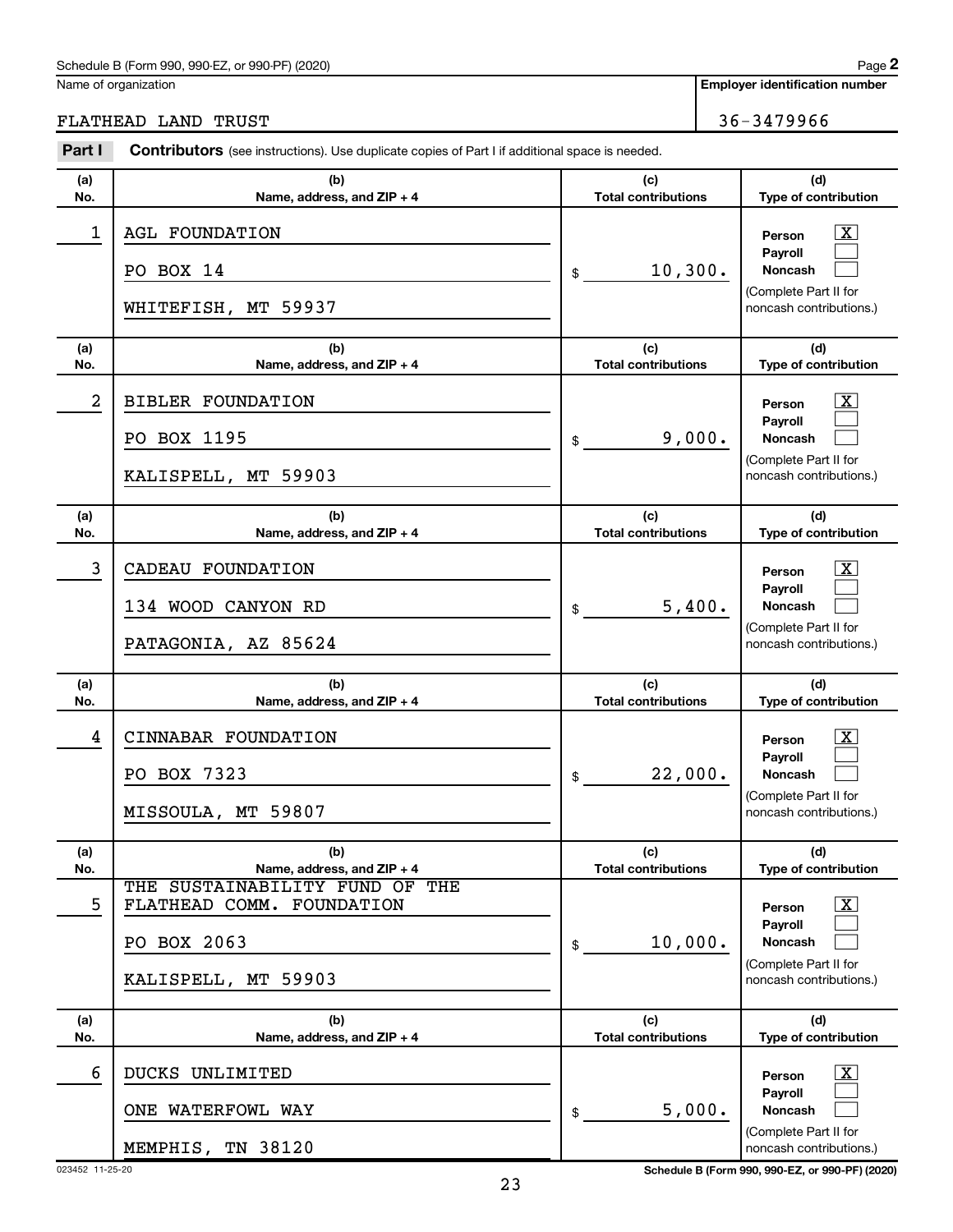Name of organization

### FLATHEAD LAND TRUST 36-3479966

| Part I     | <b>Contributors</b> (see instructions). Use duplicate copies of Part I if additional space is needed.                                 |                                              |                                                                                                                                                   |  |  |
|------------|---------------------------------------------------------------------------------------------------------------------------------------|----------------------------------------------|---------------------------------------------------------------------------------------------------------------------------------------------------|--|--|
| (a)<br>No. | (b)<br>Name, address, and ZIP + 4                                                                                                     | (c)<br><b>Total contributions</b>            | (d)<br>Type of contribution                                                                                                                       |  |  |
| 7          | WHITEFISH COMMUNITY FOUNDATION<br>PO BOX 1060<br>WHITEFISH, MT 59937                                                                  | 61,713.<br>\$                                | <u>x</u><br>Person<br><b>Payroll</b><br><b>Noncash</b><br>(Complete Part II for<br>noncash contributions.)                                        |  |  |
| (a)<br>No. | (b)<br>Name, address, and $ZIP + 4$                                                                                                   | (c)<br><b>Total contributions</b>            | (d)<br>Type of contribution                                                                                                                       |  |  |
| 8          | DALE GREENWALT AND KIM WARREN<br>1010 MASSACHUSETTS AVE NW UNIT 604<br>WASHINGTON, DC 20001                                           | 5,000.<br>\$                                 | $\overline{\mathbf{X}}$<br>Person<br><b>Payroll</b><br><b>Noncash</b><br>(Complete Part II for<br>noncash contributions.)                         |  |  |
| (a)        | (b)                                                                                                                                   | (c)                                          | (d)                                                                                                                                               |  |  |
| No.<br>9   | Name, address, and $ZIP + 4$<br>USDA NRCS AGRICULTURAL LAND EASEMENT<br>PROGRAM<br>1400 INDEPENDENCE AVE, SW<br>WASHINGTON, DC 20228  | <b>Total contributions</b><br>513,000.<br>\$ | Type of contribution<br>$\overline{\text{X}}$<br>Person<br><b>Pavroll</b><br><b>Noncash</b><br>(Complete Part II for<br>noncash contributions.)   |  |  |
| (a)        | (b)                                                                                                                                   | (c)                                          | (d)                                                                                                                                               |  |  |
| No.<br>10  | Name, address, and $ZIP + 4$<br>USFWS NORTH AMERICAN WETLAND<br>CONSERVATION ACT PROGRAM<br>1849 C STREET, NW<br>WASHINGTON, DC 20240 | <b>Total contributions</b><br>77,403.<br>\$  | Type of contribution<br>$\overline{\mathbf{X}}$<br>Person<br><b>Pavroll</b><br><b>Noncash</b><br>(Complete Part II for<br>noncash contributions.) |  |  |
| (a)<br>No. | (b)<br>Name, address, and $ZIP + 4$                                                                                                   | (c)<br><b>Total contributions</b>            | (d)<br>Type of contribution                                                                                                                       |  |  |
| 11         | DAVID AND CHET BARCLAY<br>12830 HANOVER ST<br>LOS ANGELES, CA 90049-3717                                                              | 10,000.<br>\$                                | $\mathbf{X}$<br>Person<br><b>Payroll</b><br>Noncash<br>(Complete Part II for<br>noncash contributions.)                                           |  |  |
| (a)<br>No. | (b)<br>Name, address, and $ZIP + 4$                                                                                                   | (c)<br><b>Total contributions</b>            | (d)<br>Type of contribution                                                                                                                       |  |  |
| 12         | NATIONAL FISH AND WILDLIFE FOUNDATION<br>1133 FIFTEENTH ST NW, SUITE 100<br>WASHINGTON, DC 20005                                      | 25,000.<br>\$                                | $\mathbf{X}$<br>Person<br><b>Payroll</b><br><b>Noncash</b><br>(Complete Part II for<br>noncash contributions.)                                    |  |  |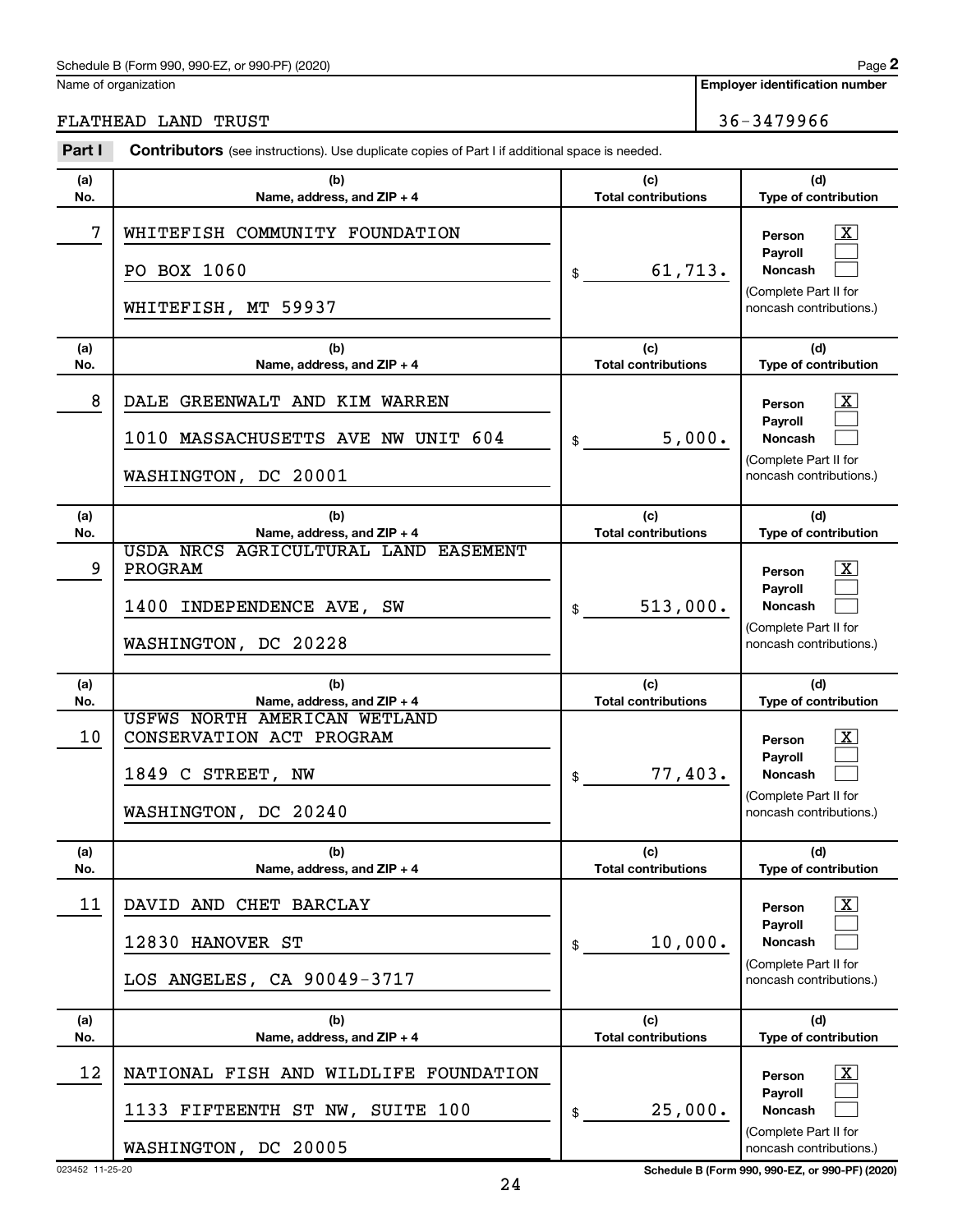Name of organization

FLATHEAD LAND TRUST 36-3479966

#### **(a) No. (b) Name, address, and ZIP + 4 (c) Total contributions (d) Type of contribution Person Payroll Noncash (a) No. (b) Name, address, and ZIP + 4 (c) Total contributions (d) Type of contribution Person Payroll Noncash (a) No. (b) Name, address, and ZIP + 4 (c) Total contributions (d) Type of contribution Person Payroll Noncash (a) No. (b) Name, address, and ZIP + 4 (c) Total contributions (d) Type of contribution Person Payroll Noncash (a) No. (b) Name, address, and ZIP + 4 (c) Total contributions (d) Type of contribution Person Payroll Noncash (a) No. (b) Name, address, and ZIP + 4 (c) Total contributions (d) Type of contribution Person Payroll Noncash Part I** Contributors (see instructions). Use duplicate copies of Part I if additional space is needed. \$ (Complete Part II for noncash contributions.) \$ (Complete Part II for noncash contributions.) \$ (Complete Part II for noncash contributions.) \$ (Complete Part II for noncash contributions.) \$ (Complete Part II for noncash contributions.) \$ (Complete Part II for noncash contributions.) †  $\Box$  $\Box$  $\overline{\mathbf{X}}$  $\Box$  $\Box$  $\lceil \text{X} \rceil$  $\Box$  $\Box$  $\boxed{\textbf{X}}$  $\Box$  $\lceil \texttt{X} \rceil$  $\boxed{\textbf{X}}$  $\Box$  $\Box$  $\boxed{\textbf{X}}$  $\Box$  $\Box$ 13 | FLATHEAD LAKERS PO BOX 70  $\frac{1}{3}$  59,151. POLSON, MT 59860 14 | ANITA HO AND DEAN MARSH 1012 3RD AVE EAST  $\begin{array}{ccc} 1012 & 3R \end{array}$  50,000. KALISPELL, MT 59901 15 | TRUST FOR PUBLIC LAND 1007 EAST MAIN ST STE 300  $\frac{1}{3}$  39,500. BOZEMAN, MT 59103 16 | BOB DANFORD AND TERRI PATTERSON  $2897$  DANFORD LANE  $\begin{array}{ccc} 1 & 471,160 \end{array}$ KALISPELL, MT 59901 17 | SHLINGER FAMILY FOUNDATION 2685 PUESTA DEL SOL 20,000. SANTA BARBARA, CA 93105 18 STATE OF MONTANA FISH WILDLIFE AND PARKS X 490 N MERIDIAN RD **17,816**. KALISPELL , MT 59901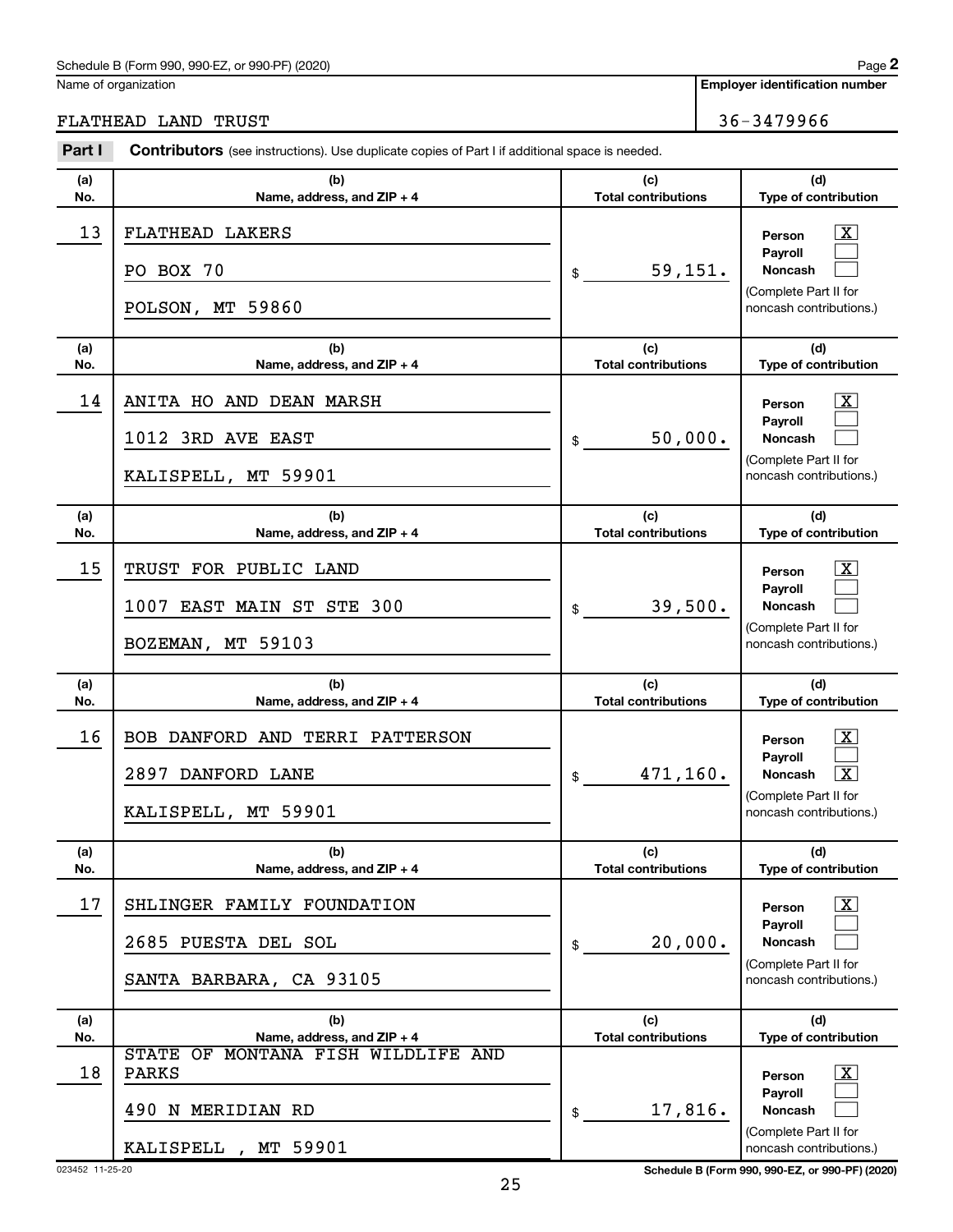Name of organization

FLATHEAD LAND TRUST 36-3479966

#### **(a) No. (b) Name, address, and ZIP + 4 (c) Total contributions (d) Type of contribution Person Payroll Noncash (a) No. (b) Name, address, and ZIP + 4 (c) Total contributions (d) Type of contribution Person Payroll Noncash (a) No. (b) Name, address, and ZIP + 4 (c) Total contributions (d) Type of contribution Person Payroll Noncash (a) No. (b) Name, address, and ZIP + 4 (c) Total contributions (d) Type of contribution Person Payroll Noncash (a) No. (b) Name, address, and ZIP + 4 (c) Total contributions (d) Type of contribution Person Payroll Noncash (a) No. (b) Name, address, and ZIP + 4 (c) Total contributions (d) Type of contribution Person Payroll Noncash Part I** Contributors (see instructions). Use duplicate copies of Part I if additional space is needed. \$ (Complete Part II for noncash contributions.) \$ (Complete Part II for noncash contributions.) \$ (Complete Part II for noncash contributions.) \$ (Complete Part II for noncash contributions.) \$ (Complete Part II for noncash contributions.) \$ (Complete Part II for noncash contributions.) †  $\Box$  $\lceil \texttt{X} \rceil$  $\overline{\mathbf{X}}$  $\Box$  $\Box$  $\lceil \text{X} \rceil$  $\Box$  $\Box$  $\boxed{\textbf{X}}$  $\Box$  $\Box$  $\Box$  $\Box$  $\sqrt{X}$  $\Box$  $\Box$  $\sqrt{X}$ 19 MARTYN AND LINDA BOEHM X 790 RIVERSIDE RD 11,080. X KALISPELL, MT 59901 20 | REBECCA HUGHES PO BOX 4 6,040. KILA, MT 59920 21 | MONTANA TROUT UNLIMITED PO BOX 7186  $\frac{1}{3}$  5,000. MISSOULA, MT 59807 22 | HEADWATERS FOUNDATION 283 WEST FRONT ST 10,000. MISSOULA, MT 59802 23 CHRISTA BOURNE 630 10TH ST WEST  $\begin{array}{c|c|c|c|c} \hline \end{array}$  (s 150,000. KALISPELL, MT 59901 24 DEAN ROBBINS REVOCABLE TRUST PO BOX 486  $\frac{1}{3}$  110,000. LAKESIDE , MT 59922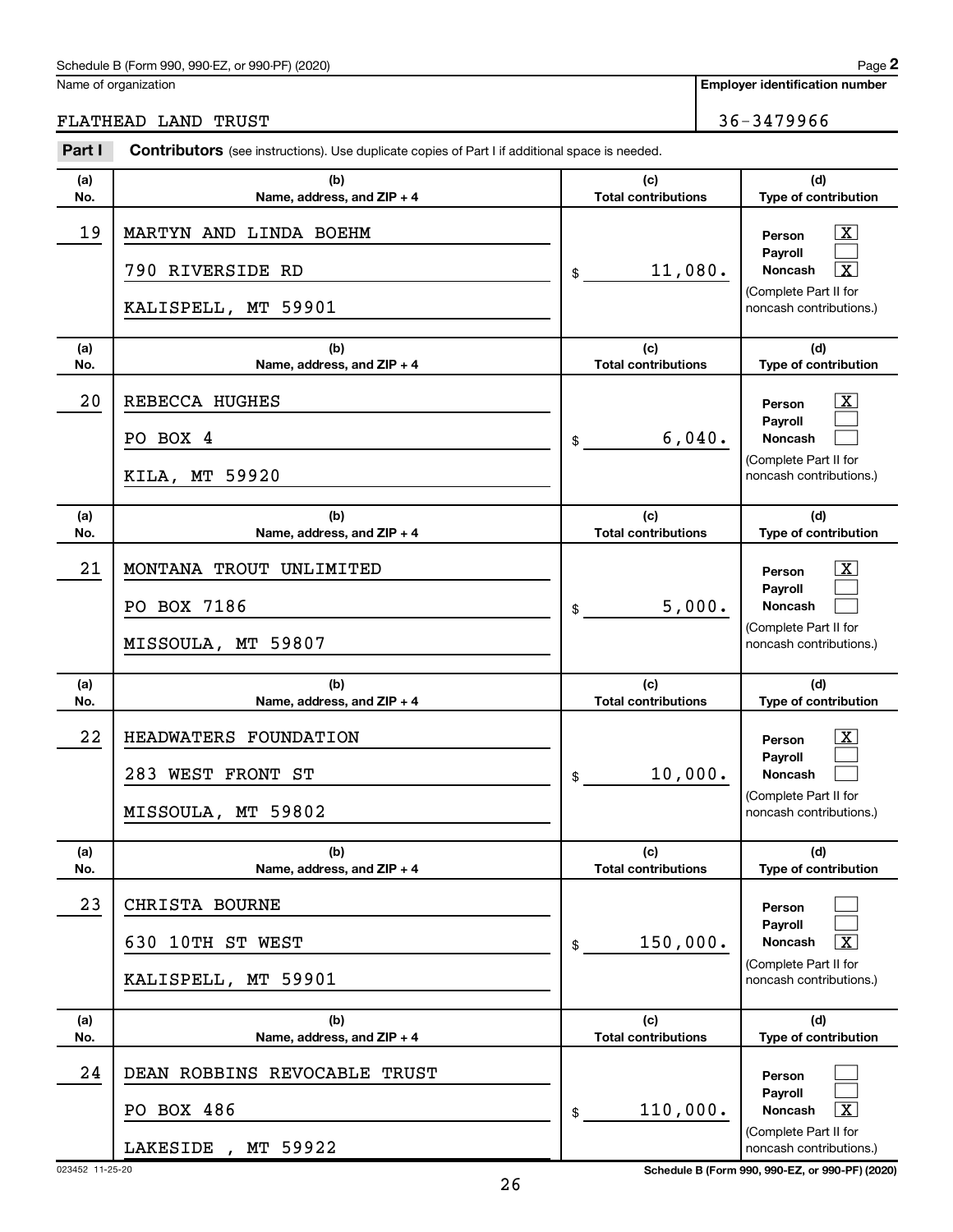Name of organization

**Employer identification number**

FLATHEAD LAND TRUST 36-3479966

| Part I     | <b>Contributors</b> (see instructions). Use duplicate copies of Part I if additional space is needed. |                                   |                                                                                                           |
|------------|-------------------------------------------------------------------------------------------------------|-----------------------------------|-----------------------------------------------------------------------------------------------------------|
| (a)<br>No. | (b)<br>Name, address, and ZIP + 4                                                                     | (c)<br><b>Total contributions</b> | (d)<br>Type of contribution                                                                               |
| 25         | SMALL BUSINESS ADMINISTRATION<br>409 3RD ST SW<br>WASHINGTON, DC 20416                                | 32,000.<br>\$                     | $\overline{\text{X}}$<br>Person<br>Payroll<br>Noncash<br>(Complete Part II for<br>noncash contributions.) |
| (a)<br>No. | (b)<br>Name, address, and ZIP + 4                                                                     | (c)<br><b>Total contributions</b> | (d)<br>Type of contribution                                                                               |
|            |                                                                                                       | \$                                | Person<br>Payroll<br>Noncash<br>(Complete Part II for<br>noncash contributions.)                          |
| (a)<br>No. | (b)<br>Name, address, and ZIP + 4                                                                     | (c)<br><b>Total contributions</b> | (d)<br>Type of contribution                                                                               |
|            |                                                                                                       | \$                                | Person<br>Payroll<br>Noncash<br>(Complete Part II for<br>noncash contributions.)                          |
| (a)<br>No. | (b)<br>Name, address, and ZIP + 4                                                                     | (c)<br><b>Total contributions</b> | (d)<br>Type of contribution                                                                               |
|            |                                                                                                       | \$                                | Person<br>Payroll<br><b>Noncash</b><br>(Complete Part II for<br>noncash contributions.)                   |
| (a)<br>No. | (b)<br>Name, address, and ZIP + 4                                                                     | (c)<br><b>Total contributions</b> | (d)<br>Type of contribution                                                                               |
|            |                                                                                                       | \$                                | Person<br>Payroll<br>Noncash<br>(Complete Part II for<br>noncash contributions.)                          |
| (a)<br>No. | (b)<br>Name, address, and ZIP + 4                                                                     | (c)<br><b>Total contributions</b> | (d)<br>Type of contribution                                                                               |
|            |                                                                                                       | \$                                | Person<br>Payroll<br>Noncash<br>(Complete Part II for<br>noncash contributions.)                          |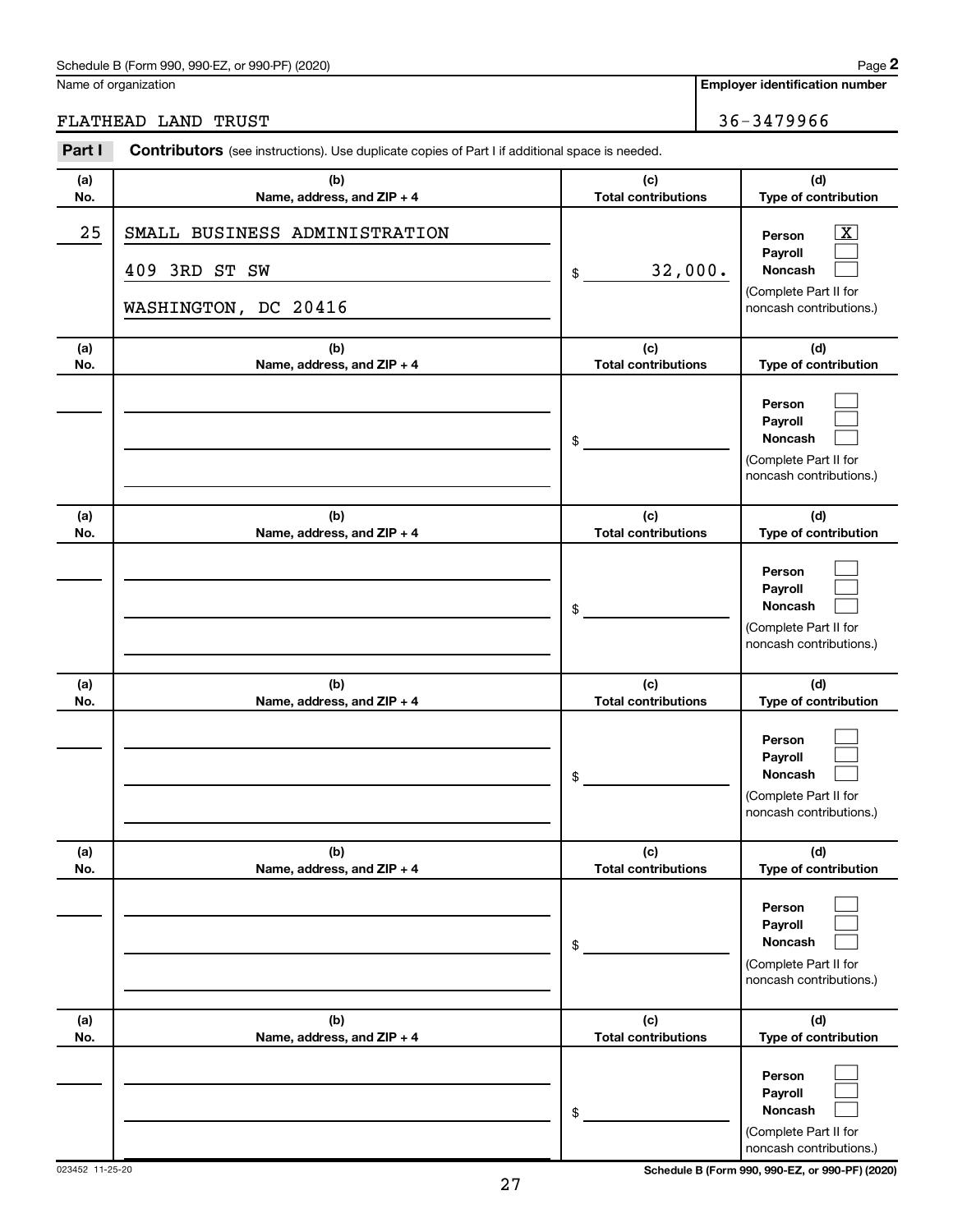Name of organization

### FLATHEAD LAND TRUST 36-3479966

Part II Noncash Property (see instructions). Use duplicate copies of Part II if additional space is needed.

| (a)<br>No.      | (b)                                                                          | (c)<br>FMV (or estimate)                 | (d)                                             |
|-----------------|------------------------------------------------------------------------------|------------------------------------------|-------------------------------------------------|
| from<br>Part I  | Description of noncash property given                                        | (See instructions.)                      | Date received                                   |
| 16              | <b>CONSERVATION</b><br><b>DONATION</b><br>VALUE OF<br><b>EASEMENT</b>        |                                          |                                                 |
|                 |                                                                              | 462,000.<br>\$                           |                                                 |
|                 |                                                                              |                                          |                                                 |
| (a)<br>No.      | (b)                                                                          | (c)<br>FMV (or estimate)                 | (d)                                             |
| from<br>Part I  | Description of noncash property given                                        | (See instructions.)                      | Date received                                   |
| 19              | CSTONE - 11/08/21 11:16AM WORKSHEET                                          |                                          |                                                 |
|                 | <b>SCHEDULE B</b>                                                            | 4,000.<br>\$                             |                                                 |
|                 |                                                                              |                                          |                                                 |
| (a)<br>No.      | (b)                                                                          | (c)                                      | (d)                                             |
| from<br>Part I  | Description of noncash property given                                        | FMV (or estimate)<br>(See instructions.) | Date received                                   |
| 23              | <b>DONATION</b><br><b>VALUE OF</b><br><b>CONSERVATION</b><br><b>EASEMENT</b> |                                          |                                                 |
|                 |                                                                              |                                          |                                                 |
|                 |                                                                              | 150,000.<br>\$                           |                                                 |
| (a)<br>No.      | (b)                                                                          | (c)                                      | (d)                                             |
| from            | Description of noncash property given                                        | FMV (or estimate)<br>(See instructions.) | Date received                                   |
| Part I          | <b>DONATION</b><br>VALUE OF<br><b>CONSERVATION</b>                           |                                          |                                                 |
| 24              | <b>EASEMENT</b>                                                              |                                          |                                                 |
|                 |                                                                              | 110,000.<br>\$                           |                                                 |
| (a)             |                                                                              |                                          |                                                 |
| No.<br>from     | (b)<br>Description of noncash property given                                 | (c)<br>FMV (or estimate)                 | (d)<br>Date received                            |
| Part I          |                                                                              | (See instructions.)                      |                                                 |
|                 |                                                                              |                                          |                                                 |
|                 |                                                                              | \$                                       |                                                 |
|                 |                                                                              |                                          |                                                 |
| (a)<br>No.      | (b)                                                                          | (c)<br>FMV (or estimate)                 | (d)                                             |
| from<br>Part I  | Description of noncash property given                                        | (See instructions.)                      | Date received                                   |
|                 |                                                                              |                                          |                                                 |
|                 |                                                                              |                                          |                                                 |
| 023453 11-25-20 |                                                                              | \$                                       | Schedule B (Form 990, 990-EZ, or 990-PF) (2020) |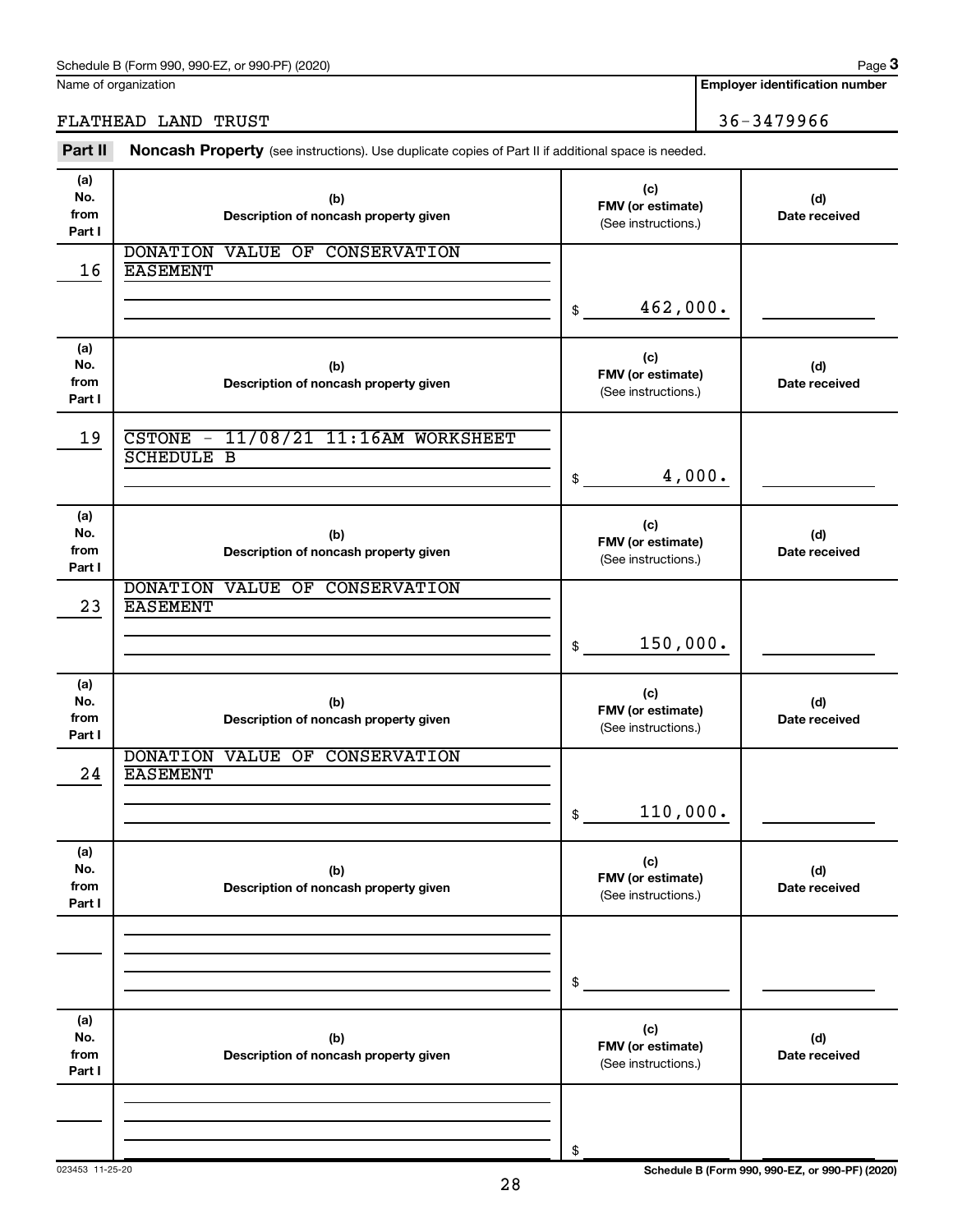| Name of organization      |                                                                                                                                                                                                                                                                                                                                                                                                                                                                                                             |                      |  | <b>Employer identification number</b>    |
|---------------------------|-------------------------------------------------------------------------------------------------------------------------------------------------------------------------------------------------------------------------------------------------------------------------------------------------------------------------------------------------------------------------------------------------------------------------------------------------------------------------------------------------------------|----------------------|--|------------------------------------------|
|                           | FLATHEAD LAND TRUST                                                                                                                                                                                                                                                                                                                                                                                                                                                                                         |                      |  | 36-3479966                               |
| Part III                  | Exclusively religious, charitable, etc., contributions to organizations described in section 501(c)(7), (8), or (10) that total more than \$1,000 for the year<br>from any one contributor. Complete columns (a) through (e) and the following line entry. For organizations<br>completing Part III, enter the total of exclusively religious, charitable, etc., contributions of \$1,000 or less for the year. (Enter this info. once.)<br>Use duplicate copies of Part III if additional space is needed. |                      |  |                                          |
| (a) No.<br>from<br>Part I | (b) Purpose of gift                                                                                                                                                                                                                                                                                                                                                                                                                                                                                         | (c) Use of gift      |  | (d) Description of how gift is held      |
|                           |                                                                                                                                                                                                                                                                                                                                                                                                                                                                                                             |                      |  |                                          |
|                           |                                                                                                                                                                                                                                                                                                                                                                                                                                                                                                             | (e) Transfer of gift |  |                                          |
|                           | Transferee's name, address, and ZIP + 4                                                                                                                                                                                                                                                                                                                                                                                                                                                                     |                      |  | Relationship of transferor to transferee |
| (a) No.<br>from           | (b) Purpose of gift                                                                                                                                                                                                                                                                                                                                                                                                                                                                                         | (c) Use of gift      |  | (d) Description of how gift is held      |
| Part I                    |                                                                                                                                                                                                                                                                                                                                                                                                                                                                                                             |                      |  |                                          |
|                           |                                                                                                                                                                                                                                                                                                                                                                                                                                                                                                             | (e) Transfer of gift |  |                                          |
|                           | Transferee's name, address, and ZIP + 4                                                                                                                                                                                                                                                                                                                                                                                                                                                                     |                      |  | Relationship of transferor to transferee |
| (a) No.<br>from<br>Part I | (b) Purpose of gift                                                                                                                                                                                                                                                                                                                                                                                                                                                                                         | (c) Use of gift      |  | (d) Description of how gift is held      |
|                           |                                                                                                                                                                                                                                                                                                                                                                                                                                                                                                             |                      |  |                                          |
|                           | Transferee's name, address, and ZIP + 4                                                                                                                                                                                                                                                                                                                                                                                                                                                                     | (e) Transfer of gift |  | Relationship of transferor to transferee |
|                           |                                                                                                                                                                                                                                                                                                                                                                                                                                                                                                             |                      |  |                                          |
| (a) No.<br>from<br>Part I | (b) Purpose of gift                                                                                                                                                                                                                                                                                                                                                                                                                                                                                         | (c) Use of gift      |  | (d) Description of how gift is held      |
|                           |                                                                                                                                                                                                                                                                                                                                                                                                                                                                                                             |                      |  |                                          |
|                           |                                                                                                                                                                                                                                                                                                                                                                                                                                                                                                             | (e) Transfer of gift |  |                                          |
|                           | Transferee's name, address, and ZIP + 4                                                                                                                                                                                                                                                                                                                                                                                                                                                                     |                      |  | Relationship of transferor to transferee |
|                           |                                                                                                                                                                                                                                                                                                                                                                                                                                                                                                             |                      |  |                                          |
|                           |                                                                                                                                                                                                                                                                                                                                                                                                                                                                                                             |                      |  |                                          |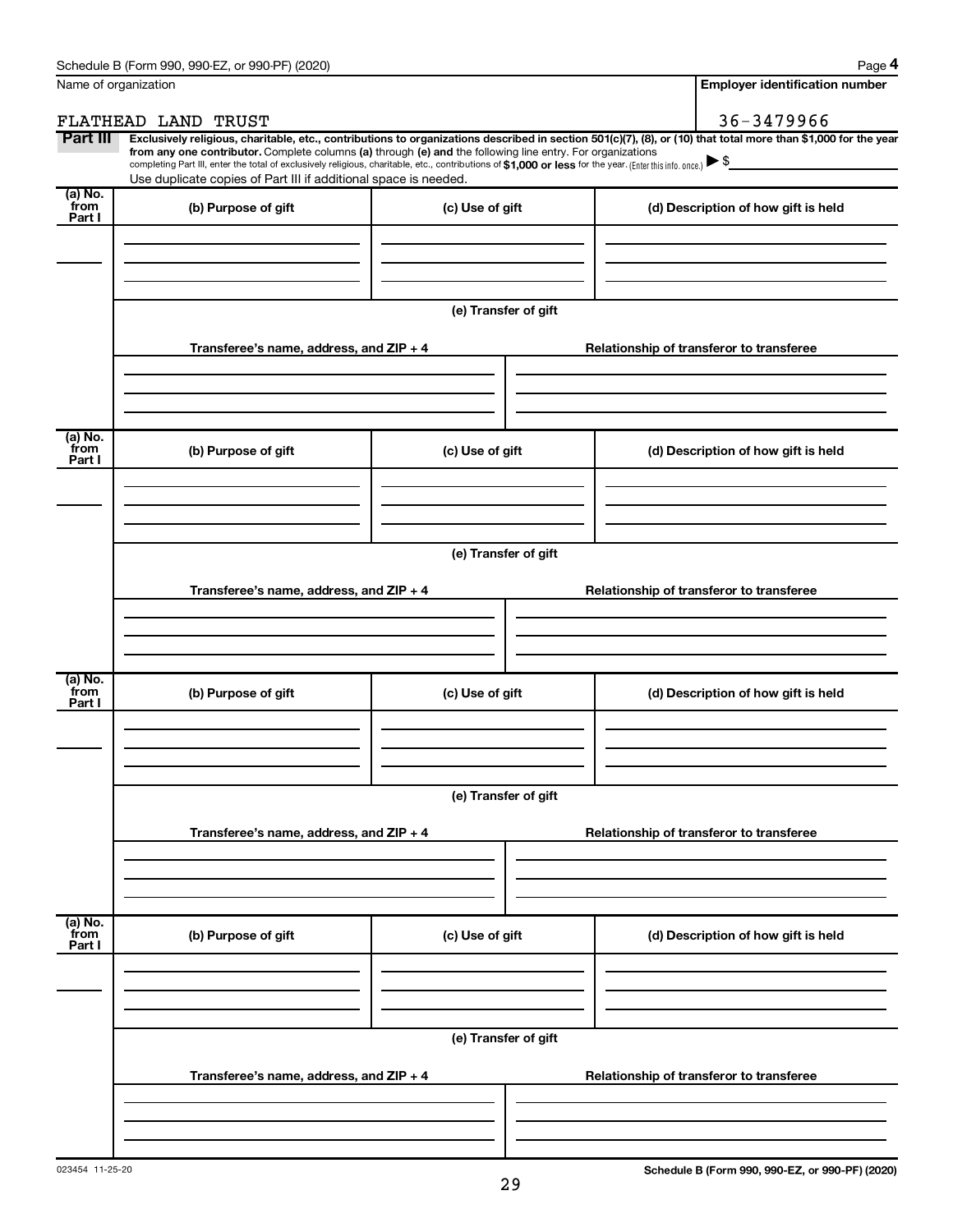| <b>SCHEDULE D</b> |  |
|-------------------|--|
|-------------------|--|

| (Form 990) |
|------------|
|            |

**(Form 990) | Complete if the organization answered "Yes" on Form 990, Part IV, line 6, 7, 8, 9, 10, 11a, 11b, 11c, 11d, 11e, 11f, 12a, or 12b. SCHEDULE D Supplemental Financial Statements**<br> **Form 990 2020**<br> **Part IV** line 6.7.8.9.10, 11a, 11b, 11d, 11d, 11d, 11d, 11d, 12a, 0r, 12b



Department of the Treasury Internal Revenue Service

|                                                                                              | Attach to Form 990. |  |
|----------------------------------------------------------------------------------------------|---------------------|--|
| $\blacktriangleright$ Go to www.irs.gov/Form990 for instructions and the latest information. |                     |  |

Name of the organization<br> **EMPLATE EMPLO BY AND TRUST** Employer identification number<br> **EMPLATE AND TRUST** 

|         | FLATHEAD LAND TRUST                                                                                                                            | 36-3479966                                         |
|---------|------------------------------------------------------------------------------------------------------------------------------------------------|----------------------------------------------------|
| Part I  | Organizations Maintaining Donor Advised Funds or Other Similar Funds or Accounts. Complete if the                                              |                                                    |
|         | organization answered "Yes" on Form 990, Part IV, line 6.                                                                                      |                                                    |
|         | (a) Donor advised funds                                                                                                                        | (b) Funds and other accounts                       |
| 1       |                                                                                                                                                |                                                    |
| 2       | Aggregate value of contributions to (during year)                                                                                              |                                                    |
| З       |                                                                                                                                                |                                                    |
| 4       |                                                                                                                                                |                                                    |
| 5       | Did the organization inform all donors and donor advisors in writing that the assets held in donor advised funds                               |                                                    |
|         |                                                                                                                                                | Yes<br>No                                          |
| 6       | Did the organization inform all grantees, donors, and donor advisors in writing that grant funds can be used only                              |                                                    |
|         | for charitable purposes and not for the benefit of the donor or donor advisor, or for any other purpose conferring                             |                                                    |
|         | impermissible private benefit?                                                                                                                 | Yes<br>No                                          |
| Part II | Conservation Easements. Complete if the organization answered "Yes" on Form 990, Part IV, line 7.                                              |                                                    |
| 1       | Purpose(s) of conservation easements held by the organization (check all that apply).                                                          |                                                    |
|         | $\lfloor \underline{X} \rfloor$ Preservation of land for public use (for example, recreation or education)                                     | Preservation of a historically important land area |
|         | $\lfloor x \rfloor$ Protection of natural habitat                                                                                              | Preservation of a certified historic structure     |
|         | $X$ Preservation of open space                                                                                                                 |                                                    |
| 2       | Complete lines 2a through 2d if the organization held a qualified conservation contribution in the form of a conservation easement on the last |                                                    |
|         | day of the tax year.                                                                                                                           | Held at the End of the Tax Year                    |
| а       |                                                                                                                                                | 67<br>2a                                           |
|         | Total acreage restricted by conservation easements                                                                                             | 12,833.00<br>2 <sub>b</sub>                        |
|         | Number of conservation easements on a certified historic structure included in (a) manufacture included in (a)                                 | 2c                                                 |
| d       | Number of conservation easements included in (c) acquired after 7/25/06, and not on a historic structure                                       |                                                    |
|         | listed in the National Register [111] Martin March 1999 (120) March 1999 (120) March 1999 (120) March 1999 (1                                  | 2d                                                 |
| 3       | Number of conservation easements modified, transferred, released, extinguished, or terminated by the organization during the tax               |                                                    |
|         | 2<br>$\vee$ ear $\blacktriangleright$                                                                                                          |                                                    |
| 4       | Number of states where property subject to conservation easement is located >                                                                  |                                                    |
| 5       | Does the organization have a written policy regarding the periodic monitoring, inspection, handling of                                         |                                                    |
|         | violations, and enforcement of the conservation easements it holds?                                                                            | $\overline{X}$ Yes<br>No                           |
| 6       | Staff and volunteer hours devoted to monitoring, inspecting, handling of violations, and enforcing conservation easements during the year      |                                                    |
|         | 380                                                                                                                                            |                                                    |
| 7       | Amount of expenses incurred in monitoring, inspecting, handling of violations, and enforcing conservation easements during the year            |                                                    |
|         | 10,055.<br>$\blacktriangleright$ \$                                                                                                            |                                                    |
| 8       | Does each conservation easement reported on line 2(d) above satisfy the requirements of section 170(h)(4)(B)(i)                                |                                                    |
|         |                                                                                                                                                | Yes<br>No                                          |
| 9       | In Part XIII, describe how the organization reports conservation easements in its revenue and expense statement and                            |                                                    |
|         | balance sheet, and include, if applicable, the text of the footnote to the organization's financial statements that describes the              |                                                    |
|         | organization's accounting for conservation easements.                                                                                          |                                                    |
|         | Organizations Maintaining Collections of Art, Historical Treasures, or Other Similar Assets.<br>Part III                                       |                                                    |
|         | Complete if the organization answered "Yes" on Form 990, Part IV, line 8.                                                                      |                                                    |
|         | 1a If the organization elected, as permitted under FASB ASC 958, not to report in its revenue statement and balance sheet works                |                                                    |
|         | of art, historical treasures, or other similar assets held for public exhibition, education, or research in furtherance of public              |                                                    |
|         | service, provide in Part XIII the text of the footnote to its financial statements that describes these items.                                 |                                                    |
| b       | If the organization elected, as permitted under FASB ASC 958, to report in its revenue statement and balance sheet works of                    |                                                    |
|         | art, historical treasures, or other similar assets held for public exhibition, education, or research in furtherance of public service,        |                                                    |
|         | provide the following amounts relating to these items:                                                                                         |                                                    |
|         |                                                                                                                                                | \$                                                 |
|         | (ii) Assets included in Form 990, Part X                                                                                                       | $\blacktriangleright$ \$                           |
| 2       | If the organization received or held works of art, historical treasures, or other similar assets for financial gain, provide                   |                                                    |
|         | the following amounts required to be reported under FASB ASC 958 relating to these items:                                                      |                                                    |
| а       |                                                                                                                                                | \$                                                 |
| b       |                                                                                                                                                | $\blacktriangleright$ s                            |
|         |                                                                                                                                                |                                                    |

032051 12-01-20 **For Paperwork Reduction Act Notice, see the Instructions for Form 990. Schedule D (Form 990) 2020** LHA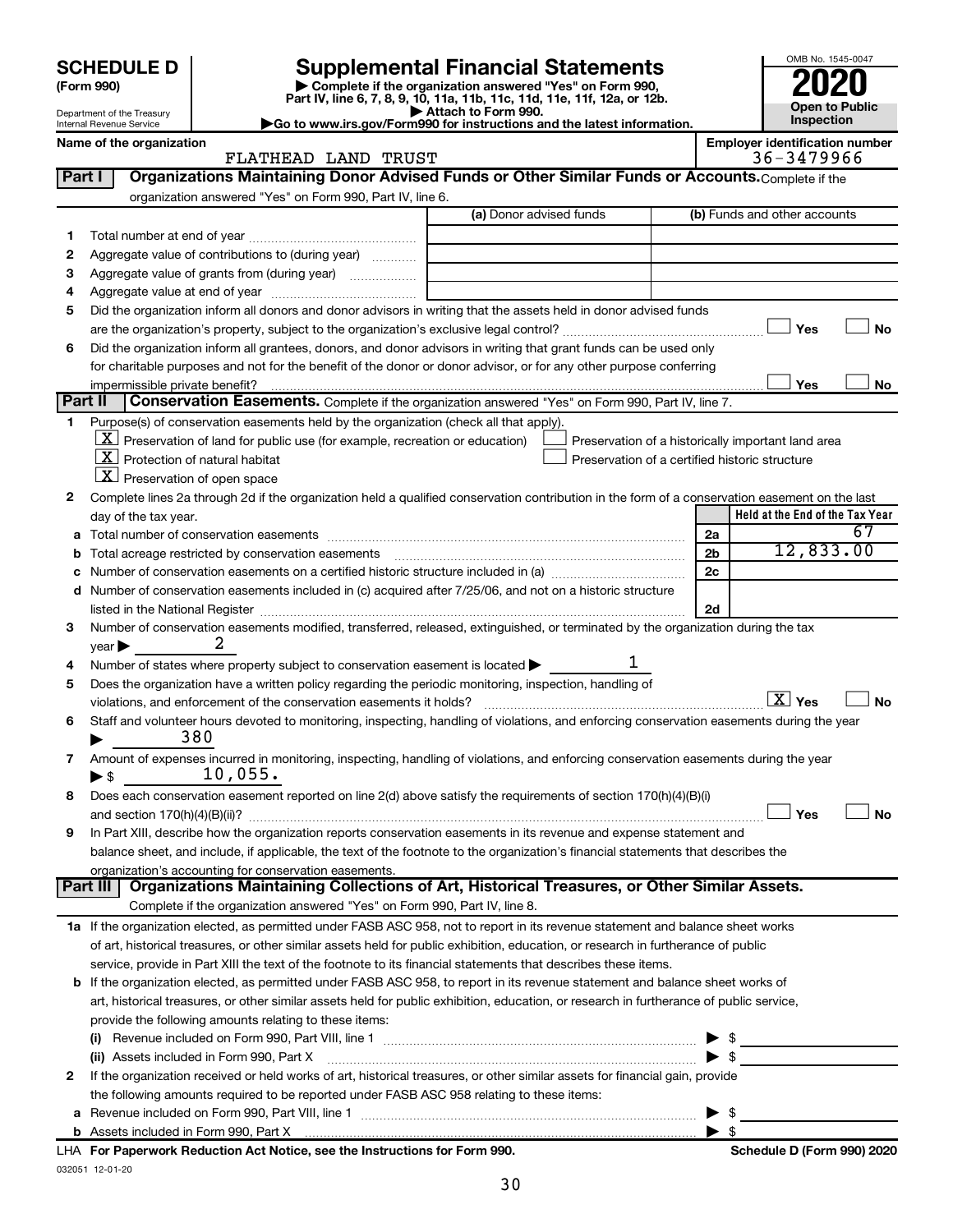| Part III<br>Organizations Maintaining Collections of Art, Historical Treasures, or Other Similar Assets (continued)<br>Using the organization's acquisition, accession, and other records, check any of the following that make significant use of its<br>3<br>collection items (check all that apply):<br>Public exhibition<br>Loan or exchange program<br>a<br>Other<br>Scholarly research<br>b<br>Preservation for future generations<br>c<br>Provide a description of the organization's collections and explain how they further the organization's exempt purpose in Part XIII.<br>4<br>During the year, did the organization solicit or receive donations of art, historical treasures, or other similar assets<br>5<br>Yes<br>No<br><b>Part IV</b><br><b>Escrow and Custodial Arrangements.</b> Complete if the organization answered "Yes" on Form 990, Part IV, line 9, or<br>reported an amount on Form 990, Part X, line 21.<br>1a Is the organization an agent, trustee, custodian or other intermediary for contributions or other assets not included<br><b>No</b><br>Yes<br>b If "Yes," explain the arrangement in Part XIII and complete the following table:<br>Amount<br>1c<br>1d<br>e Distributions during the year manufactured and continuum and contact the year manufactured and contact the year manufactured and contact the year manufactured and contact the year manufactured and contact the year manufa<br>1e<br>1f<br>2a Did the organization include an amount on Form 990, Part X, line 21, for escrow or custodial account liability?<br>Yes<br>No<br>b If "Yes," explain the arrangement in Part XIII. Check here if the explanation has been provided on Part XIII<br><b>Part V</b><br>Endowment Funds. Complete if the organization answered "Yes" on Form 990, Part IV, line 10.<br>(c) Two years back $\vert$ (d) Three years back $\vert$<br>(e) Four years back<br>(a) Current year<br>(b) Prior year<br>68,603.<br>44,091.<br>45, 131.<br>61,476.<br>57,802.<br>1a Beginning of year balance<br>10,000.<br>10,000.<br>$-1,040.$<br>3,674.<br>13,055.<br>14,512.<br>10, 155.<br>c Net investment earnings, gains, and losses<br>e Other expenditures for facilities<br>26,500.<br>and programs<br>f Administrative expenses<br>91,658.<br>68,603.<br>44,091.<br>61,476.<br>45, 131.<br>g<br>Provide the estimated percentage of the current year end balance (line 1g, column (a)) held as:<br>2<br>7.0000<br>Board designated or quasi-endowment<br>%<br>a<br><b>b</b> Permanent endowment $\blacktriangleright$ 49.0000<br>%<br>44.0000 $%$<br>$\mathbf c$ Term endowment $\blacktriangleright$<br>The percentages on lines 2a, 2b, and 2c should equal 100%.<br>3a Are there endowment funds not in the possession of the organization that are held and administered for the organization<br>Yes<br>No<br>by:<br>х<br>(i)<br>3a(i)<br>$\overline{\textbf{x}}$<br> 3a(ii)<br>3b<br>Describe in Part XIII the intended uses of the organization's endowment funds.<br>4<br><b>Land, Buildings, and Equipment.</b><br><b>Part VI</b><br>Complete if the organization answered "Yes" on Form 990, Part IV, line 11a. See Form 990, Part X, line 10.<br>Description of property<br>(a) Cost or other<br>(b) Cost or other<br>(c) Accumulated<br>(d) Book value<br>basis (investment)<br>depreciation<br>basis (other)<br>13, 167.<br>$11,240$ .<br>1,927.<br>1,927.<br>Total. Add lines 1a through 1e. (Column (d) must equal Form 990, Part X, column (B), line 10c.) | Schedule D (Form 990) 2020 | FLATHEAD LAND TRUST |  |  |  | 36-3479966 Page 2 |  |  |  |
|-----------------------------------------------------------------------------------------------------------------------------------------------------------------------------------------------------------------------------------------------------------------------------------------------------------------------------------------------------------------------------------------------------------------------------------------------------------------------------------------------------------------------------------------------------------------------------------------------------------------------------------------------------------------------------------------------------------------------------------------------------------------------------------------------------------------------------------------------------------------------------------------------------------------------------------------------------------------------------------------------------------------------------------------------------------------------------------------------------------------------------------------------------------------------------------------------------------------------------------------------------------------------------------------------------------------------------------------------------------------------------------------------------------------------------------------------------------------------------------------------------------------------------------------------------------------------------------------------------------------------------------------------------------------------------------------------------------------------------------------------------------------------------------------------------------------------------------------------------------------------------------------------------------------------------------------------------------------------------------------------------------------------------------------------------------------------------------------------------------------------------------------------------------------------------------------------------------------------------------------------------------------------------------------------------------------------------------------------------------------------------------------------------------------------------------------------------------------------------------------------------------------------------------------------------------------------------------------------------------------------------------------------------------------------------------------------------------------------------------------------------------------------------------------------------------------------------------------------------------------------------------------------------------------------------------------------------------------------------------------------------------------------------------------------------------------------------------------------------------------------------------------------------------------------------------------------------------------------------------------------------------------------------------------------------------------------------------------------------------------------------------------------------------------------------------------------------------------------------------------------------------------|----------------------------|---------------------|--|--|--|-------------------|--|--|--|
|                                                                                                                                                                                                                                                                                                                                                                                                                                                                                                                                                                                                                                                                                                                                                                                                                                                                                                                                                                                                                                                                                                                                                                                                                                                                                                                                                                                                                                                                                                                                                                                                                                                                                                                                                                                                                                                                                                                                                                                                                                                                                                                                                                                                                                                                                                                                                                                                                                                                                                                                                                                                                                                                                                                                                                                                                                                                                                                                                                                                                                                                                                                                                                                                                                                                                                                                                                                                                                                                                                                 |                            |                     |  |  |  |                   |  |  |  |
|                                                                                                                                                                                                                                                                                                                                                                                                                                                                                                                                                                                                                                                                                                                                                                                                                                                                                                                                                                                                                                                                                                                                                                                                                                                                                                                                                                                                                                                                                                                                                                                                                                                                                                                                                                                                                                                                                                                                                                                                                                                                                                                                                                                                                                                                                                                                                                                                                                                                                                                                                                                                                                                                                                                                                                                                                                                                                                                                                                                                                                                                                                                                                                                                                                                                                                                                                                                                                                                                                                                 |                            |                     |  |  |  |                   |  |  |  |
|                                                                                                                                                                                                                                                                                                                                                                                                                                                                                                                                                                                                                                                                                                                                                                                                                                                                                                                                                                                                                                                                                                                                                                                                                                                                                                                                                                                                                                                                                                                                                                                                                                                                                                                                                                                                                                                                                                                                                                                                                                                                                                                                                                                                                                                                                                                                                                                                                                                                                                                                                                                                                                                                                                                                                                                                                                                                                                                                                                                                                                                                                                                                                                                                                                                                                                                                                                                                                                                                                                                 |                            |                     |  |  |  |                   |  |  |  |
|                                                                                                                                                                                                                                                                                                                                                                                                                                                                                                                                                                                                                                                                                                                                                                                                                                                                                                                                                                                                                                                                                                                                                                                                                                                                                                                                                                                                                                                                                                                                                                                                                                                                                                                                                                                                                                                                                                                                                                                                                                                                                                                                                                                                                                                                                                                                                                                                                                                                                                                                                                                                                                                                                                                                                                                                                                                                                                                                                                                                                                                                                                                                                                                                                                                                                                                                                                                                                                                                                                                 |                            |                     |  |  |  |                   |  |  |  |
|                                                                                                                                                                                                                                                                                                                                                                                                                                                                                                                                                                                                                                                                                                                                                                                                                                                                                                                                                                                                                                                                                                                                                                                                                                                                                                                                                                                                                                                                                                                                                                                                                                                                                                                                                                                                                                                                                                                                                                                                                                                                                                                                                                                                                                                                                                                                                                                                                                                                                                                                                                                                                                                                                                                                                                                                                                                                                                                                                                                                                                                                                                                                                                                                                                                                                                                                                                                                                                                                                                                 |                            |                     |  |  |  |                   |  |  |  |
|                                                                                                                                                                                                                                                                                                                                                                                                                                                                                                                                                                                                                                                                                                                                                                                                                                                                                                                                                                                                                                                                                                                                                                                                                                                                                                                                                                                                                                                                                                                                                                                                                                                                                                                                                                                                                                                                                                                                                                                                                                                                                                                                                                                                                                                                                                                                                                                                                                                                                                                                                                                                                                                                                                                                                                                                                                                                                                                                                                                                                                                                                                                                                                                                                                                                                                                                                                                                                                                                                                                 |                            |                     |  |  |  |                   |  |  |  |
|                                                                                                                                                                                                                                                                                                                                                                                                                                                                                                                                                                                                                                                                                                                                                                                                                                                                                                                                                                                                                                                                                                                                                                                                                                                                                                                                                                                                                                                                                                                                                                                                                                                                                                                                                                                                                                                                                                                                                                                                                                                                                                                                                                                                                                                                                                                                                                                                                                                                                                                                                                                                                                                                                                                                                                                                                                                                                                                                                                                                                                                                                                                                                                                                                                                                                                                                                                                                                                                                                                                 |                            |                     |  |  |  |                   |  |  |  |
|                                                                                                                                                                                                                                                                                                                                                                                                                                                                                                                                                                                                                                                                                                                                                                                                                                                                                                                                                                                                                                                                                                                                                                                                                                                                                                                                                                                                                                                                                                                                                                                                                                                                                                                                                                                                                                                                                                                                                                                                                                                                                                                                                                                                                                                                                                                                                                                                                                                                                                                                                                                                                                                                                                                                                                                                                                                                                                                                                                                                                                                                                                                                                                                                                                                                                                                                                                                                                                                                                                                 |                            |                     |  |  |  |                   |  |  |  |
|                                                                                                                                                                                                                                                                                                                                                                                                                                                                                                                                                                                                                                                                                                                                                                                                                                                                                                                                                                                                                                                                                                                                                                                                                                                                                                                                                                                                                                                                                                                                                                                                                                                                                                                                                                                                                                                                                                                                                                                                                                                                                                                                                                                                                                                                                                                                                                                                                                                                                                                                                                                                                                                                                                                                                                                                                                                                                                                                                                                                                                                                                                                                                                                                                                                                                                                                                                                                                                                                                                                 |                            |                     |  |  |  |                   |  |  |  |
|                                                                                                                                                                                                                                                                                                                                                                                                                                                                                                                                                                                                                                                                                                                                                                                                                                                                                                                                                                                                                                                                                                                                                                                                                                                                                                                                                                                                                                                                                                                                                                                                                                                                                                                                                                                                                                                                                                                                                                                                                                                                                                                                                                                                                                                                                                                                                                                                                                                                                                                                                                                                                                                                                                                                                                                                                                                                                                                                                                                                                                                                                                                                                                                                                                                                                                                                                                                                                                                                                                                 |                            |                     |  |  |  |                   |  |  |  |
|                                                                                                                                                                                                                                                                                                                                                                                                                                                                                                                                                                                                                                                                                                                                                                                                                                                                                                                                                                                                                                                                                                                                                                                                                                                                                                                                                                                                                                                                                                                                                                                                                                                                                                                                                                                                                                                                                                                                                                                                                                                                                                                                                                                                                                                                                                                                                                                                                                                                                                                                                                                                                                                                                                                                                                                                                                                                                                                                                                                                                                                                                                                                                                                                                                                                                                                                                                                                                                                                                                                 |                            |                     |  |  |  |                   |  |  |  |
|                                                                                                                                                                                                                                                                                                                                                                                                                                                                                                                                                                                                                                                                                                                                                                                                                                                                                                                                                                                                                                                                                                                                                                                                                                                                                                                                                                                                                                                                                                                                                                                                                                                                                                                                                                                                                                                                                                                                                                                                                                                                                                                                                                                                                                                                                                                                                                                                                                                                                                                                                                                                                                                                                                                                                                                                                                                                                                                                                                                                                                                                                                                                                                                                                                                                                                                                                                                                                                                                                                                 |                            |                     |  |  |  |                   |  |  |  |
|                                                                                                                                                                                                                                                                                                                                                                                                                                                                                                                                                                                                                                                                                                                                                                                                                                                                                                                                                                                                                                                                                                                                                                                                                                                                                                                                                                                                                                                                                                                                                                                                                                                                                                                                                                                                                                                                                                                                                                                                                                                                                                                                                                                                                                                                                                                                                                                                                                                                                                                                                                                                                                                                                                                                                                                                                                                                                                                                                                                                                                                                                                                                                                                                                                                                                                                                                                                                                                                                                                                 |                            |                     |  |  |  |                   |  |  |  |
|                                                                                                                                                                                                                                                                                                                                                                                                                                                                                                                                                                                                                                                                                                                                                                                                                                                                                                                                                                                                                                                                                                                                                                                                                                                                                                                                                                                                                                                                                                                                                                                                                                                                                                                                                                                                                                                                                                                                                                                                                                                                                                                                                                                                                                                                                                                                                                                                                                                                                                                                                                                                                                                                                                                                                                                                                                                                                                                                                                                                                                                                                                                                                                                                                                                                                                                                                                                                                                                                                                                 |                            |                     |  |  |  |                   |  |  |  |
|                                                                                                                                                                                                                                                                                                                                                                                                                                                                                                                                                                                                                                                                                                                                                                                                                                                                                                                                                                                                                                                                                                                                                                                                                                                                                                                                                                                                                                                                                                                                                                                                                                                                                                                                                                                                                                                                                                                                                                                                                                                                                                                                                                                                                                                                                                                                                                                                                                                                                                                                                                                                                                                                                                                                                                                                                                                                                                                                                                                                                                                                                                                                                                                                                                                                                                                                                                                                                                                                                                                 |                            |                     |  |  |  |                   |  |  |  |
|                                                                                                                                                                                                                                                                                                                                                                                                                                                                                                                                                                                                                                                                                                                                                                                                                                                                                                                                                                                                                                                                                                                                                                                                                                                                                                                                                                                                                                                                                                                                                                                                                                                                                                                                                                                                                                                                                                                                                                                                                                                                                                                                                                                                                                                                                                                                                                                                                                                                                                                                                                                                                                                                                                                                                                                                                                                                                                                                                                                                                                                                                                                                                                                                                                                                                                                                                                                                                                                                                                                 |                            |                     |  |  |  |                   |  |  |  |
|                                                                                                                                                                                                                                                                                                                                                                                                                                                                                                                                                                                                                                                                                                                                                                                                                                                                                                                                                                                                                                                                                                                                                                                                                                                                                                                                                                                                                                                                                                                                                                                                                                                                                                                                                                                                                                                                                                                                                                                                                                                                                                                                                                                                                                                                                                                                                                                                                                                                                                                                                                                                                                                                                                                                                                                                                                                                                                                                                                                                                                                                                                                                                                                                                                                                                                                                                                                                                                                                                                                 |                            |                     |  |  |  |                   |  |  |  |
|                                                                                                                                                                                                                                                                                                                                                                                                                                                                                                                                                                                                                                                                                                                                                                                                                                                                                                                                                                                                                                                                                                                                                                                                                                                                                                                                                                                                                                                                                                                                                                                                                                                                                                                                                                                                                                                                                                                                                                                                                                                                                                                                                                                                                                                                                                                                                                                                                                                                                                                                                                                                                                                                                                                                                                                                                                                                                                                                                                                                                                                                                                                                                                                                                                                                                                                                                                                                                                                                                                                 |                            |                     |  |  |  |                   |  |  |  |
|                                                                                                                                                                                                                                                                                                                                                                                                                                                                                                                                                                                                                                                                                                                                                                                                                                                                                                                                                                                                                                                                                                                                                                                                                                                                                                                                                                                                                                                                                                                                                                                                                                                                                                                                                                                                                                                                                                                                                                                                                                                                                                                                                                                                                                                                                                                                                                                                                                                                                                                                                                                                                                                                                                                                                                                                                                                                                                                                                                                                                                                                                                                                                                                                                                                                                                                                                                                                                                                                                                                 |                            |                     |  |  |  |                   |  |  |  |
|                                                                                                                                                                                                                                                                                                                                                                                                                                                                                                                                                                                                                                                                                                                                                                                                                                                                                                                                                                                                                                                                                                                                                                                                                                                                                                                                                                                                                                                                                                                                                                                                                                                                                                                                                                                                                                                                                                                                                                                                                                                                                                                                                                                                                                                                                                                                                                                                                                                                                                                                                                                                                                                                                                                                                                                                                                                                                                                                                                                                                                                                                                                                                                                                                                                                                                                                                                                                                                                                                                                 |                            |                     |  |  |  |                   |  |  |  |
|                                                                                                                                                                                                                                                                                                                                                                                                                                                                                                                                                                                                                                                                                                                                                                                                                                                                                                                                                                                                                                                                                                                                                                                                                                                                                                                                                                                                                                                                                                                                                                                                                                                                                                                                                                                                                                                                                                                                                                                                                                                                                                                                                                                                                                                                                                                                                                                                                                                                                                                                                                                                                                                                                                                                                                                                                                                                                                                                                                                                                                                                                                                                                                                                                                                                                                                                                                                                                                                                                                                 |                            |                     |  |  |  |                   |  |  |  |
|                                                                                                                                                                                                                                                                                                                                                                                                                                                                                                                                                                                                                                                                                                                                                                                                                                                                                                                                                                                                                                                                                                                                                                                                                                                                                                                                                                                                                                                                                                                                                                                                                                                                                                                                                                                                                                                                                                                                                                                                                                                                                                                                                                                                                                                                                                                                                                                                                                                                                                                                                                                                                                                                                                                                                                                                                                                                                                                                                                                                                                                                                                                                                                                                                                                                                                                                                                                                                                                                                                                 |                            |                     |  |  |  |                   |  |  |  |
|                                                                                                                                                                                                                                                                                                                                                                                                                                                                                                                                                                                                                                                                                                                                                                                                                                                                                                                                                                                                                                                                                                                                                                                                                                                                                                                                                                                                                                                                                                                                                                                                                                                                                                                                                                                                                                                                                                                                                                                                                                                                                                                                                                                                                                                                                                                                                                                                                                                                                                                                                                                                                                                                                                                                                                                                                                                                                                                                                                                                                                                                                                                                                                                                                                                                                                                                                                                                                                                                                                                 |                            |                     |  |  |  |                   |  |  |  |
|                                                                                                                                                                                                                                                                                                                                                                                                                                                                                                                                                                                                                                                                                                                                                                                                                                                                                                                                                                                                                                                                                                                                                                                                                                                                                                                                                                                                                                                                                                                                                                                                                                                                                                                                                                                                                                                                                                                                                                                                                                                                                                                                                                                                                                                                                                                                                                                                                                                                                                                                                                                                                                                                                                                                                                                                                                                                                                                                                                                                                                                                                                                                                                                                                                                                                                                                                                                                                                                                                                                 |                            |                     |  |  |  |                   |  |  |  |
|                                                                                                                                                                                                                                                                                                                                                                                                                                                                                                                                                                                                                                                                                                                                                                                                                                                                                                                                                                                                                                                                                                                                                                                                                                                                                                                                                                                                                                                                                                                                                                                                                                                                                                                                                                                                                                                                                                                                                                                                                                                                                                                                                                                                                                                                                                                                                                                                                                                                                                                                                                                                                                                                                                                                                                                                                                                                                                                                                                                                                                                                                                                                                                                                                                                                                                                                                                                                                                                                                                                 |                            |                     |  |  |  |                   |  |  |  |
|                                                                                                                                                                                                                                                                                                                                                                                                                                                                                                                                                                                                                                                                                                                                                                                                                                                                                                                                                                                                                                                                                                                                                                                                                                                                                                                                                                                                                                                                                                                                                                                                                                                                                                                                                                                                                                                                                                                                                                                                                                                                                                                                                                                                                                                                                                                                                                                                                                                                                                                                                                                                                                                                                                                                                                                                                                                                                                                                                                                                                                                                                                                                                                                                                                                                                                                                                                                                                                                                                                                 |                            |                     |  |  |  |                   |  |  |  |
|                                                                                                                                                                                                                                                                                                                                                                                                                                                                                                                                                                                                                                                                                                                                                                                                                                                                                                                                                                                                                                                                                                                                                                                                                                                                                                                                                                                                                                                                                                                                                                                                                                                                                                                                                                                                                                                                                                                                                                                                                                                                                                                                                                                                                                                                                                                                                                                                                                                                                                                                                                                                                                                                                                                                                                                                                                                                                                                                                                                                                                                                                                                                                                                                                                                                                                                                                                                                                                                                                                                 |                            |                     |  |  |  |                   |  |  |  |
|                                                                                                                                                                                                                                                                                                                                                                                                                                                                                                                                                                                                                                                                                                                                                                                                                                                                                                                                                                                                                                                                                                                                                                                                                                                                                                                                                                                                                                                                                                                                                                                                                                                                                                                                                                                                                                                                                                                                                                                                                                                                                                                                                                                                                                                                                                                                                                                                                                                                                                                                                                                                                                                                                                                                                                                                                                                                                                                                                                                                                                                                                                                                                                                                                                                                                                                                                                                                                                                                                                                 |                            |                     |  |  |  |                   |  |  |  |
|                                                                                                                                                                                                                                                                                                                                                                                                                                                                                                                                                                                                                                                                                                                                                                                                                                                                                                                                                                                                                                                                                                                                                                                                                                                                                                                                                                                                                                                                                                                                                                                                                                                                                                                                                                                                                                                                                                                                                                                                                                                                                                                                                                                                                                                                                                                                                                                                                                                                                                                                                                                                                                                                                                                                                                                                                                                                                                                                                                                                                                                                                                                                                                                                                                                                                                                                                                                                                                                                                                                 |                            |                     |  |  |  |                   |  |  |  |
|                                                                                                                                                                                                                                                                                                                                                                                                                                                                                                                                                                                                                                                                                                                                                                                                                                                                                                                                                                                                                                                                                                                                                                                                                                                                                                                                                                                                                                                                                                                                                                                                                                                                                                                                                                                                                                                                                                                                                                                                                                                                                                                                                                                                                                                                                                                                                                                                                                                                                                                                                                                                                                                                                                                                                                                                                                                                                                                                                                                                                                                                                                                                                                                                                                                                                                                                                                                                                                                                                                                 |                            |                     |  |  |  |                   |  |  |  |
|                                                                                                                                                                                                                                                                                                                                                                                                                                                                                                                                                                                                                                                                                                                                                                                                                                                                                                                                                                                                                                                                                                                                                                                                                                                                                                                                                                                                                                                                                                                                                                                                                                                                                                                                                                                                                                                                                                                                                                                                                                                                                                                                                                                                                                                                                                                                                                                                                                                                                                                                                                                                                                                                                                                                                                                                                                                                                                                                                                                                                                                                                                                                                                                                                                                                                                                                                                                                                                                                                                                 |                            |                     |  |  |  |                   |  |  |  |
|                                                                                                                                                                                                                                                                                                                                                                                                                                                                                                                                                                                                                                                                                                                                                                                                                                                                                                                                                                                                                                                                                                                                                                                                                                                                                                                                                                                                                                                                                                                                                                                                                                                                                                                                                                                                                                                                                                                                                                                                                                                                                                                                                                                                                                                                                                                                                                                                                                                                                                                                                                                                                                                                                                                                                                                                                                                                                                                                                                                                                                                                                                                                                                                                                                                                                                                                                                                                                                                                                                                 |                            |                     |  |  |  |                   |  |  |  |
|                                                                                                                                                                                                                                                                                                                                                                                                                                                                                                                                                                                                                                                                                                                                                                                                                                                                                                                                                                                                                                                                                                                                                                                                                                                                                                                                                                                                                                                                                                                                                                                                                                                                                                                                                                                                                                                                                                                                                                                                                                                                                                                                                                                                                                                                                                                                                                                                                                                                                                                                                                                                                                                                                                                                                                                                                                                                                                                                                                                                                                                                                                                                                                                                                                                                                                                                                                                                                                                                                                                 |                            |                     |  |  |  |                   |  |  |  |
|                                                                                                                                                                                                                                                                                                                                                                                                                                                                                                                                                                                                                                                                                                                                                                                                                                                                                                                                                                                                                                                                                                                                                                                                                                                                                                                                                                                                                                                                                                                                                                                                                                                                                                                                                                                                                                                                                                                                                                                                                                                                                                                                                                                                                                                                                                                                                                                                                                                                                                                                                                                                                                                                                                                                                                                                                                                                                                                                                                                                                                                                                                                                                                                                                                                                                                                                                                                                                                                                                                                 |                            |                     |  |  |  |                   |  |  |  |
|                                                                                                                                                                                                                                                                                                                                                                                                                                                                                                                                                                                                                                                                                                                                                                                                                                                                                                                                                                                                                                                                                                                                                                                                                                                                                                                                                                                                                                                                                                                                                                                                                                                                                                                                                                                                                                                                                                                                                                                                                                                                                                                                                                                                                                                                                                                                                                                                                                                                                                                                                                                                                                                                                                                                                                                                                                                                                                                                                                                                                                                                                                                                                                                                                                                                                                                                                                                                                                                                                                                 |                            |                     |  |  |  |                   |  |  |  |
|                                                                                                                                                                                                                                                                                                                                                                                                                                                                                                                                                                                                                                                                                                                                                                                                                                                                                                                                                                                                                                                                                                                                                                                                                                                                                                                                                                                                                                                                                                                                                                                                                                                                                                                                                                                                                                                                                                                                                                                                                                                                                                                                                                                                                                                                                                                                                                                                                                                                                                                                                                                                                                                                                                                                                                                                                                                                                                                                                                                                                                                                                                                                                                                                                                                                                                                                                                                                                                                                                                                 |                            |                     |  |  |  |                   |  |  |  |
|                                                                                                                                                                                                                                                                                                                                                                                                                                                                                                                                                                                                                                                                                                                                                                                                                                                                                                                                                                                                                                                                                                                                                                                                                                                                                                                                                                                                                                                                                                                                                                                                                                                                                                                                                                                                                                                                                                                                                                                                                                                                                                                                                                                                                                                                                                                                                                                                                                                                                                                                                                                                                                                                                                                                                                                                                                                                                                                                                                                                                                                                                                                                                                                                                                                                                                                                                                                                                                                                                                                 |                            |                     |  |  |  |                   |  |  |  |
|                                                                                                                                                                                                                                                                                                                                                                                                                                                                                                                                                                                                                                                                                                                                                                                                                                                                                                                                                                                                                                                                                                                                                                                                                                                                                                                                                                                                                                                                                                                                                                                                                                                                                                                                                                                                                                                                                                                                                                                                                                                                                                                                                                                                                                                                                                                                                                                                                                                                                                                                                                                                                                                                                                                                                                                                                                                                                                                                                                                                                                                                                                                                                                                                                                                                                                                                                                                                                                                                                                                 |                            |                     |  |  |  |                   |  |  |  |
|                                                                                                                                                                                                                                                                                                                                                                                                                                                                                                                                                                                                                                                                                                                                                                                                                                                                                                                                                                                                                                                                                                                                                                                                                                                                                                                                                                                                                                                                                                                                                                                                                                                                                                                                                                                                                                                                                                                                                                                                                                                                                                                                                                                                                                                                                                                                                                                                                                                                                                                                                                                                                                                                                                                                                                                                                                                                                                                                                                                                                                                                                                                                                                                                                                                                                                                                                                                                                                                                                                                 |                            |                     |  |  |  |                   |  |  |  |
|                                                                                                                                                                                                                                                                                                                                                                                                                                                                                                                                                                                                                                                                                                                                                                                                                                                                                                                                                                                                                                                                                                                                                                                                                                                                                                                                                                                                                                                                                                                                                                                                                                                                                                                                                                                                                                                                                                                                                                                                                                                                                                                                                                                                                                                                                                                                                                                                                                                                                                                                                                                                                                                                                                                                                                                                                                                                                                                                                                                                                                                                                                                                                                                                                                                                                                                                                                                                                                                                                                                 |                            |                     |  |  |  |                   |  |  |  |
|                                                                                                                                                                                                                                                                                                                                                                                                                                                                                                                                                                                                                                                                                                                                                                                                                                                                                                                                                                                                                                                                                                                                                                                                                                                                                                                                                                                                                                                                                                                                                                                                                                                                                                                                                                                                                                                                                                                                                                                                                                                                                                                                                                                                                                                                                                                                                                                                                                                                                                                                                                                                                                                                                                                                                                                                                                                                                                                                                                                                                                                                                                                                                                                                                                                                                                                                                                                                                                                                                                                 |                            |                     |  |  |  |                   |  |  |  |
|                                                                                                                                                                                                                                                                                                                                                                                                                                                                                                                                                                                                                                                                                                                                                                                                                                                                                                                                                                                                                                                                                                                                                                                                                                                                                                                                                                                                                                                                                                                                                                                                                                                                                                                                                                                                                                                                                                                                                                                                                                                                                                                                                                                                                                                                                                                                                                                                                                                                                                                                                                                                                                                                                                                                                                                                                                                                                                                                                                                                                                                                                                                                                                                                                                                                                                                                                                                                                                                                                                                 |                            |                     |  |  |  |                   |  |  |  |
|                                                                                                                                                                                                                                                                                                                                                                                                                                                                                                                                                                                                                                                                                                                                                                                                                                                                                                                                                                                                                                                                                                                                                                                                                                                                                                                                                                                                                                                                                                                                                                                                                                                                                                                                                                                                                                                                                                                                                                                                                                                                                                                                                                                                                                                                                                                                                                                                                                                                                                                                                                                                                                                                                                                                                                                                                                                                                                                                                                                                                                                                                                                                                                                                                                                                                                                                                                                                                                                                                                                 |                            |                     |  |  |  |                   |  |  |  |
|                                                                                                                                                                                                                                                                                                                                                                                                                                                                                                                                                                                                                                                                                                                                                                                                                                                                                                                                                                                                                                                                                                                                                                                                                                                                                                                                                                                                                                                                                                                                                                                                                                                                                                                                                                                                                                                                                                                                                                                                                                                                                                                                                                                                                                                                                                                                                                                                                                                                                                                                                                                                                                                                                                                                                                                                                                                                                                                                                                                                                                                                                                                                                                                                                                                                                                                                                                                                                                                                                                                 |                            |                     |  |  |  |                   |  |  |  |
|                                                                                                                                                                                                                                                                                                                                                                                                                                                                                                                                                                                                                                                                                                                                                                                                                                                                                                                                                                                                                                                                                                                                                                                                                                                                                                                                                                                                                                                                                                                                                                                                                                                                                                                                                                                                                                                                                                                                                                                                                                                                                                                                                                                                                                                                                                                                                                                                                                                                                                                                                                                                                                                                                                                                                                                                                                                                                                                                                                                                                                                                                                                                                                                                                                                                                                                                                                                                                                                                                                                 |                            |                     |  |  |  |                   |  |  |  |
|                                                                                                                                                                                                                                                                                                                                                                                                                                                                                                                                                                                                                                                                                                                                                                                                                                                                                                                                                                                                                                                                                                                                                                                                                                                                                                                                                                                                                                                                                                                                                                                                                                                                                                                                                                                                                                                                                                                                                                                                                                                                                                                                                                                                                                                                                                                                                                                                                                                                                                                                                                                                                                                                                                                                                                                                                                                                                                                                                                                                                                                                                                                                                                                                                                                                                                                                                                                                                                                                                                                 |                            |                     |  |  |  |                   |  |  |  |
|                                                                                                                                                                                                                                                                                                                                                                                                                                                                                                                                                                                                                                                                                                                                                                                                                                                                                                                                                                                                                                                                                                                                                                                                                                                                                                                                                                                                                                                                                                                                                                                                                                                                                                                                                                                                                                                                                                                                                                                                                                                                                                                                                                                                                                                                                                                                                                                                                                                                                                                                                                                                                                                                                                                                                                                                                                                                                                                                                                                                                                                                                                                                                                                                                                                                                                                                                                                                                                                                                                                 |                            |                     |  |  |  |                   |  |  |  |
|                                                                                                                                                                                                                                                                                                                                                                                                                                                                                                                                                                                                                                                                                                                                                                                                                                                                                                                                                                                                                                                                                                                                                                                                                                                                                                                                                                                                                                                                                                                                                                                                                                                                                                                                                                                                                                                                                                                                                                                                                                                                                                                                                                                                                                                                                                                                                                                                                                                                                                                                                                                                                                                                                                                                                                                                                                                                                                                                                                                                                                                                                                                                                                                                                                                                                                                                                                                                                                                                                                                 |                            |                     |  |  |  |                   |  |  |  |
|                                                                                                                                                                                                                                                                                                                                                                                                                                                                                                                                                                                                                                                                                                                                                                                                                                                                                                                                                                                                                                                                                                                                                                                                                                                                                                                                                                                                                                                                                                                                                                                                                                                                                                                                                                                                                                                                                                                                                                                                                                                                                                                                                                                                                                                                                                                                                                                                                                                                                                                                                                                                                                                                                                                                                                                                                                                                                                                                                                                                                                                                                                                                                                                                                                                                                                                                                                                                                                                                                                                 |                            |                     |  |  |  |                   |  |  |  |

**Schedule D (Form 990) 2020**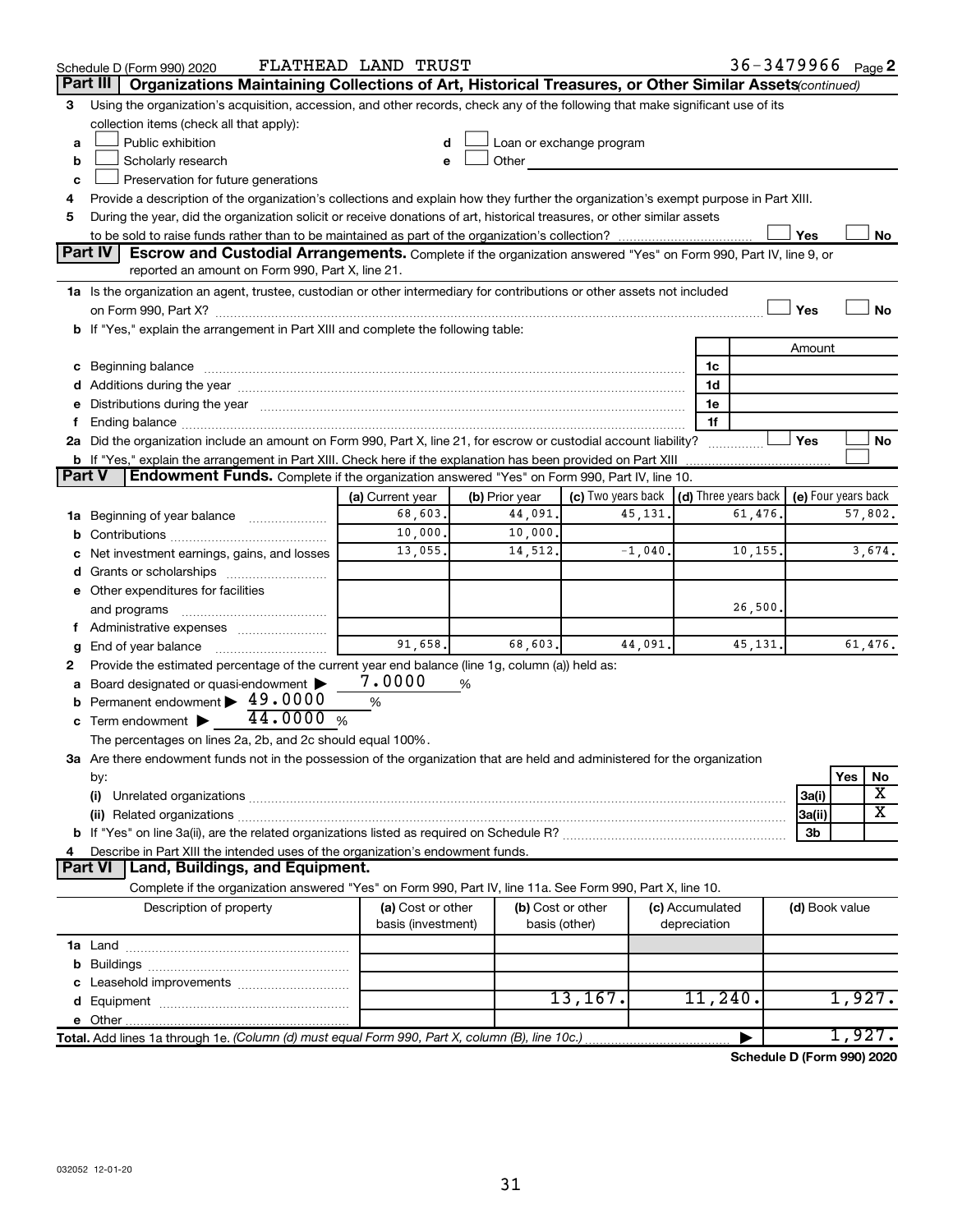| (a) Description of security or category (including name of security) |                 |                                                                                                                   |                                                           |
|----------------------------------------------------------------------|-----------------|-------------------------------------------------------------------------------------------------------------------|-----------------------------------------------------------|
|                                                                      |                 |                                                                                                                   | (c) Method of valuation: Cost or end-of-year market value |
|                                                                      |                 |                                                                                                                   |                                                           |
|                                                                      |                 |                                                                                                                   |                                                           |
|                                                                      |                 |                                                                                                                   |                                                           |
|                                                                      |                 |                                                                                                                   |                                                           |
|                                                                      |                 |                                                                                                                   |                                                           |
|                                                                      |                 |                                                                                                                   |                                                           |
|                                                                      |                 |                                                                                                                   |                                                           |
|                                                                      |                 |                                                                                                                   |                                                           |
|                                                                      |                 |                                                                                                                   |                                                           |
|                                                                      |                 |                                                                                                                   |                                                           |
|                                                                      |                 |                                                                                                                   |                                                           |
|                                                                      |                 |                                                                                                                   |                                                           |
| Total. (Col. (b) must equal Form 990, Part X, col. (B) line 12.)     |                 |                                                                                                                   |                                                           |
| Part VIII Investments - Program Related.                             |                 |                                                                                                                   |                                                           |
|                                                                      |                 | Complete if the organization answered "Yes" on Form 990, Part IV, line 11c. See Form 990, Part X, line 13.        |                                                           |
|                                                                      |                 |                                                                                                                   | (c) Method of valuation: Cost or end-of-year market value |
| (a) Description of investment                                        | (b) Book value  |                                                                                                                   |                                                           |
|                                                                      |                 |                                                                                                                   |                                                           |
|                                                                      |                 |                                                                                                                   |                                                           |
|                                                                      |                 |                                                                                                                   |                                                           |
|                                                                      |                 |                                                                                                                   |                                                           |
|                                                                      |                 |                                                                                                                   |                                                           |
|                                                                      |                 |                                                                                                                   |                                                           |
|                                                                      |                 |                                                                                                                   |                                                           |
|                                                                      |                 |                                                                                                                   |                                                           |
|                                                                      |                 |                                                                                                                   |                                                           |
|                                                                      |                 |                                                                                                                   |                                                           |
| Total. (Col. (b) must equal Form 990, Part X, col. (B) line 13.)     |                 |                                                                                                                   |                                                           |
|                                                                      |                 |                                                                                                                   |                                                           |
|                                                                      |                 | Complete if the organization answered "Yes" on Form 990, Part IV, line 11d. See Form 990, Part X, line 15.        |                                                           |
|                                                                      | (a) Description |                                                                                                                   | (b) Book value                                            |
|                                                                      |                 |                                                                                                                   |                                                           |
|                                                                      |                 |                                                                                                                   |                                                           |
|                                                                      |                 |                                                                                                                   |                                                           |
|                                                                      |                 |                                                                                                                   |                                                           |
|                                                                      |                 |                                                                                                                   |                                                           |
|                                                                      |                 |                                                                                                                   |                                                           |
|                                                                      |                 |                                                                                                                   |                                                           |
|                                                                      |                 |                                                                                                                   |                                                           |
|                                                                      |                 |                                                                                                                   |                                                           |
|                                                                      |                 |                                                                                                                   |                                                           |
|                                                                      |                 |                                                                                                                   |                                                           |
|                                                                      |                 |                                                                                                                   |                                                           |
|                                                                      |                 | Complete if the organization answered "Yes" on Form 990, Part IV, line 11e or 11f. See Form 990, Part X, line 25. |                                                           |
| (a) Description of liability                                         |                 |                                                                                                                   | (b) Book value                                            |
|                                                                      |                 |                                                                                                                   |                                                           |
|                                                                      |                 |                                                                                                                   |                                                           |
|                                                                      |                 |                                                                                                                   |                                                           |
|                                                                      |                 |                                                                                                                   |                                                           |
|                                                                      |                 |                                                                                                                   |                                                           |
|                                                                      |                 |                                                                                                                   |                                                           |
|                                                                      |                 |                                                                                                                   |                                                           |
|                                                                      |                 |                                                                                                                   |                                                           |
|                                                                      |                 |                                                                                                                   |                                                           |
|                                                                      |                 |                                                                                                                   |                                                           |
|                                                                      |                 |                                                                                                                   |                                                           |
|                                                                      |                 |                                                                                                                   |                                                           |
|                                                                      |                 |                                                                                                                   |                                                           |
|                                                                      |                 |                                                                                                                   |                                                           |
|                                                                      |                 |                                                                                                                   |                                                           |
|                                                                      |                 |                                                                                                                   |                                                           |
|                                                                      |                 |                                                                                                                   |                                                           |
|                                                                      |                 |                                                                                                                   |                                                           |
|                                                                      |                 |                                                                                                                   |                                                           |
|                                                                      |                 |                                                                                                                   |                                                           |
|                                                                      |                 |                                                                                                                   |                                                           |
|                                                                      |                 |                                                                                                                   |                                                           |
|                                                                      |                 |                                                                                                                   |                                                           |
|                                                                      |                 |                                                                                                                   |                                                           |
|                                                                      |                 |                                                                                                                   |                                                           |
|                                                                      |                 |                                                                                                                   |                                                           |
|                                                                      |                 |                                                                                                                   |                                                           |
|                                                                      |                 |                                                                                                                   |                                                           |
|                                                                      |                 |                                                                                                                   |                                                           |
|                                                                      |                 |                                                                                                                   |                                                           |
|                                                                      |                 |                                                                                                                   |                                                           |
|                                                                      |                 |                                                                                                                   |                                                           |
|                                                                      |                 |                                                                                                                   |                                                           |
|                                                                      |                 |                                                                                                                   |                                                           |
|                                                                      |                 |                                                                                                                   |                                                           |
|                                                                      |                 |                                                                                                                   |                                                           |
|                                                                      |                 |                                                                                                                   |                                                           |
|                                                                      |                 |                                                                                                                   |                                                           |
|                                                                      |                 |                                                                                                                   |                                                           |
|                                                                      |                 |                                                                                                                   |                                                           |
|                                                                      |                 |                                                                                                                   |                                                           |
|                                                                      |                 |                                                                                                                   |                                                           |
|                                                                      |                 |                                                                                                                   |                                                           |
|                                                                      |                 |                                                                                                                   |                                                           |
|                                                                      |                 |                                                                                                                   |                                                           |
|                                                                      |                 |                                                                                                                   |                                                           |
|                                                                      |                 |                                                                                                                   |                                                           |
|                                                                      |                 |                                                                                                                   |                                                           |
|                                                                      |                 |                                                                                                                   |                                                           |
|                                                                      |                 |                                                                                                                   |                                                           |
|                                                                      |                 |                                                                                                                   |                                                           |
|                                                                      |                 |                                                                                                                   |                                                           |
|                                                                      |                 |                                                                                                                   |                                                           |
|                                                                      |                 |                                                                                                                   |                                                           |
|                                                                      |                 |                                                                                                                   |                                                           |
|                                                                      |                 |                                                                                                                   | (b) Book value                                            |

**2.** Liability for uncertain tax positions. In Part XIII, provide the text of the footnote to the organization's financial statements that reports the

organization's liability for uncertain tax positions under FASB ASC 740. Check here if the text of the footnote has been provided in Part XIII.  $\perp$ 

**Schedule D (Form 990) 2020**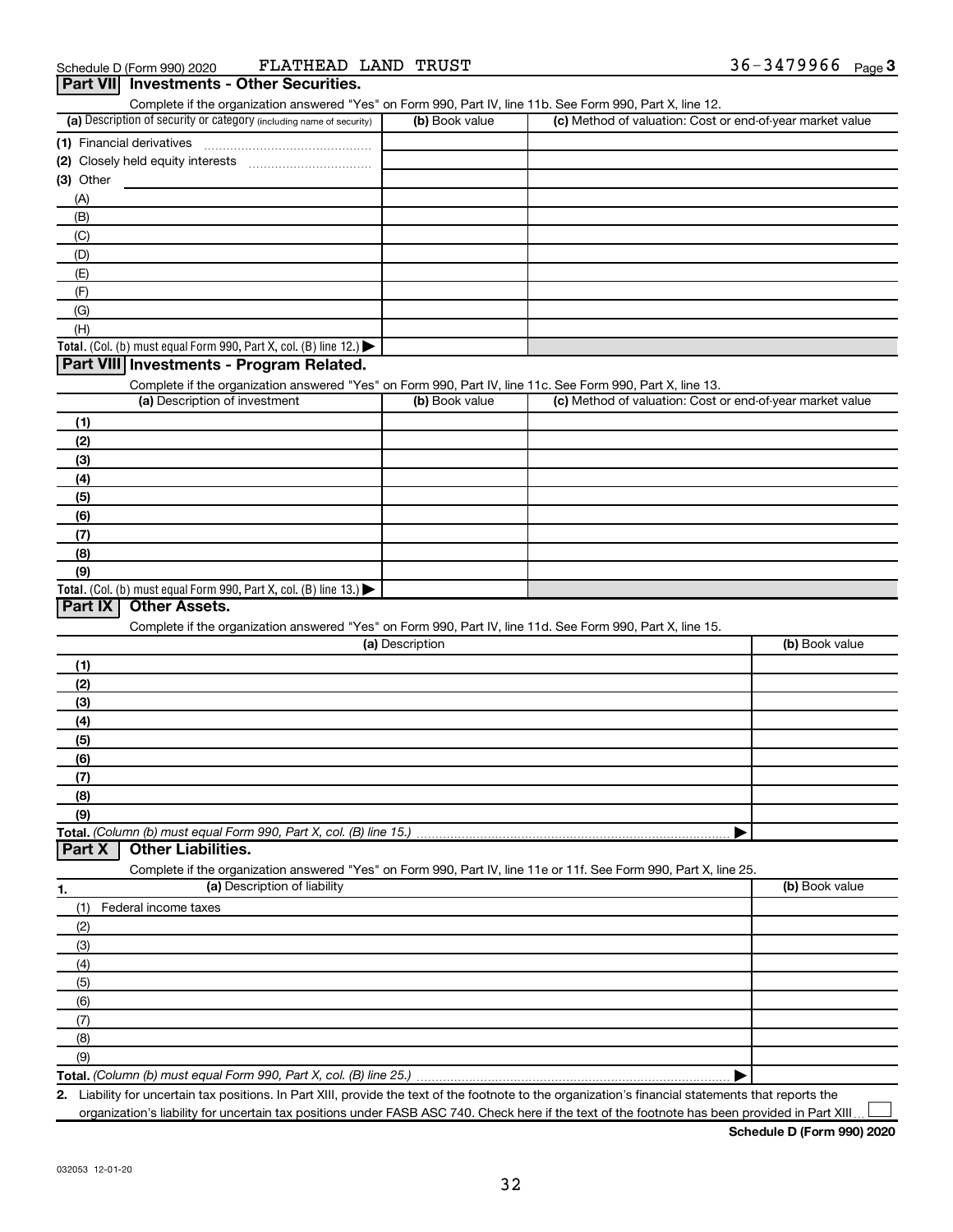|    | FLATHEAD LAND TRUST<br>Schedule D (Form 990) 2020                                                                                                                                                                                        |                |         |                | 36-3479966 Page 4 |
|----|------------------------------------------------------------------------------------------------------------------------------------------------------------------------------------------------------------------------------------------|----------------|---------|----------------|-------------------|
|    | Part XI   Reconciliation of Revenue per Audited Financial Statements With Revenue per Return.                                                                                                                                            |                |         |                |                   |
|    | Complete if the organization answered "Yes" on Form 990, Part IV, line 12a.                                                                                                                                                              |                |         |                |                   |
| 1  | Total revenue, gains, and other support per audited financial statements [[[[[[[[[[[[[[[[[[[[[[[]]]]]]]]]]]]]                                                                                                                            |                |         | $\mathbf{1}$   | 1,900,569.        |
| 2  | Amounts included on line 1 but not on Form 990, Part VIII, line 12:                                                                                                                                                                      |                |         |                |                   |
| a  |                                                                                                                                                                                                                                          | 2a             | 37,008. |                |                   |
| b  |                                                                                                                                                                                                                                          | 2 <sub>b</sub> | 250.    |                |                   |
| c  |                                                                                                                                                                                                                                          | 2c             |         |                |                   |
| d  | Other (Describe in Part XIII.) <b>Construction Contract Construction</b> Chemistry Chemistry Chemistry Chemistry Chemistry                                                                                                               | 2d             | 4,165.  |                |                   |
| е  | Add lines 2a through 2d <b>minimum contained a contract of the contract of the contract of the contract of the contract of the contract of the contract of the contract of the contract of the contract of the contract of the c</b>     |                |         | 2e             | 41,423.           |
| з  |                                                                                                                                                                                                                                          |                |         | 3              | 1,859,146.        |
|    | Amounts included on Form 990, Part VIII, line 12, but not on line 1:                                                                                                                                                                     |                |         |                |                   |
| a  |                                                                                                                                                                                                                                          | 4a             |         |                |                   |
|    |                                                                                                                                                                                                                                          | 4b             |         |                |                   |
|    | Add lines 4a and 4b                                                                                                                                                                                                                      |                |         | 4с             |                   |
| 5  |                                                                                                                                                                                                                                          |                |         | 5              | 1,859,146.        |
|    | Part XII   Reconciliation of Expenses per Audited Financial Statements With Expenses per Return.                                                                                                                                         |                |         |                |                   |
|    |                                                                                                                                                                                                                                          |                |         |                |                   |
|    | Complete if the organization answered "Yes" on Form 990, Part IV, line 12a.                                                                                                                                                              |                |         |                |                   |
| 1  |                                                                                                                                                                                                                                          |                |         | $\blacksquare$ | 1,714,633.        |
| 2  | Amounts included on line 1 but not on Form 990, Part IX, line 25:                                                                                                                                                                        |                |         |                |                   |
| a  |                                                                                                                                                                                                                                          | 2a             | 250.    |                |                   |
|    | <b>b</b> Prior year adjustments <i>maching machines are constructed to the construction</i> and the prior of the construction of the construction of the construction of the construction of the construction of the construction of the | 2 <sub>b</sub> |         |                |                   |
| c. |                                                                                                                                                                                                                                          | 2c             |         |                |                   |
|    |                                                                                                                                                                                                                                          | 2d             | 4,165.  |                |                   |
|    |                                                                                                                                                                                                                                          |                |         | 2e             | 4,415.            |
| 3  |                                                                                                                                                                                                                                          |                |         | 3              | 1,710,218.        |
| 4  | Amounts included on Form 990, Part IX, line 25, but not on line 1:                                                                                                                                                                       |                |         |                |                   |
| a  | Investment expenses not included on Form 990, Part VIII, line 7b [                                                                                                                                                                       | 4a             |         |                |                   |
|    |                                                                                                                                                                                                                                          | 4b             |         |                |                   |
|    | Add lines 4a and 4b                                                                                                                                                                                                                      |                |         | 4с             | 0.                |
|    | Part XIII Supplemental Information.                                                                                                                                                                                                      |                |         | 5              | 1,710,218.        |

Provide the descriptions required for Part II, lines 3, 5, and 9; Part III, lines 1a and 4; Part IV, lines 1b and 2b; Part V, line 4; Part X, line 2; Part XI, lines 2d and 4b; and Part XII, lines 2d and 4b. Also complete this part to provide any additional information.

### PART II, LINE 3:

### SCENIC VIEWS AND OPEN SPACE.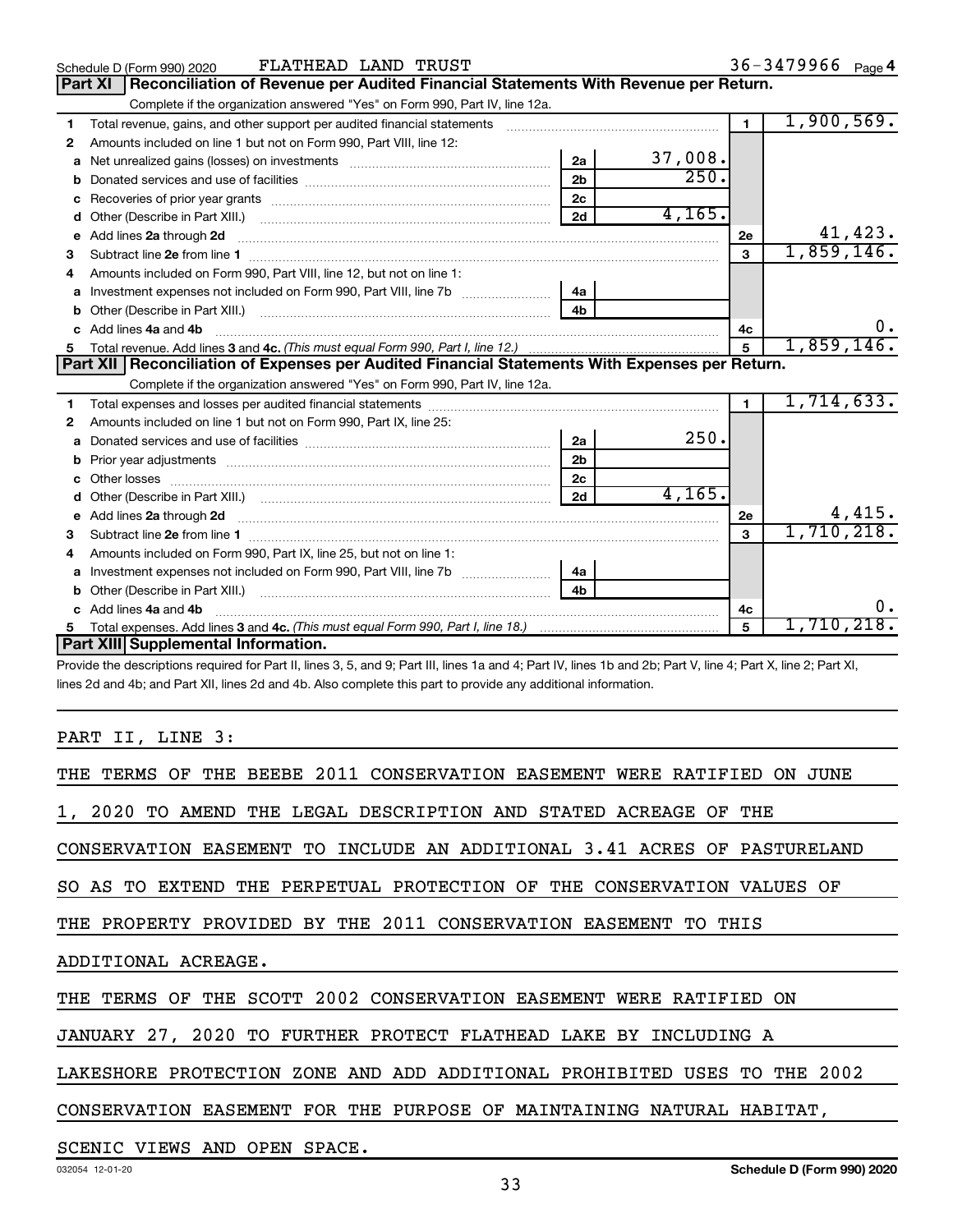PART II, LINE 9:

EASEMENTS ARE VALUED AT ZERO AND ARE NOT REPORTED ON THE FINANCIAL

STATEMENT BALANCE SHEET.

PART V, LINE 4:

PART V, LINE 4: THE ENDOWMENT FUNDS WERE ESTABLISHED TO HOLD AND GENERATE FUNDS TO SUPPORT THE ORGANIZATION AND ITS PRIVATE LAND CONSERVATION ACTIVITIES. THE INTEREST AND EARNINGS MAY BE USED FOR OPERATING EXPENSES RELATED TO THE ORGANIZATION'S CONSERVATION WORK, SUCH AS SALARIES, OVERHEAD COSTS, OR OTHER RELATED EXPENSES. THE PRINCIPAL CANNOT BE USED.

PART XI, LINE 2D - OTHER ADJUSTMENTS:

DIRECT FUNDRAISING EXPENSES INCLUDED ON 990 AS REVENUE

REDUCTION 4, 165.

PART XII, LINE 2D - OTHER ADJUSTMENTS:

DIRECT FUNDRAISING EXPENSES INCLUDED ON 990 AS REVENUE

REDUCTION 4, 165.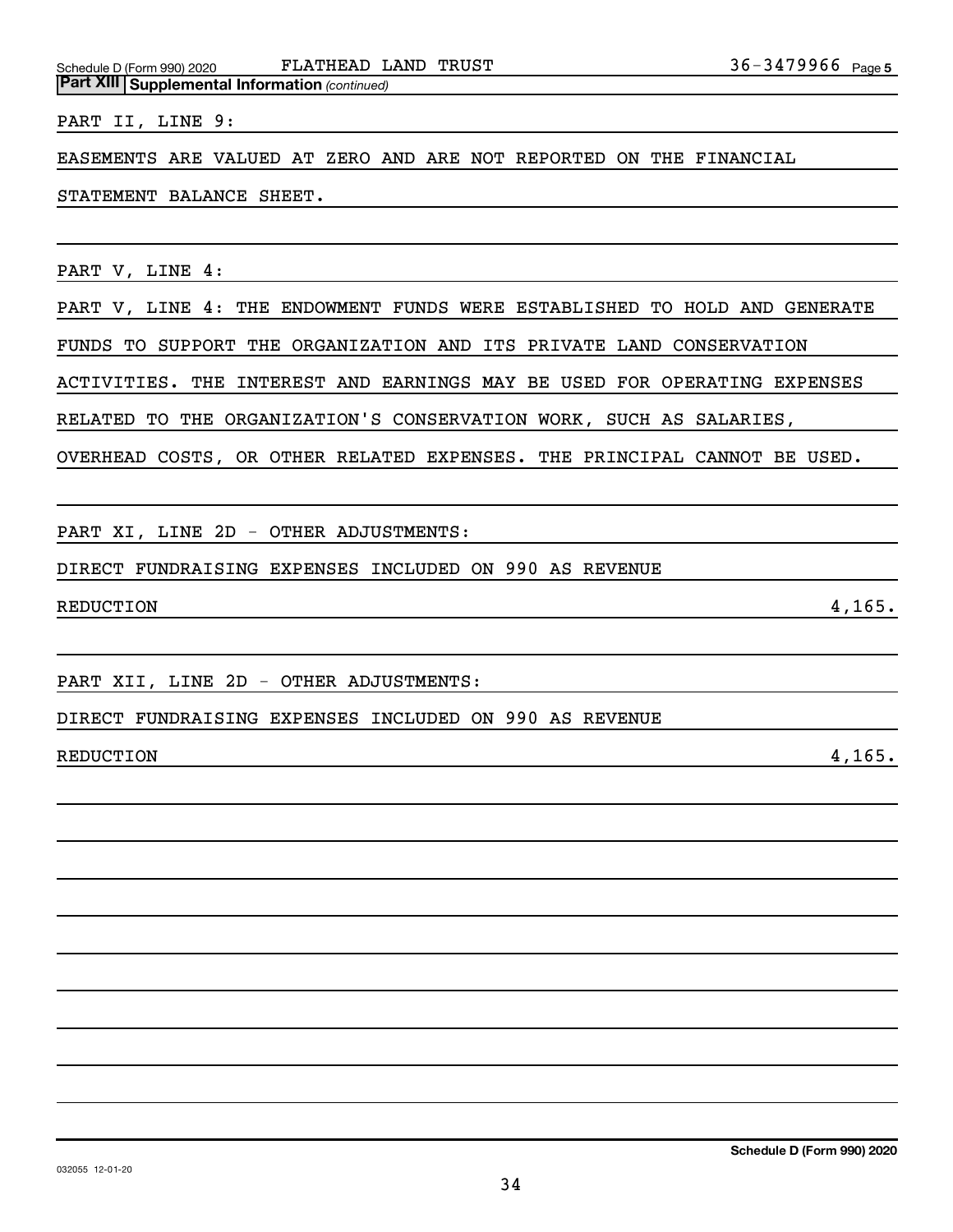### **SCHEDULE M (Form 990)**

## **Noncash Contributions**

OMB No. 1545-0047

**Open to Public**

| Department of the Treasury      |
|---------------------------------|
|                                 |
| <b>Internal Revenue Service</b> |
|                                 |

◆ Complete if the organizations answered "Yes" on Form 990, Part IV, lines 29 or 30.<br>● Complete if the organizations answered "Yes" on Form 990, Part IV, lines 29 or 30. **Attach to Form 990.**  $\blacktriangleright$ 

 **Go to www.irs.gov/Form990 for instructions and the latest information.** J

**Inspection Employer identification number**

| Name of the organization |  |
|--------------------------|--|
|--------------------------|--|

FLATHEAD LAND TRUST 36-3479966

| Part I | <b>Types of Property</b>                                                                                                       |                         |                  |                                                                         |                              |            |     |           |
|--------|--------------------------------------------------------------------------------------------------------------------------------|-------------------------|------------------|-------------------------------------------------------------------------|------------------------------|------------|-----|-----------|
|        |                                                                                                                                | (a)                     | (b)              | (c)                                                                     | (d)                          |            |     |           |
|        |                                                                                                                                | Check if                | Number of        | Noncash contribution                                                    | Method of determining        |            |     |           |
|        |                                                                                                                                | applicable              | contributions or | amounts reported on<br>litems contributed  Form 990, Part VIII, line 1q | noncash contribution amounts |            |     |           |
| 1.     |                                                                                                                                |                         |                  |                                                                         |                              |            |     |           |
| 2      |                                                                                                                                |                         |                  |                                                                         |                              |            |     |           |
| 3      | Art - Fractional interests                                                                                                     |                         |                  |                                                                         |                              |            |     |           |
| 4      | Books and publications                                                                                                         |                         |                  |                                                                         |                              |            |     |           |
| 5      | Clothing and household goods                                                                                                   |                         |                  |                                                                         |                              |            |     |           |
| 6      |                                                                                                                                |                         |                  |                                                                         |                              |            |     |           |
| 7      |                                                                                                                                |                         |                  |                                                                         |                              |            |     |           |
| 8      |                                                                                                                                |                         |                  |                                                                         |                              |            |     |           |
| 9      | Securities - Publicly traded                                                                                                   |                         |                  |                                                                         |                              |            |     |           |
| 10     | Securities - Closely held stock                                                                                                |                         |                  |                                                                         |                              |            |     |           |
| 11     | Securities - Partnership, LLC, or                                                                                              |                         |                  |                                                                         |                              |            |     |           |
|        | trust interests                                                                                                                |                         |                  |                                                                         |                              |            |     |           |
| 12     |                                                                                                                                |                         |                  |                                                                         |                              |            |     |           |
| 13     | Qualified conservation contribution -                                                                                          |                         |                  |                                                                         |                              |            |     |           |
|        |                                                                                                                                |                         |                  |                                                                         |                              |            |     |           |
| 14     | Qualified conservation contribution - Other                                                                                    |                         |                  |                                                                         |                              |            |     |           |
| 15     |                                                                                                                                |                         |                  |                                                                         |                              |            |     |           |
| 16     | Real estate - Commercial                                                                                                       |                         |                  |                                                                         |                              |            |     |           |
| 17     |                                                                                                                                |                         |                  |                                                                         |                              |            |     |           |
| 18     |                                                                                                                                |                         |                  |                                                                         |                              |            |     |           |
| 19     |                                                                                                                                |                         |                  |                                                                         |                              |            |     |           |
| 20     | Drugs and medical supplies                                                                                                     |                         |                  |                                                                         |                              |            |     |           |
| 21     |                                                                                                                                |                         |                  |                                                                         |                              |            |     |           |
| 22     |                                                                                                                                |                         |                  |                                                                         |                              |            |     |           |
| 23     |                                                                                                                                |                         |                  |                                                                         |                              |            |     |           |
| 24     |                                                                                                                                |                         |                  |                                                                         |                              |            |     |           |
| 25     | IN KIND DONAT)<br>Other $\blacktriangleright$                                                                                  | X                       |                  |                                                                         | 462,000. APPRAISAL           |            |     |           |
| 26     | IN KIND DONAT)<br>▶<br>Other                                                                                                   | $\overline{\mathtt{x}}$ | 1                |                                                                         | 150,000. APPRAISAL           |            |     |           |
| 27     | IN KIND DONAT<br>Other<br>▶                                                                                                    | $\overline{\texttt{x}}$ | 1                |                                                                         | 110,000. APPRAISAL           |            |     |           |
| 28     | IN KIND DONAT<br>▶<br>Other                                                                                                    | $\overline{\text{x}}$   | 1                |                                                                         | 4,000. APPRAISAL             |            |     |           |
| 29     | Number of Forms 8283 received by the organization during the tax year for contributions                                        |                         |                  |                                                                         |                              |            |     |           |
|        | for which the organization completed Form 8283, Part V, Donee Acknowledgement                                                  |                         |                  | 29                                                                      |                              |            |     |           |
|        |                                                                                                                                |                         |                  |                                                                         |                              |            | Yes | <b>No</b> |
|        | 30a During the year, did the organization receive by contribution any property reported in Part I, lines 1 through 28, that it |                         |                  |                                                                         |                              |            |     |           |
|        | must hold for at least three years from the date of the initial contribution, and which isn't required to be used for          |                         |                  |                                                                         |                              |            |     |           |
|        |                                                                                                                                |                         |                  |                                                                         |                              | <b>30a</b> |     | X         |
|        | <b>b</b> If "Yes," describe the arrangement in Part II.                                                                        |                         |                  |                                                                         |                              |            |     |           |
| 31     | Does the organization have a gift acceptance policy that requires the review of any nonstandard contributions?                 |                         |                  |                                                                         |                              | 31         |     | x         |
|        | 32a Does the organization hire or use third parties or related organizations to solicit, process, or sell noncash              |                         |                  |                                                                         |                              |            |     |           |
|        | contributions?                                                                                                                 |                         |                  |                                                                         |                              | 32a        |     | X         |
|        | <b>b</b> If "Yes," describe in Part II.                                                                                        |                         |                  |                                                                         |                              |            |     |           |
| າາ     | If the examination didn't report an emount in column (a) for a type of preparty for which column (a) is obsolved               |                         |                  |                                                                         |                              |            |     |           |

**33** If the organization didn't report an amount in column (c) for a type of property for which column (a) is checked, describe in Part II.

**For Paperwork Reduction Act Notice, see the Instructions for Form 990. Schedule M (Form 990) 2020** LHA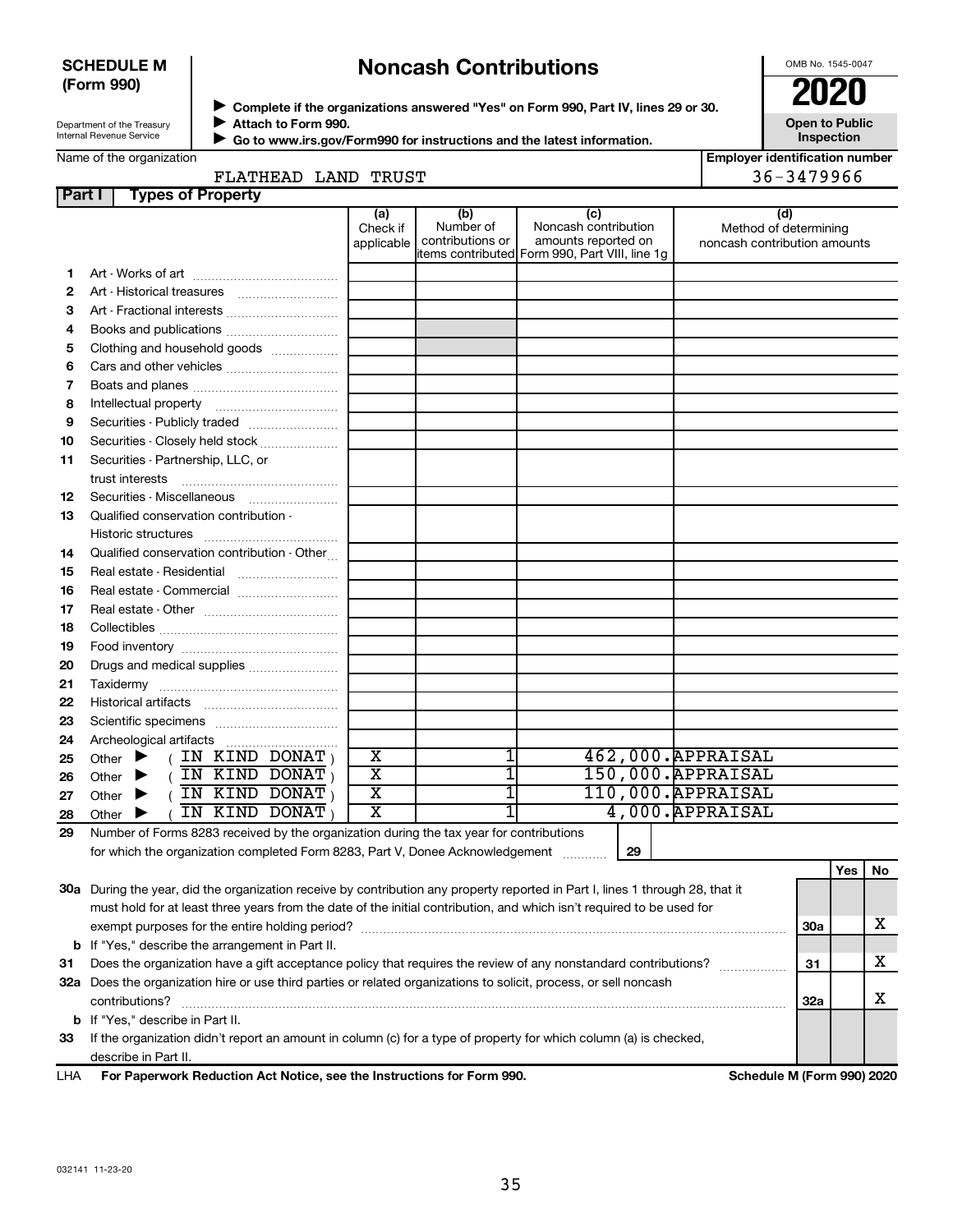Provide the information required by Part I, lines 30b, 32b, and 33, and whether the organization is reporting in Part I, column (b), the number of contributions, the number of items received, or a combination of both. Also complete this part for any additional information. **Part II Supplemental Information.**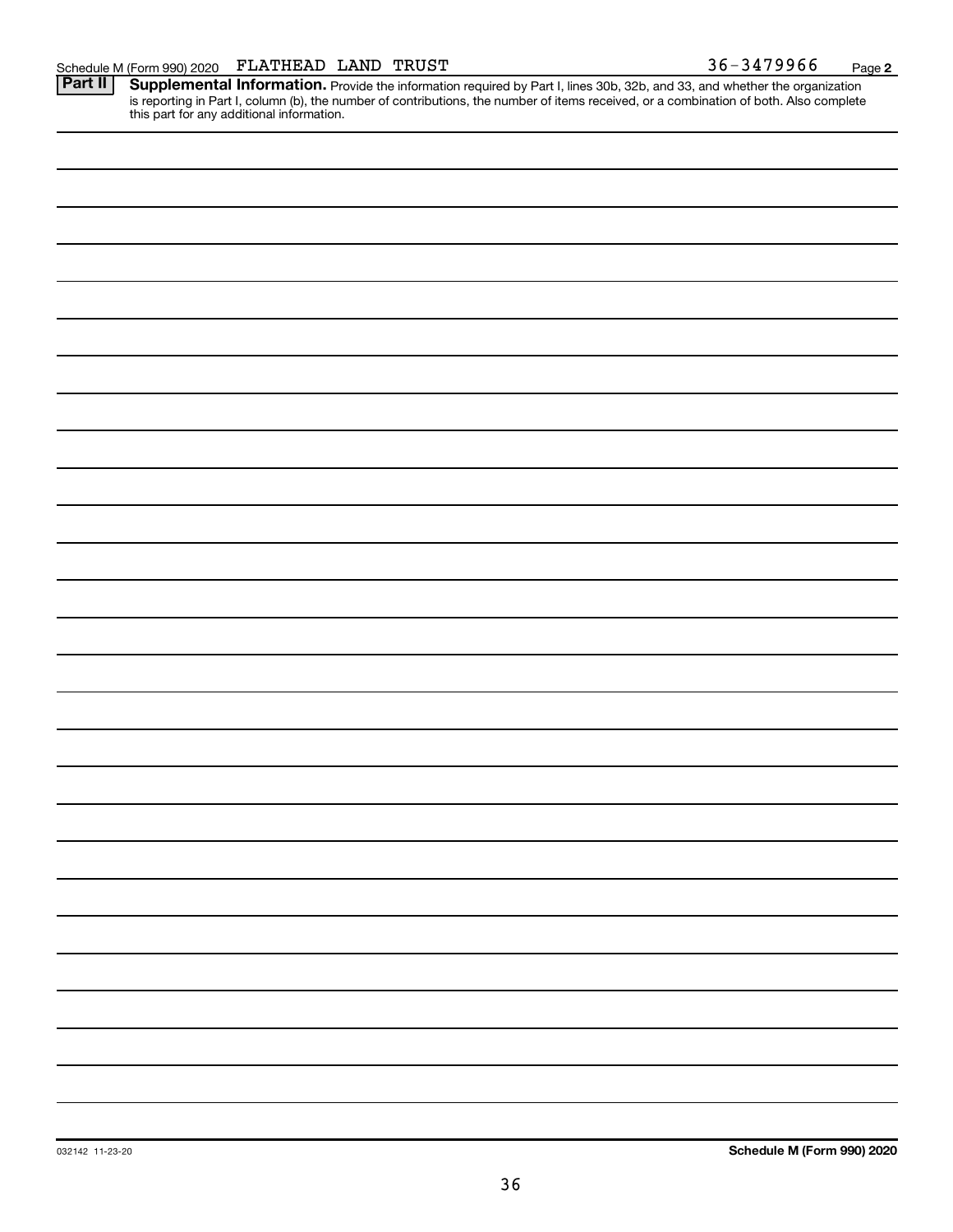**(Form 990 or 990-EZ)**

**Complete to provide information for responses to specific questions on Form 990 or 990-EZ or to provide any additional information. SCHEDULE O Supplemental Information to Form 990 or 990-EZ 2020**<br>(Form 990 or 990-EZ) Complete to provide information for responses to specific questions on

Department of the Treasury Internal Revenue Service Name of the organization

**| Attach to Form 990 or 990-EZ. | Go to www.irs.gov/Form990 for the latest information.**



**Employer identification number**

FLATHEAD LAND TRUST **19966** 136-3479966

FORM 990, PART I, LINE 1, DESCRIPTION OF ORGANIZATION MISSION:

VOLUNTARY AGREEMENTS WITH PRIVATE LANDOWNERS.

FORM 990, PART III, LINE 1, DESCRIPTION OF ORGANIZATION MISSION:

(CONSERVATION EASEMENTS); WITHIN THAT PROGRAM SERVICE FLT DEVELOPS,

NEGOTIATES, AND ACCEPTS DONATED CONSERVATION EASEMENTS. IN ADDITION

WITH BOTH PRIVATE AND FEDERAL FUNDS, FLT PURCHASES CONSERVATION

EASEMENTS.

FORM 990, PART III, LINE 4A, PROGRAM SERVICE ACCOMPLISHMENTS:

EASEMENT ALONG GOODRICH BAYOU, A BACKCHANNEL OF THE FLATHEAD RIVER,

WHICH WAS DONATED BY CHRYSTA BOURNE. THE BAYOU PROVIDES HABITAT FOR

GEESE AND OTHER WATERFOWL, TROUT, HERONS, RIVER OTTERS, BEAVERS AND

OTHER CRITTERS.

4. IN NOVEMBER, FLATHEAD LAND TRUST COMPLETED A 50.2 ACRE CONSERVATION

EASEMENT DONATED BY BECKY HUGHES AND JOE MANN IN COON HOLLOW SOUTHEAST

OF KILA. THE CONSERVATION EASEMENT PROTECTS IMPORTANT SPRINGS,

WETLANDS, RIPARIAN HABITAT ALONG AN UNNAMED TRIBUTARY OF BALES CREEK,

AND MATURE WET FOREST IMPORTANT FOR WILDLIFE HABITAT.

5. IN DECEMBER, FLATHEAD LAND TRUST COMPLETED A SIGNIFICANT

CONSERVATION EASEMENT ALONG THE STILLWATER RIVER NEAR OLNEY IN

PARTNERSHIP WITH THE TRUST FOR PUBLIC LAND AND F.H. STOLTZE LAND &

LUMBER COMPANY. THE CONSERVATION EASEMENT PERMANENTLY PROTECTS A 1,072

ACRE INHOLDING SURROUNDED BY FLATHEAD NATIONAL FOREST AND MONTANA STATE

FORESTS, AND WILL REMAIN A PRIVATELY HELD WORKING FOREST OWNED BY

### STOLTZE.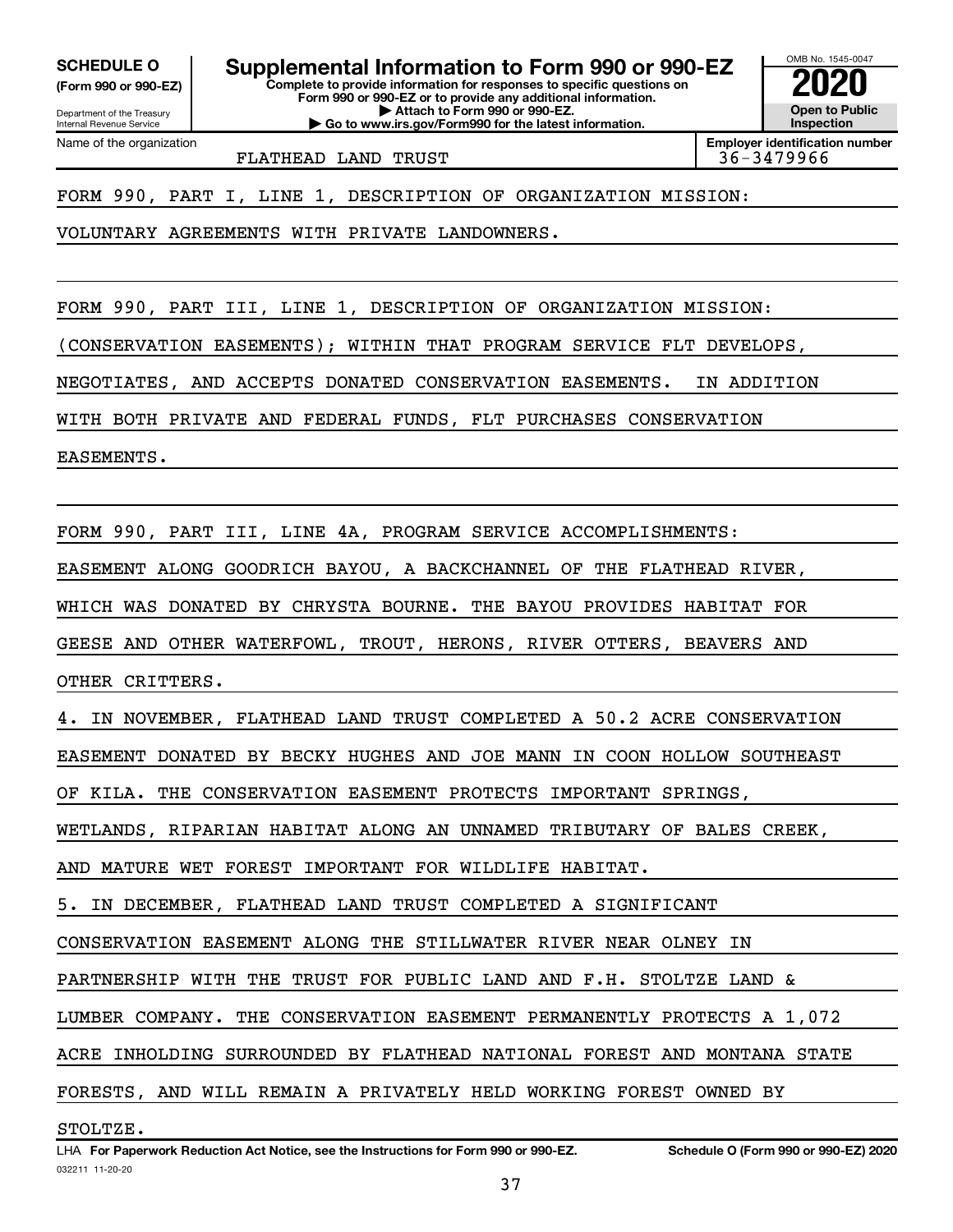| Schedule O (Form 990 or 990-EZ) 2020            | Page 2                                              |
|-------------------------------------------------|-----------------------------------------------------|
| Name of the organization<br>FLATHEAD LAND TRUST | <b>Employer identification number</b><br>36-3479966 |
|                                                 |                                                     |

6. IN LATE DECEMBER, FLATHEAD LAND TRUST PURCHASED A CONSERVATION

EASEMENT FROM MARTY AND LINDA BOEHM ON THEIR 53.4 ACRES OF LAND LOCATED

ALONG MILL CREEK NEAR ITS CONFLUENCE WITH THE FLATHEAD RIVER SOUTH OF

CRESTON. THE CONSERVATION EASEMENT PERMANENTLY PROTECTS 40.9 ACRES OF

WETLANDS AND QUALITY RIPARIAN HABITAT AND 0.6 MILES OF MILL CREEK.

FORM 990, PART VI, SECTION A, LINE 6:

FLATHEAD LAND TRUST HAS ONLY ONE CLASS OF MEMBERSHIP.

FORM 990, PART VI, SECTION A, LINE 7B:

ALL MEMBERS HAVE EQUAL VOTING RIGHTS. A VOTE OF THE MEMBERSHIP IS OBTAINED WHEN REQUIRED BY MONTANA STATE LAW TO APPROVE SUBSTANTIAL ORGANIZATIONAL CHANGES SUCH AS CHANGING THE NUMBER OF COMPOSITION OF THE BOARD OF DIRECTORS, DISSOLUTION OF THE ORGANIZATION, ETC.

FORM 990, PART VI, SECTION B, LINE 11B:

THE FORM 990 IS PREPARED BY THE ORGANIZATION'S ACCOUNTING FIRM, REVIEWED BY THE ORGANIZATION'S EXECUTIVE DIRECTOR, AND PROVIDED TO THE ORGANIZATION'S BOARD OF DIRECTORS FOR REVIEW AND COMMENT PRIOR TO FILING THE RETURN WITH THE IRS.

FORM 990, PART VI, SECTION B, LINE 12C: THE "CONFLICT OF INTEREST" POLICY IS PROVIDED TO EACH BOARD MEMBER IN THEIR BOARD NOTEBOOK AS WELL AS A SIGNATURE REQUIRED BY THE BOARD MEMBER.

FORM 990, PART VI, SECTION B, LINE 15A:

THE EXECUTIVE DIRECTOR'S COMPENSATION IS REVIEWED AND APPROVED BY THE BOARD